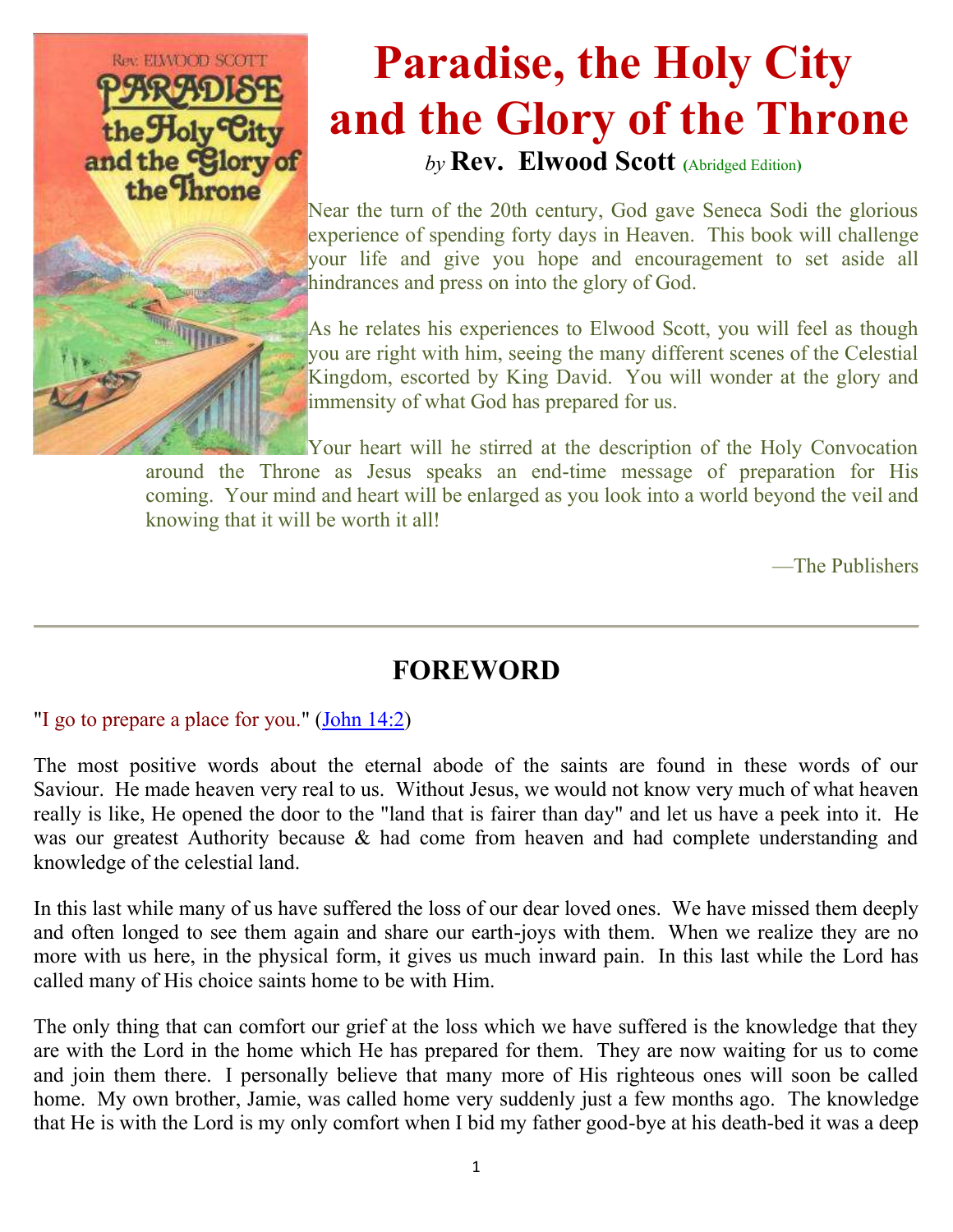grief to me because I know He loved me very dearly. As he was passing from this world to the next, my mother, my husband Jim and I sang the son of heaven to him. We sang while the angels dipped down low and carried him away into Abraham's bosom. I was in Germany when my father was sick. I did not know if I would be able to see him before the Lord took him. I was having a terrible struggle in letting him go. One day the Lord made heaven so real to me that I was able to release my father. I began to write him a "good-bye" letter. Suddenly, the anointing came upon me and the prose tuned into a poetic form of writing. I want to share this with you. If you have suffered the loss of a loved one, I pray that it will give you comfort.

> You're standing at the gate of tomorrow, And it's hard to let you go, Even though it's a flesh good-bye. Our spirits are united ever and you'll always be close by.

If you should leave this house of clay Ere I return to bid farewell, Then don't feel bad, my father dear, You're going just ahead.

We are coming close behind Mother, brothers, Jim and I And we will meet again, dear dad, Upon the other side.

You'll hug and kiss me with a smile Like you have always done. And I'll forget each lonely mile My weary feet have run.

You know, I envy you a bit Because you'll see HIM first, The One who loved and lived and died And took on Him our curse.

I've longed to see Him for so long, I know I still must wait. So tell Him that I love Him, dad, When you step beside the gate.

And so, I bid you here good-bye, "Auf Wiedersehen" dear dad. Remember, your girl loves you still And will really miss her dad!

#### **---- Gwen R. Shaw**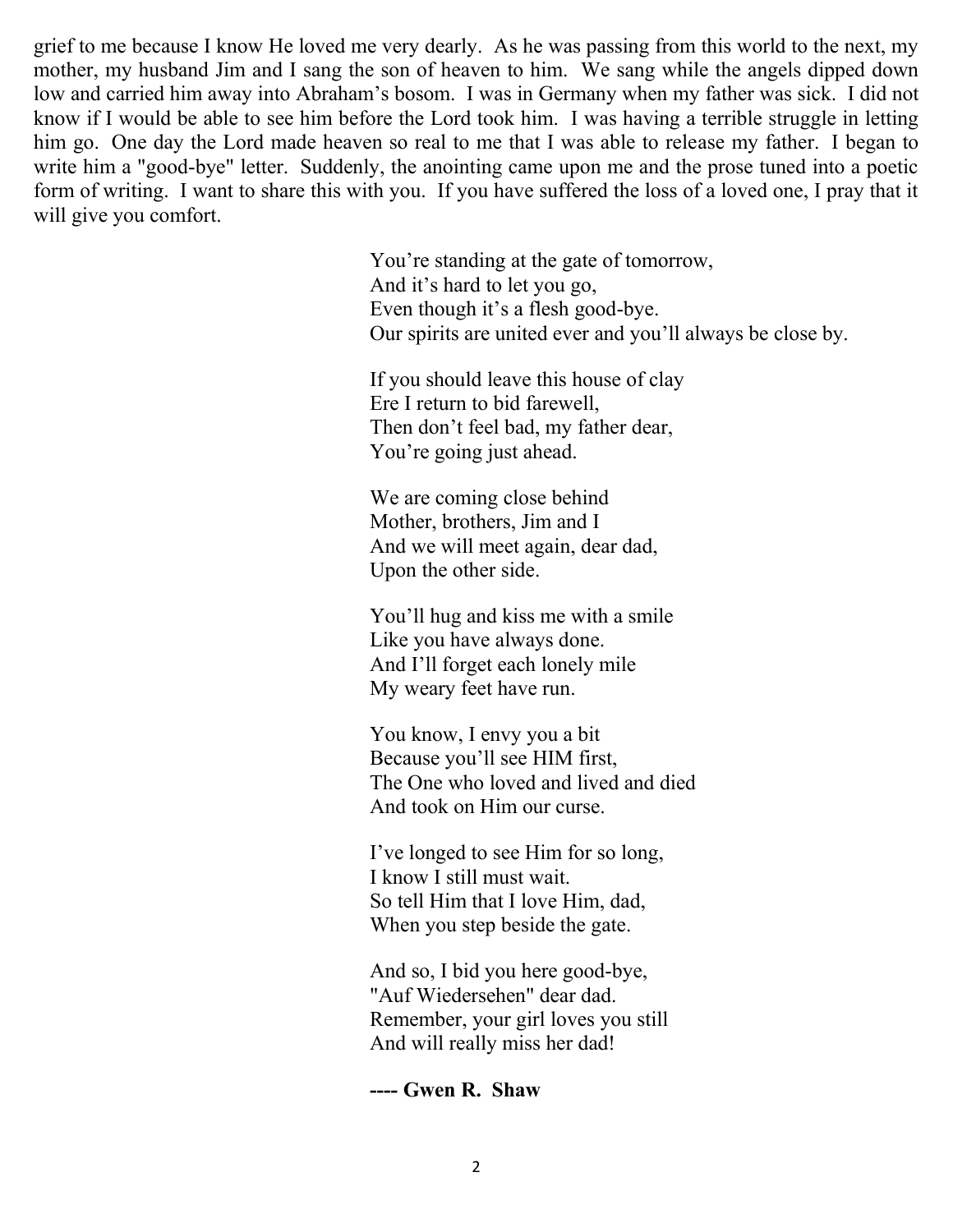#### **HEAVEN**

I looked past the curtain of time, And saw up the beautiful stairs Ten thousand bright angels in glory All dressed in white raiment so fair. "The battle is over," I heard them, Their voices rang out o'er the air. With palm leaves they shouted "Hosanna," His glory forever well share. Our troubles and toiling is over, The tempter is under our feet He's cast down in darkness forever While we walk the beautiful streets. The flowers will bloom on forever, The leaves of the trees evergreen. No night will come to our city, For it's lightened by heaven's bright beam. As we stroll through the garden of heaven And smell the lilies so sweet, We'll clasp the hands of our loved ones, As He says, "May your joy be complete." As He shows us each one to our mansions And we move in forever to stay, The children will play by the fountain, Our treasures will never decay. We'll visit each other in heaven, So often I'll knock on your door. We can sit on the porch of your mansion And look out o'er the beautiful shore. We can talk of God's blessings for ages, For time up there will never end. We'll all have plenty in heaven, I'll be just as rich as you then. The ole ship of Zion is anchored, They're stepping out onto the shore. "The journey is ended," they shouted, "We'll never sail seas anymore." The gates swing open so gently As all of God's children pass through; At last we hear Jesus say softly, "I came here to fix this for you."

#### **-Author Unknown**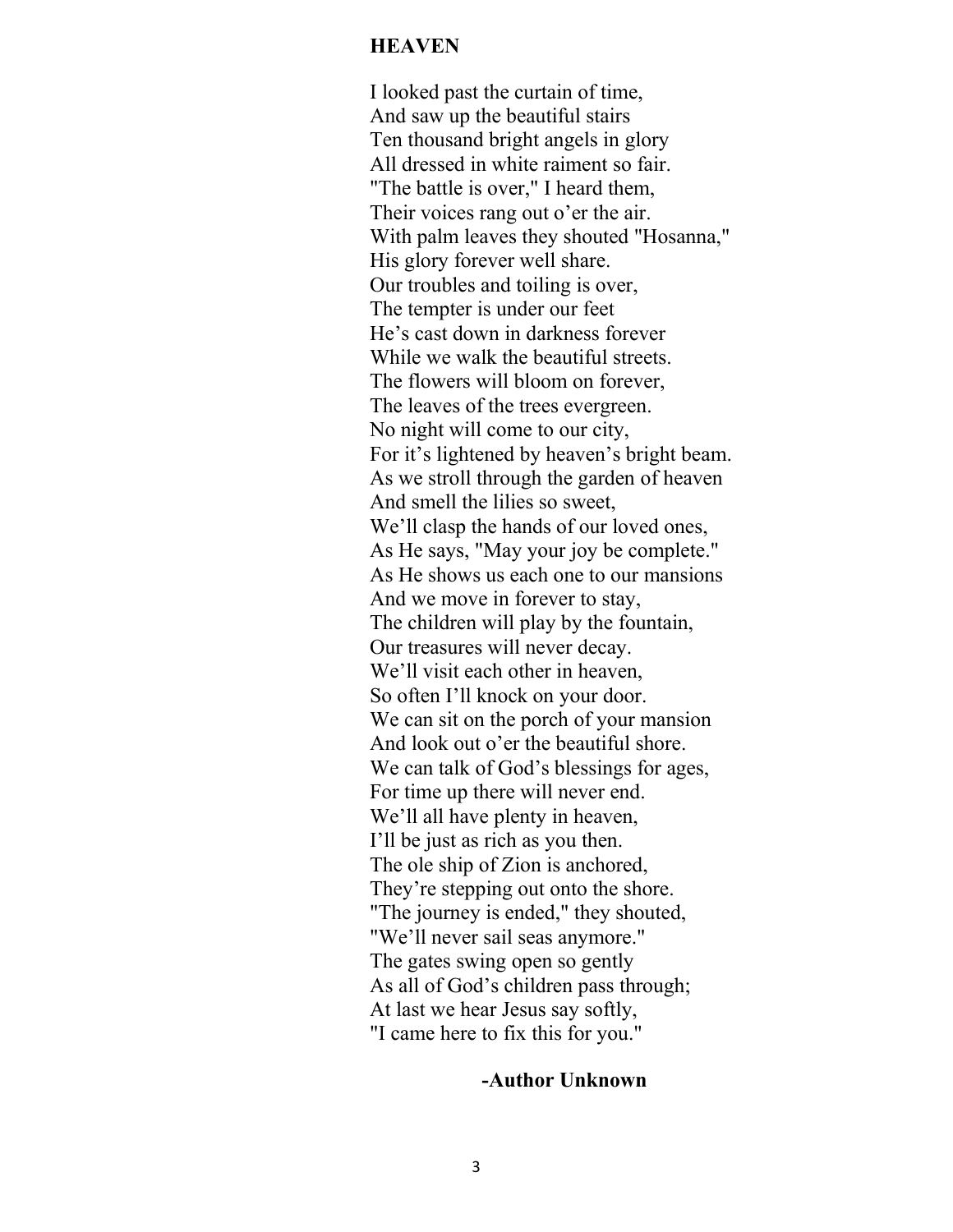# **INTRODUCTION**

For many months past I have had frequent visits from a very peculiar visitor. Although his visits have been surprises to me, yet they have been most welcome indeed.

At first I was startled and greatly surprised when a man with silken beard and flowing garments came into my study entirely uninvited and without apology.

At first his visits were brief, then longer. If I went for an evening's walk in the fields or woods, he would frequently drop into my company, and seemed delighted to walk with me. I soon found he could speak different languages with perfect ease and that his nationality was different from my own.

He seemed of superior ability and his intellectual powers were in ability far beyond my own. In short, he was a very uncommon person.

I have had a custom for many years past of rising early in the morning and taking a drive for an hour or two before breakfast. Not infrequently I have overtaken a man who asked me for a ride; but on a number of occasions after I had welcomed the journeyman to my side, I found, Philip-like, by the side of the man in the chariot — he was my silken bearded friend.

Frequently after an hour's conversation he would simply vanish from my presence without a moment's notice; and I have often looked in all directions, but in vain to see the course of his departure.

I have been entranced and lost in wonder and admiration at the trend of his conversation, and the nature of his revelations. My soul loved him exceedingly and was grieved at his departure. Sometimes, after the family had retired, he would steal into my room while busy at my studies and remain until after the midnight hour.

Among his earlier visits, one evening he asked me if I could still write shorthand.

"Indeed," I said, "with as much ease as in earlier days."

"I have been looking for you for some time," he replied, "and if you consent to serve the purpose for which I have sought you, I will confer a favored saint's blessing upon you."

I gave him all the assurance I could of obedience to any reasonable request he might ask. He then lovingly replied:

"You shall then write a message for me to the people."

After the arrangements were all completed for its final disposition, he appointed an evening for a visit similar to those we had enjoyed so much when he took me by surprise. So from time to time we met and the results were the following pages which will explain this introduction.

I am glad I consented to write for him. It has been with continual wonder, surprise, and admiration, and has also been a great blessing to me personally.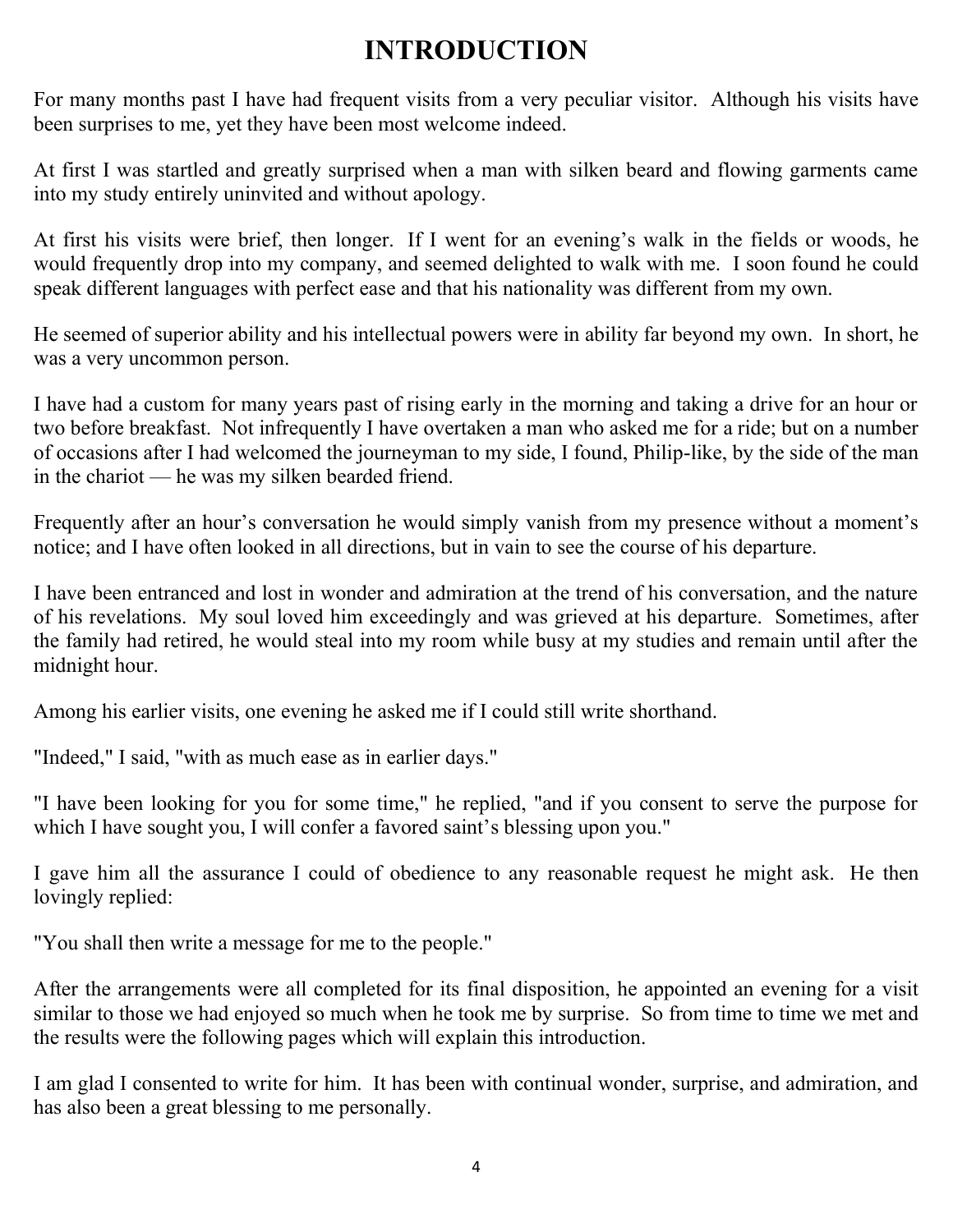During one of his earlier visits he explained that he was the same man I had met some years before on the mountain slopes of the Cascades. I remembered him quite well, for I had spent a day and a night in his cheerful home, and under his holy influence. His name was Seneca Sodi, a Greek of Jewish descent, a fine scholar, a firm believer in Christianity, and a thorough student of his Bible.

But he seemed so changed now, and his face glowed with such a halo of light that I did not recognize him at first and was inclined to doubt his story and to let it all pass as a clever trick, that I could not explain, that was being practiced upon me. Yet I could see a great similarity in the appearance of this man and my long bearded friend of the Cascades.

I said to him: "How can this be?" He quickly replied, in the twinkling of an eye, "Only an earlier sheaf in the great resurrection harvest,"

"Oh, my God!" I said, "is it true that there is a man who has already experienced the great resurrection of the just, which is to occur at the last day?"

I thought then of the translation of Enoch, and of the chariot which swept Elijah into the heavens; of Moses, who twice fasted forty days and was alone with God upon the Mount of Vision until he had caught a radiance of the eternal glory.

I thought of Paul who had been caught up into the third heaven and heard words of the everlasting kingdom. I thought again of the many bodies of the saints which slept and arose after our Lord's resurrection; who went about Jerusalem showing themselves alive from the dead.

So I reasoned within myself, saying, may not great events occur in these last days of Gentile grace? Why should not Seneca Sodi, one of the descendants of the ancient Israel of God, in these last days receive great revelations from the Almighty and an earlier resurrection than the rest of the great harvest? But I must leave him to tell his own story.

---Elwood Scott

# **CHAPTER ONE** Seneca Sodi's First Visit

*It was the first day of June and the sun had set. The toil of the day was over. I had my studio thoroughly lighted and In the cleanest and best condition I could make It. I had provided pencils, paper, pens and ink, and was nervously waiting for my silken bearded friend. I felt a keen sense of uneasiness, not knowing the full nature of his mission or what all it might embrace. I knelt and most solemnly prayed that the Almighty Father might be my helper, for my visitor had impressed me with a sense of awe, and that I was quite insignificant in his presence. The door at last opened and Seneca Sodi came in, a wonderful halo of light about his head and face.*

*I arose to greet him and with a pleasant "good evening" he apparently gripped my hand. 'My son," he said, "I greet you in the name of the Father."*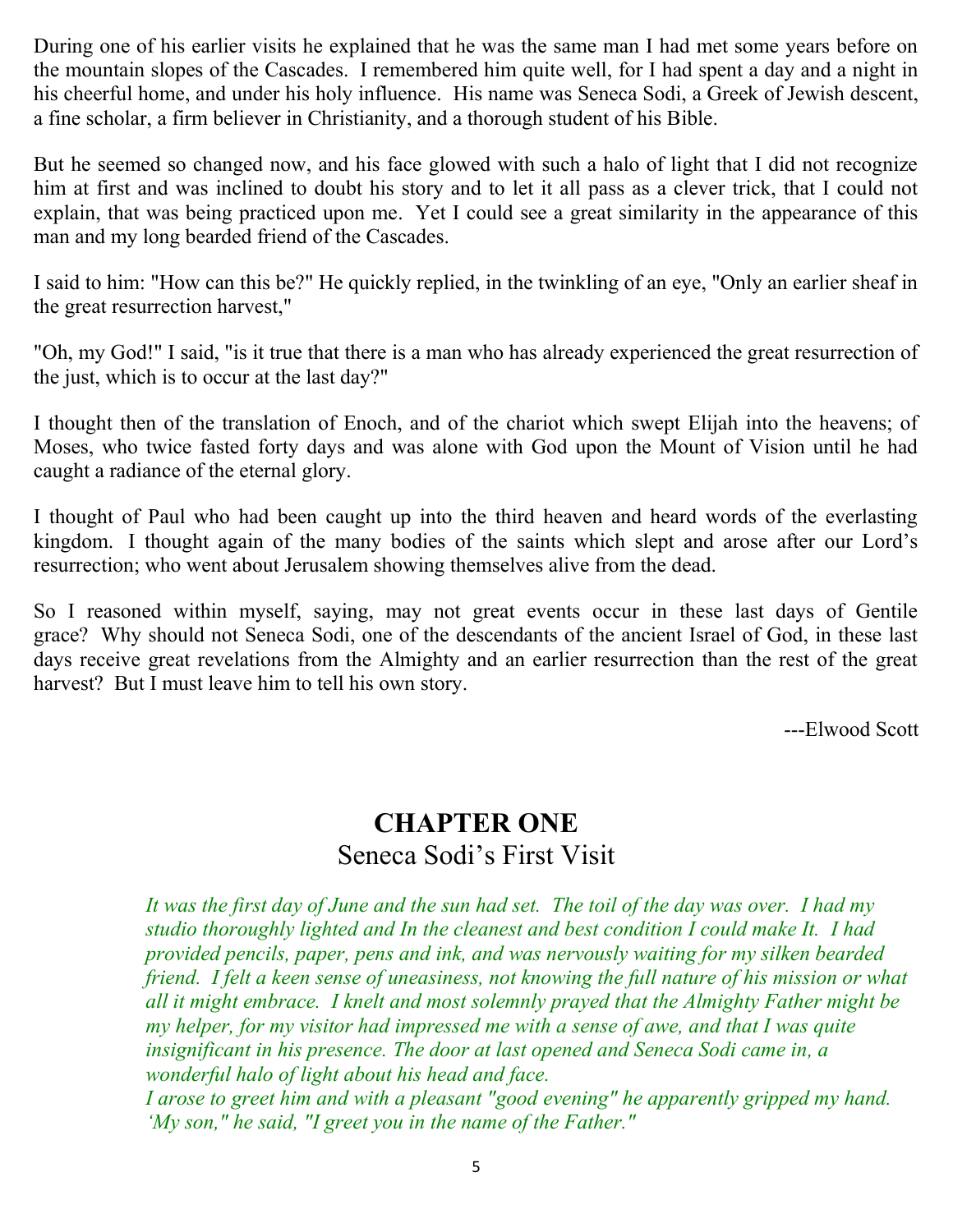*When he had taken a seat, he said: "DO you remember my humble home at the foothills of the Cascades?"*

*"Indeed I do, and the long ramble among the hills we enjoyed together that day) and of the sleepless hours until after midnight and of my promise to endeavor to see you again in your little earthly mansion of bliss."*

*"I could not wait for your return," said Seneca "Strange experiences were awaiting me. I had been earnestly hoping that the coming of the Lord was near at hand and was much in prayer. I was strangely impressed with the thought of coming great events, but was not expecting the great favors which were so soon to be shown to me. But I find that God takes delight in surprising us with new and great blessings.*

### **The Story Begins**

Dinner had just been eaten and I had lain down on the couch for a few moments' rest. My two servants, Sena and Serva, were busy about the house, when all of a sudden, a blast of a trumpet called us all to the door.

A beautiful chariot of gold and two drivers clothed in white garments were standing very near. Immediately I seemed to fall into a trance and was lost to earthly things for a time. The angels came into the room and urged me to prepare quickly, saying, "For the Lord of the kingdom has need of thee."

I could easily understand their errand and language. I was filled with exultant praise in the thought of immediately going home. Resuming consciousness of earthly things, I quickly arranged with Sena and Serva, who had only seen glimpses of glory in flashes of bright light, but felt the presence of invisible ones about the room, to guard carefully the body, should I leave it behind. I found myself in a semiconscious state, and saw a number of holy beings about my bed, for I felt so weary, I had lain down. I had momentary thoughts flung across my mind: "Is this really death? Am I really going to say good-bye to worldly things this day? Am I truly in the borderland of eternity? If so, blessed victory!"

I felt, now creeping into my soul, the raptures of eternal joy — oh, such light and visions of glory which were granted to me then! Spiritual essences and things began to loom up before me with great vividness to my comprehension. I seemed to be passing out into a large place where a new order of things was existing. With one last effort to see and speak to my servants, I barely could say, "Good-bye," as I saw their anxious eyes looking into mine. I heard some broken sentences and tried to explain, when I thought they were far out of hearing, and I closed my eyes only to open them in an eternal day.

The next thing I observed was that I was standing in one corner of the room looking with deep interest upon my body, which was lying in quiet repose upon the bed. I cannot well describe the strange yet joyful feelings of my soul on finding myself released from the body. I came forward and stood beside the bed and with feelings mingled with joy and pity I said to my body, "I feel sorry to leave you behind, but you are still mortal and will be till the resurrection."

I next saw three angels with me who seemed busy with some peculiar embalming process for my body, which I did not understand. They spoke to me most pleasantly and said: "Be not afraid. We are come as your escorts to your heavenly home, the light of which shines so brightly upon you now."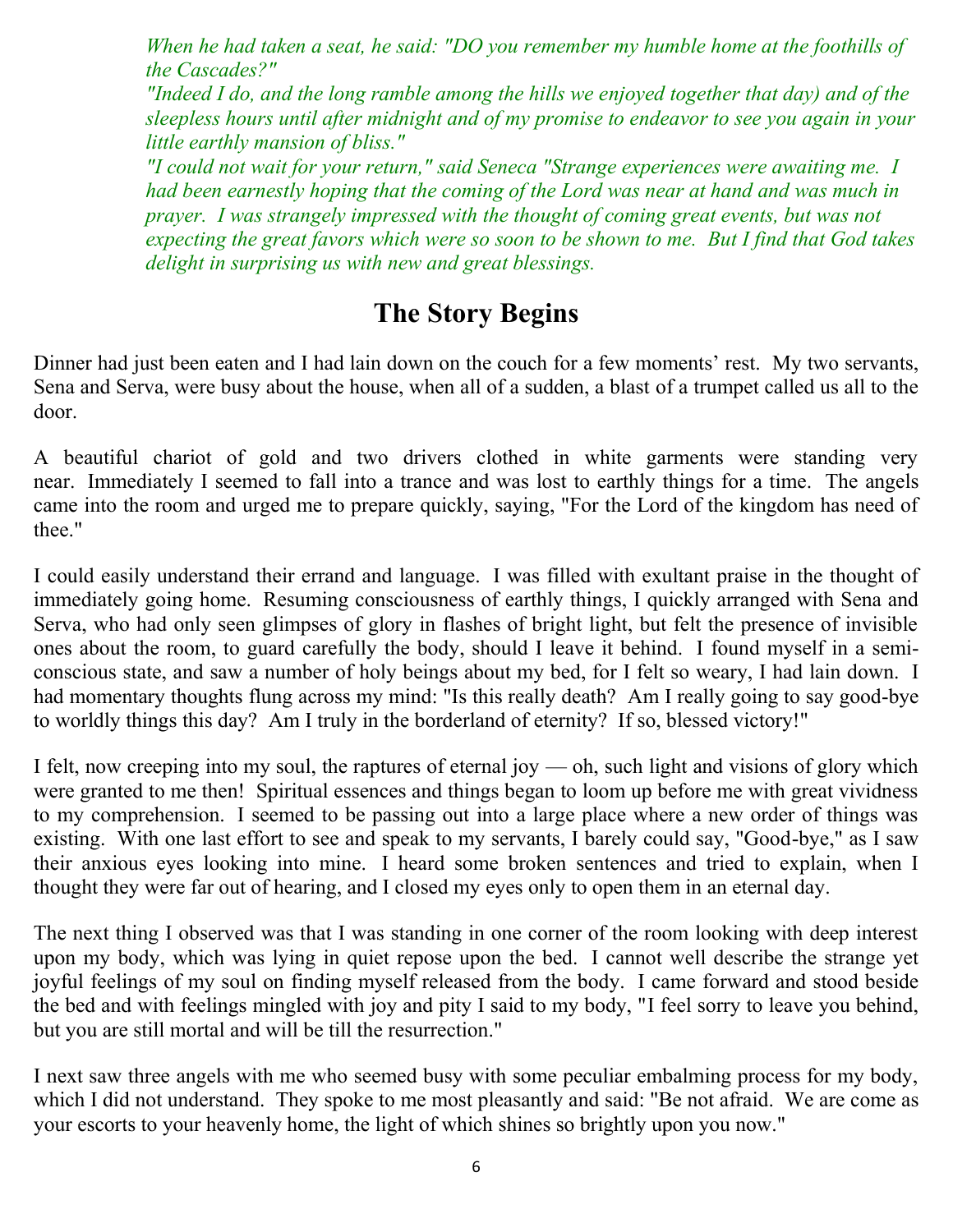How quickly I thought of that scripture: "The angels are all ministering spirits sent forth to minister for them who shall be heirs of salvation! [\(Hebrews 1:14\)](http://www.biblegateway.com/passage/?search=Hebrews%201:%2014;&version=31) I soon came to realize that physical eyes cannot see spiritual beings nor comprehend their movements except by some miraculous intervention; but that spirits can comprehend both matter and spirit.

I found that my vision was greatly improved since being freed from the mortal body — nor did I regret now I was released, for everything seemed to shine with a luster and glow with a brightness I had never known before; and what seemed more remarkable still, was that the sunlight did not aid me in any sense to comprehend things about me, for I knew that at night when all the world were asleep and that it was entirely dark to outward human eyes, yet to me everything shone with a splendor more grand than the brightest noonday earth ever afforded.

Again and again the scripture came to me: "Yea the darkness hideth not from thee, but the night shineth as the day. The darkness and the light are both alike unto thee," [\(Psalm 139:12\)](http://www.biblegateway.com/passage/?search=Psalm%20139:12;&version=31) and again, "there shall be no night there." [\(Revelation 21:25\)](http://www.biblegateway.com/passage/?search=Revelation%2021:25;&version=31)

I saw distinctly a number of angels about the room, each of which was covered with robes of pure and heavenly light, so gladdening to my soul. I wondered why I could not have discerned them before, even while in the body. The scripture came to me where the prophet said, "The angel of the Lord encampeth round about them that fear him and delivereth them." ( $\frac{Psalm}{34:7}$ )

From this time I began to feel a strange upward bounding tendency. My spirit felt a mighty pull heavenward as though elastic cords were fastened to all parts of my soul, with the other end reaching into the skies.

Sena and Serva sat weeping by the bedside. I tried to speak to them, but could not arrest their attention. I walked near to them and laid my hand upon their heads, but still they did not comprehend me. They only seemed to weep more bitterly for there seemed to be a soul touch. Then again their tears would dry and they would scan the room as though some voice had been heard, and I felt sure they realized something of my presence without comprehending the truth as to how it was.

The angels now began to sing and oh such sweet music I never heard while in the body. When they had finished the anthem, they said, "Will you now follow us?" When we had stepped outside, I saw the chariot which seemed to be made of light. It was standing still at the threshold. I understood its meaning and the special errand of the angels, and I longed to spring within, as I fairly shouted "Hallelujah," which I ant sure the angels heard, for they quickly said, "Glory to God in the highest."

I tried to say good-bye to my sleeping body, the old home and my two servants when the angels hastened me to a seat with them in a chariot. They again assured me of a safe journey homeward. In a moment more the chariot began to rise with a swift and noiseless motion, and to me with an unknown speed, we were going on our flight toward the eternal mansions.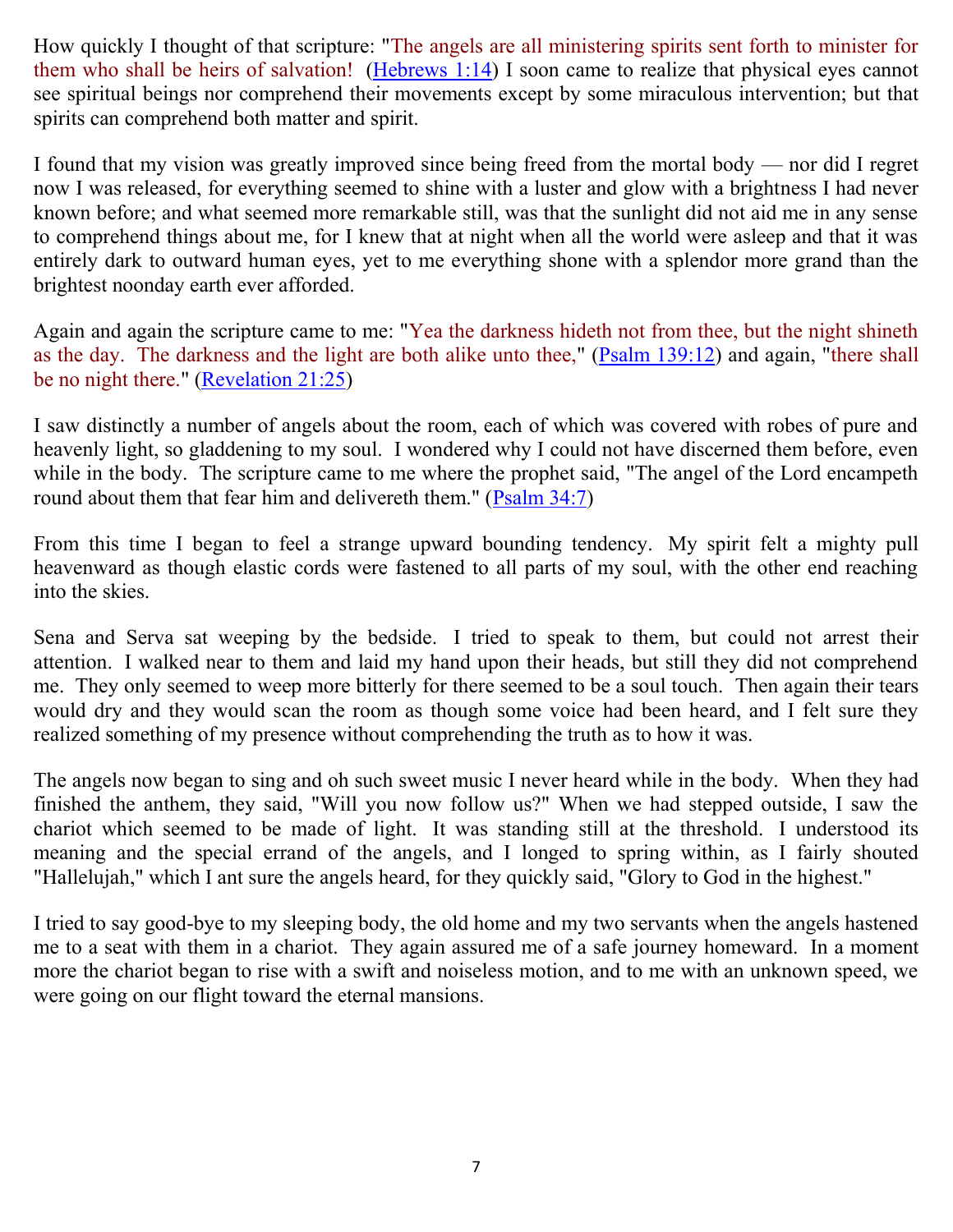# **CHAPTER TWO** First Visit — Continued

No sooner had I taken my seat in the chariot than I found I could converse with the angels with perfect freedom. There seemed to be a kind of comprehension of ideas without the effort of words; and yet we spoke as spirits speak. I have often heard words spoken while in the body which were wholly in the ear of the soul, and yet most distinctly understood when there was no audible voice whatever — the same as at St. Paul's conversion: he heard a voice distinctly in his inner consciousness while those who journeyed with him saw no man from whom the voice came.

I now asked, "Are you really and truly angels of God, about whom we have read and sung and heard so much while in the world?"

"Truly we are," they replied, "but of our birth you know nothing, for in fact we were not born but created; not in the earth but in celestial regions. We have learned our lessons in the past eternities in the presence of God; but we are glad to be your servants and helpers now, and this has been our glad service ever since man was created upon the earth, but we can tell you more about ourselves at another time."

I replied, "We have been strangers until this time, but you make me feel great confidence in your ability to safely guide the chariot. I have been looking for this time for many years, but did not know it was so near."

"Oh," said the charioteer, "you need have no fears, I will conduct you safely to your eternal home."

"I looked out of the chariot again and saw we were passing with indescribable speed. The earth with its cities, towns and mountains were vanishing like a spector in the distance. We soon seemed to have the moon under feet as we mounted the pillars of the heavens. We had much conversation on the way. I found the angels most tender and lovely beings, so full of instruction and helpfulness; my soul loved them exceedingly. I felt as though I was acquainted with the heavenly kingdom, for the angels had told me so much. As I would look abroad from the chariot window, the stars could be seen everywhere just as I had always seen them from the earth; I knew then we had not gone beyond the regions of the solar system, so I asked the angel: "Where is heaven?"

"Oh," said he, "it is not far away. The earth is the first habitation of man, and while he is of the earth he is earthly in his nature. Heaven is the future and everlasting habitation of all those who have prepared themselves for it. You will soon find that my words are true that heaven is not far away. Your Father's love and care have provided both these worlds for you. Your heavenly home is your real home. The earth was only your birthplace, the place of your beginning. But when God gave you eternal life He connected you with all heavenly realms, for He gave you His life which has always been. "Look and see," said he, for I was in the deepest consideration of these things for they meant so much to me now.

I looked abroad; we were just entering a region of bright clouds something like a glorious, glowing, earthly sunset, only far superior. The time had been very brief indeed, but we were actually slowing up in the great suburbs of the eternal kingdom.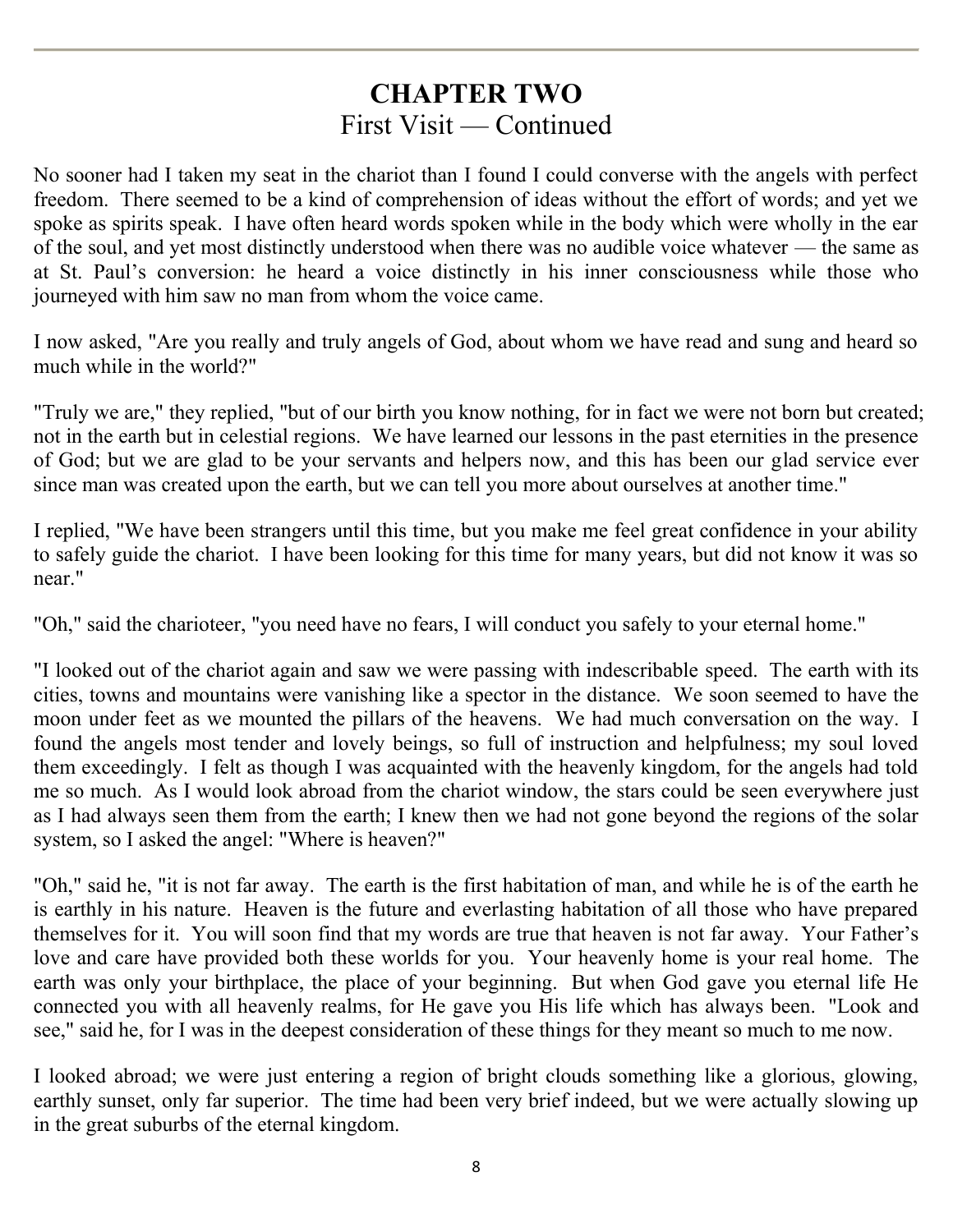"Listen a moment," I said to the angel, "what music do I hear? Is it real or am I in imagination?"

"It is the song of the redeemed in heaven you hear. All the heavenly kingdom is full of music without a discord."

No sweeter music ever fell on my ears. I was perfectly enraptured with delight.

"Are we near the gates of the city?"

"Very near to the portals of paradise," he said. At this the angels bowed their heads and covered their faces with their hands, while I fell flat on my face in the chariot. Stillness reigned in our souls, but deep emotions began to heave in my breast. I felt I must break the silence by shouting the praises of God. The angels now began to sing with a sweet voice, "Holy, holy, Lord God Almighty! Just and true are all thy ways, thou King of Saints."

I sprang to my feet and for a moment seemed perfectly bewildered with what met my gaze in every direction. The light was so transparent and far exceeding the most perfect day earth ever afforded. Clusters of heavenly flowers were growing everywhere. Groves of beautiful trees loaded with fruit, along with magnificent flowering shrubs beautiful beyond description met my eye in all directions. Roadways like winding streets arranged with exquisite taste and beauty, were penetrating this pleasure ground of glory. Lovely souls were coming and going, passing and re-passing each other with the salutations and courtesies that heaven only knows.

The chariot was now slowing its speed and such raptures of glory which filled my soul, I cannot describe them! I was simply lost in wonder, while I kept saying, "Surely I am at home at last." The chariot seemed trembling as a thing of life and finally halted beside a beautiful grove of fruit laden trees. The doors were opened and the angels stepped out. I fairly sprang with one leap to the solid foundations of the heavenly kingdom. For a moment I stood perfectly entranced as I saw so many happy souls clothed in white garments of lovely patterns, and all with such bright and happy faces beaming with perfect contentment and satisfaction.

I could contain my feelings no longer. I fell on my face again beside the angel, with loud thanksgiving to God; and was in the act of worshipping the angel for his great care of and kindness toward me, when he said, "Worship God only, I am also a fellow servant of his and this is my joyous service." At that he beckoned to one nearby. He came and was introduced as one of the elders of heaven, who gave me such a cordial welcome that my soul loved him intensely at once.

The angel now said, "I leave you in his care, but may see you again shortly."

I put out my hand toward him saying, "I am sorry to see you go, you have been such a friend to me. What can I do for your great kindness to me?"

"Oh, you can soon help others," said the angel. So waving with his hand, and with a lovely smile, he said "Good-bye," and his chariot was gone.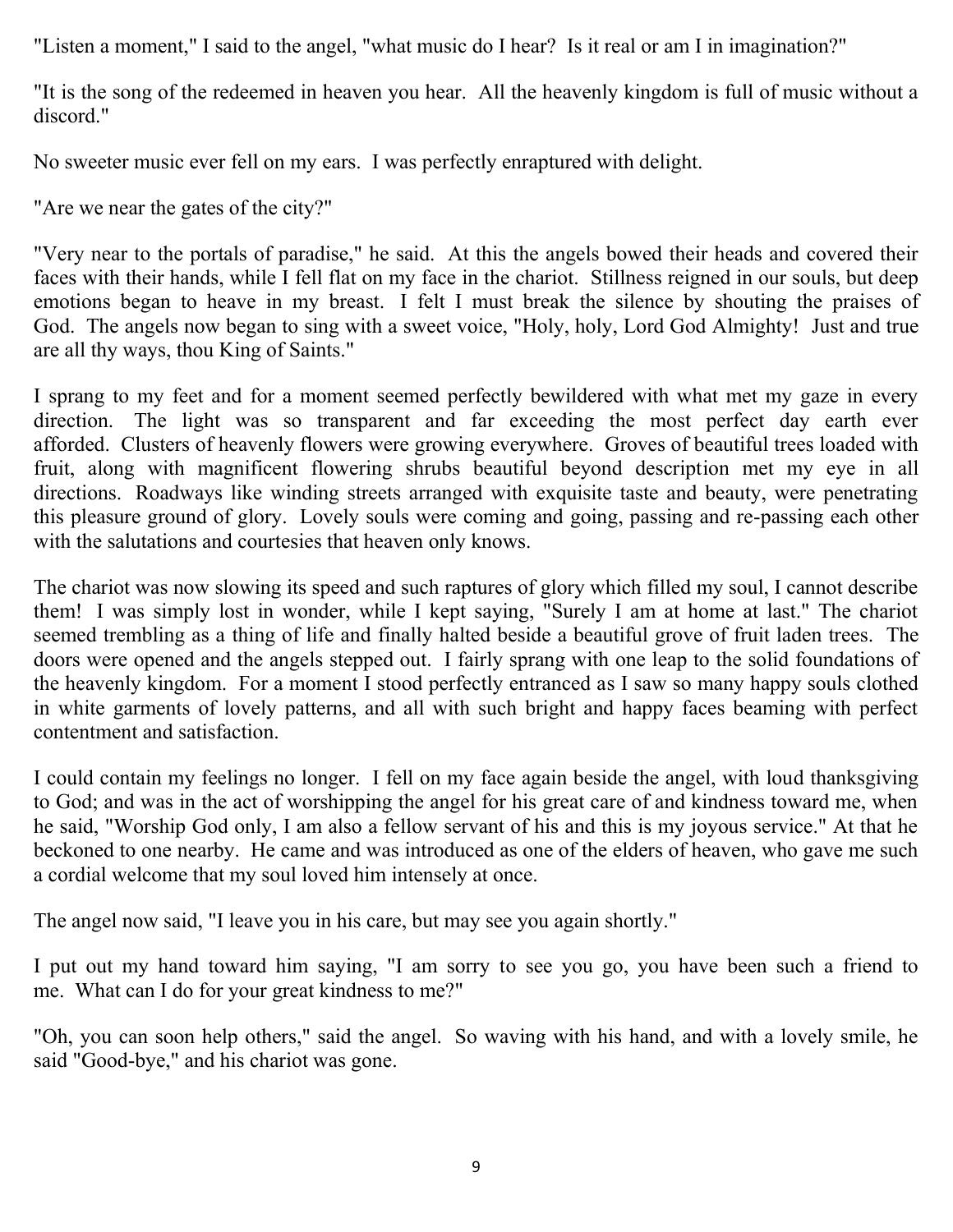The elder now said: "Well, my son, you are now at home. All that you see and infinitely more is the provision of your heavenly Father's love and almighty power. This is the borderland, my son, of the heavenly domain. Your sacrifices on earth were little when compared to your great gains here."

"Oh yes, and they were really nothing," I said. There comes to my memory a sweet passage of scripture which I never fully comprehend until now: "For our light affliction, which is but for a moment worketh out for us a far more exceeding and eternal weight of glory." [\(2 Corinthians 4:17\)](http://www.biblegateway.com/passage/?search=2%20Corinthians%204:17;&version=31)

"Sure enough," said the elder. "You have only begun to comprehend the glory; the weight of it you will yet feel."

"The grandeur and beauty of everything excels my highest expectation. Everything seems so real. Do tell me if I only fancy or am I in a dream, or is it really true that I am in heaven?"

"Oh," the elder replied, "it is a common thing for souls when they reach the heavenly world to seem bewildered when first ushered into the presence of angels and the spirits of just men made perfect, and the glory of this kingdom. It does, indeed, exceed the most sanguine expectation. No, my son, you are not in a vision, you are really here. Your body indeed is left behind you, and you will find that you have many things to learn ere you reach the throne in the Holy city. But be content, for I see you have thoroughly washed your robes and made them white ere you left your earthly habitation." "Be perfectly free," said the elder, "in asking any questions you may like; for the knowledge of this world is acquired by investigation and inquiry as was our earthly knowledge. Every desire you have will be fully met. All your cravings, desires and longings after the knowledge of your everlasting habitation have been fully provided for here. Your heavenly Father's will will be your will and all that you see, and infinitely more, are yours to enjoy forever. If you have made good use of your opportunities in your past life you have much treasure laid up in the city of which our Lord spoke while on earth and of which you will know more later on."

"I see," said the elder, "that yonder is another soul just brought from earth to paradise whom I must go and welcome." So saying, he went toward the chariot and there stepped out a lovely looking man, indeed, clothed in a robe of the purest white. The elder beckoned me to him. As I came near and heard this conversation I found he was from the opposite side of the earth from which I had come. He spoke a different language from my own and yet I understood him well. In a moment he lifted up his hands and clasping them together he said, "Oh, bless God forever," at which we both fell on our faces with adoring praise to our Almighty Father. We continued long for our souls were overcome with the raptures of this place.

When we arose, another saint, apparently of ancient times, came to him, and said, "Let me assist you in the ways of the kingdom." I heard him ask after his name. He answered: "I am Bohemond of northern Russia. Only a few hours ago I kissed my wife and children good-bye and embarked on a vessel on the White Sea at Oneida bound for the North Cape. I only remember that the vessel was sinking and we were many fathoms below the surface. Oh, do tell me, is this heaven or is it but the mariner's dream of home, when he is far away?"

"My son," said this venerable father, "You have safely landed, not at the North Cape nor in the bottom of the White Sea, but in your eternal home. Your body no doubt is in the depths of the briny deep; but the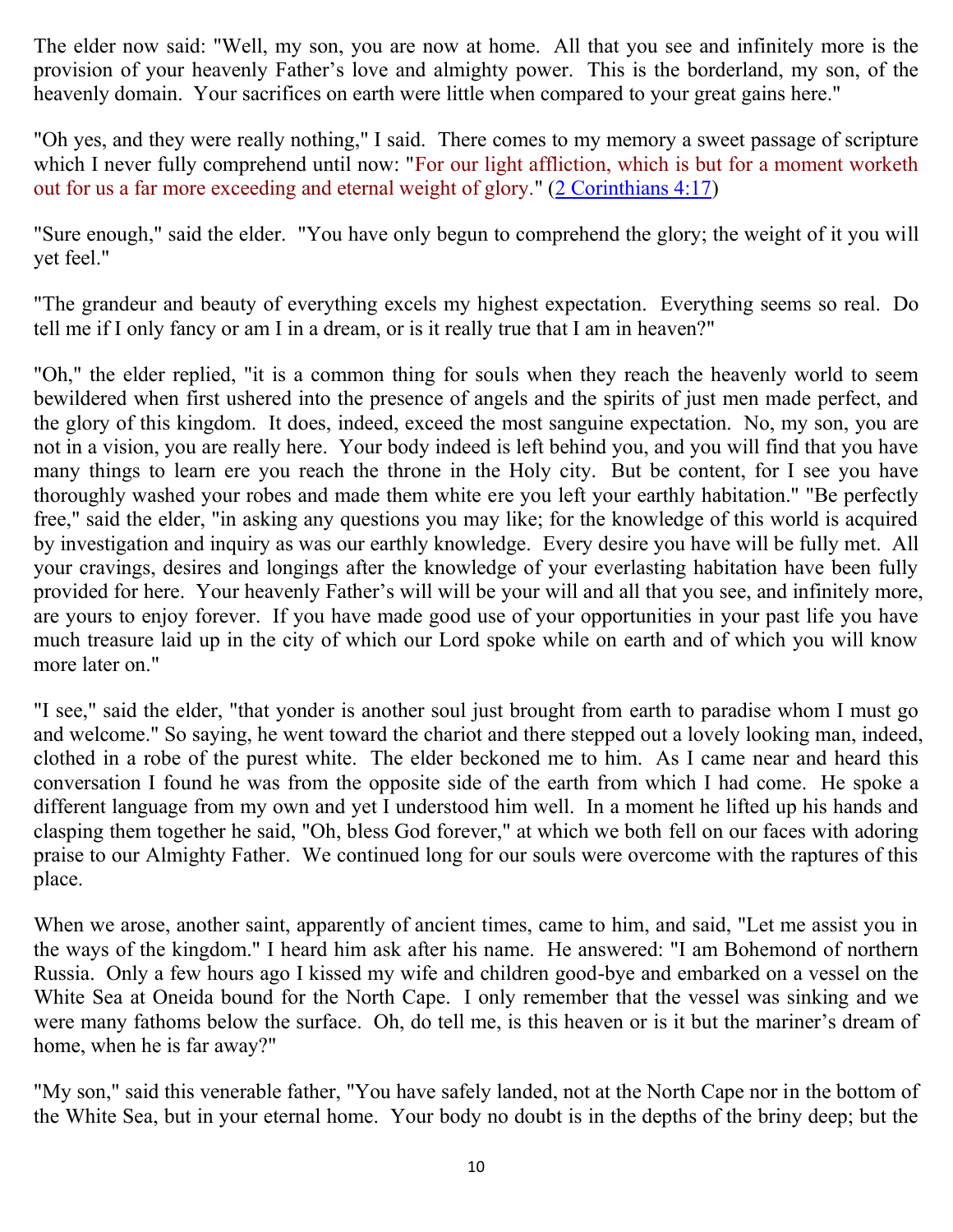angel was with you as the vessel went down and has brought you safely here. Your body will be cared for in the resurrection day of rewards."

The elder who was with me said, "How rapidly we are gathering from all lands into our Father's house. This is only one of the many stations located in these distant portions of paradise. To these stations all souls come for their introduction into this heavenly home."

"How is that, will you explain to me?"

"Surely," he replied, "you will more fully understand as we go forward. You could not have endured the glory of the throne, without being prepared for it. Even now you could not endure the light so abundant within the city."

Just at this moment I saw a woman step from a chariot. She seemed to be so bewildered that she sank down as one of the attendants approached her. She threw up her hands and cried out in amazement, "Oh, my God! I am not worthy nor fit for this glory. Oh, can I ever be made right with God?" She closed her eyes almost unconscious with bewilderment and it seemed she could not speak as her attendant kindly addressed her with most loving words. At last she opened her eyes and looked about in wonder and amazement exclaiming, "Oh, these white garments, these golden goblets, trees of life and blooming flowers! I am not worthy of them. Have I really a right to be here and to all these beautiful trees loaded with such lovely fruit? Oh, the mercy of God! I was such a great sinner."

"Yes, indeed," replied her guide, "but your sins have all been forgiven. The angels make no mistakes. You have a right to these trees, for they are His on whom you have believed; yea they are yours, for you are His."

At this she arose to her feet and said: "But have I the wedding garment on? I was earnestly trying when the chariot came for me. I was in such deep distress and confusion of soul, knowing I had not been prepared for so great a change."

"You have been saved, my child." said her attendant, "so as by fire, you were not a faithful servant of God, you did not build with gold, silver and precious stones, but with wood, hay and stubble, which have been burnt. God cannot reward you largely now. These infinite blessings spread out before you in all directions may be obtained by and by, when you are prepared for them. Be faithful to your present opportunities, for much is before you to be done. Advancements which ought to have been made in the world will have to be made here, ere you can go on to the city gates, or see the shining glory of the Jasper wall. Come with me and I will assist you in a further knowledge of Christ and His eternal salvation and kingdom."

I now said to the elder by my side, "Will you explain to me her great mistake?"

"Surely," he replied. "She represents a very large class in the world who have not made good use of earthly opportunities, she was never deeply interested in her salvation till near the time of her death. Do you not see how slim and lean she looks, and how little clothing she has, only a gown! Her repentance has been genuine and her faith accepted the promises of eternal life in her Lord, and her forgiveness has been complete. She has added but little grace and almost no growth to her soul. She feels now, as all such souls do and must feel, her great loss. She has no treasure laid up in heaven. Paradise itself seems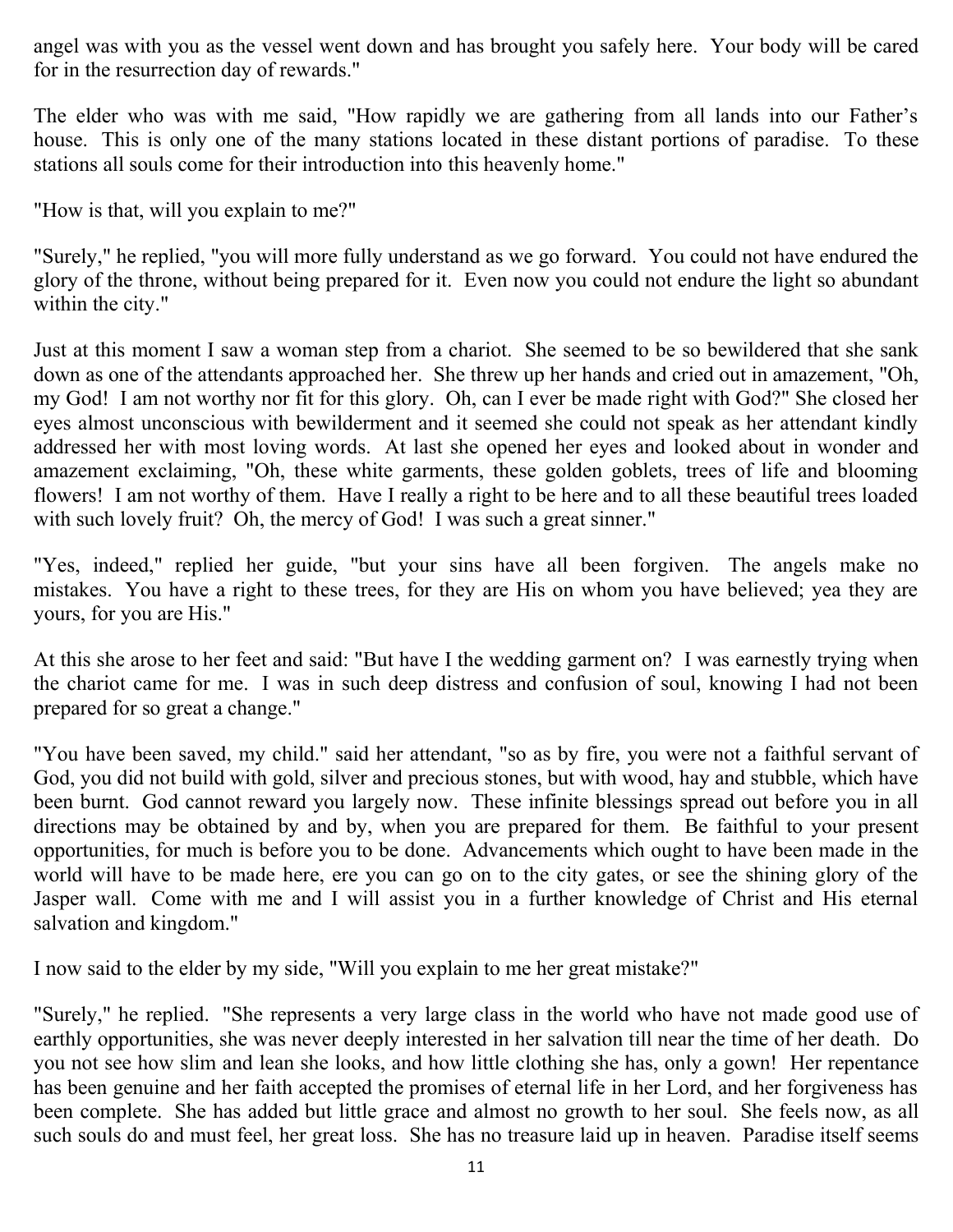too good for her; but God in His great mercy will bring her on. These trees are for her. Their leaves are full of healing virtue. No one who has not received the gift of eternal life and been born again will ever be carried by the angels to this glory. Many, alas, perish from the earth in sight of the Redeemer's outstretched arms of love and mercy, because they will not accept His gracious help; they love the pleasures of sin more than God or these everlasting joys and pleasures at His right hand here forevermore."

"Oh, blessed Christ," I cried, "filled with everlasting love and mercy for thy people, that even in the last moments of life, like the dying thief, may be snatched from the jaws of death! But, oh, her great loss, how sad!"

A group of happy souls now came toward us. The elder introduced us. We were soon acquainted and conversed with each other with great freedom, although we had never met before. We seemed perfectly acquainted in a few moments and the visit was very pleasant indeed. One man fairly shouted the praises of God with loud hallelujahs, saying, "Oh, my God, I bless thee, I am in heaven at last!"

> *"Now," said Seneca, "I must leave you for the night. You are weary and tired and must sleep. I will see you again on the second evening from this," and he vanished from my room. I sat musing. Where has he gone? Where does he stay? What is his food? Has he now no human association on earth? Can he not reveal himself to others as he has to me? When he comes again I must entertain him and find out, if possible, other secrets of his sojourn on earth.*

### **CHAPTER THREE** Second Visit Further Introduction Into Paradise

*The day with its busy cares was passed. The evening was lovely indeed. The stars had just begun to show their presence in the twilight and I was waiting in my library at the appointed hour. The door opened and Seneca Sodi came in. I arose to greet him, and said, "Good evening," and tried to clasp his hand in mine, but felt no touch of a material palm to mine as Is usual He replied: '7am glad to see you, my son. Are you prepared?" I told him I was, but felt a strange feeling of awe mingled with fear. His spotless purity seemed to come before me, and my own sinfulness and unworthiness was so apparent; but I summoned all my courage and said, "I am ready for your message." He asked me, "Have you faithfully transcribed the previous message?" I told him I had and showed him the manuscript He hastily looked it over with satisfaction and said, "You may now write," and he proceeded as follows:*

It seemed most wonderful to me upon finding that I could converse with perfect ease and freedom with anyone I met, although we had been accustomed to different languages and tongues while on earth, and often had to speak through interpreters; but now I found, since I had laid aside the material for the spiritual, I could easily understand the thoughts of anyone. As rapidly as he could think I could read his thoughts. Matters of detailed explanation were not needed or required as I had been accustomed to while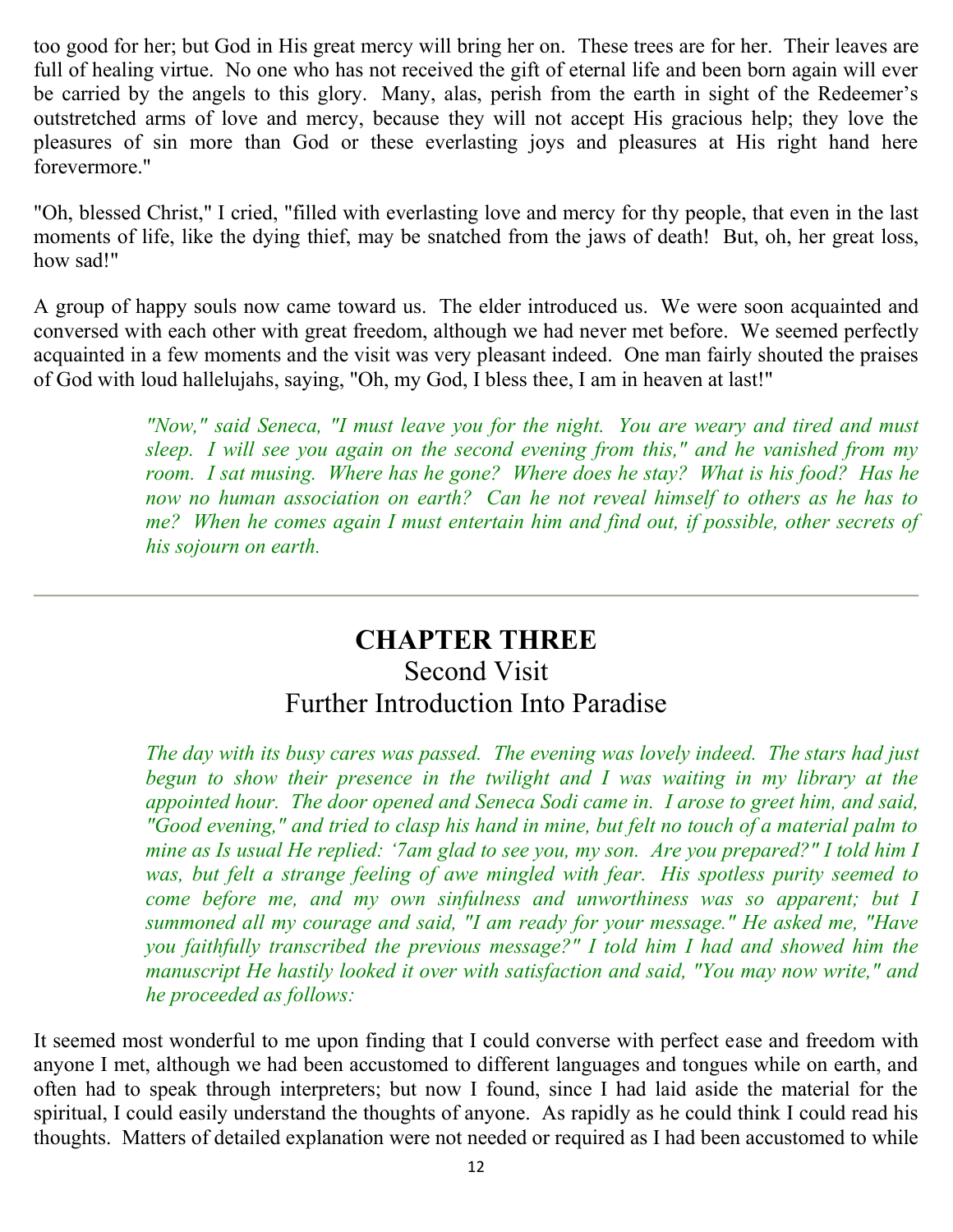in the flesh, for if a subject was plain to any one with whom I was conversing, it seemed that at once it was just as clear to my own mind, so I was quite surprised to find how rapidly I could take in a knowledge of the spiritual realm, and yet a second surprise constantly met me: that of the great depth of divine truth.

For instance, many things I had learned from the Holy Scriptures, while in my flesh, were now opened with a depth of meaning I had never seen before. I could compare it to nothing better than to great layer after layer and strata upon strata of precious mineral rock, so that the deeper down and the further on one went, the more precious became the ore and the finer the metal. I said to the elder by my side, "How is this?" He quickly and smilingly replied, "God never gives the best He has to give; you will find later on, that truth is unfathomable." I now felt myself like a little fish just launching out from the mouth of a great river into a great and boundless ocean without a shore to be seen or depth that could be sounded.

My feelings were joyful beyond any power to describe to a mortal man of flesh and blood. It seemed that my entire spirit was in a perfect rapture of delight. I asked the elder, who seemed to take delight in remaining with me, how I was to account for this rapturous joy which was increasing so constantly in my soul, until I felt I would break out into shouting and hallelujahs. He said, "The spirit of God is the atmosphere of heaven; His joy becomes ours on a larger scale than what we ever knew while in our flesh. The great joy that you feel now is only a little foretaste of what you will feel when you are ushered into the city and about the throne."

Upon this I quickly remembered the Scripture where the prophet said: "In thy presence is fullness of joy; at thy right hand there are pleasures forevermore." [\(Psalm 16:11\)](http://www.biblegateway.com/passage/?search=Psalm%2016:11;&version=31)

A feeling of praise was continually crowding up in my soul for utterance. I wanted to praise God, forever giving me an existence, and still more for my salvation from sin, for changing my heart and bringing me into this glory. Nothing of an earthly character could have induced me to have gone back to the world. I seemed to laugh at the thoughts of the fear of death, which fear belongs only to the impenitent and the unsaved.

The elder, who seemed perfectly conscious of my desire, said to me, "You need not fear of giving utterance to your feelings, for everyone praises God here. Those praise Him loudest and most who have learned how to praise Him best while on earth,"

The elder, whom I found to be Joshua of olden time, and who had been taking such an interest in my introduction into the heavenly state, now said, "Let us go to yon cluster of trees and sit down a moment. I noticed as we approached them that they were growing beside a great river whose waters were clear as crystal and sparkling with a light of which I had but a faint idea while I was in the flesh. The trees were beautiful beyond anything I had ever seen. Their form was so symmetrical and lovely, with no dead or withered branches. The leaves had such an aroma that the fragrance spread over everything and to all parts of the kingdom of God as I was told. Everyone was brought under its influence. I had felt the power of this fragrance long before I knew the source.

The elder now said to me, "Look across to the other side of the river;" where I saw clusters and groves of these trees lining the bank as far as the eye could reach. There I saw multitudes of redeemed souls clothed in the purest white and all of them seemed filled with the same spirit of praise which I had felt so constantly since entering the portals of the kingdom.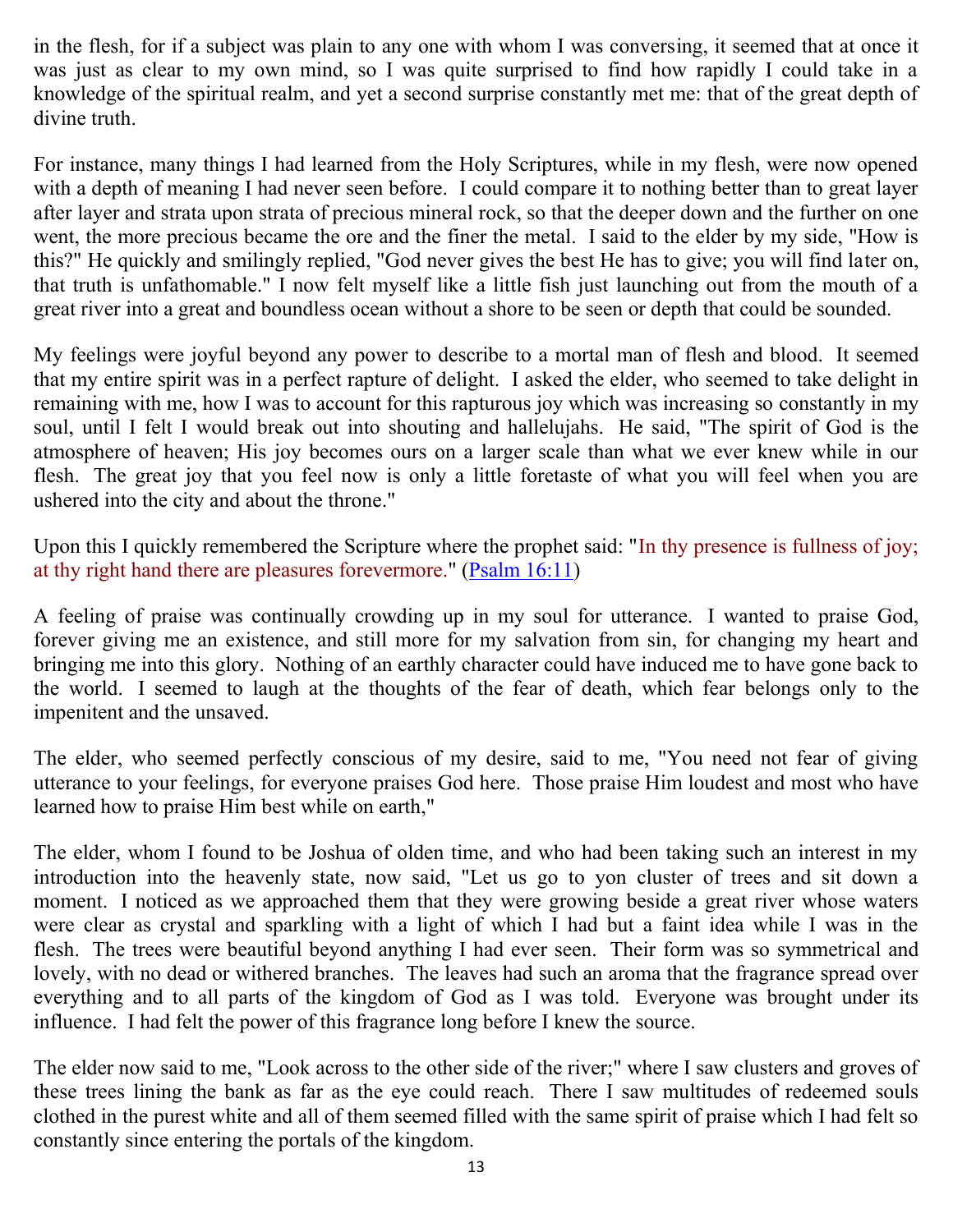The elder again said to me, "Let us gather some of the fruit of these trees and then we will join that company yonder." I replied, "I would be quite glad to do so, for I have eaten nothing since leaving the body," and yet I felt no great sense of need. My hunger seemed more like what I had often realized while in the flesh when I felt a longing to hear a good gospel sermon. My guide now said, "What kind of fruit would you prefer? You can have your choice of things here just as you used to in the earth. If you feel faint or weary from your long abstinence from food, this kind (pointing to a certain pear- shaped and beautifully colored fruit) is what you need, for the tree has twelve kinds, as you see, upon it." I said with feelings of deepest praise, "Oh, how wonderfully God has provided for us! Twelve kinds of fruit on each tree, ripening their fruit every month, and the leaves never withering! Wonderful!"

"Here," said he, "pluck from the boughs on this side of the tree and eat." I did so, and much refreshing and enlightening grace as they imparted to me, it is beyond the comprehension of mortal man to know; it must be eaten to be understood. The taste of the fruit was delicious indeed. The earth never furnished anything like unto it for taste, not the orange, peach, nor melon. Nor would the fragrance of the rose compare with it. "When anyone eats of these trees," said the elder, "he can never die again, grow older nor feel weary; death hath no more dominion over him. One of these trees grew in the Garden of Eden. After our first parents had sinned against God, they thought to eat of the fruit of it also; but God said, "No," for had they eaten of it they would always have lived in that sinful, dying state. So a flaming angel was sent to guard it, and so man never eats of it until he has passed the boundaries of his earthly life."

"Now," said Joshua, "let us cross over." To my great astonishment I found we could walk upon the surface of the water, which seemed like a sea of glass, it was so transparent, and yet it was gliding and rolling along as beautifully as any stream I had ever seen on earth. I quickly remembered the Word of God by His prophet: "But there the glorious Lord will be unto us a place of broad rivers and streams; wherein shall go no galley with oars, neither shall gallant ship pass thereby." [\(Isaiah 33:21\)](http://www.biblegateway.com/passage/?search=Isaiah%2033:21;&version=31)

As we walked along, I asked him, "How is it that we do not sink in the water?" He said, "You seem to have forgotten that you have left your body behind you, and that you are now ready to be clothed upon with a far more excellent body than you have ever known. Your spirit cannot sink in these waters. You will soon find that you can go from place to place at will either in the air or upon the solid foundations of the celestial country; but let us hasten," he said, for I was inclined to linger at every fresh object I came in contact with, "for I must introduce you to that great company you see yonder."

As we went on, I glanced up and down the river and saw many other spirits, still later arrivals than I, passing on toward the gathering legions of the blood washed. Among them was my friend, Bohemond of Russia, whom I met as he stepped from the chariot only a short time before.

My soul was filled with such an inexpressible sense of praise to God for the unspeakable gift of eternal life and for such a rational sense that it was I, myself, who once had lived in a world of sorrow and death, the memory of which, with a conscious freedom from it, now filled my soul indeed with ecstasies of eternal joy.

> *"Now," said Seneca, "you are weary and need sleep. May God's good angel guard and give you rest." And so saying he vanished.*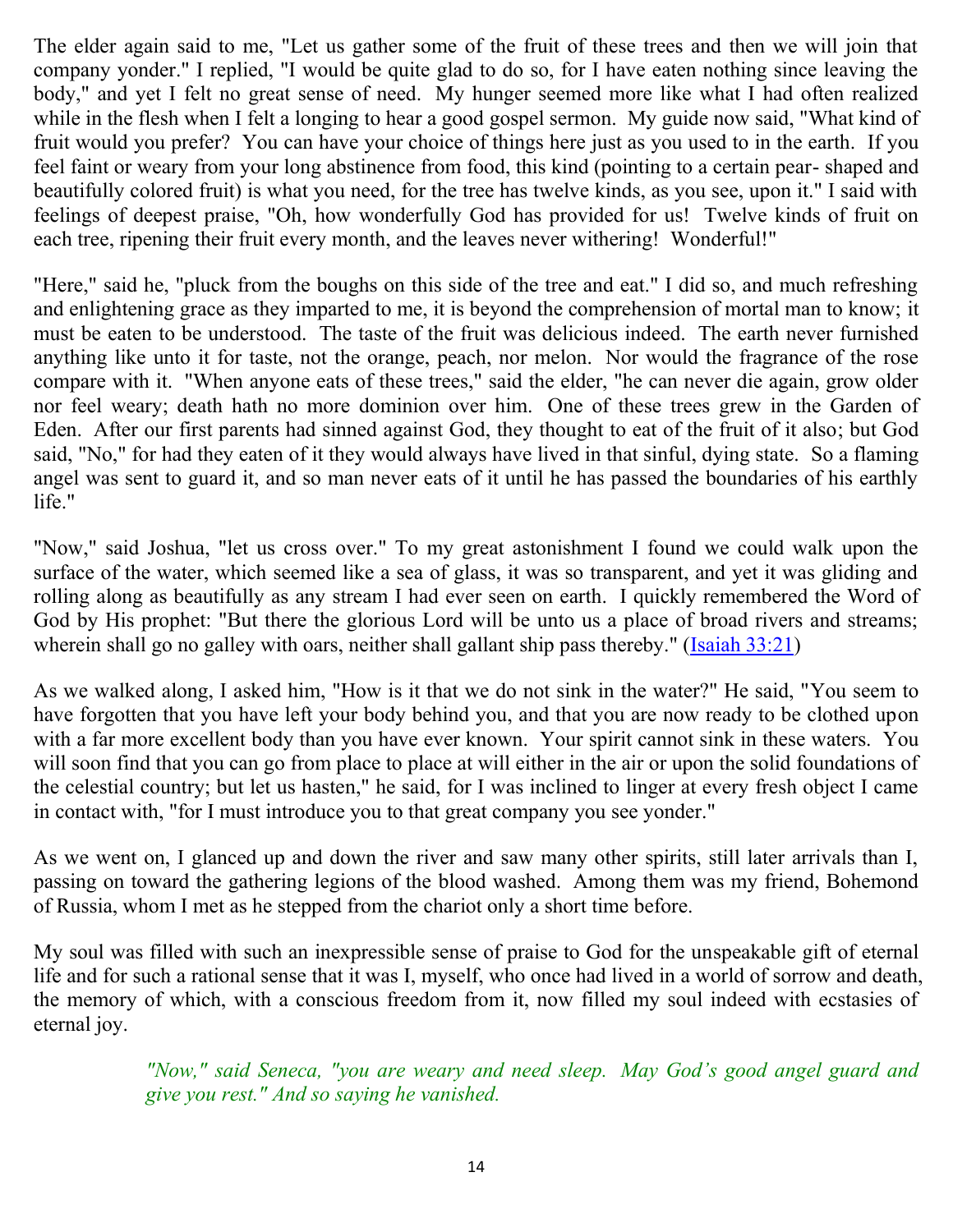### **CHAPTER FOUR** Third Visit Introduction to the Saints

*On the second evening again I was waiting for him, not knowing certainly, however, that he would come at that time. But I hardly had my studio in shape for such a visitor until he was by my side. His garments shone with a peculiar brightness and his face was all aglow with the light of heaven. I said: 'Seneca Sodi, do take a seat and explain to me the mystery of your body and your food. Both your hand and the fruit of your basket evaded the grasp of my hand."*

*"At another time, my son, I will make it clear to you. Are you ready for my message?" "I am," I replied. He then proceeded as follows:*

By this time we had climbed the eastern bank and were approaching near to a multitude of happy spirits. Many of them turned toward me. The elder now said, "You will feel yourself entirely at home with them." And after a brief word of introduction, he said, with a pleasant smile, "Good-bye, I will see you again," and he was gone. Among the very first I met was the spirit of a dear man, an old friend of mine in Norway, and one whom I had known from his childhood. I had said farewell to him at a foreign port nearly four years ago and had not heard a word from him since, till I saw him among this multitude. We were soon face to face. He looked bewildered and in wonder. I said, "Truly, is this you, Mr. Hansen, the friend of my youth?" "Oh, indeed, and is this the face of Seneca Sodi?" and with that we clasped each other in our arms as redeemed souls only can. "I was not looking for you now," I said to him, "you looked so well and strong when I saw you last." "Oh, yes, indeed, but I am here, and nothing could induce me to go back." He asked me, "How long since you came?" I was just proceeding to answer him when another stepped near to us whom I had known so well for many years. She was a noble Christian woman and a faithful servant of Christ in His vineyard on earth, who had turned many to the Lord. I had not heard of her departure from the earth, but here she was with such a halo of light about her head that at once I thought of the words of the Lord: "They that be wise shall shine as the brightness of the firmament; and they that turn many to righteousness as the stars forever and ever." [\(Daniel 12:3\)](http://www.biblegateway.com/passage/?search=Daniel%2012:3;&version=31)

I saw also among the great company the spirit of an infant which had so lately passed away. The one having it in charge said its mother had wept and grieved much and many had tried to comfort her on the day of its death, but that her sorrow was too great to receive much consolation. "Oh!" I thought, "if she could only see it now in this glory and with such care she would quickly brush away her tears and rejoice in the way God has provided for all His children." I at once began to think of many of my friends and dear relatives who had gone on many years before. "Where are they now?" I wondered. So I asked one of the earlier arrivals if he knew the system or order here, in reference to those who had left the world years ago. "Oh," said he, "they have gone on to the city itself, of which you see the light yonder in the distance," pointing toward the source of the river. "Shall we not go there soon ourselves?" I asked. "Yes," said he, "as soon as our company is made up, which is now nearly full."

I looked across the river from whence I had just come, and saw quite a number gathering about the trees and could hear them most distinctly shouting, "Bless the Lord, oh my soul!" I saw others gathering from various points all of whom seemed to have escorts or ministering spirits to guide them in their first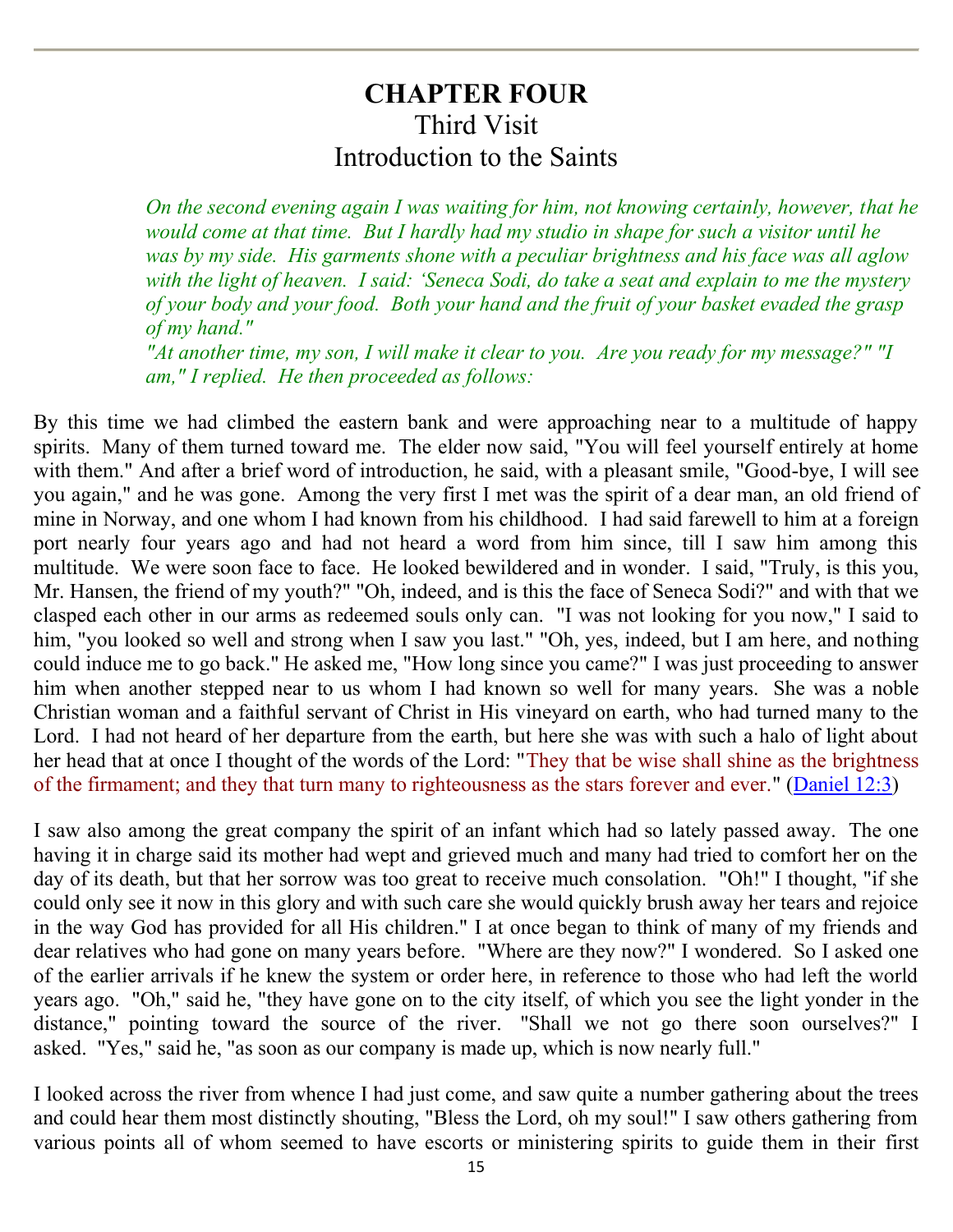introduction into the heavenly country. I thought again of that precious word of God. Carried by angels into Abraham's bosom. Abraham's joy is certainly come now, I whispered to myself. Then I modestly and reluctantly asked, "Is Abraham anywhere about here?" and referred to that Scripture just quoted. "Oh!" they said, "he was just here just a little while before you came, but was suddenly called into the city on some important errand, for everyone here is engaged in a joyous service for our Lord. No doubt he will be here again soon as he or someone of the elders or ancients always guides these gathering hosts to the gates of the city."

I seemed now to be conscious that we were somewhere near one of the great entrances or gateways into the heavenly world, where all the souls from certain sections of the earth are brought and welcomed. From the very moment of my departure from the body there was a constant and mighty drawing of my soul upward toward the throne of God. It seemed scarcely possible for me to remain upon the earth even to take one last look at terrestrial things, for I knew I had passed beyond the limits of time into a boundless eternity, I wondered deeply why I felt that strange feeling and tendency to bound upward, and so I felt a freedom to ask one near me if he could give me an explanation. "Oh!" said he, "we all felt just the same. It is the law of spiritual gravitation which draws all beings, which have been purified and made holy, to this great kingdom where God is. No doubt you have often felt something of it while yet in the flesh. Sometimes you inwardly sighed and longed to be freed from your mortal flesh. The drawings of this gravitation were such that during sickness or sore trouble you have often said, "Oh! that I had the wings of a dove, then would I fly away and be at rest." It was that which made St. Paul say as you will no doubt remember, "It were better for me to depart and be with Christ." [\(Philippians 1:23\)](http://www.biblegateway.com/passage/?search=Philippians%201:23;&version=31)

"Ah, yes," I replied, "I see that now; but it is not the case, I am sure, with all souls when they leave the body without any regard to their moral or spiritual state."

"Oh, no," said my friend, "there are two great centers in the spiritual universe of God. They might be compared to the two poles of a magnet with which no doubt you were acquainted while in your probationary state, the positive and the negative. All souls are drawn toward one of these two places, according to their respective condition. God's throne is the great center of his everlasting kingdom of light; toward it, all gracious spirits, who are blood-washed, are drawn from the time they accept Christ and were born of him, with more or less conscious power according as they yielded themselves to His holy will, and were transformed into His blessed image."

"I understand fully what you mean," I replied. "I knew something of it while in my earthly life and have often spoken of it to those around me; but will you tell me, in a word, more about those who chose a sinful life in the world?"

"Just the opposite," he replied, "they are drawn with a mighty force downward toward the pit of eternal death, where death shall always reign."

Just at this moment I saw one coming toward me whom I recognized as my old grandfather, who had been gone from the earth for more than thirty years. He was a very faithful servant of God during his lifetime on earth. He was old and gray when he left us; but here he was in the beauty and vigor of manhood. "Oh, Seneca!" he said, "You are home at last."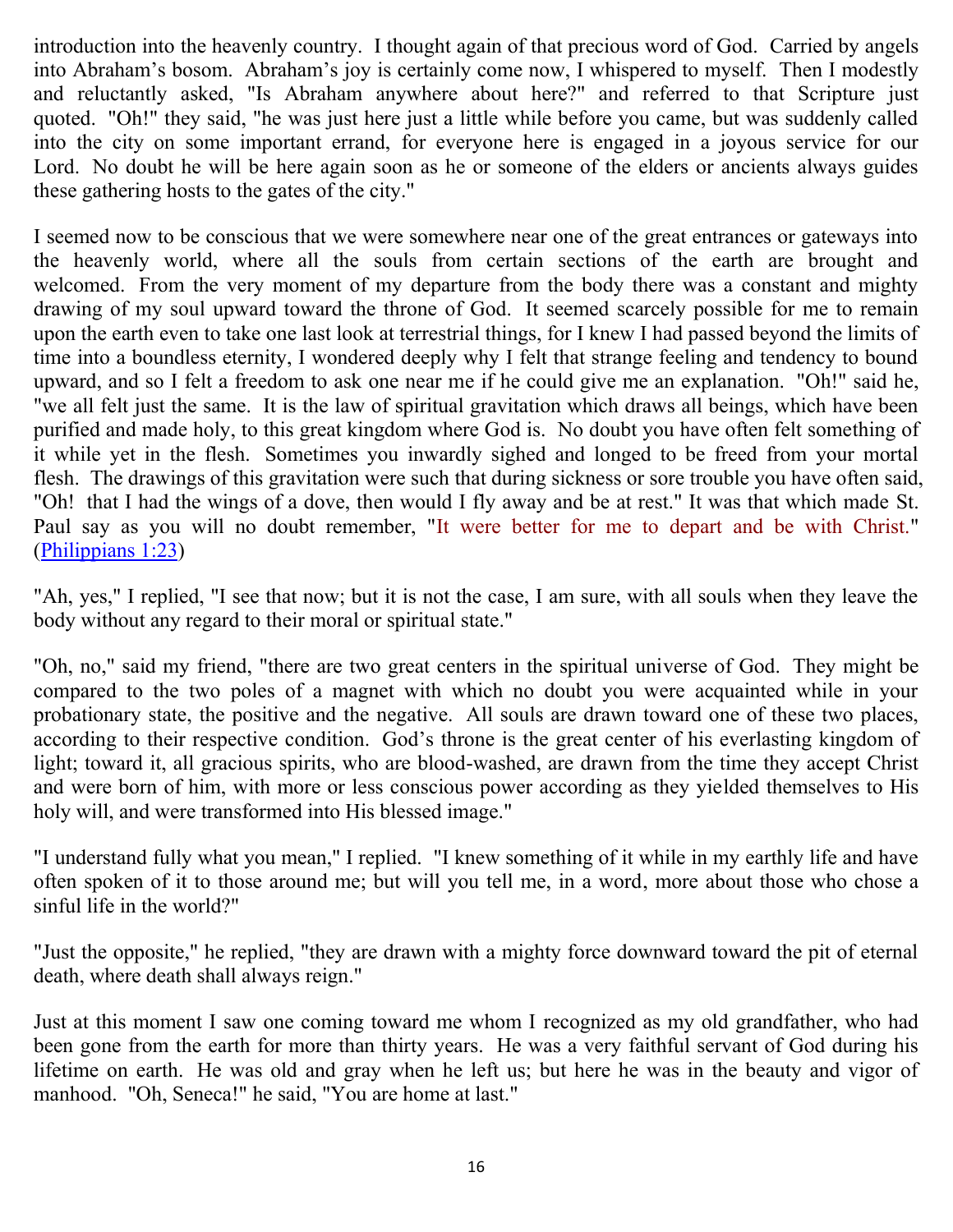"Indeed," I said, as I clasped him in my arms, embracing each other with a love-kiss earth never knew. His words of welcome were so heavenly. We both shouted out: "Bless the Lord, oh, my soul!" He asked many questions about relatives and friends; the condition of the church where he used to worship; how long since I left the earth, etc.; but I soon found that his questions were more like the queries of one of the elders of heaven when he asked the beloved disciple in Patmos: "What are these that are arrayed in white robes? And whence came they?" [\(Revelation 7:13\)](http://www.biblegateway.com/passage/?search=Revelation%207:13;&version=31) The elder knew better than John himself. I soon discovered his superior knowledge even of terrestrial things which had transpired long since his day on the earth. I remembered then, oh how forcibly! that in the blessed book it says that the angel which talked with John while in Patmos said, "I am thy fellow servant, and of thy brethren the prophets, and of them which keep the sayings of this book." [\(Revelation 22:9\)](http://www.biblegateway.com/passage/?search=Revelation%2022:9;&version=31) I said to him: "How is it you know so much about the things of the world since you left it?" "Oh!" said he, "we have great liberty here in the vast domain of this great kingdom of Almighty God. Many have come since I entered the portals of heaven whom you know well. We have had many long and precious visits. They have told me much." "I trust that in due time we can have such a visit," I replied, "for I am so glad to have met you." "Indeed we will," said grandfather, "but yonder comes Abraham and I want you to meet him." "Sure, I shall be gladdened beyond my power to tell you for I have read and heard of him all my life. Oh, my soul! So many wonderful favors are shown me."

### **CHAPTER FIVE** Third Visit - Continued Seneca's Further Visit with the Saints - Abraham and Others

Are you sure it was Abraham you saw?" I asked my grandfather. "Oh, indeed! I know him well." "Then," I replied, "I shall be quite glad to see him, for as you know, his name was a household word among us on earth. Will you please tell me which he is, for there are so many saints in shining garments coming and going. I was asking about him just before I met you. I used to wonder very much what kind of looking man he was, and have often thought I would be delighted to see him. I have greatly admired his faith that never staggered, and his obedience to go where his eye could not see. How precious to us were the words concerning him. "Abraham believed God and it was counted unto him for righteousness." [\(Romans 4:3\)](http://www.biblegateway.com/passage/?search=Romans%204:3;&version=31)

"I do not see him at present," said grandfather, "but he was among that group yonder that is coming along the bank of the river. He has turned his course from us just for a little while, for I see he has gone to welcome a company of new arrivals, who have just crossed the river. I see by his movements he intends to conduct this company to the city, where they will be introduced to the Lord Himself."

"But grandfather, if we go on to the city presently will I see you again?"

"Oh, yes," said be, "I shall be there quite often and we shall have much opportunity of talking on all past events, as well as what is before you. I have many things I with to say to you. After you have been recognized by our Lord Jesus and confessed before His Father and the angels, you will then have abundant liberty to go as you will. I have just come from the throne itself and have left many that you will recognize when you are there. Your dear mother, who has been gone from you for more than fifty years, is aware that you have entered the portals of the heavenly kingdom. She would have come with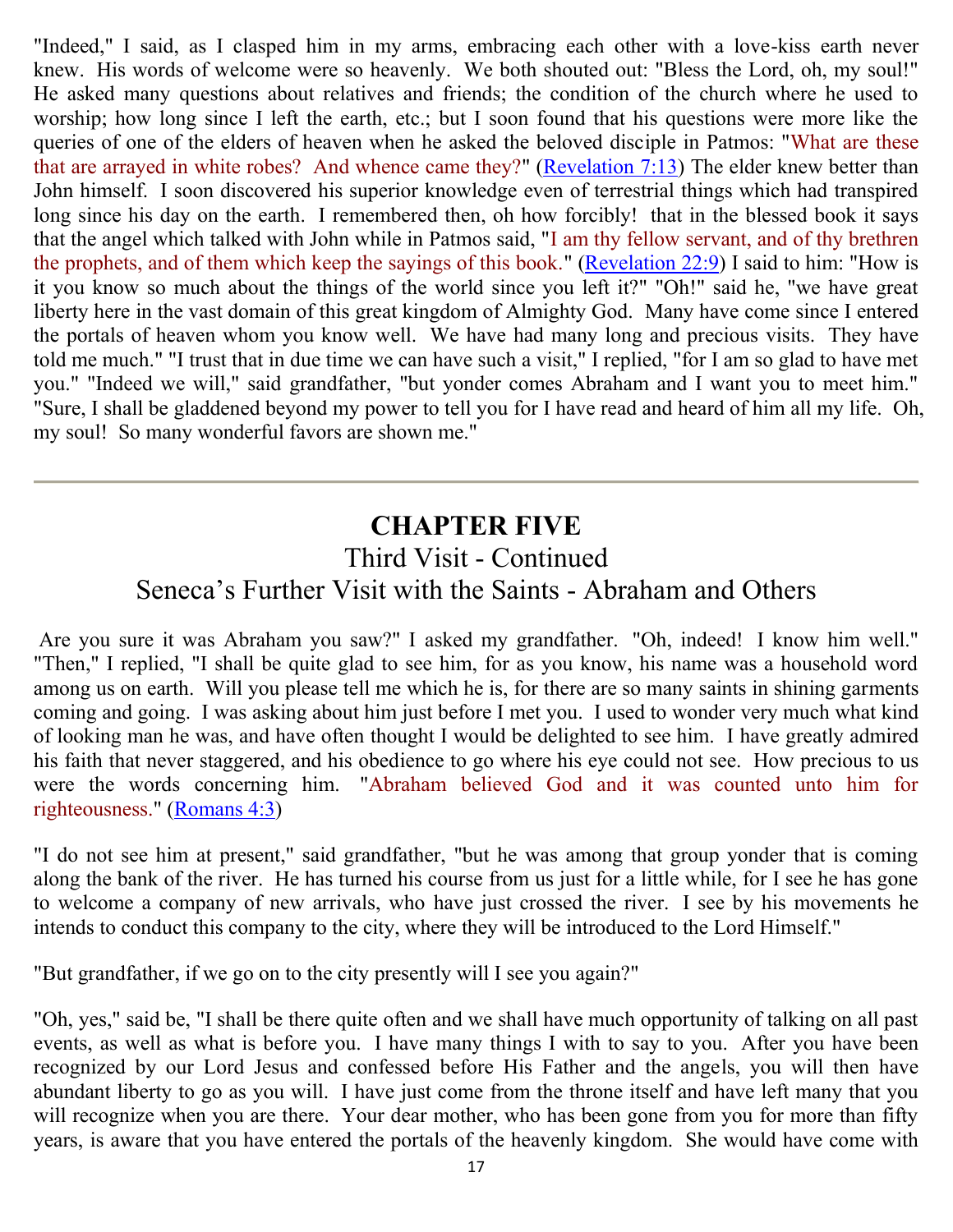me at this time for she is very anxious to see you; but she was detained on some very important matters for her Lord. No doubt the will meet you ere you arrive at the city gate; but just now I must hasten on for there is an old friend with whom I was a playmate in earth, who has just arrived. We were bound together like David and Jonathan. When I left the earthly shores, he took it very hard, and now for many years he has been very lonely. He has just been carried by the angels into this our glory and I am going now to give him my welcome and bring him to this great company. There is an unusual stir about the throne today which Abraham can explain when you meet him. He will introduce himself when he comes. I hope to return in time to go with you up to the city," and waving his hand he said good-bye.

I watched my old grandfather as we used to call him in the earth. He walked off so gracefully or rather bounding like a young man. He used to be old and decrepit; but now his youth is renewed like the eagles' and every expression of his face was joy.

At this moment I turned around and to my great joy a most lovely person was coming very near me. He bore marks of great age, and yet for all that, he had an indescribable youthful appearance. He was not like the other spirits that I was accustomed to seeing. The elder that I first met and he were very much alike.

"Is this Abraham?" I said.

"It is," he replied.

"In the bosom of Abraham!" [\(Luke 16:22\)](http://www.biblegateway.com/passage/?search=Luke%2016:22;&version=31) I said softly, and began to bow myself down before him, for a certain feeling of awe filled my soul.

"Stand up, my son," he said, "we are all brethren here." Then he clasped my hand in his and with his other drew me close to him and gave me his kiss of welcome. Oh, such a freshness of love and joy which burst upon my soul, so that I fairly shouted, "Hallelujah," and said again, "In the bosom of Abraham!"

"Dost thou remember that Scripture?" be said. "Well, thou wilt realize its meaning more and more; but who is this by thy side?"

"Bohemond," I replied, "who also has just come from the world."

He then gave him his cordial welcome and said, "The great joy and gladness which you now feel has been mine during a hundred generations of earthly Lives. Someday I trust I can introduce you to Lazarus, of whom it was said by our Lord, 'He was carried by angels into Abraham's bosom." "I see," said he, "you have just arrived and have much wonder and many questions to ask about this heavenly kingdom of our Lord. While we talk for a few moments let us be refreshed with a drink from this crystal river, for it flows from the great palace up at the throne. Would you like to taste its waters?"

"Oh, indeed we would, I have sung hymns, and read in the Holy Scriptures concerning this very river, where the angel pointed it out to John, who in his vision saw it proceeding out of the throne of God and the lamb." [\(Revelation 22:1\)](http://www.biblegateway.com/passage/?search=Revelation%2022:1;&version=31)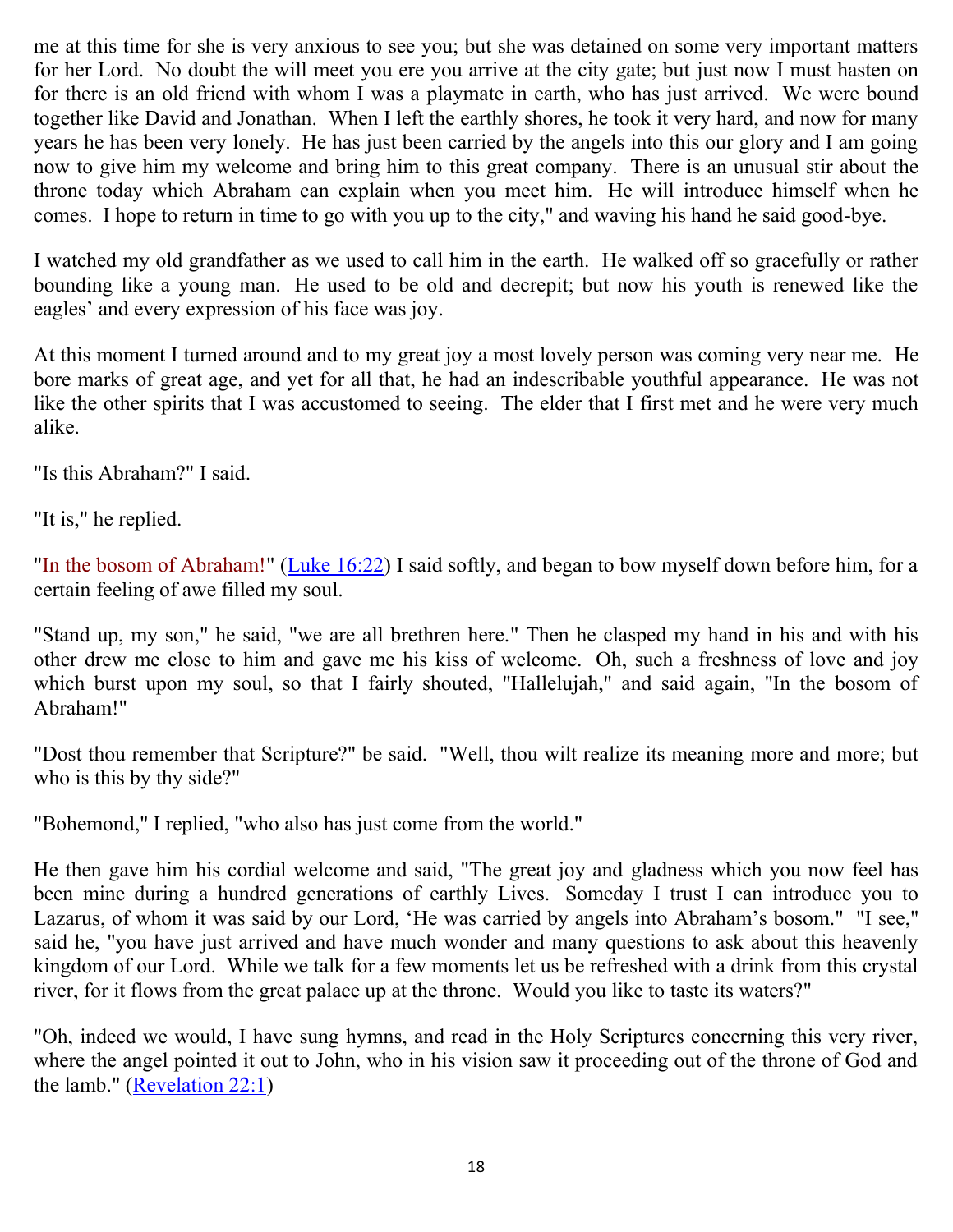He now proceeded to the brink and with a golden goblet he dipped and filled the cup for me, and another for Bohemond, and said: "My sons, drink of this river and you shall never thirst again, nor be faint, nor weary for its lack, for its waters shall never fail."

As I drank from the cup I said, "Oh praise God for such a supply! So sweet to the taste! How full of invigorating power! It makes me feel the joy and glow of youth."

"You never can feel old or weary again, after drinking of this living water," said Abraham, "for it is the water of Life. I just now gave a drink to a company of fresh arrivals before coming to you. Did you not hear them praising God? They, with that great group near them, are now learning to sing together, in which you will join them, the song which we will all sing at the city gate shortly. Some of them have it quite well now and others knew it when they came, for it is contained in the Holy Scriptures on earth. God has revealed the order so that all might be familiar with it. Do you remember the song?"

"Please repeat it for me," I said, "that I may know which song you mean."

He replied: "John was caught up in spirit so he heard the strains of this music and wrote: 'I heard a great voice of much people in heaven, saying, Alleluia, salvation, and glory, and honor, and power unto the Lord our God: And God from the throne said, Praise our God all ye His servants, and ye that fear Him, both small and great. And I heard as it were the voice of a great multitude, and as the voice of many waters, and as the voice of mighty thunderings, saying Alleluia: Let us be glad and rejoice and give honor to Him: for the marriage of the Lamb is come, and His wife hath made herself ready.'" [\(Revelation 19:1,5,6,7\)](http://www.biblegateway.com/passage/?search=Revelation%2019:1,5,6,7;&version=31)

"Oh, yes," I replied, "I remember that song so well and can join with them singing it now." I said, "Father Abraham, shall we not soon go on to the throne? I have such a desire to see my Lord Jesus, I have loved Him these years, and then I have many Loved ones beside that I feel sure are about the throne."

"Your desires, my son," he replied, "shall be fully met. The patience you have leaned on earth is of great service to you here. So I hope you will feel that restful, quiet trust in all God's ways."

"Oh yes, my whole soul says, 'Thy will be done.'"

"You will soon see the King in His beauty, and probably some of those who knew you best, may come out and meet us on the journey toward the city gates, for they certainly know you are here. Just as soon as our company is full we will be off. Twelve legions make the company, and you see they are gathering from all directions.

"Cast your eyes down the stream and you can see another company rapidly filling up. Look across to the other side and farther up the stream and you see another. The guides who welcome them soon know to what company and place each belong. Some have made but little preparation for this glory en they left the world, and now the light is too great for them; and, as you see, they fall back into the rear and content themselves among the trees, waiting for a further preparation by an application of these wonderful leaves of the trees. But all these companies you see will soon be gathering about the gates of the city."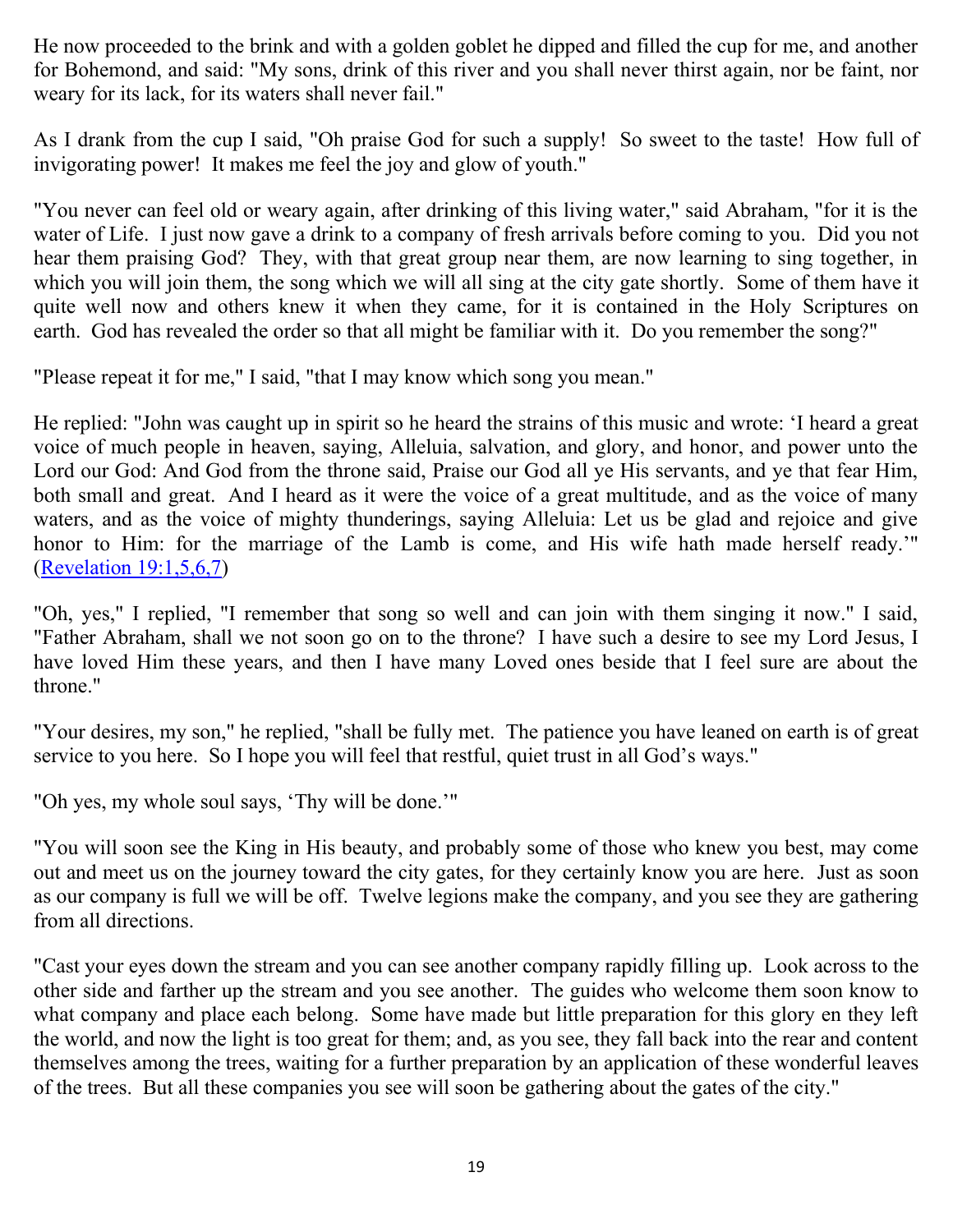# **CHAPTER SIX** Third Visit — Continued Preparations for the City

"Father Abraham, may we ask you a question while we are waiting for these gathering hosts that make this company?"

"Certainly," he replied, "use your greatest freedom."

"I have just met my old grandfather, who has been here for more than thirty years. I had a long talk with him before you came. He has told me many things concerning this eternal world of light; but just as he was leaving me, to welcome another friend of his, he said there was considerable commotion about the throne just now. Would you care to explain it to us?"

"Oh, most gladly. Great events are about to occur of the most interesting character that time and eternity has ever known. Our Lord has recently announced that the time has nearly arrived when He shall leave the mediatorial throne and in company with all the saints and angels, will descend to the earth for its judgment, for the cup of its iniquity is now nearly full."

"Oh," I replied, "we have been expecting Christ's coming to the earth for many years. Some had even gone so far as to have dates set when He would return."

"But," said Abraham, "that was their folly. Our Lord had distinctly told them as you will remember in His word, and we have faithful copies of the Holy Scriptures here in heaven to which we have access whenever we choose, that no man knoweth the day nor the hour; even the angels themselves did not know nor even now do they know. (Mark  $13:32$ ) None of us who have been here during great cycles of eternity have known when the time would be and even now the exact period has not been announced. But notable events are announced at the throne during the great convocation, when millions of saints and angels are met for the great praise services of which you will know more later. All of us here, like those upon earth, are deeply interested in this great event, which the Father hath kept in the secrets of His own counsels."

"The church on earth and in heaven will soon unite in one great jubilee and celebrate the final and great victories of the cross of our Lord, at the resurrection of all the saints, from the days of Abel to the end of the age. The living saints of earth as you know will all be changed in a moment, in the twinkling of an eye, and with divine permission and arrangement, we in heaven will all go back to the cradle of our nativity and say good morning to the church on earth. Then the great resurrection shall occur. Then will follow the earth's great Sabbath. Although we have been here for long ages, yet we have looked with great interest towards this event. Tender memories cluster about the scenes of childhood and early youth, and we feel glad to know we shall soon visit the place of our early experience in the world and the scenes that witnessed our salvation from sin. And then we shall receive the fullness and completion of our salvation. The redemption of our bodies. A very few of us have already had our resurrection as you see in my own case."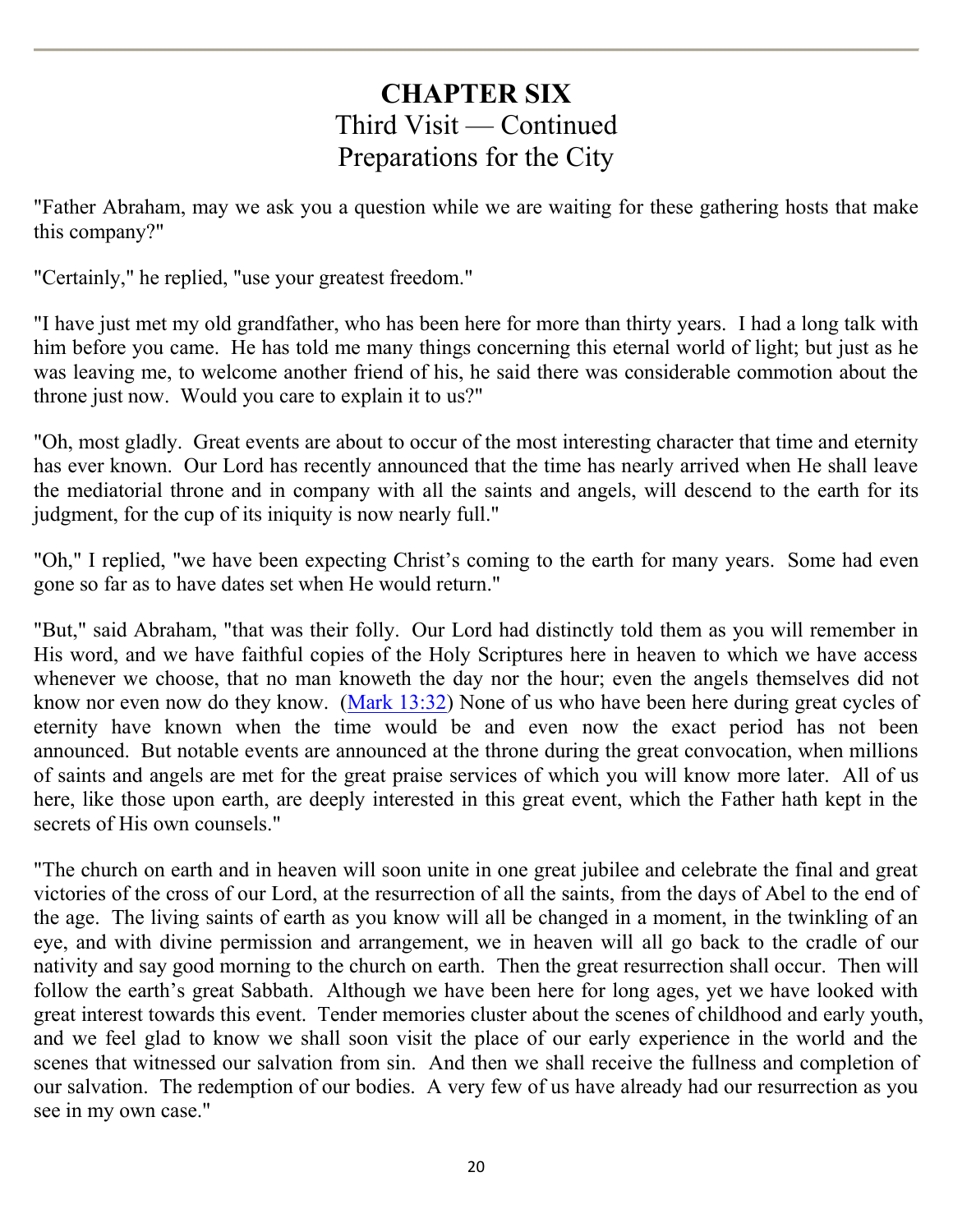"I have been waiting for some time to ask," I replied, "what made the great difference between your appearance and those other happy spirits and even my own?"

"All the elders," said he, "received their resurrection at the time our Lord was raised and with Him became the first fruits of those who slept; yet we ourselves shall be freshly arrayed along with you for the marriage of the Lamb, a great event to which we all are looking."

"Oh," I said, "Blessed be the Lord our God! My soul is in perfect rapture for His unspeakable gift."

"You may well be," said Abraham, "and it will never die away from your soul. The time is almost here and the angels and saints have carried the tidings to the utmost bounds of this heavenly domain. The Holy Spirit also, who is the light of the church on earth, as well as in heaven, is impressing the minds of the most godly in the church militant with this great event. I will speak to you again of this if you desire; but I see our company is now about full and we must prepare to be off for the holy city."

"The conduct, you will find, of all this great throng will not be the same, although nearly all are fresh arrivals from the earth, and with but little exception, all are anxious to see the King in His beauty. Some were exceedingly joyous; and others not so much so. Some have not made good use of their opportunities while on earth, and have not filled their souls with good. They have not been given to much prayer and efforts to develop the fruits of the spirit with themselves, which makes up the character for eternity. They have been building with wood, hay and stubble, instead of gold, silver and precious stones. But feel yourselves entirely at ease, for we shall soon be off for the city."

Again he passed us, and stopping, said: "I see your observations. You have been noticing some who, as we have been preparing for our journey to the city and the throne, are inclined to drop into the rear, and are not so much filled with rejoicing." "Yes," I said, "and I think I understand it. I remember while on earth, many of God's children never could be prevailed upon to enter heartily into the way of life; their faith was weak and unsatisfactory; and in times of great rejoicings in God, they had but little relish for the deeper things of the kingdom. They lacked what we called real true consecration to God. Sometimes, we almost questioned whether they were saved from past sins. It was a rule among us that those who had a clear knowledge of much forgiveness always loved much, and those who were filled with the blessed Holy Spirit, had a sense of great victory over the world, the flesh and the devil, and were of those who overcame and had right to the tree of life and to enter in through the gates into the city. These were filled with great rejoicings of soul, and it seems that the same disposition is extended into the heavenly kingdom."

"Thou art quite right, my son," said Abraham, "and when those, lean in soul, arrive here, they have but little relish for the crystal river, nor could they enjoy the fountains at the throne, nor do they have great relish for the fruit upon the trees of which no doubt you have been eating. They take more largely upon their coming here, of the leaves, the fragrance of which is so sweet and powerful upon you."

All the time he was speaking to me there was constantly coming to my mind the words of the apostle: "Every man's work shall be made manifest, for the day shall declare it; because it shall be revealed by fire, and the fire shall try every man's work of what sort it is. If any man's work shall abide which he hath built there upon, he shall receive a reward. If any man's work shall be burned, he shall suffer loss, but he himself shall be saved, yet so as by fire." [\(I Corinthians3:13-15\)](http://www.biblegateway.com/passage/?search=I%20Corinthians3:13-15;&version=31)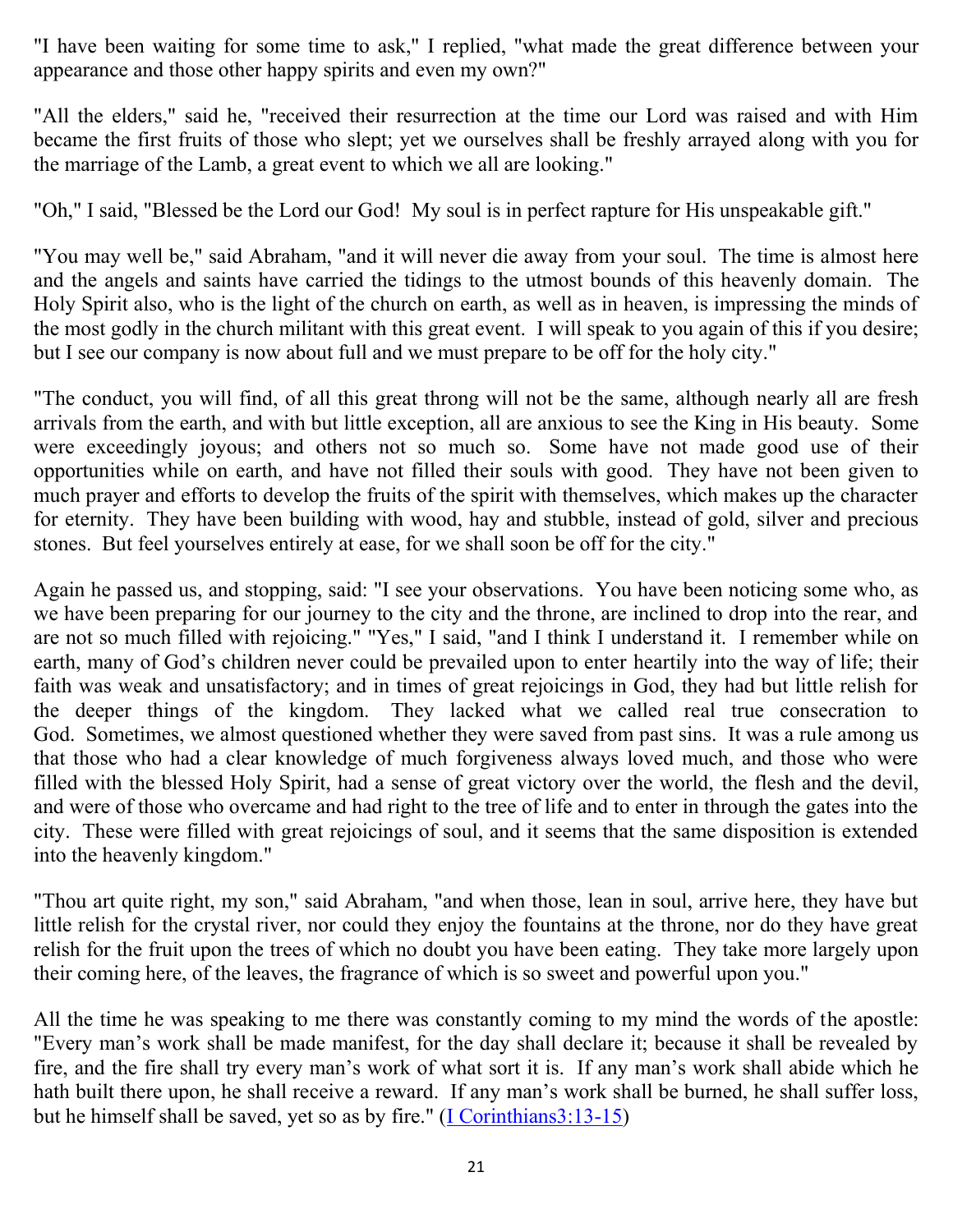"Oh," I said, "how blessed that they have the foundation itself, the atonement made by our Lord Jesus Christ and the privilege of these leaves which I remember are for the healing of the nations." [\(Revelation](http://www.biblegateway.com/passage/?search=Revelation%2022:2;&version=31)  [22:2\)](http://www.biblegateway.com/passage/?search=Revelation%2022:2;&version=31)

Abraham then said to me: "God cannot reward them largely, for their lack of capacity to receive, and yet as full as they are prepared to do so they will enjoy the glories of this heavenly kingdom. One star differeth from another star in glory. They that be wise shall shine as the brightness of the firmament and they that turn many to righteousness shall turn many to righteousness as the stars forever and ever." [\(Daniel 12:3\)](http://www.biblegateway.com/passage/?search=Daniel%2012:3;&version=31)

> *"Now," said Seneca, "I must let you rest, you have faithfully served me, and are weary. I will see you again on the second evening," and he bade me good night and was gone.*

# **CHAPTER SEVEN**

Fourth Visit Enroute for the City

*At the appointed hour my silken bearded friend came in and with the usual greeting, I welcomed him into my studio, and said: "Seneca Sodi, lam most deeply interested in your narrative, and was anxiously waiting your coming" 'Are you ready?" he asked, I told him I was He then proceeded as follows:*

By this time everything was ready and we were off. Twelve legions of souls from various places had gathered in a very short time beside the river and all had come by the way of the cross. It did not matter what language we had known on earth, we could fully understand each other there, and all were speaking, as we passed along, of the precious salvation through Jesus. As I turned myself from the themes of my former conversation and began to mingle more freely with the group of joyous spirits, I met some whom I recognized as old friends. One dear lady whom I had known as an invalid for many years, and yet a very spiritual Christian, was in the group. She was rejoicing with exceeding joy. I cannot tell how we recognized each other, but there is such a similarity of the spirit itself to the bodily features that we at once knew each other, and memory was so fresh that we seemed never to have forgotten anyone. She seemed so well now, and her face was beaming with immortal youth. As I drew near to her there was a halo of light and heavenly joy, beyond my power to describe to you, covering all her soul. As I spoke to her, calling her by name, she at once seized my hand, exclaiming "Glory be to the Father. Saved, saved, forever! All sickness and suffering over! Hallelujah!

"Yes," I said, "and how well you look. Old things are passed away."

"Indeed, when you knew me I was a great sufferer. I realize now Paul's words, "For our light affliction which is but for a moment worketh for us a far more exceeding and eternal weight of glory." ( $\text{II}$ [Corinthians 4:17\)](http://www.biblegateway.com/passage/?search=II%20Corinthians%204:17;&version=31) My soul is so full of glory. We are getting so near the King in His beauty. Oh, listen! What do I see and hear? Oh, the chariots of God are coming!"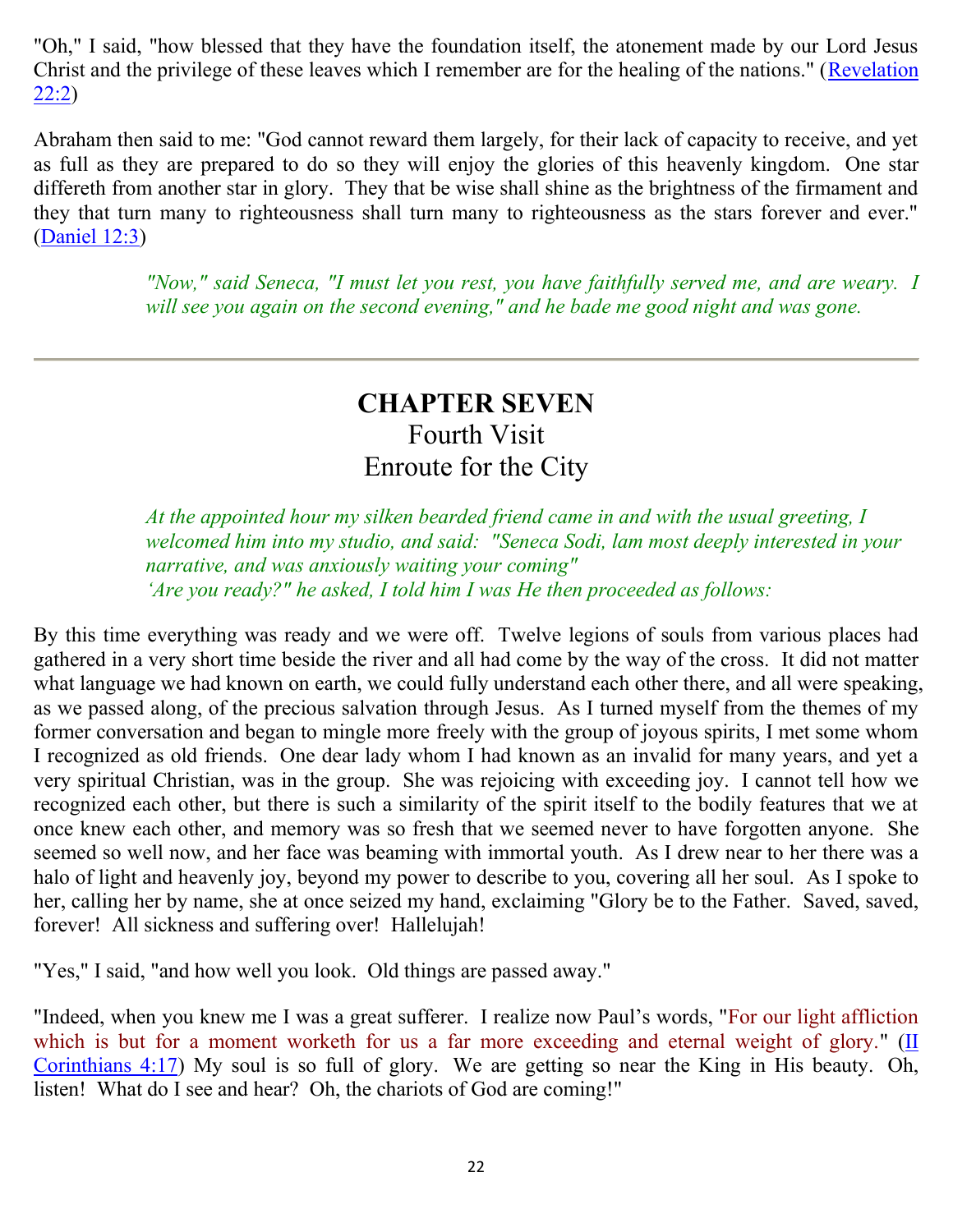At this we fairly shouted, and could hear very lovely music in the distance, and looking in the direction from whence it came, we saw a great retinue of angels with flaming chariots of light coming toward us. I cried out, together with many other voices, as we caught the first glimpse of them."

"Oh, Father Abraham, is this our Lord Jesus for whom we have been anxiously looking so long?"

Abraham lovingly replied: "These are the chariots of God under the conduct of angels. They will soon be among you, bringing many ancient loved ones to greet you with a welcome en they carry you to the city and the throne itself. You remember how it was on earth, when our friends came from long journeys, how we would go long distances to meet them. I used to go far down from Hebron to welcome Lot and his children. Isaac went a long way into the fields when he knew the camels and Rebecca were coming. In your day you went to the railroad stations and the wharfs of the shores to meet your loved ones. They keep up this custom in heaven."

In a few moments more — swifter by far than the fastest express trains of earth — they came nearer and nearer, and with a great sweeping circle they seemed to pass us by; but at Abraham's suggestion the great legions now parted, standing in two long groups with an open space or aisle between, to give the chariots room to pass. Soon, they began to slacken their speed and moving slowly but most graciously they passed between the long rows of spell-bound, anxious souls. We all stood as in breathless silence not only spell-bound but in amazement and great wonder, at the marvelous sight. The chariots and all within glowed with a brightness and glory which we knew were reflected from the throne itself. So when they had finally halted, they gave one great shout of hallelujah to God, saying His redeemed are here.

No sooner were the chariots standing among us than we saw they were filled with happy, shining ones. They soon sprang out and were among us. They had come to meet and welcome us to these realms of everlasting light and day. But who were they but acquaintances, friends and relatives whom we had known so well on earth, and who knew of our coming. We used to have reunions on earth, but they could in no wise compare to the joy of this meeting. Some of these had been there for many years. In a few moments more, many were embraced in each other's arms. Oh, such joy I never knew before, and such welcome! "Oh, blessed rewards!" I cried.

Among these was my own dear mother. She had died many years ago. How she knew me I cannot tell, nor how I knew her I do not know; but she rushed toward me and I knew her so well and said, "Oh, mother, is this you?" She was beautiful and lovely. She embraced me in her arms and said, "I knew you were coming." The memories of childhood and all her wonted smiles and kindness which a mother's love suggests, came back to me. There were many others like myself. Mothers and sons, fathers and children, old friends meeting again. The glory and joy of the occasion excelled anything I had yet known. The charioteers now kindly invited us all to take passage with them. We accepted, of course, with thankfulness, their offers of kindness and were soon within the chariots and the whole multitude were praising God. In a few moments we were flying with great speed toward the city gate, following the course of the river.

"The light toward the city which I had seen on my first arrival, grew more and more glorious as we neared the city. We could at length see the shining of the jasper walls. Although we were rolling along at such great rapidity the wheels were noiseless and the chariots without a jar. The appearance of the landscape on either side seemed at a distance like a sea of glass mingled with fire; but on a closer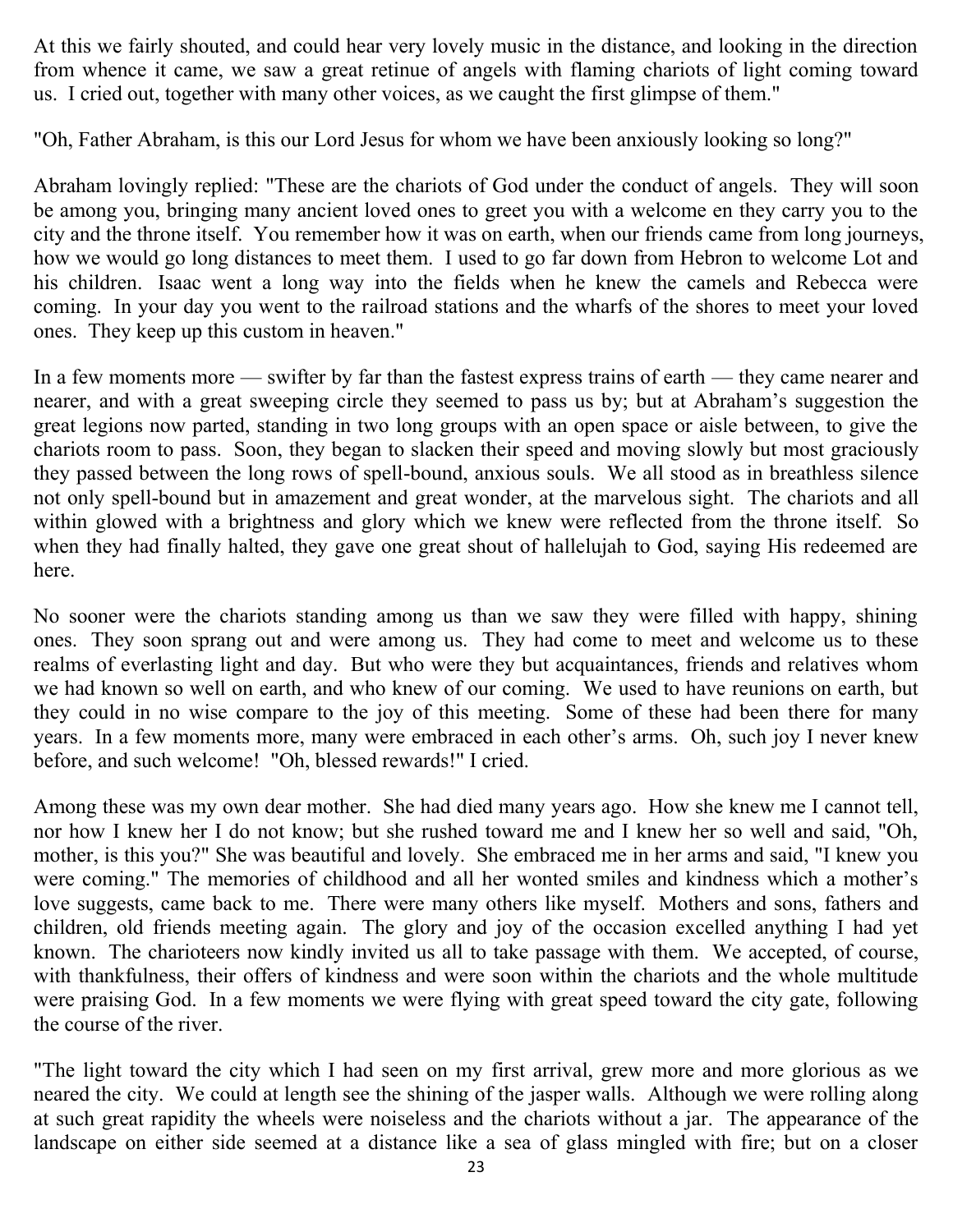examination it seemed that it was immortal. Flowers of unfading glory, and with an endless variety of colors, many of which I never saw anything before to which I could compare them and their indescribable loveliness attracted universal attention. We saw thousands of angels and happy spirits passing in all directions; but all I saw seemed very joyous and happy in their work. I thought of the word of the Lord: "He maketh his angels spirits and His ministers a flaming fire."

I said to my mother: "Can you tell me why we were not brought directly to the throne at once when we departed from our earthly home?" "Oh," said she, "you could not have endured this glory, but would have been dazzled into utter confusion and unconsciousness. Even now your expanding powers cannot take in all the glory and grandeur of the city until you are further prepared for it. The same law prevails in heaven as on earth. The Patriarchal and Jewish systems were very inferior to the Christian dispensation and the kingdom of heaven on earth was very inferior to the kingdom here, as you see, in point of glory and blessing. So you could not be ushered in about the throne till you were graciously prepared for it. But I am so glad you are here. I had word of your coming ere you reached the portals of paradise, and I have often had word concerning you since I left you. This very angel which you do not recognize, who is your charioteer, has often been to you. Once when you were very ill and away from your home and came well nigh dying, he was by your bed all the night and laid his hand upon you and said you should live and finish your work. He has told me how he saved you on the water once when you came near being drowned."

"Oh, mother, was he there at that time?"

"Indeed, my son, and his own hand righted your little boat when it was almost overturned."

"Well, mother, I always felt there was some mysterious Providence which saved us that day; but how little I knew this angel of heaven was with me then. Oh, thank God for His wonderful care!"

"Yes," said mother, "at one time, he told me, he kept you from getting on a railroad train, which if you had, your life would have been lost, and your work not been done. Do you not remember many times when strange Providence came into your pathway and you wondered and sometimes grieved at their occurrence? He was guarding your life and shielding you from the stormy blasts of danger. Some day you can ask him all about these times, and we ourselves will talk it all over, for we are just in the springtime of our eternal life. But do you see we are nearing the golden gate, glistening with one great pearl, studdened with a thousand shining gems? In just a little while we will all join in singing the Song of Moses and the Lamb? Do you know it?"

"Yes," I replied, "for we have been singing it far back in paradise where this great legion was made up." I repeated it over in a subdued tone to my mother, but wanted to shout it out at the top of my voice.

"Here," said she, "take this harp I have brought for you." She loosened it from a golden girdle about her and gave it to me. "See, I have one like it."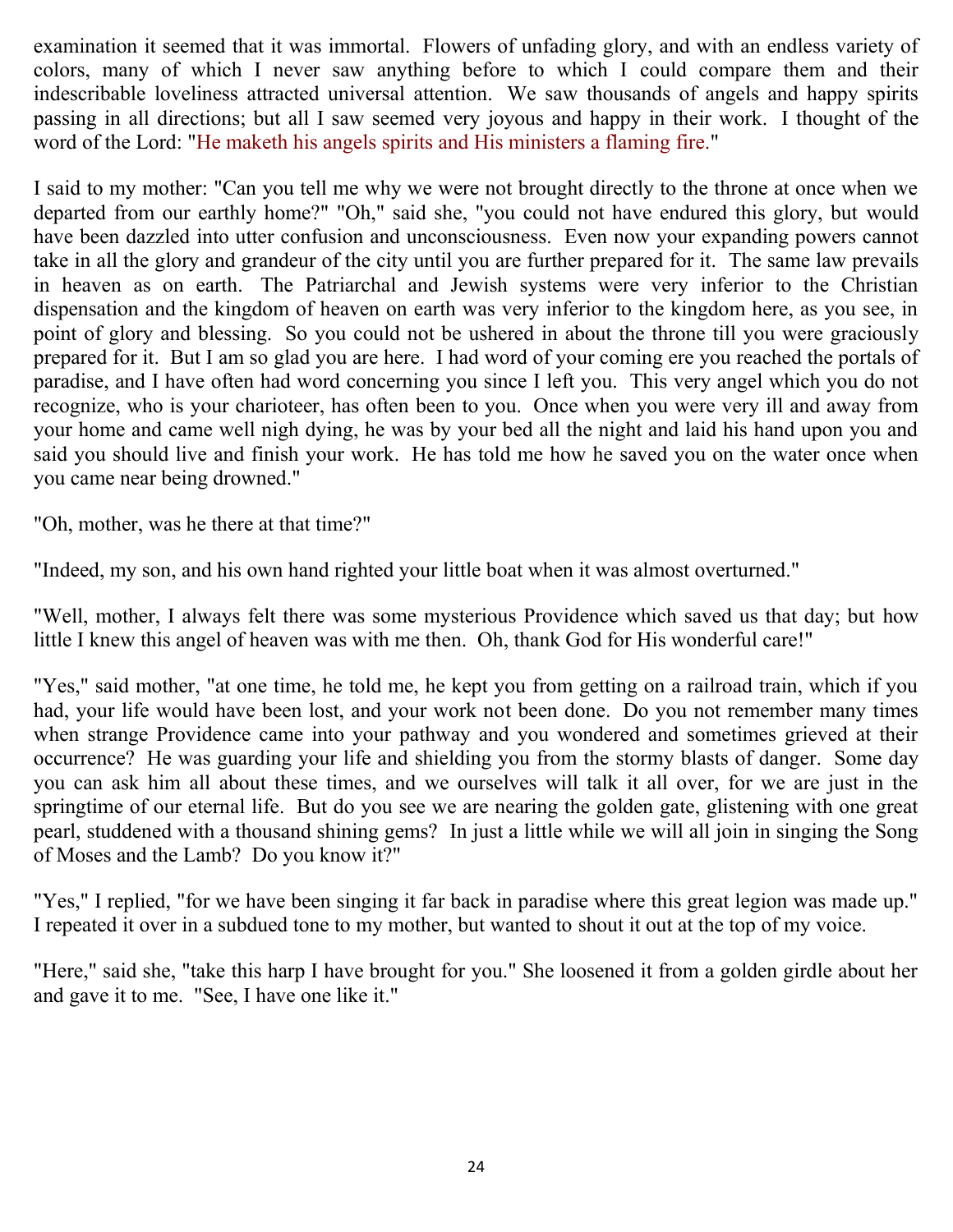# **CHAPTER EIGHT** Fifth Visit Just Outside the City Walls

#### *Seneca came as usual and proceeded with his narrative, as follows:*

Just as we were coming near the great gateway one of the elders came and met us, saying: "All welcome, ye children of God. Your Redeemer stands just inside the gate yonder at which you will soon enter." The elder made such a lovely bow and his words were so cordial and full of love it seemed to send a thrill of gladness over every soul.

I cast my eyes up at the majestic wall. It was of great height and shone with a brightness I cannot describe. Ii rested on twelve massive foundations, each having the name of one of the apostles above it, and so they decreased to the twelfth and presented the appearance of a majestic stairway. The name of Peter was written on the first foundation, Paul on the second, John on the third, James on the fourth, and so on to the top. From this topmost foundation, garnished with an amethyst, the wall rose to a great height. The light streaming from these foundations was most precious. Just here I noticed Abraham passing nearby, and I asked him the mystery of the wall and its foundations.

"Oh," said he, "this wall is the eternal security of God's people. As long as this wall shall stand they art' eternally safe. The mighty truths of God, promulgated by the apostles, as taught by our Lord Himself, is our eternal safety. Certain of the angels many long years before my time on milk, abode not in the truth, and God cast them out and they hell into eternal darkness and shame. But now this wall, of which you can see but a very little portion, entirely encircles this giant city, and within the truths suggested by these foundations we shall ever abide, going in and out and finding everlasting comfort, You see that great Judean gate yonder? Its frame and hinges are of the purest gold and set with one great pearl. This gate always stands open for there is no restraint in heaven Unbounded liberty is now yours forever. And the wall has respect to these without as well as to those within. The angel at the gateway is to give direction to all who may inquire. You will further remember that there are twelve of these gates as well as twelve foundations and there are twelve angels as well as twelve gates. No man can enter these gates not fully prepared. Did you notice some who dropped back far into the rear? In the world the truth had to be observed for any advancement. This wall with its gates marks a definite experience in the career of the redeemed. It is a fuller development of the great truths suggested by the ancient tabernacle, the holy and the most holy place; has reference to the saints on earth and in heaven.

Just at this time I noticed many happy souls with the glory of God upon them, coming through the gateway toward us. They were all clothed in the purest white and each with a harp in his hand. As they drew near us, there began to be a general recognition of each other. These had been redeemed from the sections of the earth from which we had come. Many of them were old friends who had passed from the earth many years ago, yet whom we had known so well in early life and, as soldiers in the Lord's army many of us had fought His battles together.

The recognition was so full and memories so fresh it seemed as only yesterday when we had parted from them, when they said good-bye and sailed toward the harbor. There was no attempt to restrain feelings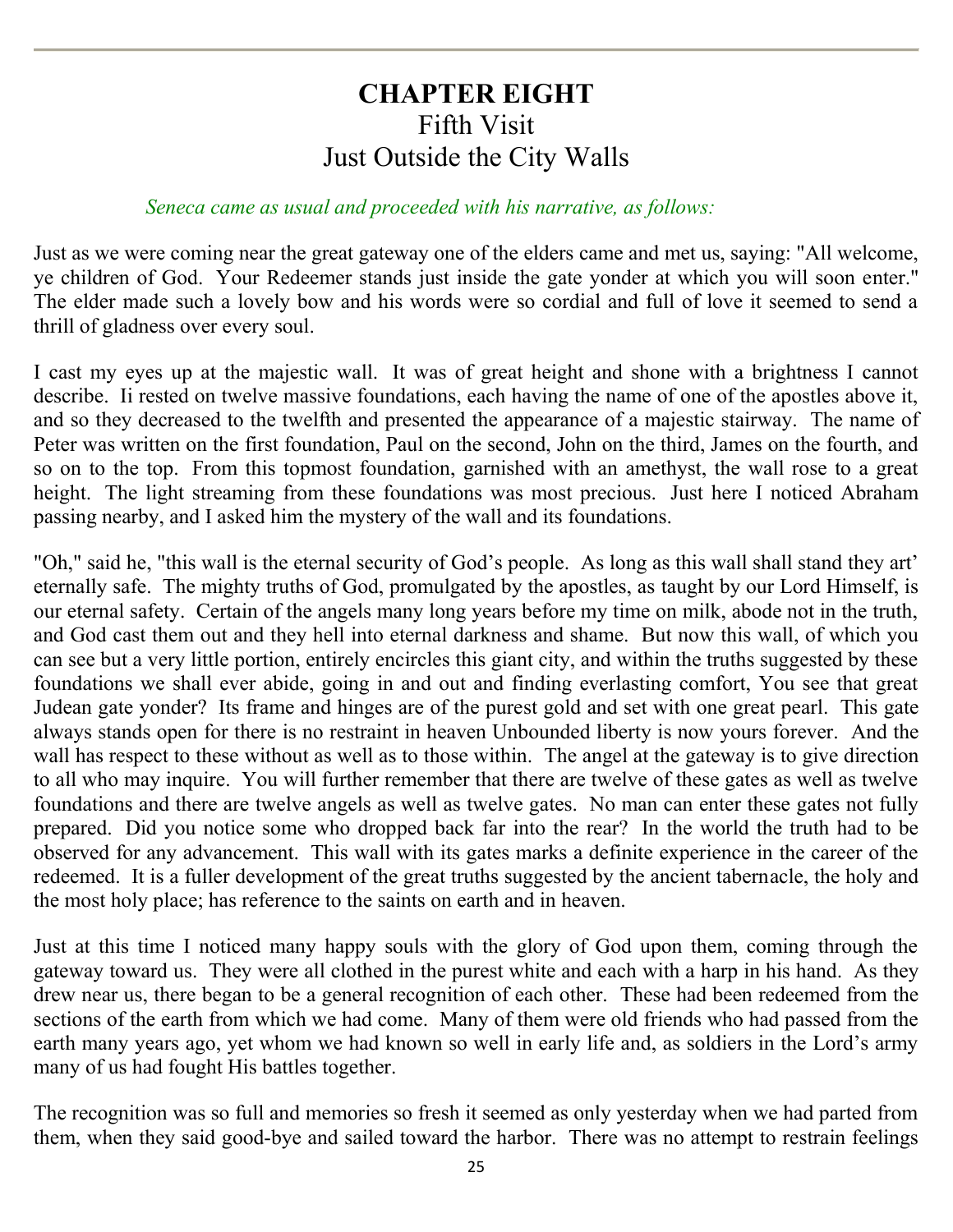for they could not be restrained. It was one hallelujah to God. They seemed as much delighted as we. I thought again how faintly we had believed God's word in the earth and yet how divinely true it was. We spent a long time in shaking hands and in love's embrace, with a conscious sense that we were now united in an eternal union. I thought again of Paul's words: "Now we see through a glass darkly, but then face to face." [\(I Corinthians 13:12\)](http://www.biblegateway.com/passage/?search=I%20Corinthians%2013:12;&version=31) Many angels were mingling among us and seemed in great delight at witnessing our joy. One of them said to me: "We have been watching over you since your infancy in the world, looking forward to this very time. We rejoice with you and have an increasing joy as we behold your own."

Abraham now stood up prominently before us all and with his hand beckoned for silence, and said: "I wish now to repeat to you all a portion of God's Word which I know you will recognize: "But ye are now come unto Mount Zion and unto the city of the living God, the heavenly Jerusalem, and to an innumerable company of angels, to the general assembly and church of the first born which are written in heaven; and to God the Judge of all, and to the spirits of just men made perfect and to Jesus the Mediator of the new covenant, and to the blood of sprinkling which speaketh better things than the blood of Abel." [\(Hebrews 12:22-24\)](http://www.biblegateway.com/passage/?search=Hebrews%2012:22-24;&version=31)

Indeed it brought it fresh to all our memories; for our hearts were burning with great emotion; but scarcely did we know what to say, we were so over-awed at our surroundings, and the real consciousness that it was ourselves and our friends who had met in an undying state and in a sinless country, and in the presence of some who had lived thousands of years ago amid customs so different from our own, also face to face with the angels of whose birth we knew nothing, among all whom I saw none seemed aged or feeble. Some that I had known in the earth as old men now seemed young and the very picture of health and enjoyment. The angels also were clothed with youthful appearance and vigor. I said to one of them: "How is it that lapse of years does not make its mark upon you here?" "Oh," said the angel, "one day here is as a thousand years of an earthly existence. No one ever grows older in appearance or feelings in this world. We are undying and un-decaying. We are clothed only with immortality. No one ever feels a pain or knows a sorrow here."

Just at that moment, a woman who had been standing near and listening to the conversation, clapped her hands with ecstatic joy and said: "Oh, blessed be God for such a deliverance! I was greatly afflicted for thirty years before I was released from my earthly pain and sorrow. I was reduced to poverty and want, often spending many days and nights alone and lonely. My sickness was of long duration and my suffering was great. Occasionally a passing neighbor would call in for a moment. Sometimes leaving a bunch of flowers and sometimes a prayer that God would support me in my affliction. One dark night there came up a very great storm of wind and rain. The lightning flashed constantly and the thunder shook lily cabin until I certainly thought it would fall down. Being all alone my fears were great. But all at once a light, beautiful and soft, filled all the room, and I thought I heard a voice whisper saying, "Be not afraid, I am with thee, thou shalt not be afraid of the terror by night." Suddenly I seemed to see the presence of shining ones in my room. I sat up in my bed and said, "Oh, Lord, art Thou here?" and repeated a word from the prophet. "I will trust and not be afraid, for the Lord Jehovah is my strength and my song." [\(Isaiah 12:2\)](http://www.biblegateway.com/passage/?search=Isaiah%2012:2;&version=31) All the remainder of that night I was filled with praises to God. My soul was exceedingly happy."

Just then the angel who had been talking with us, smilingly said: "I know all about that night and was present with you. I was present also at your bedside the night you died and strengthened your soul that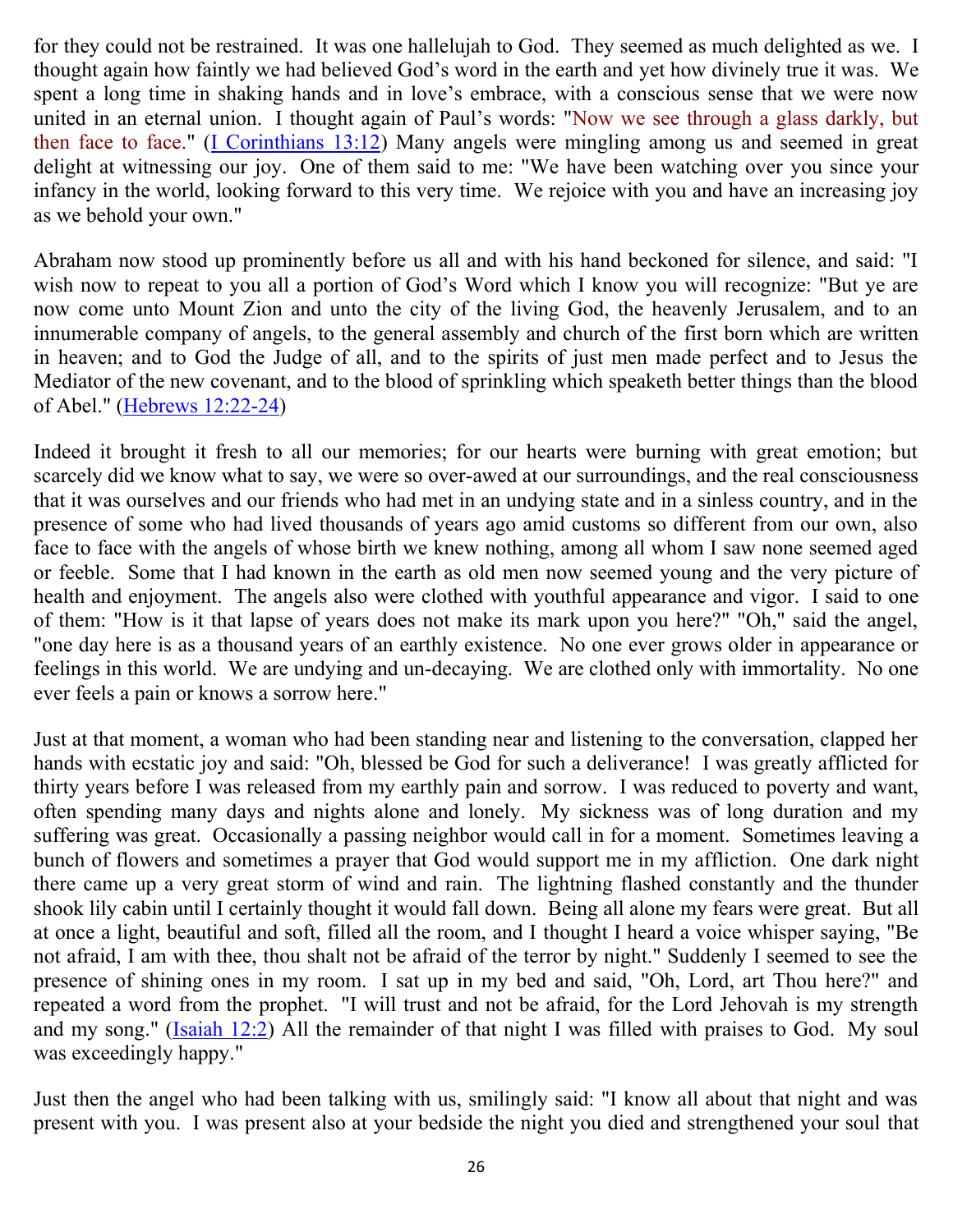your trust might be perfect until you were released, and my co-charioteer yonder brought you safely to the portals of paradise." Just at this moment she began to praise God again for her great deliverance, and I said to myself again, "surely those who had the poorest and hardest fare in the world are happiest now."

We have lingered long enough just for a glance at the surroundings outside the city walls. I must hasten on to what was within, for the great attractions were inside.

> *"But," said Seneca, I cannot describe to you these wonders tonight, for you are already weary." So saying, he bade me good night and was gone.*

### **CHAPTER NINE**

Sixth Visit

### Entering in Through the Gate — Welcomed by the Lord Jesus

*The sun was just setting when Seneca came again. I was on my knees in prayer, and as I opened my eyes he was standing by my side. "I greet you again tonight, my son," he said, "and with God's blessing upon you, we will now proceed with the narrative." He commenced by saying:*

We were nearing the great gateway. Every one of the new arrivals was filled with wonder and anxiety. We had heard so much about the Holy City while we lived in the world, of its many mansions, its streets of gold, its gates of pearl, its transparent light without sun or moon, so that we all felt an intense yearning to enter in. But the greatest attraction of all was to see Him whom our souls loved and by whom we had been redeemed and by whose blood we had been washed from our sins. We had already been told that He was waiting near the gate in one of the mansions and that the great Book of Life would be near Him and be opened to the pages bearing our names. This filled us with great anxiety; although we felt a sweet assurance that our names were there, and that we would receive His gracious welcome. Yes we felt sure or we never would have been carried by the angels into paradise, were it not so. For we had confessed Him on earth and we knew He had already confessed us before His Father and the angels. This gave us comfort; and then we knew we had been eating of the tree of life and drinking of the crystal river, so with confidence we kept looking forward. We knew we had been trying to please Him, and the conscious sense that all our sin had been forgiven and our robes washed and made white, was additional consolation to us now. We felt we would soon stand before the judge of all the earth.

God's Word seemed further comfort where He says, "Blessed are they that do His commandments, that they may have right to the tree of life, and may enter in through the gates into the city." [\(Revelation](http://www.biblegateway.com/passage/?search=Revelation%2022:14;&version=31)  [22:14\)](http://www.biblegateway.com/passage/?search=Revelation%2022:14;&version=31) We felt such a comfort in this assurance, that if we had a right to the tree of life, and the fruit given us was by an elder's hand, and that Abraham himself had refreshed and immortalized us from the river of God which came from the throne itself, that the angel at the gate would not debar us entering now. Just at this time my mother, who had been busily engaged in conversation with others, came to me and said:

"You need have no fears. It gave me much joy when many years ago I was passing near where the angel was recording the names of those who had been born again, and seeing your name I at once asked the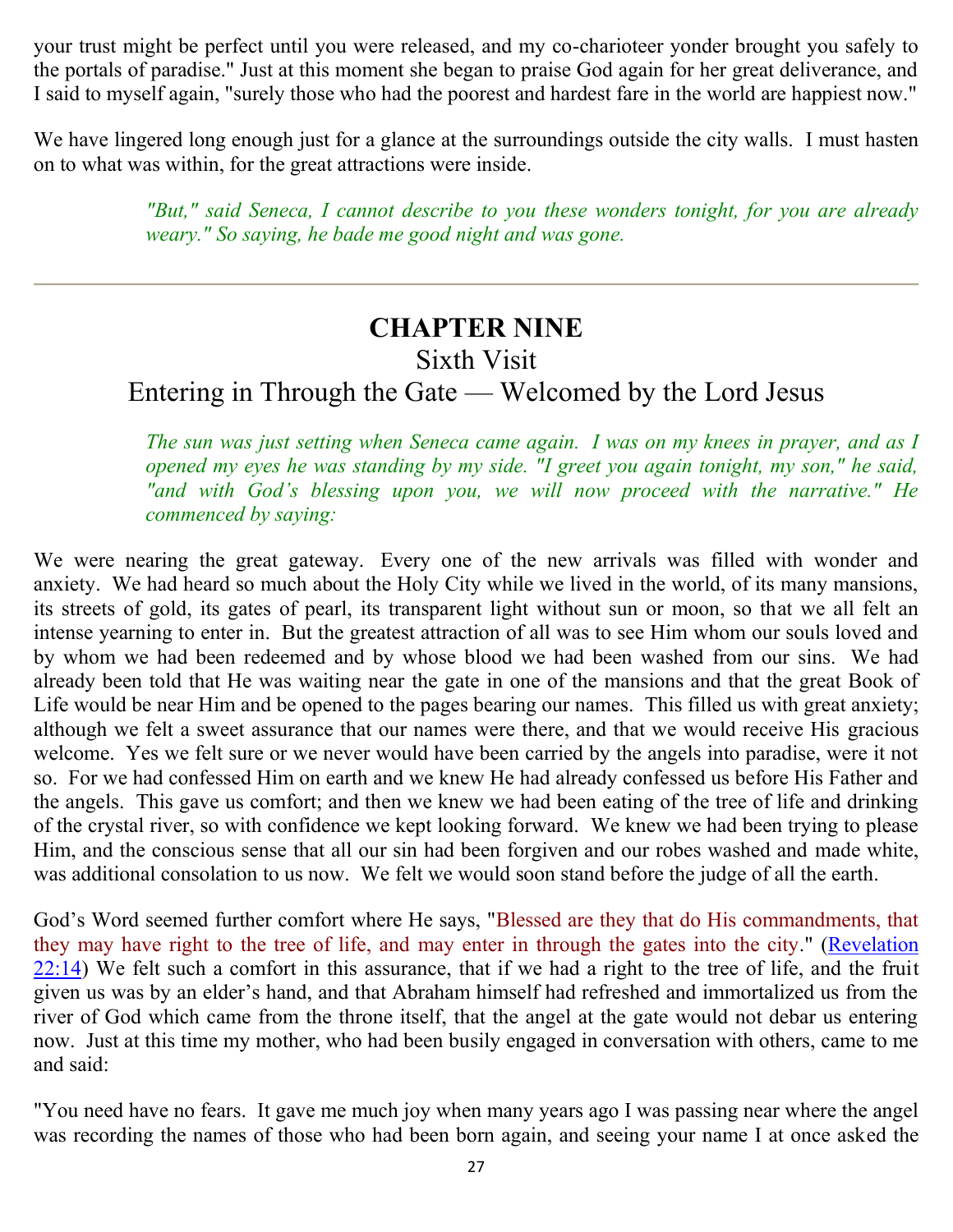angel who it was. He called another angel who had just come from the scenes of earthly conflict, where they were having great religious awakenings, and asked him if he could tell who these were whose names were just written. "Oh," he said, "I have just been among them," and described everything so minutely that I had all assurance it was you. Then other names which I saw registered were from the same place. My old home, our old home. Indeed the memory of it is dear to me as I think of it now. We will talk over the details of it someday; as things have been since I left you all. My soul was filled with exceeding great joy when I saw your name. Then the angel told me when he found I was your mother, that he went with you and your cousin, whom I knew so well, one night as you went from the scenes of prayer and stood by your side late at night, while you solemnly made a vow and pledged faithfulness to God and to each other, that he went and woke your father who was sleeping in another room and led him out to witness your covenant. Oh, you may know that not only I, but the angels rejoiced with me when they brought me the tidings. He also told me of the conversion of other members of our family, and many more in the neighborhood.

"Well, well," I said, "does heaven have such communications as these with the affairs of the world?" How little we seemed to know it! Yet my mother's words brought up all this past experience. The scenes of my conversion, midnight prayers, earnest labor for others, the events she just alluded to with many others all came rushing through my mind and the memory was fresh as though but yesterday.

I said, "How blind I was not to see the angel who was with me. The mighty veil of mortality, how it blinds the eye of man from spiritual beings and things! How far away they seem to be and yet how very near! I remembered how angels assisted Lot and his family from the condemned city of Sodom, and why should they not assist in the soul's great struggle after salvation! For I remember "they are all ministering spirits sent forth to minister for those who shall be heirs of salvation."

By this time we were entering the massive Judean gateway. Our hearts were all filled with joy in the expectation of so soon seeing Him whom our souls loved. As we passed through the gateway the most beautiful scene met our gaze that we had ever witnessed before in heaven or on earth. Human language cannot describe it. To say the streets were pure gold or transparent glass would give the best idea by way of comparison of any object I know. The great thoroughfares leading from the gate seemed to lead off toward the center of the Holy City. On the right hand as we passed in were mighty, stupendous columns of precious stone shining with a brightness that heaven only knows. Massive domes and great archways were overhead. Nothing showed any signs of decay or age. No rubbish or signs of wear. The light toward the mansion was exceeding great. Our Lord now came forward to meet and welcome us. Twelve legions of happy souls had now filed in at the great gateway and stood before our King. The glory and majesty of His being can never be described. The beloved disciple on Patmos once tried to tell of His glorious appearance as He revealed Himself on earth; He was then clothed with a flowing garment down to His feet and girt about with a golden girdle; His head and hair seemed white as snow, and His eyes as a flame of tire; His feet were glowing like burnished brass; His countenance was like the sun at midday; a sharp two-edged sword was in his mouth and seven stars were in His right hand. [\(Revelation](http://www.biblegateway.com/passage/?search=Revelation%201:13-16;&version=31)  [1:13-16\)](http://www.biblegateway.com/passage/?search=Revelation%201:13-16;&version=31) But when the disciples saw Him on the Mount of Transfiguration sixty-three years before, His garments then shone as the light and His face with the brilliancy of the sun. On Earth He was called the fairest among ten thousand and altogether lovely. But as He is now in His exaltation in heaven, the language is too tame to express His glory. He bore the marks in His hands, and above His sandals the nail prints showed distinctly. He was the very embodiment of light. It was not dazzling to our eyes as was Moses' face to Israel of old, for we were prepared for it; since the days of our conversion on earth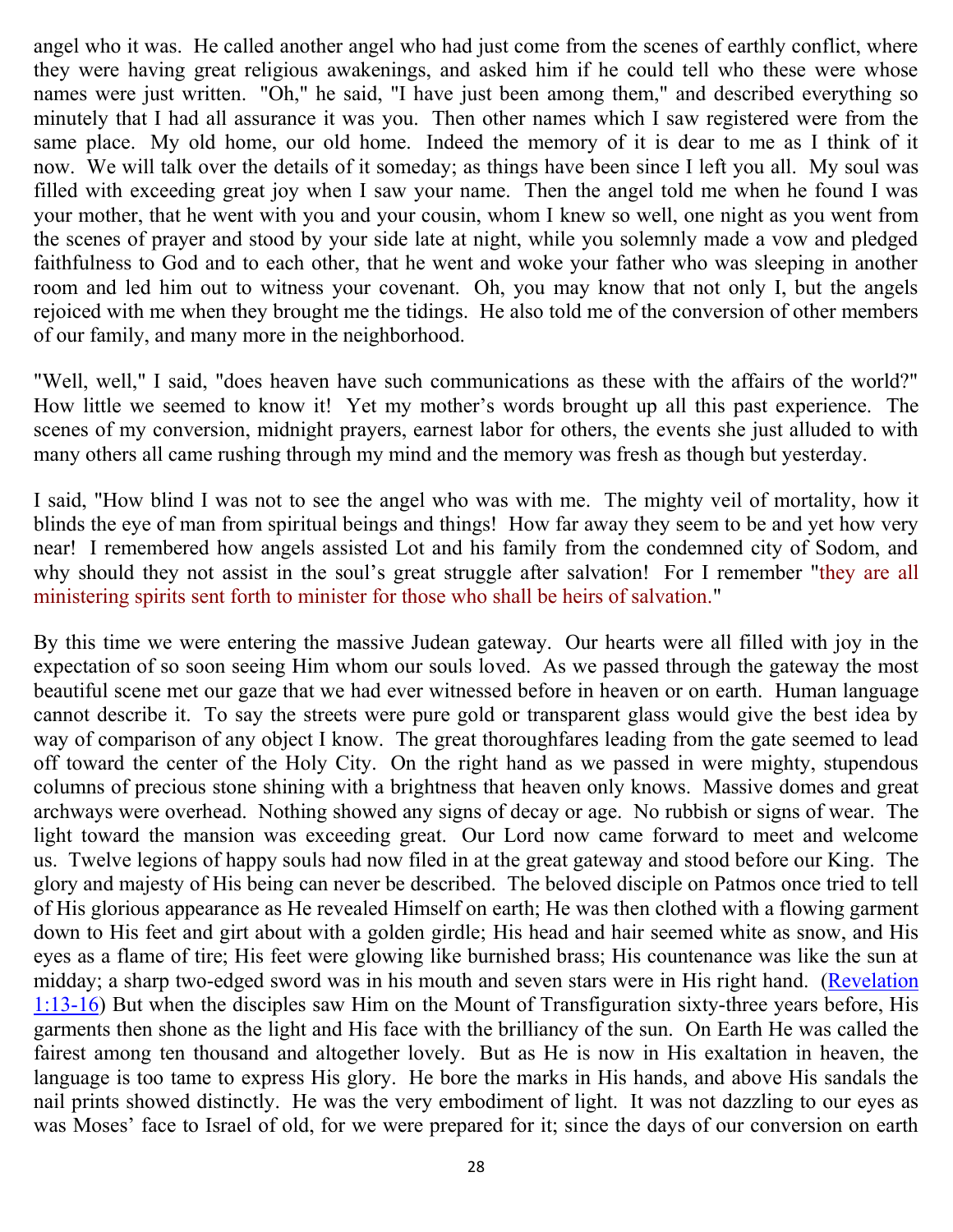until we passed through this gate we were being prepared for this vision of our Lord. Oh, how forcibly were the words of Scripture as I looked upon His face and then glanced far into the city! "And the city had no need of the sun, neither of the moon, for the glory of God did lighten it and the Lamb is the light thereof." He was also the embodiment of love itself. Every feature of His face spoke of love. Indeed it was the reflection of His Father's infinite love. All the love in heaven or in the church on earth came from Him. He bade us welcome to Him, and as we came, by one mighty impulse we all fell on our faces and began to worship Him with adoring praise, saying, "Worthy is the Lamb that was slain and has redeemed us to God by thy blood out of every kindred and tongue and people and nation." The angels and the saints who met us, also joined and sang some new songs which we had never heard before. Our souls were in ecstasies of joy not to be described.

How long we remained upon our faces we could not tell for our gladness, joys and great satisfaction were so deep and blessed we took no note of eternity's register. He now addressed us in most loving words, giving us His cordial welcome and confessing us before the multitude of angels present, and to His Father's face, and without further introduction we felt perfectly acquainted.

"Come," said He, "look into this book. I have opened it to the pages most interesting to you."

We all gathered around Him in turns as closely as we could, to look upon the pages of the great book of books, the heavenly records of the past and future.

Not only were our names written, but underneath them were many things bearing upon our work for God while in the earth. I then remembered what God had said by one of His prophets which I read a hundred times over. That a "book of remembrance was written before Him for them that thought upon His name; and they shall be mine, saith the Lord of hosts, in that day when I make up my jewels." [\(Malachi 3:16,17\)](http://www.biblegateway.com/passage/?search=Malachi%203:16,17;&version=31)

We only took time to read a tithe of what was written, for our Lord said: "You now have perfect liberty to go where you will and to read at your leisure the contents of this most wonderful book." In glancing over its pages we noticed the names of some who were with us when we first entered paradise, who had fallen back in the rear and remained far outside the gates of pearl. Without any further words of explanation we knew that they were not prepared, but were like the ancient high priest when unsanctified, unworthy of the altar, so these could not serve around the throne. Yet we knew they would be brought in, for they were somewhere along the river of life and among the trees whose fruit was their food and whose leaves were for their healing. Their present reward was all that God could give them with their present stage of grace. These leaves, we knew, were only for those whose names were in the Book of Life and that they have the same healing power in them that the sanctifying grace of God had in His kingdom on earth. The remedy indeed was around them, but they would not receive it. They never realized the deep meaning of the precious sacrifice for them; but how thankful to know that the efficacy of His blood availeth for those of His people on this side of the river as well as on that. We knew also that much of our redemption is yet to follow and will be realized at the resurrection morning of the great day.

I had often wondered if we should have knowledge of the lost ones and should miss any of our friends from the Holy City, if we would not be filled with sadness and grief, although God had said, "All tears should be wiped away." [\(Revelation 21:4\)](http://www.biblegateway.com/passage/?search=Revelation%2021:4;&version=31) But now I found it was all settled, I had been there long enough to pass the river of life, drink of its crystal waters, eat of the fruit of the trees upon its banks, and be greeted by thousands of the blood-washed from the chariots of God, beside entering in at the gates,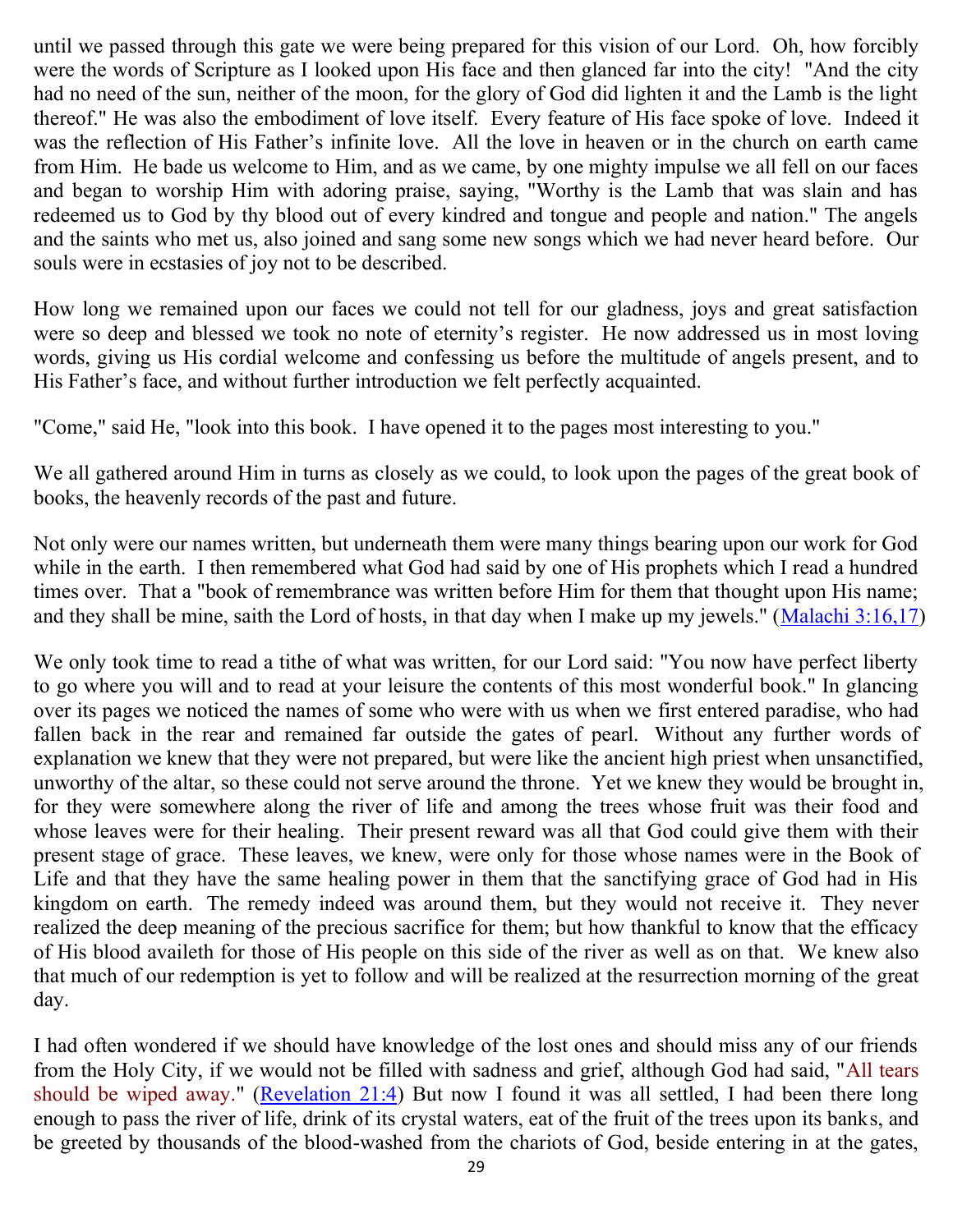and during all this time only the highest emotions of praise filled my soul. I was so completely in God's love, and my own will was so lost in the conscious will of my blessed Redeemer, that I had never thought once of weeping about anything. In fact, I found that all my faculties and dispositions to sorrow and sadness were gone and I could see things as God sees them.

And then as I stood beside my Redeemer and Lord, and the great Book of Life lay open before me, and I could see far into the city and could see multitudes of happy souls Whom I had not met nor did I know who they might be, some I did not know, but some whom I had known on earth and had feared were among the lost might be here in the city, and especially since I had been greeted by some whom I never expected to see in heaven. And in looking over the pages of the Book of Life I saw the names of many whom I thought would not he there, and I knew they must be somewhere in the great city or in the vast domains of the paradise of God.

I now felt anxious to go on and mingle with the happy souls which I saw passing in all directions. The Lord had said: "You have entire liberty. Go where you will." I turned to see the rest of our Legions, for I had been so enraptured by what I saw and heard, that I had tarried long; but to my surprise they had scattered in many directions; some had gone with their friends to quiet places, and beneath the trees, they were sitting on the upholstery of heaven in joyous conversation; others, meeting with old friends, had boarded the chariots and with them gone to distant places of the city.

My mother was still near me and beckoned me to come with her. We walked only a short distance and sat down beside a stupendous column of what seemed jasper and sapphire, shining with the light which the eternal city only knows. The cushions were of the finest fabric, and the upholstering had been done by the hands of saints and angels, for everyone is busily employed in heaven. Compulsion is not known, but contentment of which we only knew the shadow while in our most restful moments in earth, seemed to clothe everyone here as a garment.

> *At this Seneca Sodi stood up and said: "My son, I will see you again at the appointed time. The blessings of God Almighty be upon you, and among these blessings cause His face to shine upon you and give you rest" I looked up from my writing only to see him vanishing from my room.*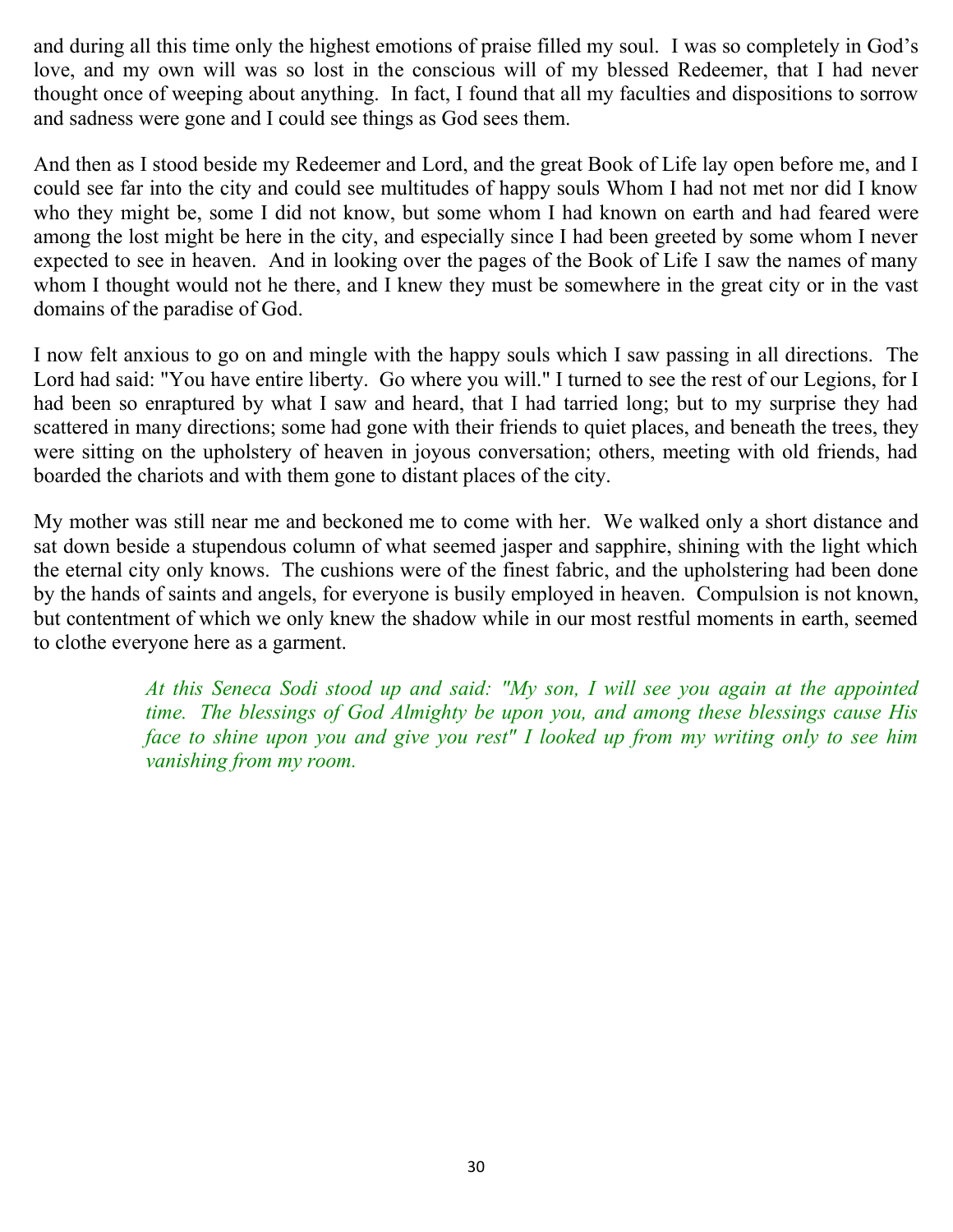# **CHAPTER TEN** Seventh Visit Visit with His Mother

#### *My visitor was here on time and the following was his message:*

I now turned to my mother and said: "I have been wanting a private talk with you for some time. It does seem so good to be here with you. It seems like a very short time since I sat upon your knee and you told me the story of our future home. How little I comprehended the reality of it! But we are safe in the city now and I want to ask you some questions about our home here, our privileges and duties."

"Be perfectly free to ask any questions you like. We learn of the wonders of our Father's house, just as we did on earth by applying ourselves to all the means and sources of knowledge."

"I want to know first what privileges we have here in heaven, both in the city and outside in paradise and elsewhere, and what are the laws that govern these privileges and our conduct?"

"I understand fully," she said, "what you want to know. You have asked some very important questions and I am glad to assist you with any detailed explanations you wish."

"Your privileges, however, are unbounded. Your capacities for pleasure and enjoyment are greatly enlarged since leaving the scenes of your earthly life. Everything here invites the fullest exercise of every faculty of your soul. Your conduct will be governed by a knowledge of God's will, You will never wish to do anything or exercise yourself contrary to the will of God.

"The law of love and light is the law of the heavenly kingdom. No one wishes to do anything here which would not be morally right. There is no thought or suggestion by anyone, of himself or another doing anything morally wrong. You have found, no doubt, ere this that you have no inclinations within yourself or temptation from without to do any wrong thing. Everything that you feel inclined to do is right, so far as moral right is concerned. Your knowledge is yet limited, Whatever God approves and your knowledge comprehends you will approve from the innermost depths of your soul. His will becomes law to you. He never charges guilt upon anyone here, for no one in all this heavenly kingdom has any feelings or wish to disobey. Sin is not known here. That great curse of the earth is entirely banished from these streets and mansions of the city; from the drives, walks and resorts of paradise as well. No stain of sin has ever been here since God cast out the angels who sinned. Every one of those thousands whom you see yonder coming and going are the image of God so completely that they have no desire to do otherwise than just to fulfill His will. Our duty here is only a blessed privilege. It is our great delight to do all we ought to do. Restraint and compulsion, of which I remember we knew so much in the earth, are words which have no meaning here. You have noticed, no doubt ere this, that everyone you have met or seen has been perfectly joyful and happy. Discontent is unknown here. Everyone is altogether satisfied and entirely at rest."

"Oh, how wonderfully grand this is!" I replied, "but I should like to know further, if I do not weary you with my questions, what privileges we have here in heaven, by way of going from place to place, and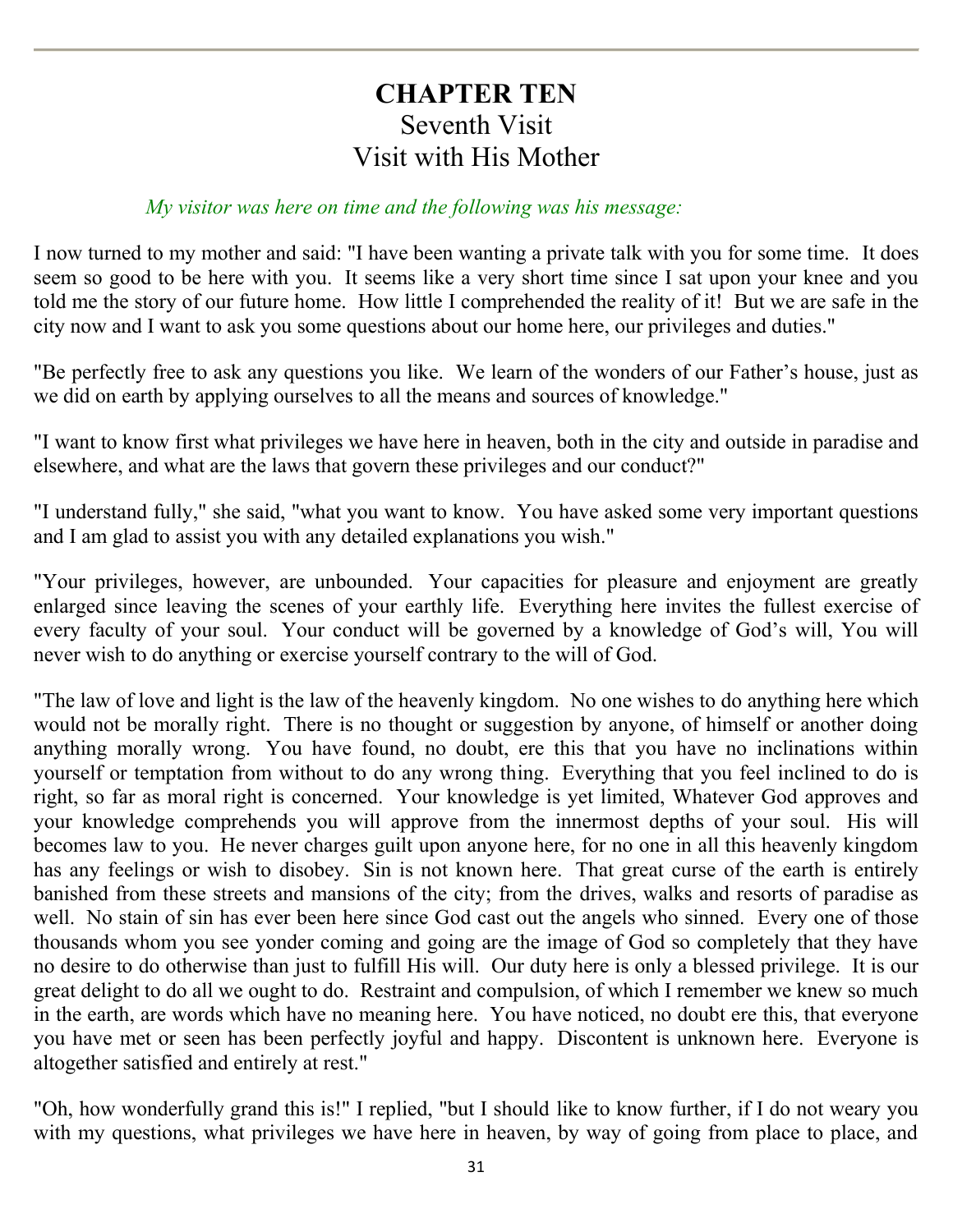visiting among the beautiful mansions I see lining those great avenues and thoroughfares of the city. Our Lord has said, "Go where you will, enjoy yourselves."

"Oh!" she said, smilingly, "go just where you please. All that you see and infinitely more are yours yes, all are yours. Do you not remember that Scripture: "All are yours, and ye are Christ's and Christ is God's?" [\(I Corinthians 3:22,23\)](http://www.biblegateway.com/passage/?search=I%20Corinthians%203:22,23;&version=31) I have been here for over sixty years and I have gone multitudes of times to distant parts of the city, and yet I have seen but a little portion of my inheritance. Speaking in language which you will better understand, the city is fifteen hundred miles each way and its height is the same as its length and breadth. [\(Revelation 21:16,17\)](http://www.biblegateway.com/passage/?search=Revelation%2021:16,17;&version=31) So its vastness is sufficient for you and you have the privileges of it all."

"Oh, my mother! How wonderful are the works of God! I am simply lost in admiration and wonder!"

"Indeed," said she, "your wonder will never come to an end. Story upon story is built and the inconceivable height and glory and vastness can never be fully comprehended by us. You see those fountains yonder gushing with their pure water of life?"

"Yes," I replied, "I have been noticing them for quite a while and wanted to ask you concerning them, for I see so many gathering about them and drinking from golden goblets. I presume they are free for all?"

"Indeed, and they are throughout the city and even to the remotest parts of paradise. Do you remember the Scripture which I used to read to you near seventy years ago, that the "Lamb which is in the midst of the throne shall feed them and shall lead them unto living fountains of waters"? [\(Revelation 7:17\)](http://www.biblegateway.com/passage/?search=Revelation%207:17;&version=31)

"Sure enough, I have read it hundreds of times since, but I never thought it meant so much."

"But when you get to the throne itself you will see the greatness of its meaning as you cannot now. You have already eaten of the trees of life, and drank of the crystal river, I am sure, for you have that privilege immediately on coming into the border lands of heaven; but did you notice there were twelve kinds of fruit on each tree?" [\(Revelation 22:2\)](http://www.biblegateway.com/passage/?search=Revelation%2022:2;&version=31)

"Yes, so the elder told me. I have eaten only a very few times since entering paradise; and others have selected for me. Those lovely trees in the midst of the street, how full of fruit they are!"

"They were all planted and are growing by the immediate direction of our Lord Himself," said mother. "You remember His words while on earth "I go to prepare a place for you," [\(John 14:2\)](http://www.biblegateway.com/passage/?search=John%2014:2;&version=31) and here it is. Those fountains and trees with all their blessing are forever yours. One never tires of anything he has here, nor wishes for anything that he cannot have. The varieties of food are so abundant you can eat and be wholly satisfied."

Just at this moment we saw one not far away, whom among the thousands we distinguished as one of the elders. I said to mother: "Would he mind stopping for a short visit with us? What do you think?"

"No doubt he would be pleased to do so." So she beckoned him to come to us. As he was coming toward us she said: "Oh, it is Moses, sure."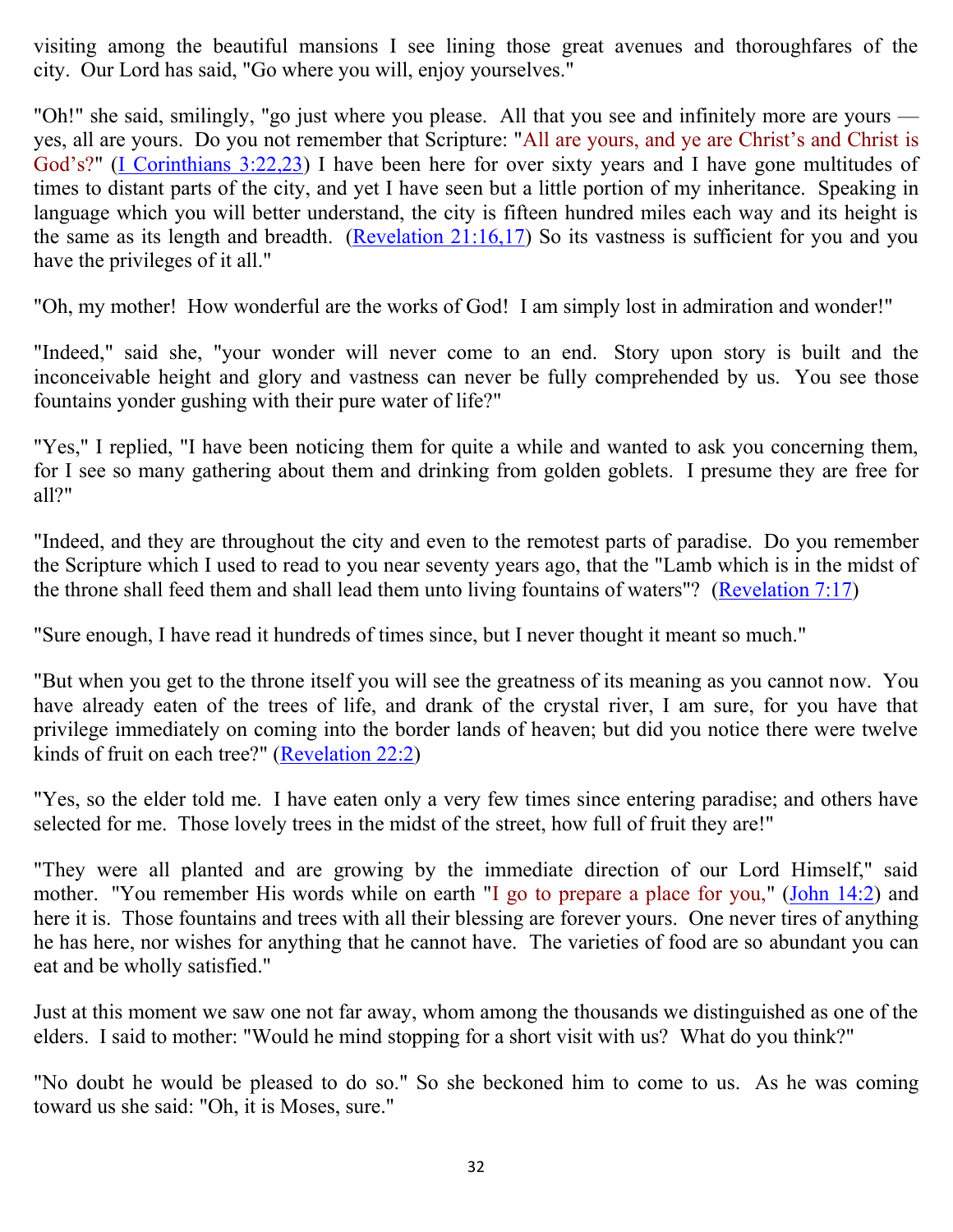"How thankful I am," I replied, "for I have been wishing to see him ever since we entered paradise." But as he came nearer I felt something of an awe coming over me as I remembered his greatness while on earth. I also felt a fear that the questions which I wished to ask him might not interest him since, as I thought, he had been asked the same a thousand times.

"You need not fear," said mother, "to ask him any questions you like, for he will take great pleasure in assisting you in any way he can."

Meeting a group at one of the fountains nearby, he was detained for a time, in conversation with them. While waiting for him, I said: "I remember in the Scriptures it is said, "There are twenty-four elders in heaven."

"Yes," said mother, "twelve from former dispensations and twelve since the days of Christ."

I asked if there were the same distinctions and reverence shown here as on earth.

"Quite the same," said she, "only on a true basis — for past fidelity and merit. The elders are greatly honored here in heaven. They have already had their resurrection which gives them superior advantages for enjoyment and service and yet their bodies are so spiritual that instead of being a hindrance to them they are a very great help and advantage. You have noticed, no doubt, how wonderfully they are in the likeness of the Lord Himself."

"I have noticed that already in what I have seen in Abraham and Joshua, and I now remember that Scripture where the prophet said: "I shall be satisfied when I awake in thy likeness." [\(Psalm 17:15\)](http://www.biblegateway.com/passage/?search=Psalm%2017:15;&version=31)

"Indeed," said mother, "and we are all looking toward that event with great interest. No doubt you have heard since your coming that the Lord has intimated that the time has nearly come when the general resurrection will take place. When you and I and all these multitudes of souls shall have our spiritual bodies. The great Father Himself, whose spirit you so abundantly feel and which is the very atmosphere of the city and all paradise, has made us all to feel and know that the time is nearly here. There are some events to occur upon earth first, and then our Lord Jesus accompanied with all the angels and this mighty host of redeemed spirits made perfect, will descend to the earth, the order will be that when we are near the earth where our bodies are sleeping (for what we used to call death is only a sleep), that the archangel will give a great shout of victory and the trumpet of God will be blown with a mighty blast and the power of God will awaken and revive all our bodies and they will instantly spring from the dust and with a mighty change will be made spiritual and we will instantly be united with them and be forever in the perfect image of Jesus, and the last stroke of our redemption will be completed."

"Oh!" I replied. "How wonderful is the plan of our redemption! God has given us, I remember, the same idea of what you have been saying as recorded in the New Testament Scripture."

"Yes," said mother, "and this is the hope and expectation of all the church in heaven and on earth. But I see Moses is now coming to us and we will have to leave further conversation on this subject until another time."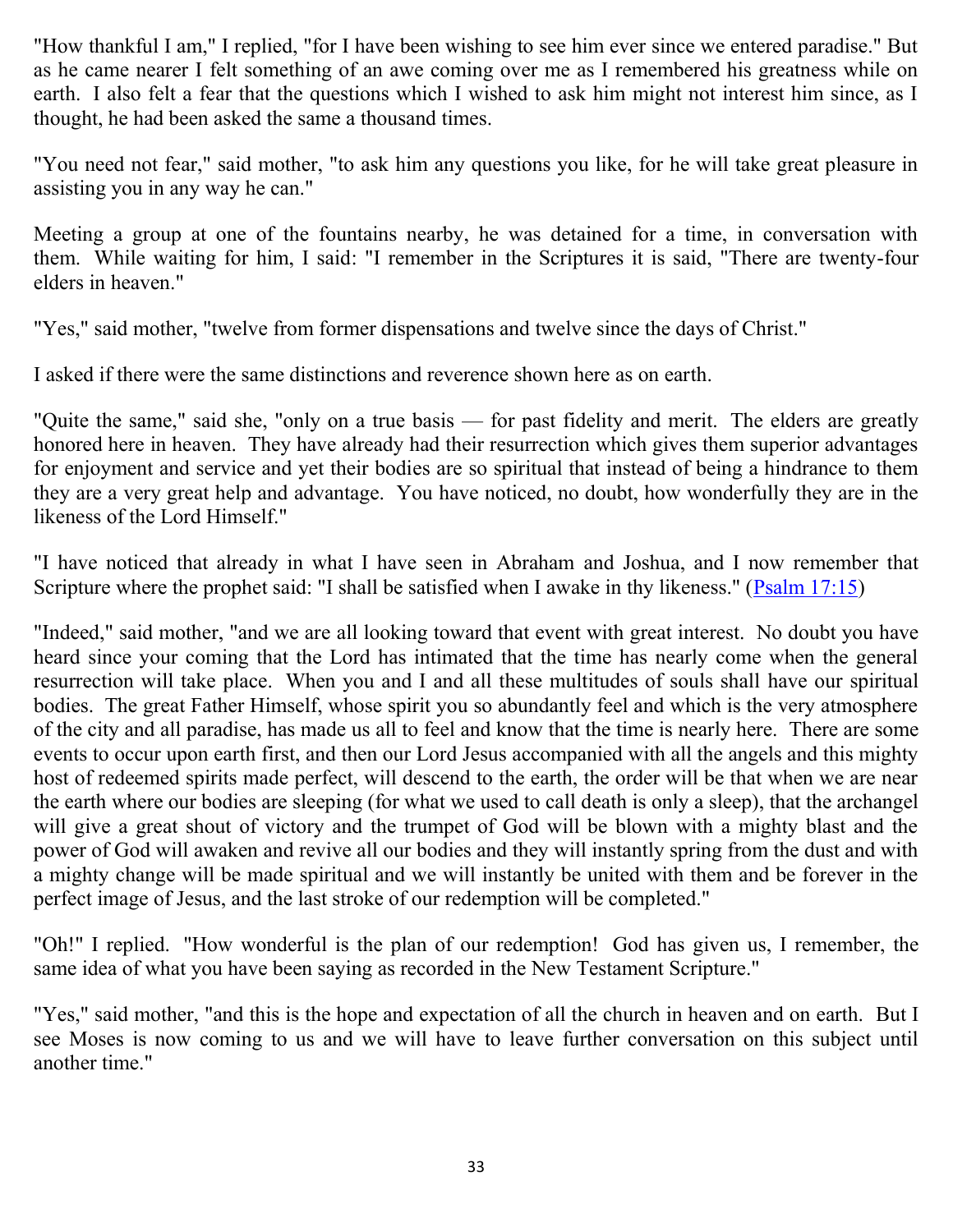# **CHAPTER ELEVEN** Seventh Visit — Continued Visit with Moses

By this time he had come to us, and with a friendly greeting we shook hands and my mother gave us an introduction. He very cordially welcomed me, and in a moment all my feelings of backwardness at meeting with such an honored and favored servant of God as he had been and was were gone. The grace with which he met me and the welcome he gave caused an immediate yearning in me to be near him. I felt I could lean my head with great joy on his bosom.

The meekness so characteristic of his nature while on earth clothed every feature of his soul now. He did not seem like a man who had lived one hundred twenty years on the earth under such great burdens of responsibilities as he had passed through. There were no marks of age, or wrinkles or any oldish looking appearance about him. Only his hair and beard were of flaxen whiteness. He was rather above the average in stature, and his robes were white as snow. He stood quite erect and had a most imposing dignity and yet so gentle and lovely that my soul loved him exceedingly at once.

My mother and he entered into a short conversation about a number of children who were just outside the gate, and asked me to excuse their conversation a moment. I heard him ask her if she would go and assist them in the knowledge and ways of the heavenly kingdom. We were so near the gateway, that we could distinctly hear them singing and could discern the voices — very sweet and angelic. Mother said she would be quite glad to go and spend some time among them and teach them of heavenly things. So turning to Moses she said:

"My son would be pleased for a short visit with you, as he has only recently entered the city." "I shall be much pleased also," said Moses, "for to assist and help each other is much of our occupation in heaven as you know yourself." Whereupon my mother made a gentle bow, adding the words, "I'll see you again," and waving a good-bye with her hand she was gone.

Moses now said: "You were fortunate to have had such a mother on earth. She is greatly esteemed in heaven, and very much used in the service of her Lord. But I see, my son, you are very full of questions and the inquiries and investigations of your soul are of great service to you here. Let us walk to yonder cluster of trees and take some fruit that we may be eating while we are talking. I always enjoyed the social and religious feasts while on earth, and it remains with me still. I greatly enjoy eating with my friends." He selected from the different kinds what we wanted and said as he handed me a bunch of what seemed like large transparent grapes. These will help you in understanding the mystery of the kingdom of God — mysteries not so much connected with our redemption as our further development in heaven and growth in a knowledge of His will for the great future."

"There have been great discussions of recent years," I said to Moses, "over some portions of the Scripture, especially of the book of Genesis which you wrote, what was meant and what time embraced in the six days of creation, and the seventh day in which it is said, "God rested." I used to say if ever I got to heaven I would see Moses and ask about these things. And at last, here we are, face to face."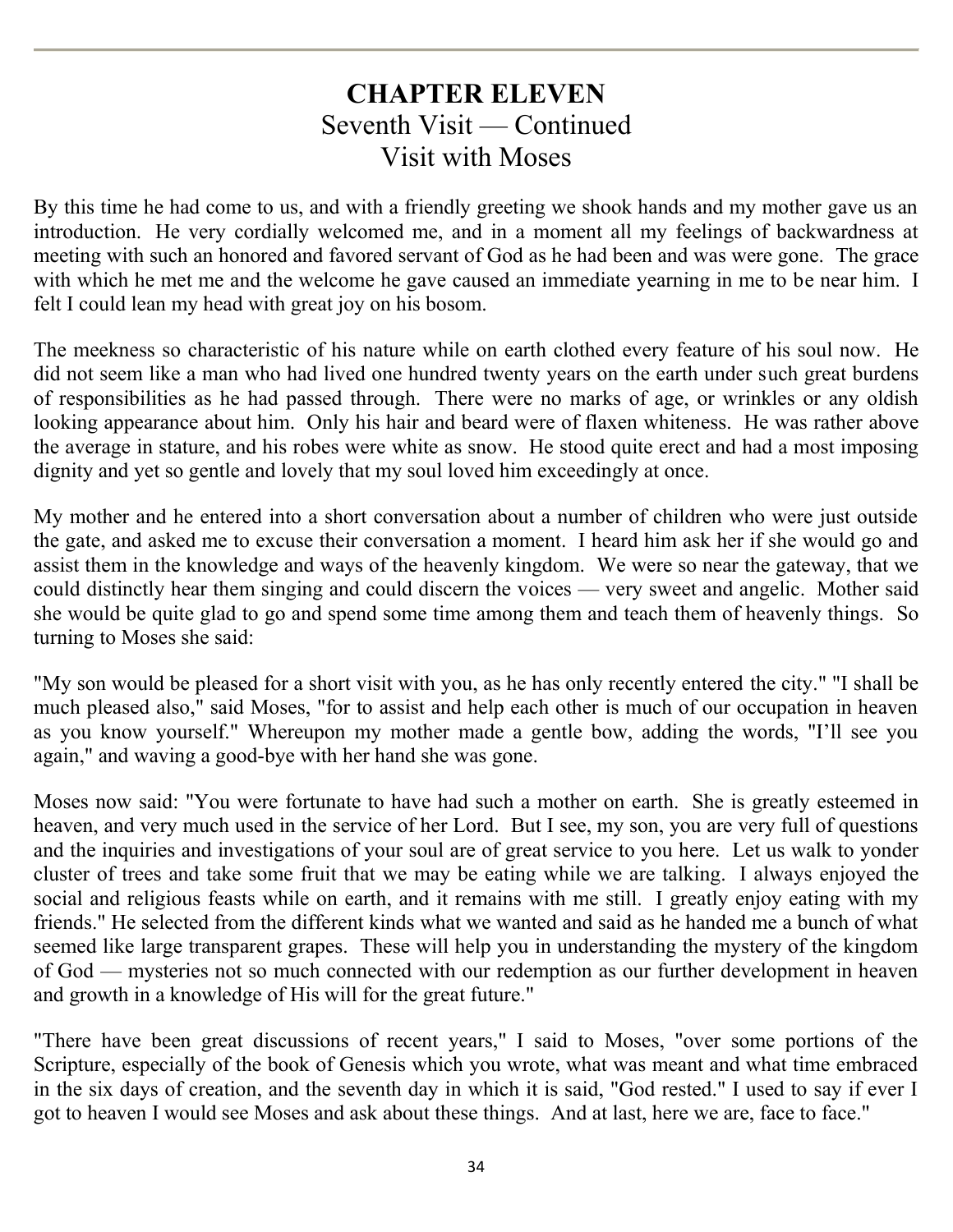"Well," said Moses, my time and knowledge are at your disposal. I have been asked very similar questions hundreds of times. But just one word of explanation will make it all clear to you. In the first place, to begin back of where I began when writing under the inspiration of God, before the beginning the great cycles of eternity knew nothing of the earth. It was known only in the mind of God, and long before He laid the foundations of the earth, He thought of each of us. But this beginning and each successive day of creation were long periods of time. Each cycle was called a day which measured a vast period of creation under infinite laws. The same laws were in operation as they are now, God's will was simply Ills law. When He said, "Let the dry land appear," ages were occupied in developing the continents for our earthly home, and so period after period, the work was done and the earth was populated with creation of His own will. Great events are in store for the earth yet. The restitution of all things has not occurred yet. God shall cleanse, change and remodel it again by fire. His voice shall yet shake the earth as it has never been shaken. He shall prepare it for a suitable place for His bride iii the great wedding tour which we will yet take. Do you not remember His Word, written long after my day: "Whose voice then shook the earth, but now He hath promised saying, Yet once more I shake not the earth only but also heaven"? [\(Hebrews 12:26\)](http://www.biblegateway.com/passage/?search=Hebrews%2012:26;&version=31) The renovation of the earth and the removing out of His kingdom there all things which offend and do iniquity is another great day yet to come, and nearly here. All the wise ones of earth will be ready and waiting for it.

"Well," I said to Moses, "I am deeply interested in these great matters of creation, but may we not leave them for another visit for there are other things which I wish to ask you about."

"Certainly," said Moses.

"Tell me something concerning our Lord Jesus, ere He was born in the world and became our sacrifice for sin."

"Well," said Moses, "He was always one with the Father. He was truly the Word of God. The creative energy of the almighty Jehovah. Without Him God did nothing. "Let us make" was an expression common in all the works and creations of God. His title always was the "Word," and until He was born on earth He was not known as the Son, but as the Word only. He has been present in the creation of the world, and was and is the glory of the Father's throne in this celestial kingdom. But it was a great event in heaven when the announcement was made that Jesus was born in Bethlehem, It was the most exciting occasion ever witnessed in all the heavenly domain. All the angels tuned their harps, for the Lord said, "Let all the angels of God worship Him." I have seen great times on earth when the millions of Israel all joined in the chorus of praise at the passage of the Red Sea, and when all the great hosts rushed from their tents at the sounding of the trumpet of God on Mount Sinai; but never was anything equal to this. Multitudes of angels at once descended to where the infant Jesus was; but no such worship or music has ever been heard in heaven. Everything throughout all the streets and avenues of the city and even to the utmost bounds of paradise the voice of thanksgiving was being poured forth to God. The angels were not alone in this praise, for all of us who had come from the earth knew that our salvation was through Him who had just been born into the world and you may know we all joined with them in one prolonged praise to God. It was an event which had been pondered with anxiety by all the heavenly host for long ages past."

"Thank God," I said to Moses, "for His birth. And I now remember a passage of the blessed word of the Lord bearing on this same subject: "Of which salvation the prophets have enquired and searched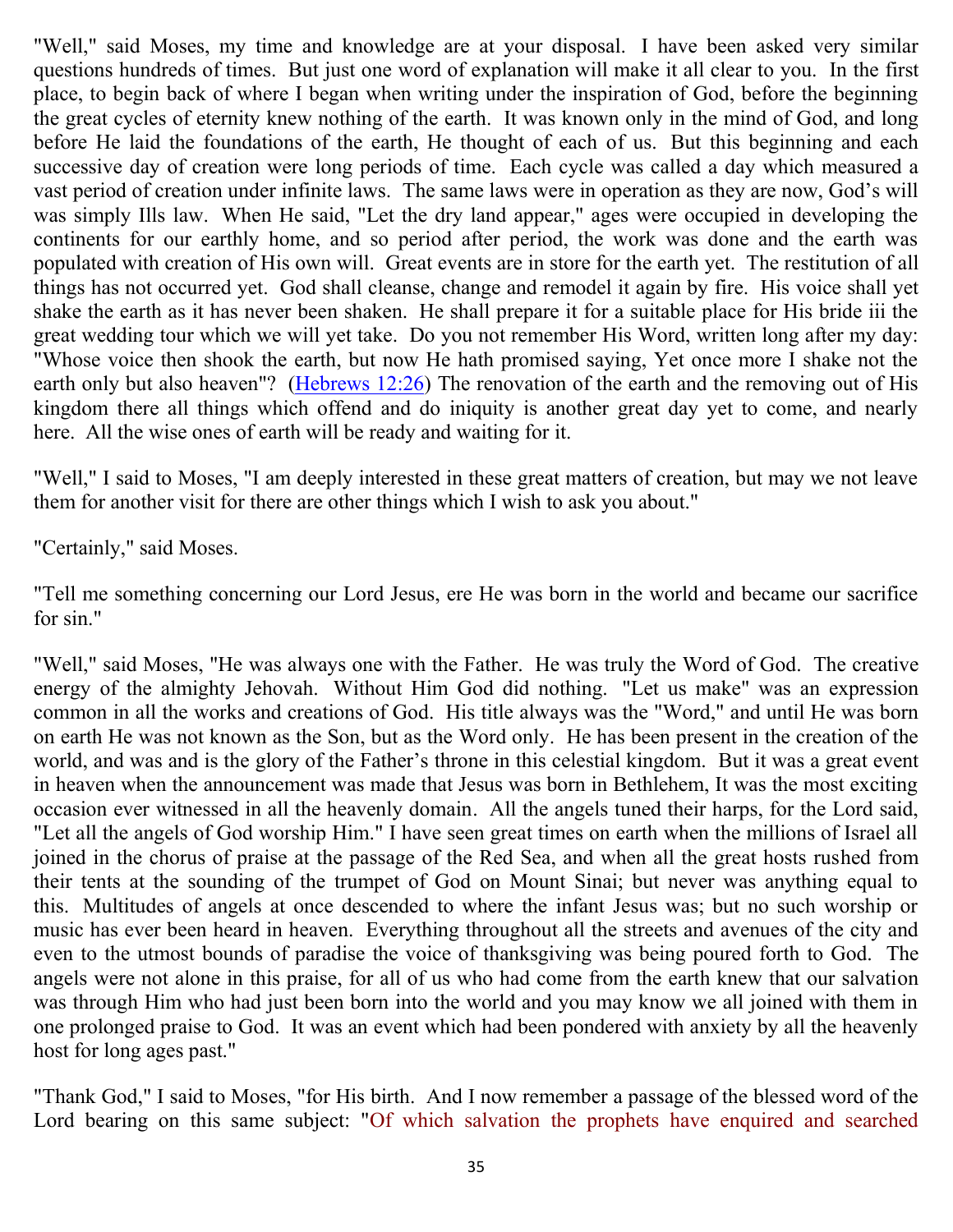diligently who prophesied of the grace that should come unto you. Searching what or what manner of time, the Spirit of God which was in them did signify when it testified beforehand the sufferings of Christ and the glory that should follow: Unto whom it was revealed that not unto themselves, but unto us, they did minister the things which are now reported unto you, by them that have preached the gospel unto you with the Holy Ghost sent down from heaven, which things the angels desire to look into." [\(I](http://www.biblegateway.com/passage/?search=I%20Peter%201:10-12;&version=31)  [Peter 1:10-12\)](http://www.biblegateway.com/passage/?search=I%20Peter%201:10-12;&version=31)

"You are right, my son," said Moses, "and we all knew that the world's redemption was connected with His birth, life and death. The angels were in constant attendance upon Him at all times and brought us detailed accounts of all that occurred in His life. Many things of which I am told there is no record upon earth are faithfully written in the Book of Life, a volume of which is at each of the twelve gates and the angel always has it in charge. If you desire," said Moses, "we will walk at once to the Judean gateway, which is not far from here and see some of the things written therein."

I said to him: "I entered at that gate only a short time ago and saw the book and glanced over a few of its pages and should be much pleased to look into it again, for our Lord said, "You can all read at your leisure." As we were going, Moses said to me: "Did the book equal your expectations?" "Oh," I said, "it far exceeded them. It is so large and grand, yet it seemed easily handled, for everything in heaven seems to be of such a spiritual character."

He quickly turned to that portion bearing the title: "Records of the Son of God." As he slowly turned the leaves I glanced at the various headings bearing on the many events in His most wonderful life. It was exceedingly interesting and precious to notice with what wonderful harmony the records of His life were given in the Scriptures and in this blessed book of all books. It seemed more interesting still, since I knew that one had been written by the instrumentality of man and the other by the hand of angels. The angels know all about our language and have written all things intelligible to us. The angels whom Jacob saw in his dream ascending and descending upon the ladder, bearing confirmations of the covenant given to Abraham were the same who were in constant attendance upon the Son of God during His wonderful incarnate life upon earth, and watched every detail of His life, and much of it has been faithfully written. I read with fresh interest the account of His birth, of the special illumination by the guiding star given to the wise men of the east, in the language of the Record: "A light from heaven guided them to the place where the world's Redeemer was born." Of Herod's miserable attempt to destroy Him by killing all the young children of those parts, and of his continued and determined wrath against Him until an angel brought his life to an end.

As he turned the pages I noticed many accounts of His early life not given in the Scriptures. One especially attracted my attention, the title was: "Jesus Taught by the Father." The event seemed to occur when He was but five years old. Joseph had gone from home and the child Jesus was left alone in His father's place of business, His mother being busy in the house. Suddenly a bright cloud filled all that mechanic's room. The Father Himself overshadowed and held conversation with Him, telling Him who He was: that God was His Father, and communicated to Him much concerning His earthly mission. "All this," said Moses, "he knew as God, but as He was man also He learned by being taught."

Another account was written: "Caught Up to Paradise." It was during the night while all were asleep that He was caught up to the paradise of God and was with the Father for many hours in which the Father said to Him: "Thou art man as well as God for Thou wast born of a woman. All power and authority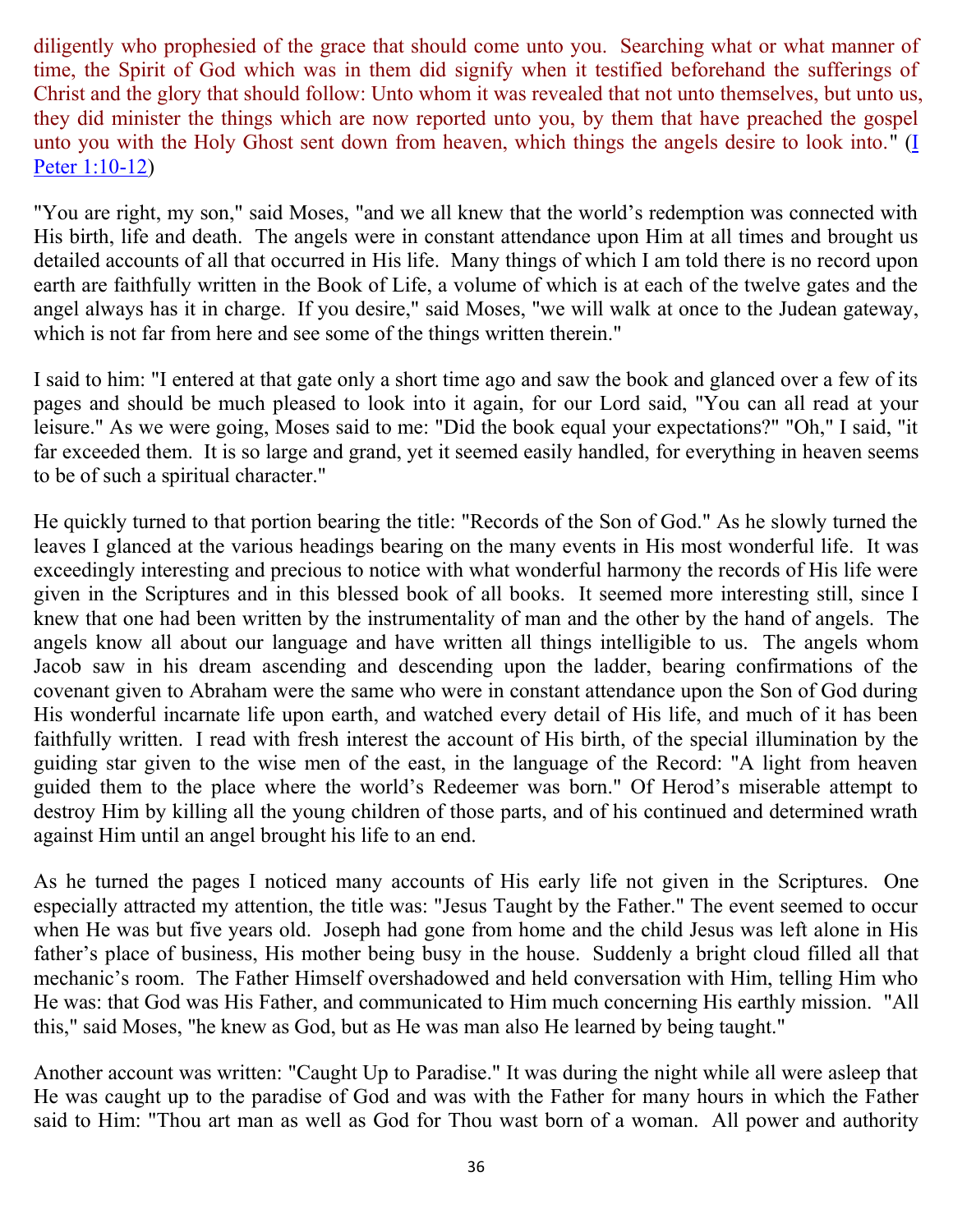shall soon be given into Thy hands; and Thou shalt lay down Thy life for the salvation of men." I then quickly remembered His own words: "This commandment I have received from my Father." [\(John 10:18\)](http://www.biblegateway.com/passage/?search=John%2010:18;&version=31) "Thou shalt also prepare and fix up mansions in this upper kingdom for Thy future home and that of all Thy children for they shall be many."

Before morning had broken upon the earth, angels had conducted Him safely to His home at Nazareth and before any stir by servants or parents He was in His room in prayer.

"Now," said Moses, "this incarnate life of Jesus on earth was made necessary on account of man's sin and rebellion against God. No other method was ever devised for our salvation. You can look further into the book if you like, and at any time you wish."

## **CHAPTER TWELVE**

#### Seventh Visit — Continued Further Visit with Moses

"These accounts," I replied, "are exceedingly interesting. I have often said while on earth that many things we did not know nor could know, we would know hereafter."

"True enough," said Moses. "The fact is, we only just began to know the first rudiments of the knowledge of God while on earth."

"I suppose that would be true of the large mass of mankind whose knowledge is so limited concerning divine things, but you seem to include yourself along with the rest of us, and it seems a little strange since you were for so many years in such intimate fellowship with God — talked face to face with Him — saw His glory so often, were His special friend so long."

"I know," said Moses, "that God did highly favor me, but it was for your sakes as much as my own; but after all, since I came into the heavenly kingdom and into His immediate presence about the throne, I find I know but little of what is evidently yet to be known. God revealed much of Himself to me, as I thought, but that much was only a tithe of the great mysteries of His eternal nature, wisdom and works. Even as regards our common salvation, the angels who for long ages have been about the throne, are yet eager to learn. "Here," said Moses, "is a page you would like to see, I am sure. It is one of the great events in the earlier life of Jesus, not recorded in the Holy Scriptures on earth." The headlines were:

"The mission of Jesus more fully confirmed by the Father." The event occurred when He was about twenty-two years of age. He had retired to a distant mountain to pray and was all alone, except many of the angels were about Him, when the Father in a most extraordinary manner met with Him and reiterated in fullness of meaning all that had been revealed by the shadows of the law. The Father spoke of His death to be accomplished at Jerusalem and of its vicarious nature. How His death was to be for all men and showed Him the fullness of His love for the world, and that His sufferings and death should be the price of the world's redemption, and that His death should be the great atonement for the salvation of man. The account also showed how He should die and the fearful sorrows of the occasion: His rejection by the Jews, His scourging and final death on the cross. Reference was also made of His resurrection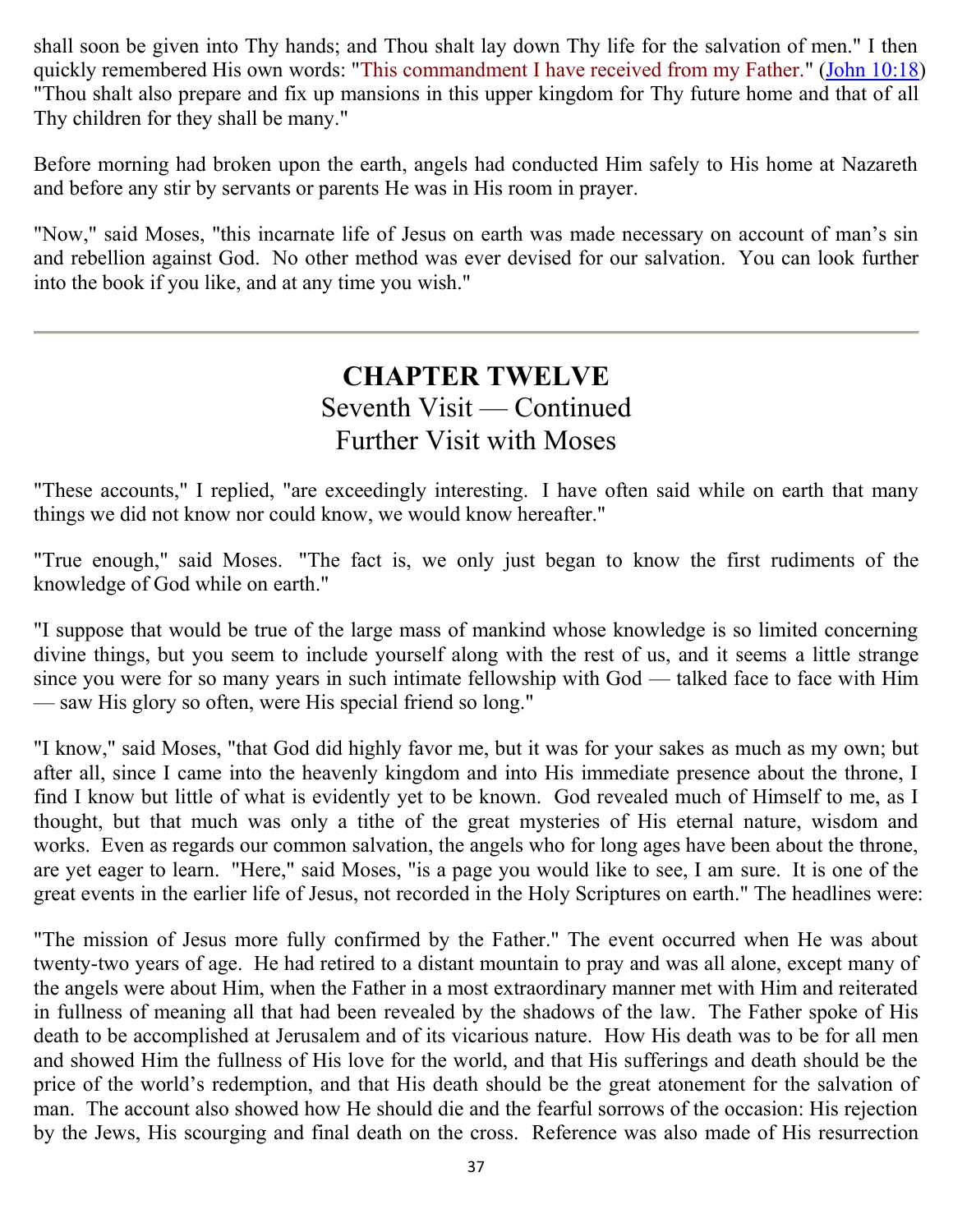and ascension into heaven. "All these things," said Moses, "Jesus as the Word always knew; but as the Son of God, He was instructed by the Father, and did fully His will in all His incarnate life on earth."

Very many things I saw written there of the occurrences in His life most interesting to me now. "Oh, yes," I replied to Moses as he turned the pages, "I remember how John the beloved disciple said as he finished his narrative of the Son of God: 'And there are many other things which Jesus did, the which if they should be written every one, I suppose that even the world itself could not contain the books that should be written.'" [\(John 21:25\)](http://www.biblegateway.com/passage/?search=John%2021:25;&version=31)

I asked Moses why these are written here instead of in the records on earth.

"These," he replied, "are for the satisfaction and comfort of God's children in heaven."

"Well, well," I remarked, "I am lost in wonder and surprise. But, father Moses," I said, "you had a most remarkable experience in the days of our Lord while on earth. The Scriptures make reference to the transfiguration of Jesus on the Holy Mount and that He took Peter, James and John with Him and that you and Elias came also and were talking with Him concerning His death."

"Yes," said Moses, "I look back to that event with great pleasure. At the time the hosts of Israel were ready to cross the Jordan into the land of their inheritance I was very anxious to go over with them; but God thought it not best, and His will is always right, I did not then know that He meant to answer my prayer after so many long years had passed — that is, long years as regards earthly count — it was only a day and a half of heaven's measure."

"That was a great day when the Lord beckoned us to the earth. All powers had just been given into His hands both in heaven and in earth. I cannot fully describe to you our feelings when Elias and myself were walking together near the throne talking of the great event so soon to occur in the earth, and its great meaning both to earth and heaven. I was speaking of His tragic death soon to be accomplished on the cross, and he of the blessed gift of the Holy Ghost to be offered to all God's children on the earth; for our great mission and concern had been to unfold these two features of the work of the Son of God.

We had enjoyed many precious visits and much conversation about these questions when unexpectedly Michael, one of the chief angels, whom possibly you have seen, and Jehuco, the swift charioteer, brought a chariot to our side and said that we were called for immediately to the earth. Without further preparations we were quickly seated by their side and, with almost the rapidity of thought, we were flying through the great avenues and passed out of the city at the gate of Manasseh. The vast plains, mountains and valleys of paradise were quickly passed. We were so enraptured with the thought of a visit to earth we hardly knew what to say nor had we time to say it until we were slowing up somewhere in the regions of a terrestrial sphere. In a moment more, its cities, towns, mountains and rivers were visible to us. Just at this moment Michael said to Jehuco, "Slacken thy speed still more and drive the chariot past Mount Nebo." I cried out and said, "Oh, Michael, thou blessed servant of God. Are we so near the land of my earthly pilgrimage, and to the mount where my last earthly prayer was offered and where I laid aside the veil of my flesh? I am so glad to see old Nebo again. My body was laid away somewhere here." "Yes," said Michael, "we know all about it and where it is. I will speak unto thee again, later on about it, but now we must hasten on." In a moment more the chariot wheels were standing still on Olivet's summit, and we had stepped upon the earth which had been the scenes of my former life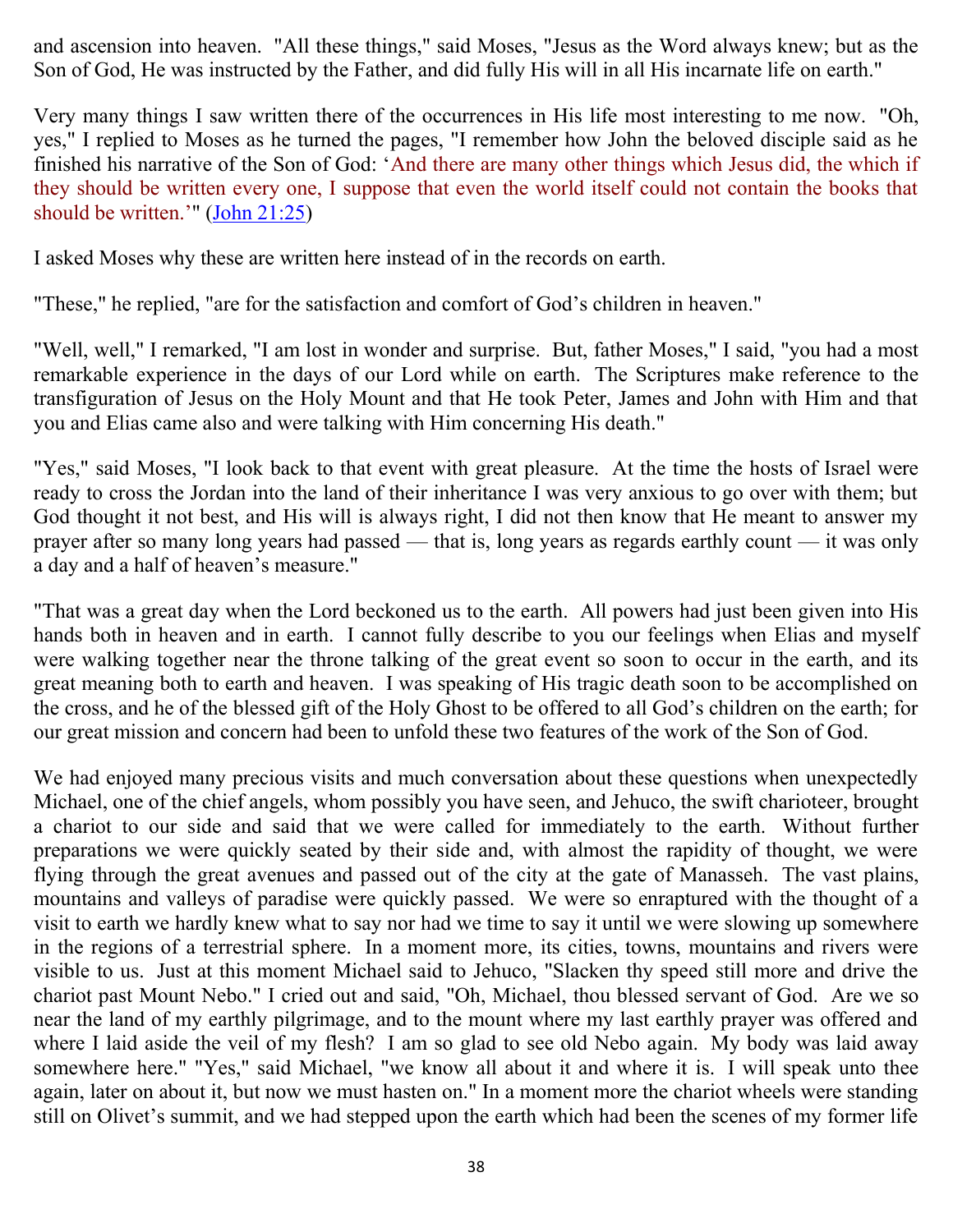and within the promised land to which I had led the host of Israel, and longed to enter it myself, and now my prayer was answered after many hundreds of years had passed.

# **CHAPTER THIRTEEN** Seventh Visit — Continued Moses' Description of the Transfiguration

Moses continued and said; "Only a short distance from us was a bright cloud suspended a little way above, but really it was settling down upon the mount. It reminded me very much of the cloud that went before us in the wilderness and led the hosts of Israel in their journeys. We quickly left the chariot and the angels standing by its side, and proceeded to the place over which the cloud hung. As we came near we had the first glimpse of Him who was both God and man. He had clothed Himself in the livery of heaven for the occasion. We found Him on His knees in prayer and somewhat hidden behind some low shrubbery. The three disciples were kneeling near Him, but were so overcome with the glory that they seemed asleep. He arose and met us with a most cordial greeting, and the place was so resplendent with glory that it seemed we might have been still about the throne itself. It did seem passing strange to think we were upon the earth again. We knew the time had arrived when He should become the great sacrifice for the world's redemption. I had foreshadowed Him by the manifold shadows of the law. Indeed, I saw something of His majesty and the glory of His kingdom when in a figure God made my face to shine like the sun on Mount Sinai, with which, no doubt, you are familiar, for it was faithfully written." [\(Exodus](http://www.biblegateway.com/passage/?search=Exodus%2034:29;&version=31)  [34:29\)](http://www.biblegateway.com/passage/?search=Exodus%2034:29;&version=31)

"Oh! I remember it quite well," I replied, "and have often made reference to it as typifying the beauty of moral character."

"Very true," said Moses, "but it also foreshadowed the transfiguration scene and the future period yet to come, and which, we are informed, is near at hand, when the millennial glory of Christ is to appear upon the earth and all the saints shall share in the glory, a glimpse of which was seen on the Holy Mount.

"We stood united in our testimony to the Son of God. But after we had been called away the three disciples saw no man but Jesus only. The great Father spoke out of the cloud and declared this was His only beloved Son, well pleasing to Him. We had much conversation with Him on the great themes of sacrifice and atonement, the Holy Spirit, and the plan of man's redemption. The church now has ample proof of His divinity and can fully trust in the great sacrifice which He has made.

"Our Lord spoke as familiarly to me as though we had been intimately acquainted for hundreds of years, and indeed He had been during much of my earthly life and toil, my constant friend. He was the "Angel of the Covenant," and was in the cloud which went before and followed us in our journeys in the wilderness. Long before His incarnation in the flesh He was the light of heaven and was with His church on earth. He gave us a cordial introduction to the disciples with whom we had converse.

"When He had dismissed us, the chariot drove to our side, and in a few moments we said good-bye, and leaving Olivet's summit were on our homeward trip. Michael now turned to me and said: 'Would you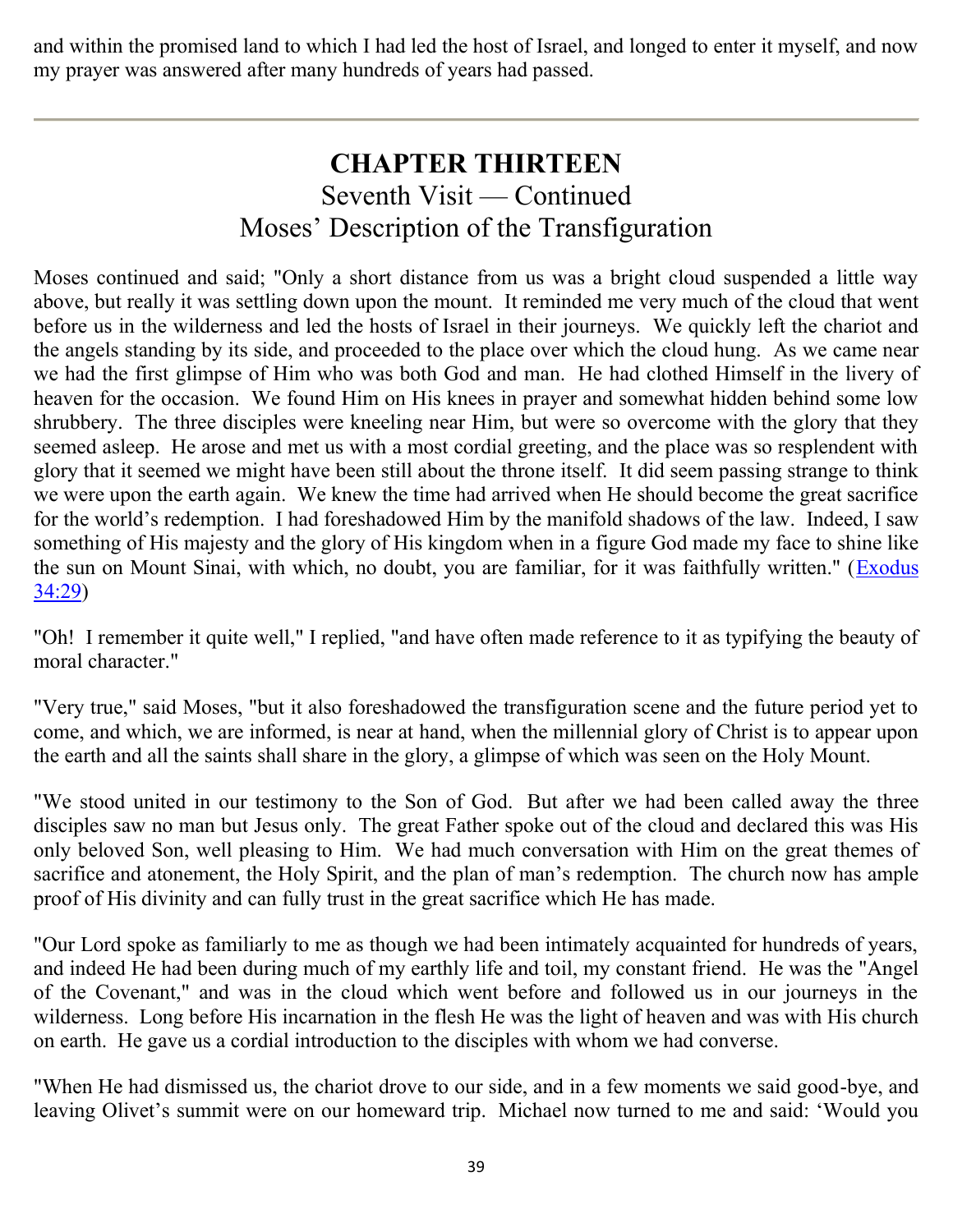like to go past the cave?' 'I should be greatly delighted,' I replied, 'will you please stop a moment at its threshold?'

"When the chariot stood still, Michael, Elias and myself stepped out. Michael now said, 'No man has known where your body was laid until this day. The Lord directed a secret burial, lest the people of Israel should worship your remains. The devil contended for a long time that we should give it a public burial. But you are aware that we are now at the place? Your body was laid far back in a cave that used to be here. After it had been laid to rest, we touched the rocks and they came down and filled the entrance and here it has been sleeping ever since." At this I humbly bowed myself before God and blessed Him for His promise of the resurrection.

"We now hastily ascended to the top of Pisgah and once again I was standing where I had stood nearly sixteen hundred years before. Oh, how fresh the memories of it all were! Everything came back to me."

I had been so entranced by this remarkable story, that I almost thought myself on the earth again, but turning to Moses, I said: "How wonderful are the dealings of God to the children of men! What great things are in store for them!"

"Surely," said Moses, "but I must finish my narrative. Just here Michael said, "We must hasten on." Seated again in the chariot he said to his charioteer, "Go past Bethlehem, for there are two souls just released which we must take with us." The chariot seemed to go with the rapidity of the lightning. We received the two souls and were soaring to the regions above and toward the gateways of paradise. When we had stepped out, Elias remained with them for further instruction, and I was soon once more at the throne.

"I see," said Moses, "that we have been standing here a long time and you will have ample time to look into this book at your leisure."

"I am thankful for that, "I replied, "and shall often avail myself of the privilege."

Moses now said: "You have not been far into the city, nor about the throne, have you?"

"No, but I am anxious to go, if I only had someone to go with me as a guide. There were many who entered the city at the same time I did, but they have all disappeared among the countless hosts I see in every direction."

"You have taken a wise course, my son. Get acquainted as you go along. There are many who will lend you all the assistance you require. I see you are anxious to see your mother again, she will return to you soon and you can enjoy her association as you will."

"I thank you very much for your kindness, Father Moses, and will improve the opportunities as they come to me."

Moses then said, "I hope to see you again soon, and at the throne if not before," and with a pleasant word of blessing he said good-bye.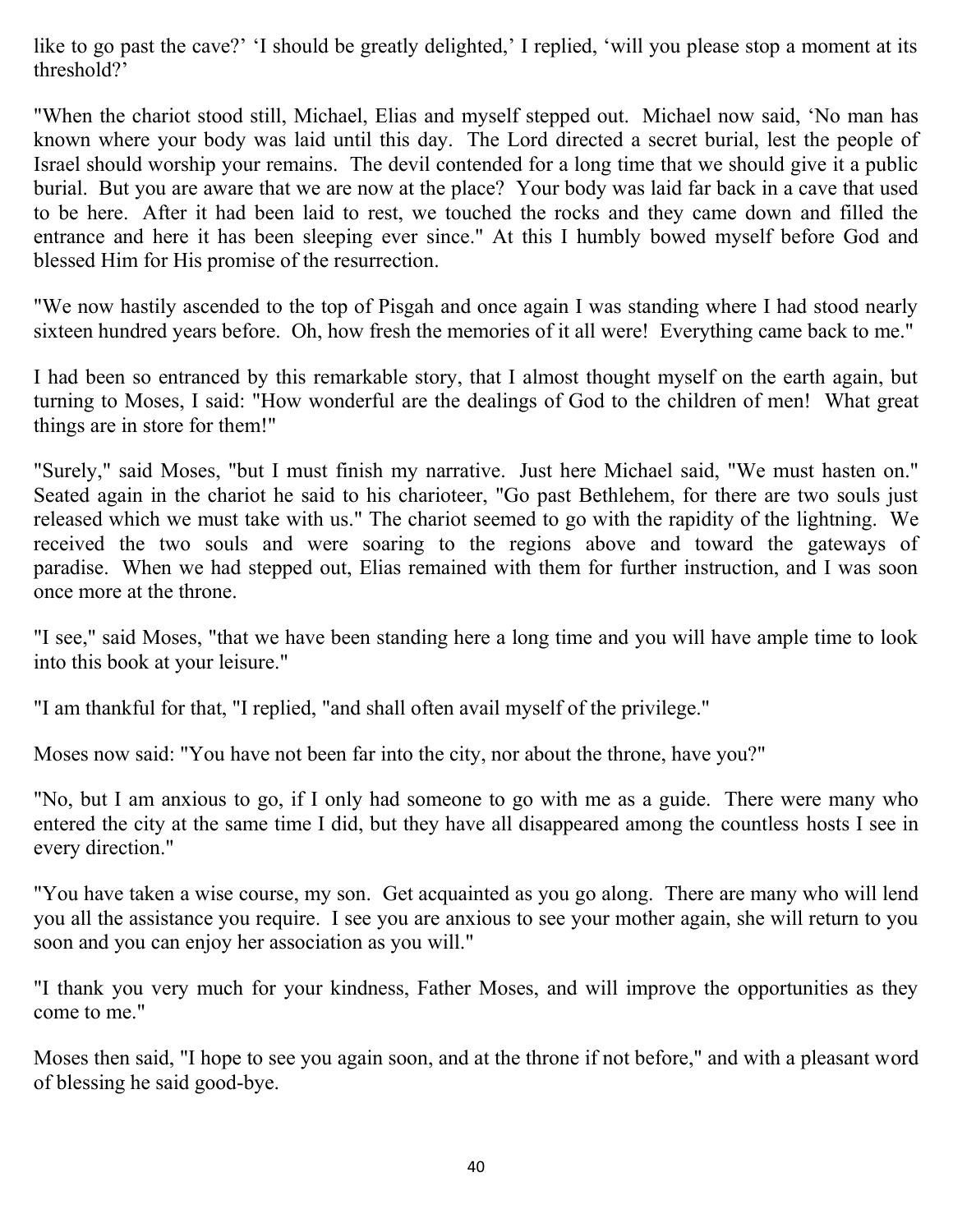I turned about only to see my friend Bohemond coming toward me. We had parted at the Judean gate and had not met since. So we went to a quiet place and sat down to talk over the things of our wonderful visits and experiences."

## **CHAPTER FOURTEEN** Eighth Visit Great Prayer Meeting in Heaven

*Seneca Sodi came early. The usual greetings passed between us and he began as follows:*

Bohemond and I now walked a short distance to a most remarkable cluster of buildings which Moses had just pointed out to me. They were massive, stupendous, and grand. They occupied one whole block of the city and seemed to be foursquare. A great inscription was written above the threshold:

"Treasures laid Up in Heaven."

We spent a long time going from place to place looking into these wonderful treasures, which God's people have secured for themselves, as well as rejected blessings which might have been secured by a diligent effort while on earth, for we found that all these multitudes of holy gems, jewels, pearls and lovely garments all had their counterpart in the experience of saints on earth. These heavenly jewels might have been easily secured and would have added much to the riches of the soul in the heavenly kingdom. But I can tell you more of these at another time. Before leaving the shrine of holy symbols we were told that not far away from here was a place where great congregations meet for public worship and praise, many hundreds of which are located in different parts of the Holy City. I said to Bohemond, "Let us go there at once for we have enjoyed no congregational worship since leaving the Judean gate."

As we stepped out at the door of the sacred shrine onto the opened street we found it was literally crowded with thousands of happy souls on their way to the great praise service. "Oh, listen," I said to Bohemond, "to the strains of music." It seemed far in the distance and yet we could hear it quite distinctly.

"Oh," he replied to me, "it must be the orchestra of heaven."

"Indeed, I think it is, and I am anxious to be among them." I spoke to one of the many who were thronging the streets and who seemed to be perfectly acquainted with the surroundings, asking if he could tell about the order of the service and the chances of a convenient place.

"To be sure," said he, "every comfort is provided. Have you not attended the service before?"

"This is our first, as we have just lately come into the city,"

"Then you will be welcomed and ushered to a more prominent place, so you will have better opportunities of learning the worship of heaven. All the strangers are brought forward and introduced to the great multitudes and given favored places. So you will be entirely free and easy."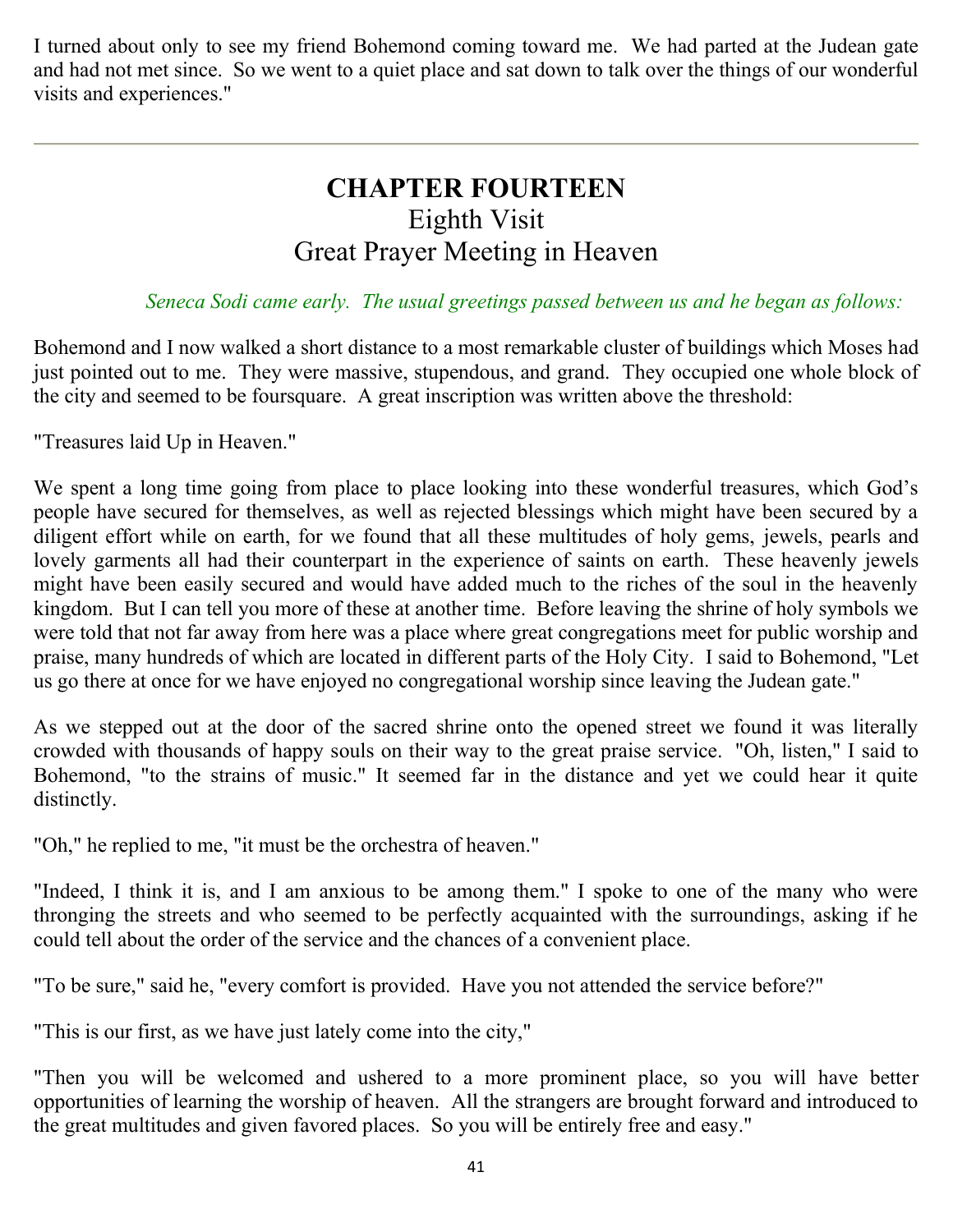We thanked him for his kindness arid felt a sense of relief.

Just at this point came two chariots sweeping along in which were seated many of the patriarchs, prophets, and apostles of Jesus. I noticed that each of them had a harp, and someone with a large stringed instrument stood up prominently among them. I said, "Who is the man with his face shining with such glory, having the stringed instrument?"

Several spoke at once and said: You have sung his hymns and Psalms a thousand times. Guess who he is."

I did not need to be told. I knew it was David the King. Anticipating my desires someone beckoned to the charioteer. David also called us to come and sit with him. We were soon by his side and the chariot was rolling along with noiseless but slackened speed. I said to David and the rest, as I turned toward my friend: "This is Bohemond from Northern Russia whom I met at my first introduction into paradise. I am from the opposite side of the earth, and although our homes were so remote from each other, yet we are brethren in the Lord."

"We are glad to welcome you, my sons, to the Holy City, and also into this chariot, said David. "Of course, you are going where we all are going, up to join the great congregation in the worship and praise of our Redeemer."

"Indeed we are and shall be glad to go along with you, for we know but little of the order of worship here."

"Just that which springs up in your souls is most pleasing to God. I see you have your harps with you. Have you learned to use them?"

"Oh, yes, and I have been practicing some new hymns we sang at our entrance into paradise and at the gate of the city. We used to sing your Psalms of praise on earth, as well as the song of Moses, but when I heard the first strain of music in heaven I concluded we did not know how to sing at all."

"Oh, well," said David, "you will have no trouble in joining in with the music here. Do you not hear the orchestra now? We shall all join them soon."

I had been so entranced at our situation and surroundings and so absorbed in the conversation that I had almost forgotten who or where I was; but turning to Bohemond, I said: "How blessed to be here, and then, just to think, we are with the old prophets of God of whom we have read so much!"

At this Bohemond again fell on his face in adoring praise to God, and poured forth such sweet strains of melodious thanksgiving, that David could not withhold his fingers from the strings of his harp, In a moment more, the whole chariot was sounding with the sweetest music of all the ages, for the sweet singer of Israel had greatly improved himself, he said, since he had been singing the songs of heaven. While we were singing, Bohemond arose and joined, and sang so loud and lovely that all eyes were turned upon him. As I scanned the faces I caught the glimpse of one which I soon recognized as that of Abraham, whom I had met back at the crystal river. I stepped toward him. He knew me and called my name, and shook my hand with a joyous fresh welcome and said: "Let me introduce to you my son Isaac, and Jacob as well, of whom you have often read."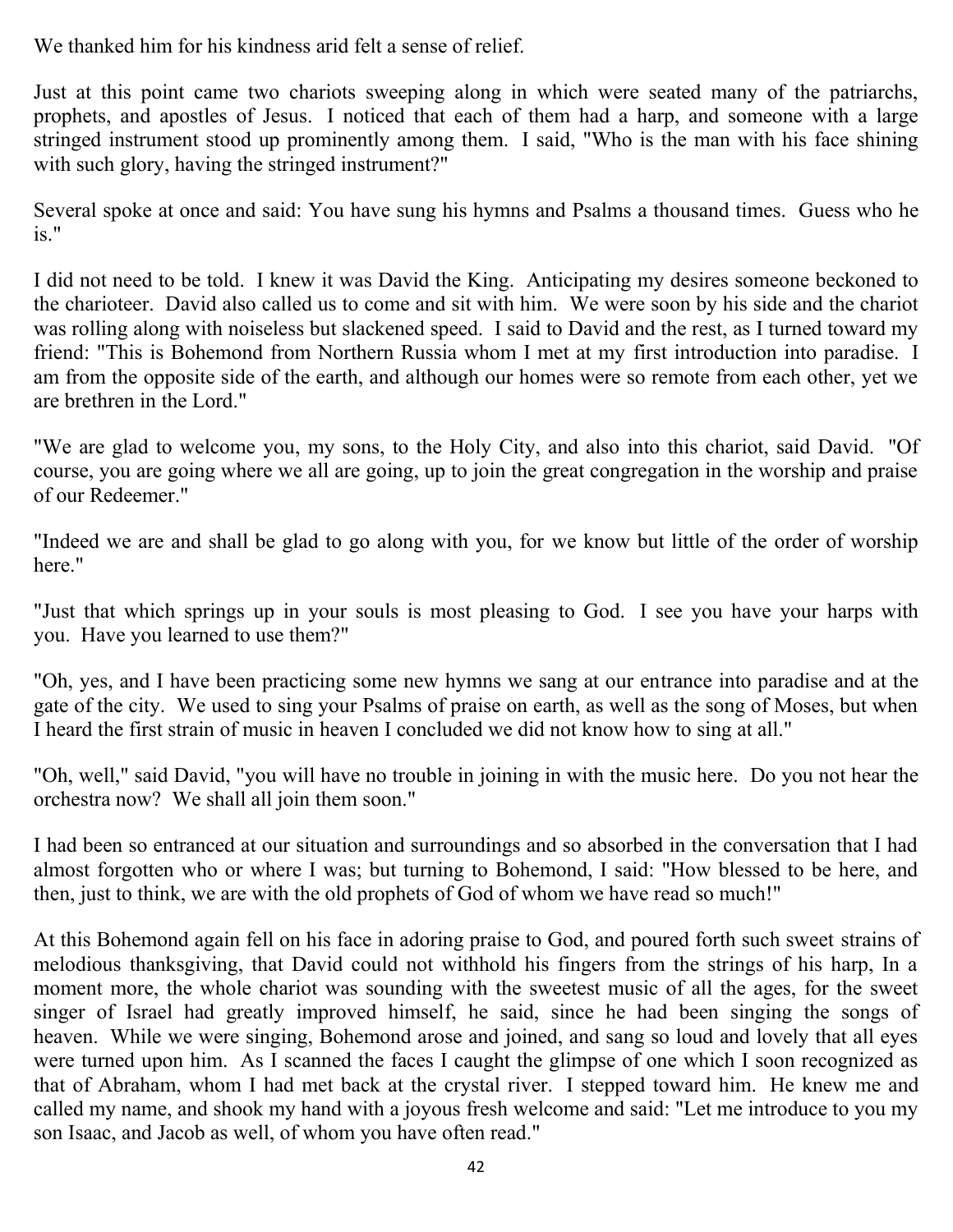"Oh, is this your son whom you offered on Mount Moriah? And Jacob, thou chosen of God, who wrestled with the angel and prevailed. How blessed to meet you all here! How much like a dream, when we used to read the record of your lives! Oh, my soul is full of glory and praises to God. I am so happy in meeting you here; but you have been here for long ages and I have just come. There are many things I would like to ask you, and I trust in no distant day we may have a long talk. But it does seem good to be here. Just now I remember a Scripture passage which I have read so many times over, but it never had a meaning as it does now. Our Lord once said that "Many should come from the East and the West and should sit down with Abraham, Isaac and Jacob in the kingdom of heaven," [\(Matthew 8:11\)](http://www.biblegateway.com/passage/?search=Matthew%208:11;&version=31), and here it is fulfilled to us. Oh, I do bless God for His great salvation!"

"The music sounds so clear and distinct we must be near the great gathering place for the mighty hosts."

"Indeed we are," said David. "Cast your eyes abroad and see."

I arose and stood upright in the chariot with one hand on David's shoulder and with the other I held my harp. To my great astonishment, as far as the eye could reach, I saw innumerable hosts gathering and everyone robed in the purest white. The orchestra was still practicing and singing some of the most lovely songs human ears had ever heard. My soul was in a perfect state of rapture and bliss.

The place of the meeting was more like a great amphitheater. The architecture had all been designed by our Lord and is among the things He went to prepare for us. All the seats were beautifully upholstered and the floors carpeted with exquisite taste. Almost without noise or jar everyone found his place. I said to David: "Will our Lord be here among us?"

"No doubt He is here now," answered David, "and will be seated in the center, and all the fresh arrivals will be ushered to seats near Him. This is done to give them a fresh welcome and that all may see the vast hosts of those who are being redeemed and washed by His precious blood; and yet the strangers and newcomers which will be here is only a small portion of those who have so recently entered the portals of paradise, and many of them have entered through the gates into the city."

And true enough, for so it was. All the fresh arrivals were gathered from among the mighty concourse toward the center. Our Lord sat on a kind of elevated throne visible to all the great host. He arose and with most loving words gave us a very kind greeting. A deep sense of awe filled our minds. We knew we were standing in the presence of the Almighty Creator and Gracious Redeemer, and we felt great joy in the kind welcome He gave us. He held up His hands; and the nail prints were also seen in His feet. He did not need a sermon to arouse our feelings of praise. Before time could be given for any further introduction we had all fallen on our faces in adoring praise, for we felt so deeply that all this glory was the purchase of His precious blood, His sufferings and death on the cross of Calvary.

In a few moments we all stood on our feet again and received another gracious welcome by our Lord. His words were most tender and loving and the welcome so sweet and full that at once we all felt perfectly at ease and at home with all the rest of the great company and we all praised God together.

Many hundreds of angels were among us who had carried us from the scenes of our earthly lives into the heavenly domain.

They seemed to rejoice with great joy that we were safely home in the bosom of God.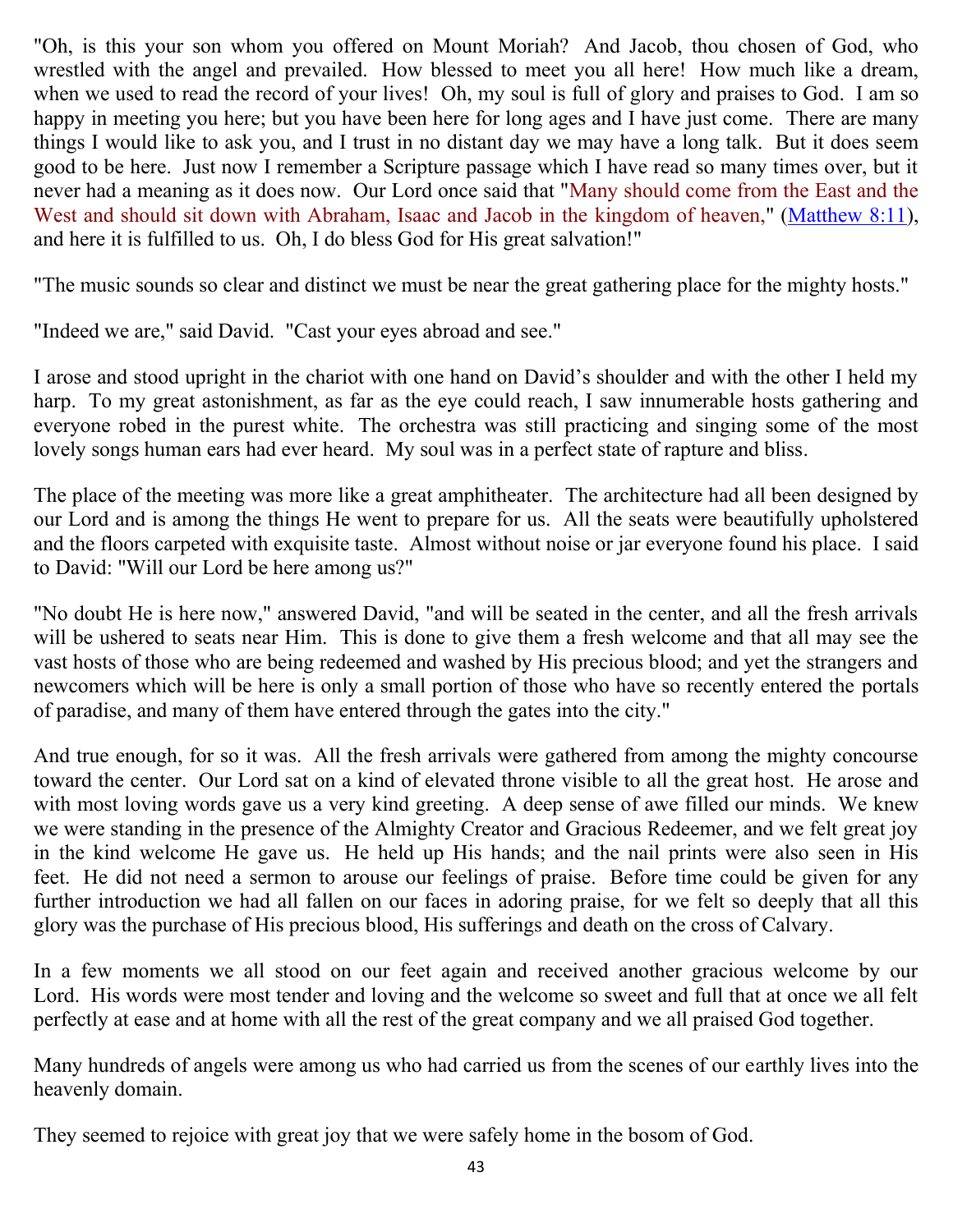Just at this time David arose to his feet and with him many prophets, patriarchs, apostles and ancient servants of God. The song of praise was announced and the whole congregation, having harps of God in their hands, arose. They, or rather we, for we all joined, sang the song of Moses and the song of the Lamb, and the chorus was, "Great and marvelous are Thy works, Lord God Almighty. Just and true are Thy ways, Thou King of Saints. [\(Revelation 15:3](http://www.biblegateway.com/passage/?search=Revelation%2015:3;&version=31)) David's harp played that day as I think it had never played on earth.

Paul and Silas stood side by side and their voices could be distinctly heard above the voices of many. Oh, if only the church on earth could catch the inspiration and life of this heavenly worship, there would be few listless congregations even where there is no preacher at all!

When at last the great congregation had broken up and we were scattering in all directions, we met several ancient men and women who had lived far back in the past ages of the world, with some of whom we had very precious visits.

#### **CHAPTER FIFTEEN** Eighth Visit — Continued Visit with Ancient Patriarchs

There were many who remained behind long after the great throng had dispersed. Many of these were so filled with the glory of God that they seemed to be holding a kind of after service, which I found was always in order. Like it often is on earth during great revival seasons, the Spirit of God is so infused into the people that a congregation is often loath to leave the scenes of prayer, and while returning to their homes they would be singing the songs of Zion.

I found that the themes of the highest praise in heaven were often those which had been the greatest blessings of earth. The memories of the past and the conscious sense of great deliverances should always bring the soul a deep sense of its indebtedness and gratitude to God. Among those who remained behind were some ancient men joining with the great chorister in many hymns of praise, and singing also many solos of ancient date, of which one could judge by their peculiar wording; referring frequently to events, times, and places of far gone ages; so that we could tell at once that they were ancient men and had lived in a far, remote period of time, although they looked as youthful and full of vigor as any of us who had just entered the city.

To some of these I was especially attracted. Their great earnestness and enthusiasm and peculiar conduct, coupled with such Lovely faces and sweet tempers invited us to go and sit among them. So I said to Bohemond, "Let us go and talk with them and find who they are."

They welcomed us to their company. We soon found ourselves sitting in the presence of Job and Methuselah, Abel and Noah, with many of the earliest ancestors of the race. They all seemed full of vigorous life with no marks of decrepit old age like we knew so much in the world. I then quickly thought of the words of the angel to John: "Behold I make all things new," [\(Revelation 21:5\)](http://www.biblegateway.com/passage/?search=Revelation%2021:5;&version=31) and sure enough, these were among the earliest of the race of man, made in God's image, on whom this mighty renovating power had come.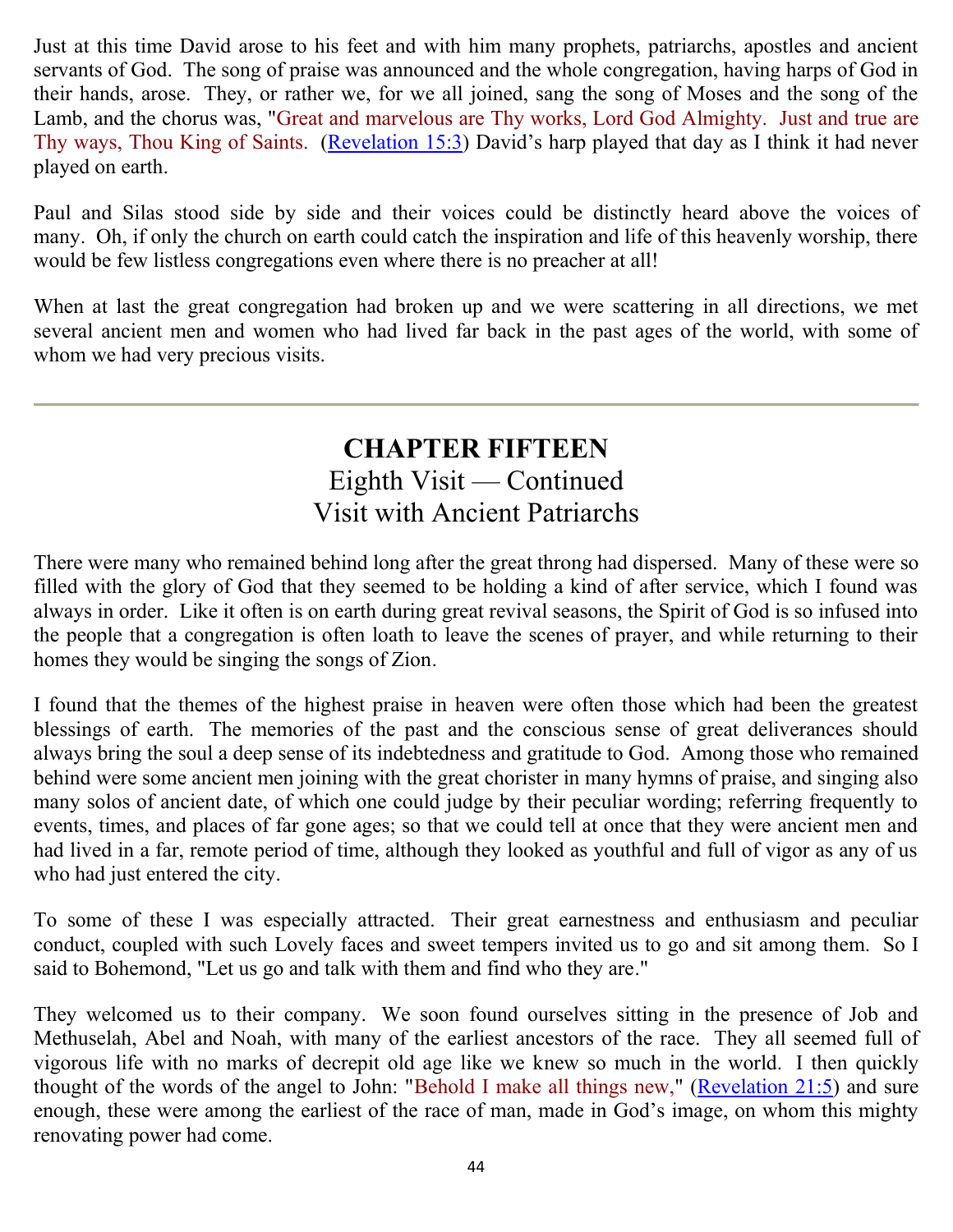We had a long but very pleasant visit with them asking them many questions concerning the early history of man on the earth. Adam and Eve were the first creation of man in the image of God.

We arose to bid them good-bye, when they embraced us with an affectionate kiss and said, "We'll see you again."

Bohemond and myself now went to a quiet place and sat down to talk over the things we had just heard and witnessed for we were most deeply impressed with the words of these ancient men. "Oh," I said, "what is the full and utmost meaning of eternal life? If four thousand years have not made their mark of feebleness, nor dimmed the eye, nor cooled the love and ardor of these men, surely eternity never will."

There were many coming and going, and everyone had such a sweet and holy temper and disposition with such pleasant smiles of loveliness that bespoke eternal satisfaction and contentment. I said to Bohemond: "I have been thinking about a number of my old friends and relatives in the earth who, if they only knew what we know now, they would lead very different lives and seek to be ready for this solid glory."

Bohemond replied: "I almost wish, myself, I could return for just a few days and tell my own people, to whom religion is but little more than an empty profession, the great realities of this heavenly kingdom. I myself never thought it was half so real or could be so grand."

"Well, Bohemond, I would be glad to have you tell me something of your earthly life and surroundings."

"I am descended," said Bohemond, "from a race of kings of Norman blood who reigned for many years at Antioch in Syria. After the close of the dynasty, which occurred about the close of the thirteenth century, our family scattered to different countries, but principally to Bohemia. Our people soon joined in with the Bohemian brethren, many of them becoming earnest followers of Christ. A great persecution arose and many were compelled to hide themselves in dens and caves of the earth. But with the exodus of about a thousand brethren to Poland in the last of the fifteenth century, the honorable sires of our family came.

"By the principles of our faith we were forbidden all kinds of warfare as not comporting with the teaching of our Lord. Because of this and the denial of the doctrine of transubstantiation, persecution was still heaped upon us. Later on, our particular family moved to Northern Russia where we have been ever since. Many of them have grown wealthy and very prosperous; but I am sad to know that many among them have substituted wealth on earth for treasures in heaven. *[This incident obviously has taken place before Communism took over in Russia in 1917.-The Publishers]* If they only knew what was reserved in store for all the redeemed and blood- washed, which we are now enjoying, and were it real to them as it is to us I feel sure they would mightily bestir themselves. Oh, could I send them one warning message from heaven, they would hear me, would they not?"

"Well," I replied, "Abraham was of a different opinion. They have Moses and the prophets; if they would not hear them neither would they hear if one should rise from the dead, so why should we want to return?" We sat long, talking these matters over, but when we aroused ourselves to the situation we found that the great congregation had nearly all gone. But David's chariot still remained standing near the entrance where the hosts had gathered. I said to Bohemond, "Listen a moment. Isn't that lovely music? And the song, oh, how soul-stirring it is." We cast our eyes through the great archway toward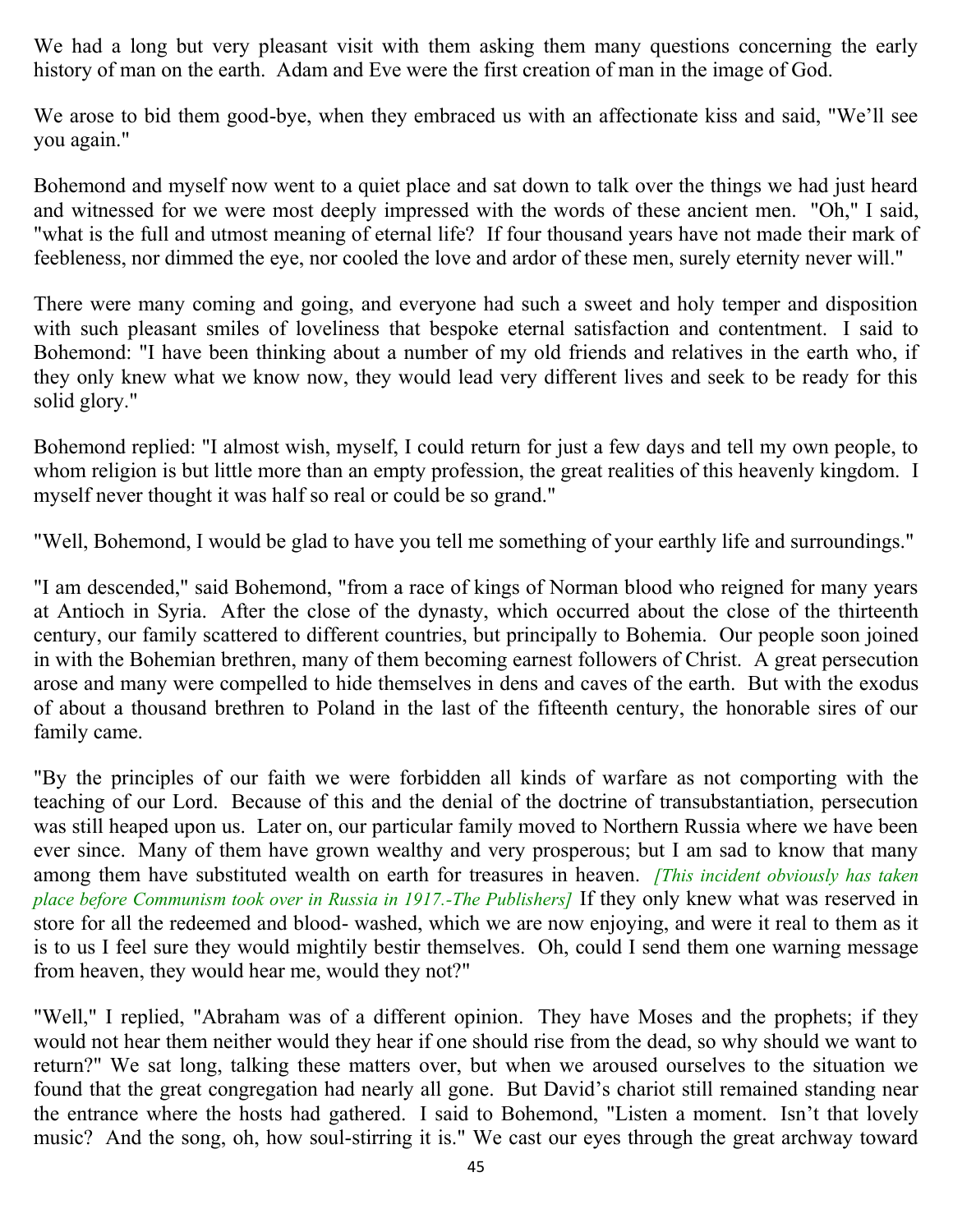the chariot and saw David beckoning us to him. We hastened through the long aisle and when near the chariot, we found it was filled with those holy men of old. David now said: "We saw you were quite alone and thought you would like to go with us to a great praise service for the children soon to be held near the Judean gate." We gladly accepted their offer, saying, "We were on our way to the throne, but will be glad to go with you for we are but little acquainted with the city." Paul spoke lovingly, and yet laughingly, and said: "Well, dear brethren, I have been here for more than eighteen hundred years and yet I know but little of the city, although I have been to many sections of it again and again. Our inheritance is exceeding great." Don't hurry — eternity is before you. The vast plains of paradise," said Paul, "and all the riches of the eternal city are yours forever."

"Now," said David, "step up and take a seat beside Paul and myself. Those brethren in the rear of the chariot would be glad to speak to you." The four men arose, and we were introduced to Elias and Daniel, whom everyone knows, and who are famous in heaven on account of their devotion and service to God in the earth, and a man by the name of Artorious, of whom I had never heard before. David said he was from Southern Mesopotamia and a descendant from Shem and one of Abraham's soldiers in the battle at Hobah in the King's Dale, and John, the beloved disciple, whose name is a household word in all the world.

"Well, brethren," I said, "is it true that we are here with those who have lived so long ago? The idea of immortality and a future life, which we cherished so dearly in the world has proven more than a dream. Oh, how good it is to be here! There are so many things I want to ask you concerning a far bygone age, but my soul is too full of glory and praises to God now, I cannot restrain my feelings." David said: "You need not try. We will all join you in praises to God." Silas arose from the front of the chariot and came and stood by David's side while they sang a most lovely hymn. Bohemond and I fell on our faces in the chariot and worshipped God, blessed Giver of all this good."

> *"Now," said Seneca, "I must leave these holy men and the chariot till I see you again," and so saying he bade me good night.*

## **CHAPTER SIXTEEN** Ninth Visit Enroute for the Children's Meeting

*I was very anxious for Seneca's return for he had left the chariot filled with men enroute for the children's polytechnic and the remainder of his narrative I was exceedingly anxious to hear.*

*A gentle rap at the door, it opened, and my silken bearded friend stepped in. "I am glad to see you, Mr. Sodi, I have always welcomed you, but never more than tonight I have everything ready for your message." "You shall write it, my son," he said, and he began:*

David led in the singing of the hymn. The chariot was moving slowly along. When we finished David said to his charioteer: "You may drive past the children's polytechnic, and let our brethren so lately come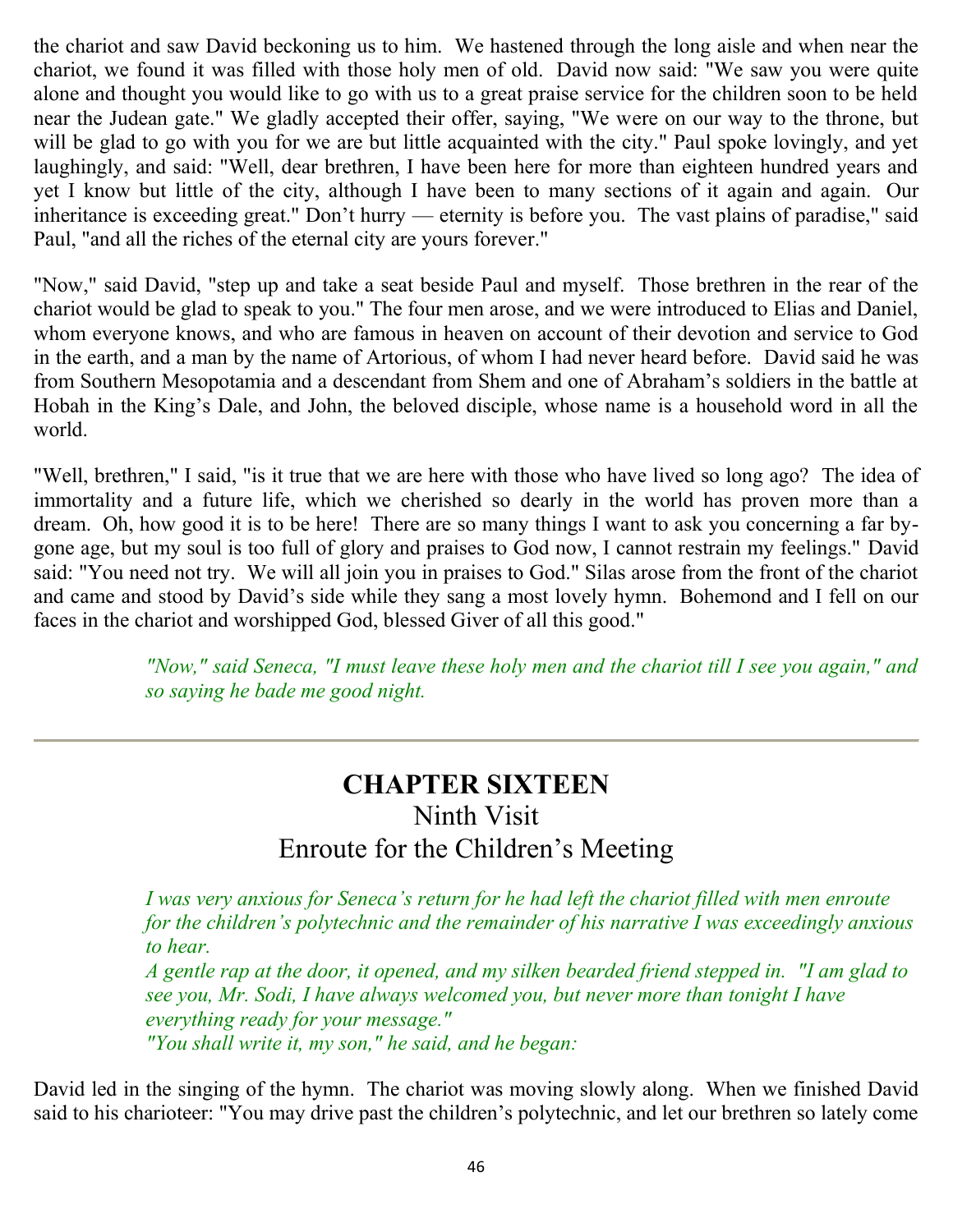see what our Lord has prepared for the little ones of His kingdom." So, turning to the right, he guided the chariot, not rapidly, for we had many things to talk about on the way.

The avenue was broad and lovely. We passed many gushing fountains and groves of the trees of life. These were not for shade as no burning sun smites either the city or the blessed paradise.

On the way I said to Paul, who sat by my side: "It does seem so good to be here with you, it seems indeed too good to be true. Fancy painted many fair pictures while we were in the world which were made to glow on the canvas of our imagination in reference to the future, but none ever equaled the reality."

"No," said Paul, "it was impossible for man to conceive of the glory while in the flesh. The Lord once gave me just a glimpse into paradise while yet in the world. The glory was beyond my power to describe."

I replied to Paul: "I have often wondered how it occurred, for we have a brief account in the divine word on earth which you left concerning it." [\(II Corinthians 12:2\)](http://www.biblegateway.com/passage/?search=II%20Corinthians%2012:2;&version=31)

"Well," said he, "while at Lystra in Lyconia I was stoned and dragged out of the city for dead, but God raised me up, and I, with the brethren, went back to the city. [\(Acts 14:19\)](http://www.biblegateway.com/passage/?search=Acts%2014:19;&version=31) But that night I could not sleep, being restless and burdened with the word of the Lord. I arose and, all alone, went out of the city to pray. I ascended the side of old Karadogh, an extinct volcano. I seemed to be greatly helped, for an angel constantly held my hand. When some little distance up the mountain, one of the chariots of God, with a driver of light, appeared at my side. I was so enraptured by the presence and glory of God and both overawed and overcome by the royal chariot and driver that I hardly could tell whether I had died or was in a trance; but I soon found myself lying prostrate in the chariot and mounting far above the old mountain. We arose above the pillars of the skies. I soon heard the strains of music from the third heaven in the plains of paradise. They were singing some new songs, which as a mortal man, I had not power to repeat. I opened my eyes just for a moment, glanced at the crystal river and heard a loud voice proclaiming the mystery of the trees upon its banks. It was the closing words of a sermon uttered by Moses to a vast company of Jews, as I was told by the driver afterwards, giving them light upon these that they could not know while under the law and subject to an inferior experience, for you have already found that we have preaching here in heaven as we used to have on earth.

"Only an instant we remained and the chariot darted with the speed of sound toward the earth. In a few moments the old town of Lystra, lying at the foot of the mountain, with its streets and domes, shone out with their best appearance under the light of the full moon beaming upon them; but the people were fast asleep. I stepped from the chariot as the driver, with a pleasant wave of his hand, said, good-bye, and in an instant it was gone. On the top of Karadogh I continued my prayer and praise to God until near the break of day. I never could really tell while in my flesh whether I was loosened for the time being from my body or whether bodily I was taken to glory. Ever after this I had a longing to go back and forever remain; to depart and be with Christ. The words of the sermon and the strains of music could never be forgotten, but were an element of strength in my life during the many afflictions God permitted to come upon me."

"I remember the words in your Epistle," I replied: "For me to live is Christ and to die is gain. For I am in a strait betwixt two having a desire to depart and be with Christ which is far better." [\(Philippians 1:21\)](http://www.biblegateway.com/passage/?search=Philippians%201:21;&version=31)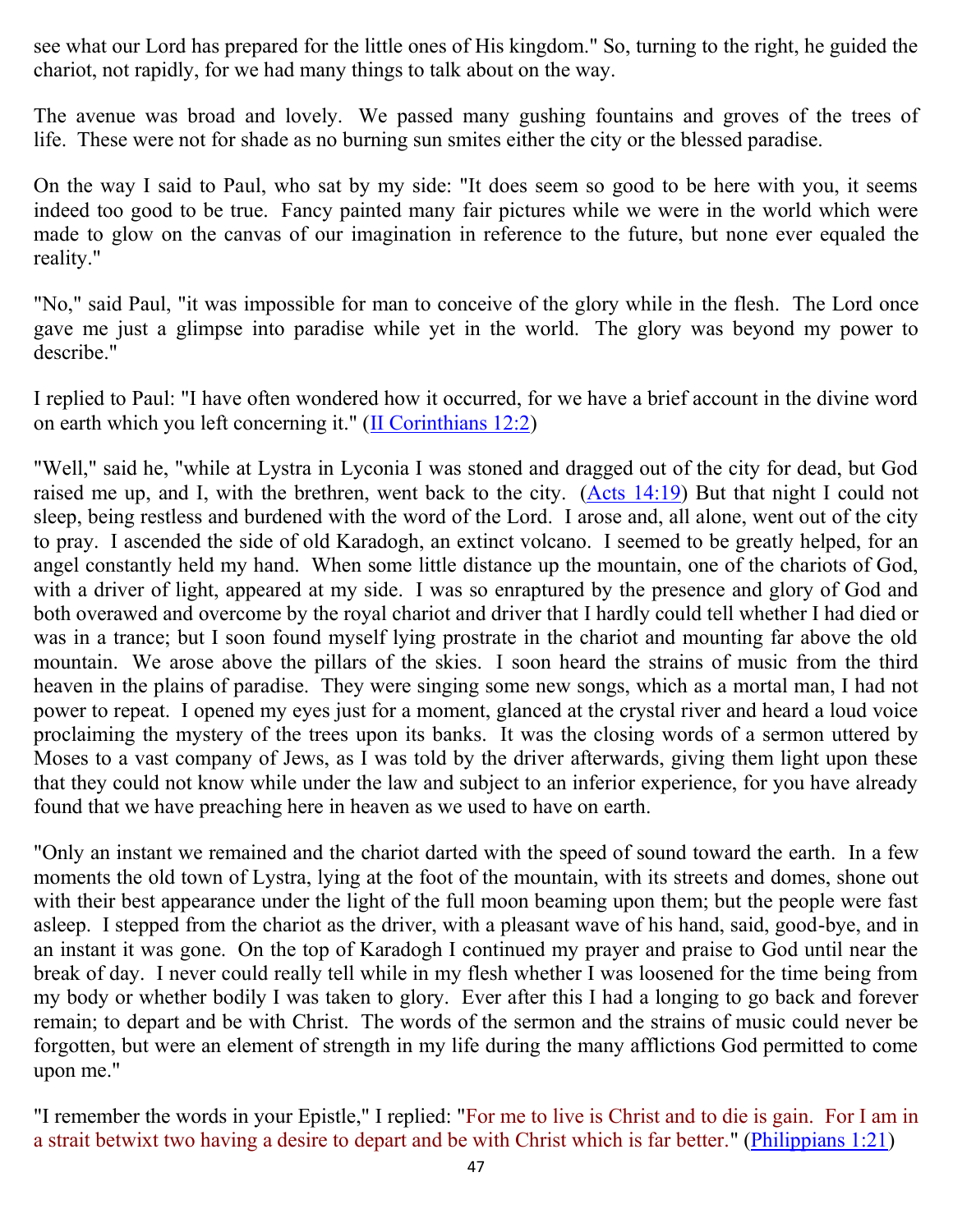"Indeed," said Paul, "and had I known all the bliss and glory of the celestial kingdom, as it is, I could not have been contented. I was greatly favored of God, and through so many revelations of His will and manifestations of His power I was in great danger of being unduly exalted; but God always knows how to deal with us for our greatest good. A man of most bitter wrath was turned against me, indeed he was a thorn in the flesh to me. He was the messenger of Satan; but God's grace then, as at all times, was entirely sufficient for me, and I always found that all things work together for good to them who love God<sup>"</sup>

"Oh, thank you much for your words. It seems as if God directed you to give me this little bit of your experience. I have often wondered what the thorn was to which you alluded in the Epistle."

"Yes," said Paul, "but this messenger of Satan, as well as the prisons, scourges, beatings, betrayals by false brethren, and sufferings of earth, only worked for my good. I am so blessedly free from them all now. The contrast is so great it gives me an eternal appreciation of the blessedness of this kingdom."

"I see," said David, "we are coming near the children's spiritual Polytechnic. Can you hear them singing?" "Oh, most distinctly," and yet, the place was still out of sight. The streets were thronged with the little ones, usually in company with the angels or faithful mothers or those having care over them. They all seemed so joyous and their laugh of hilarity and joyful conversation bespoke perfect contentment and satisfaction, and yet we knew that much the larger number had left their parents in the earth; but there is no grief nor sorrow in heaven. If all mothers in earth could only see their children whom they have lost, as they really are, they would weep no more, but make every provision needed to soon follow them to those mansions of light"

Many older people were among them. Some were parents conducting their children. Some small infants were carried by the angels, or precious women had them pressed close to their bosoms, for their infant feet had never learned to walk.

At last our chariot halted just near the great entrance, where it seemed countless throngs were pouring in, and of all this great host none had been within the compass of the heavenly domain but a short time. Children soon grow to maturity in heaven. Your little babe, dear mother of earth, which left you many years ago, is now with its harp of gold singing and praising God in all the maturity of its manhood or womanhood.

We now stepped out and followed the great throng whither they went.

## **CHAPTER SEVENTEEN** Ninth Visit — Continued The Children's Great Cathedral

The place was most beautiful indeed. The decorations were beyond description, for everyone seemed to take an interest in the children and had brought flowers celestial, worked into bouquets and wreaths of artistic beauty, with blooming shrubbery of an unfading character and of many kinds. I thought of the Scripture, "Strength and beauty are in His sanctuary." "Beautiful and grand indeed!" I whispered. The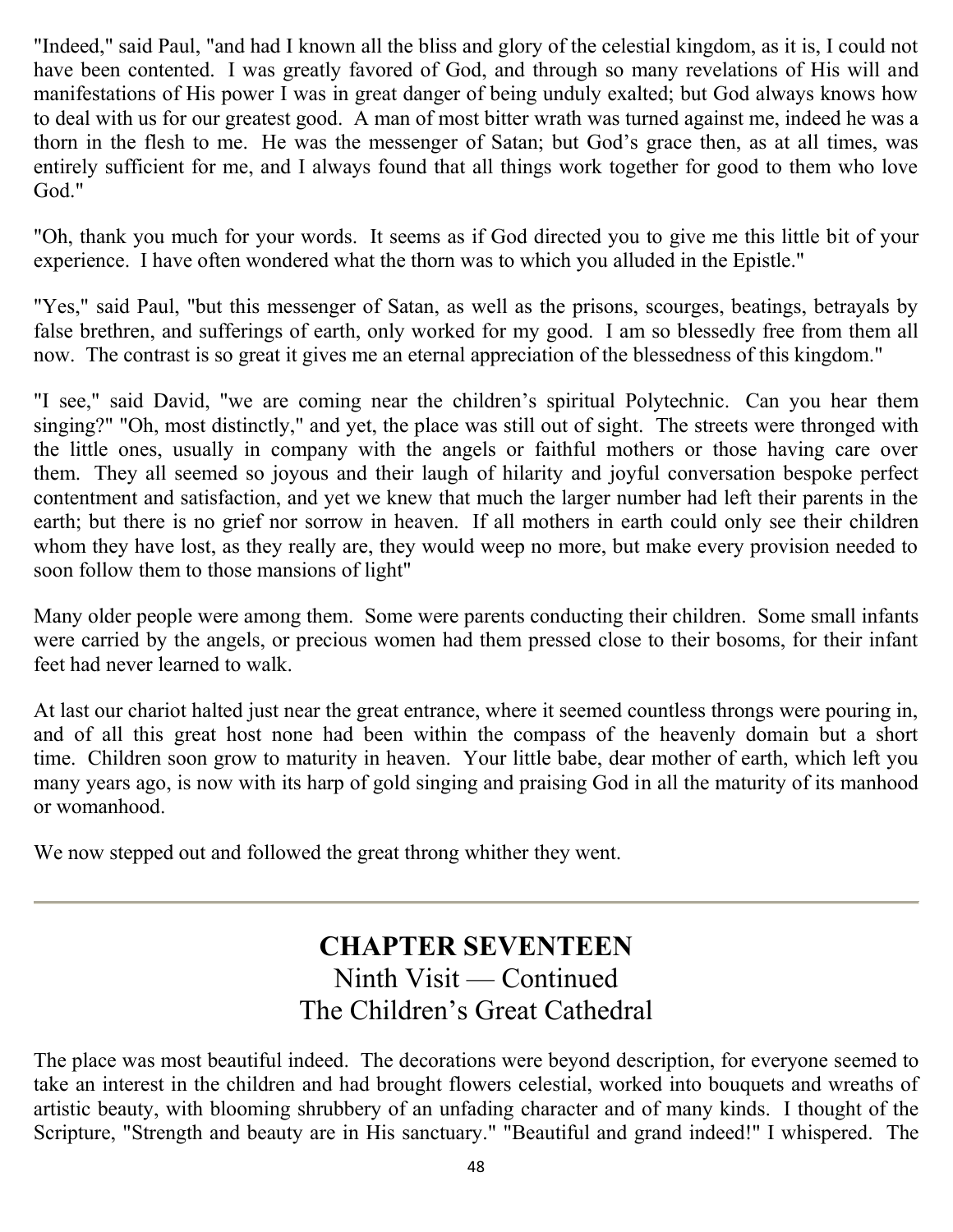decorations overhead, the carpets underfoot, the upholstery and cushions were of the finest fabric, with tiny seats also of celestial velvet, for the little ones. A thousand golden chains sparkling with diamonds, and gems of rarest beauty were arranged for the leaders in the service. A Large and beautifully arranged platform was in the center on which several thousand could sit or stand, elevated so that all could easily be seen and heard. This was for the leaders in the great public services.

Great multitudes of children were rapidly filing in, and gathering towards this great center. They had escorts guiding them to their respective places. They, like all the inhabitants of heaven, were clothed in shining garments of the purest white. They had all entered the portals of the heavenly domain at some point of paradise, for it will be remembered that all souls enter paradise first of all, and as they are prepared for the fuller enjoyment of the King and His glory, they pass on toward the throne where God Himself is seen and enjoyed in all His glory and majesty.

All these children had been for a longer or shorter period in the preparatory departments of paradise; but they had now entered through the gates with greatly extended privileges.

As I glanced over the countless multitude of little ones, I was most forcibly reminded of the words of our Lord: "Suffer the children to come unto me, and forbid them not, for of such is the kingdom of heaven." [\(Mark 10:14\)](http://www.biblegateway.com/passage/?search=Mark%2010:14;&version=31) I thought again that no longer was the warning needed that "Whosoever shall offend one of these little ones which believe in me, it were better for him that a millstone were hanged about his neck and that he were drowned in the depths of the sea." [\(Mark 9:42\)](http://www.biblegateway.com/passage/?search=Mark%209:42;&version=31) "No," I thought, thank God, no more experiences of being cuffed about as many had been on earth. No more little heartaches and sobs. No more being falsely accused and blamed by irritated older ones!"

I thought as I looked over this wonderful gathering that every child had a history of its own. I thought of little Mary and her sad story of whom we used to sing on earth. A mother who was preparing some flour for baking into cakes left it for a few minutes when little Mary, with childish curiosity to see what it was, took hold of the dish which fell to the floor spilling the contents. The mother struck the child a severe blow, saying, with anger, that she was always in the way. A fortnight afterward little Mary's sickness had increased to her death. On her death bed while delirious she asked her mother if there would be any room for her among the angels. "I was always in your way, mother, you had no room for me at times in your heart. And shall I be in the angels' way?" The broken-hearted mother then felt no sacrifice too great, could she have saved the child.

> When the dewy light was fading And the sky in beauty smiled, Came this whisper, like an echo, From a pale and dying child:

"Mother, in that golden region With its pearly gates so fair, Up among the happy angels, Is there room for Mary there?

"Mother, raise me just a moment; You'll forgive me when I say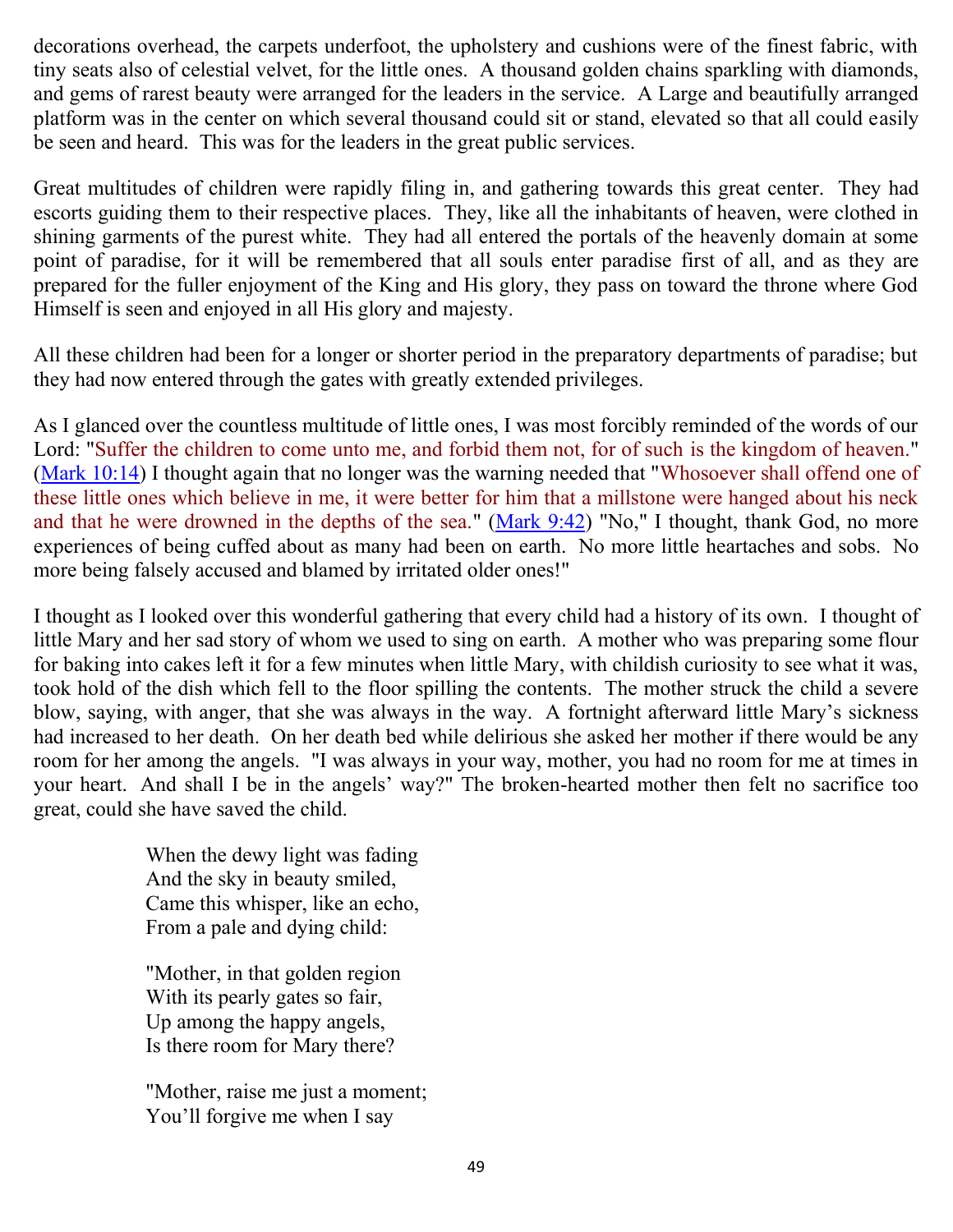You were angry when you told me I was always in your way.

"You were sorry in a moment, I could read it on your brow, But you'll not recall it, mother; You must never mind it now.

'When my baby sister calls me And you hear my voice no more; When she plays among the roses By our little cottage door;

"Never chide her when you're angry. Do it kindly and in love: That you both may dwell with Mary, In the sunny land above."

Then she plumed her snowy pinions Till she folded them to rest. Mid the welcome song of rapture On the loving Saviour's breast.

In the bright and golden regions, With its pearly gates so fair, She is singing with the angels. Yes, there's room for Mary there.

I wondered and said to myself, "Is she among these countless throngs I see?" Everyone seemed to be so contented and happy and without that feeling of loneliness and fear which is so natural to all children on earth when absent from parents or home. They seemed to be so rational and appreciative of their situation. Some of them had died when tiny infants and had known nothing of the earth, so they seemed to be somewhat amused at the story of their former life and beginning in the world. Oh, this wonderful scene: the grandest I have ever witnessed either on earth or in heaven," I said to Bohemond. "My whole soul is in raptures of delight. We could hear the voices of thousands who were praising God, with loud, yet most sweet words, and with their harps of gold. The great amphitheater was simply ringing with the melodies of heaven. David's chariot stood still on the street; but he with the remainder of our company had gone on toward the great central gathering, for our Lord Himself was seated on the platform and blessing the multitude as they came past. His blessing was filled with such enlightening grace that the children bounded off with such intelligent praise that one might think they had been here for many years.

Just at this moment I was much gladdened to see dear mother coming toward me. I had parted from her at my first introduction to Moses when she went outside the gate to assist a group of these little ones.

"Oh, mother," I shouted, "I am so glad to meet you again. Have you been with these children ever since you left me when we were talking with Moses, for you went to take charge of a group of children singing their songs just outside the gate?"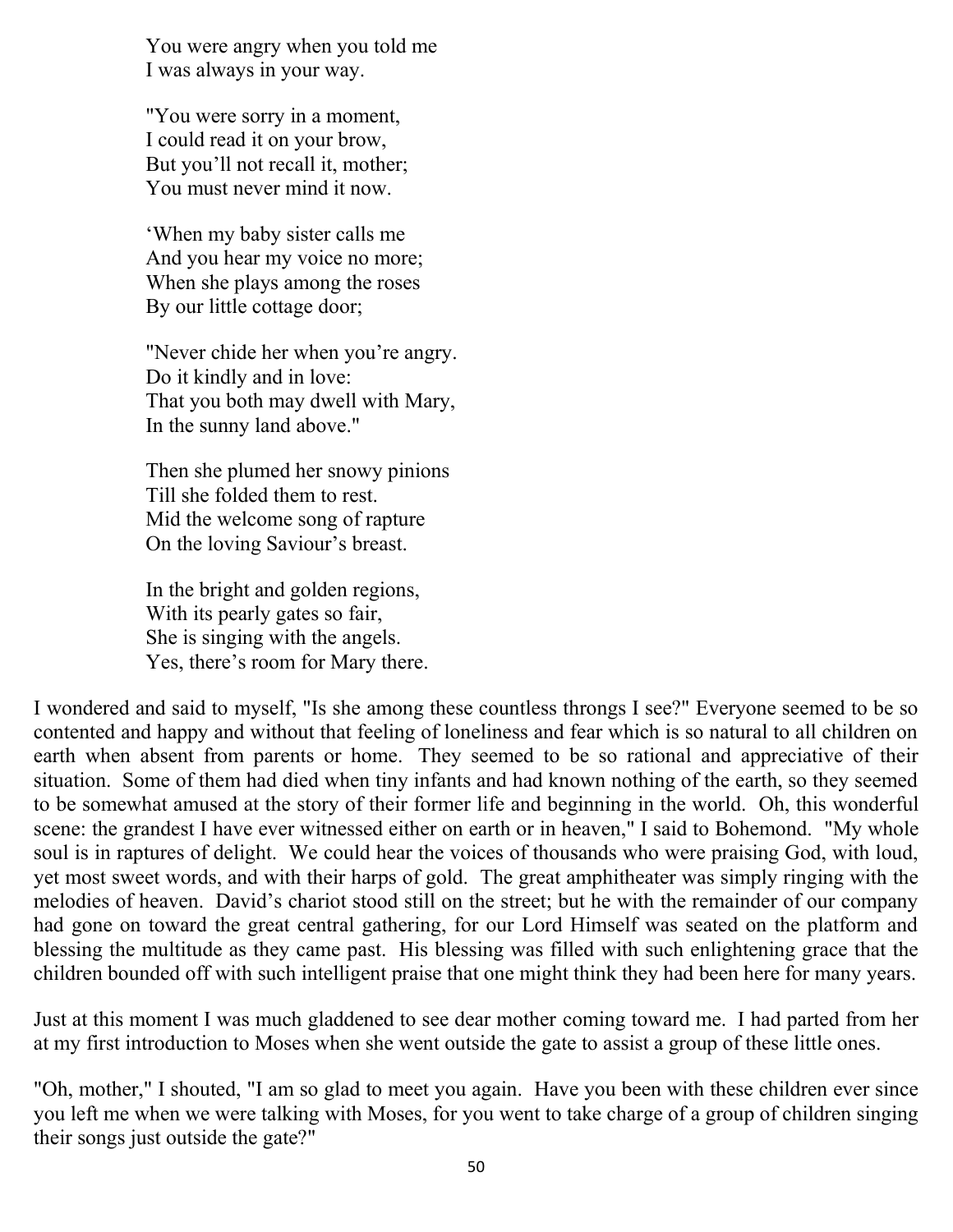"Yes, indeed, and they are now among this mighty concourse praising God and for the first time they look upon their Saviour's face and receive His gracious welcome."

## **CHAPTER EIGHTEEN** Ninth Visit — Continued The Praise Service

"I should like to know who this is with you, mother, who seems to bear the family likeness." I noticed an anxious smile upon the face of a beautiful young woman who stood beside her.

"Well," said my mother, "I have been waiting to see if you would recognize her, for you once knew her as a little infant"

"Oh, mother, I want to know if this is my own darling child who left us when only three months from her birth."

"Indeed," replied mother, "this is your child and I have watched over her ever since she came into paradise."

From that moment she fell upon my neck with deep and sweet praises to God. We could not weep, for there are no tears in heaven, but our rejoicing was more precious than anything I had ever known on earth, "Well," I said, "dear child, I only knew you as a little infant, but now you have grown to womanhood. We wept much when you died, for our home was deserted and stripped of all the light and joy which you brought into it. Your mother and I were not active Christians then, but for many days and nights we could hear your voice with a plaintive cry beckoning us to this city of light."

"Oh," said Mary, for that was her name, "it was the angel who carried me to paradise, for he went back to speak to you for your cheer and comfort, so he told me later on."

"Well, my dear child, I am so glad to see you once again after more than forty years have passed, now grown to your maturity. How graceful you look! You must have been well cared for."

"Cared for! No soul lacks attention in heaven. This your mother has been my mother since my tiny life in paradise began. But I have often met my real mother, for she was here long before you came. Have you not met her yet?"

"No, dear child, but I know I will soon. I have asked after her quite often, but I find she is detained in some distant place in paradise assisting a group of young people lately come, but who were not prepared for the glory of the city, and she cannot leave them just now."

"Yes," said Mary, "I know quite well where she is and have been to see her often."

"Among many others whose bodies were buried beside your own we lost your little grave, but we knew you were not lost. The meeting which we had in prospect seemed so like a dream, but, oh, how real it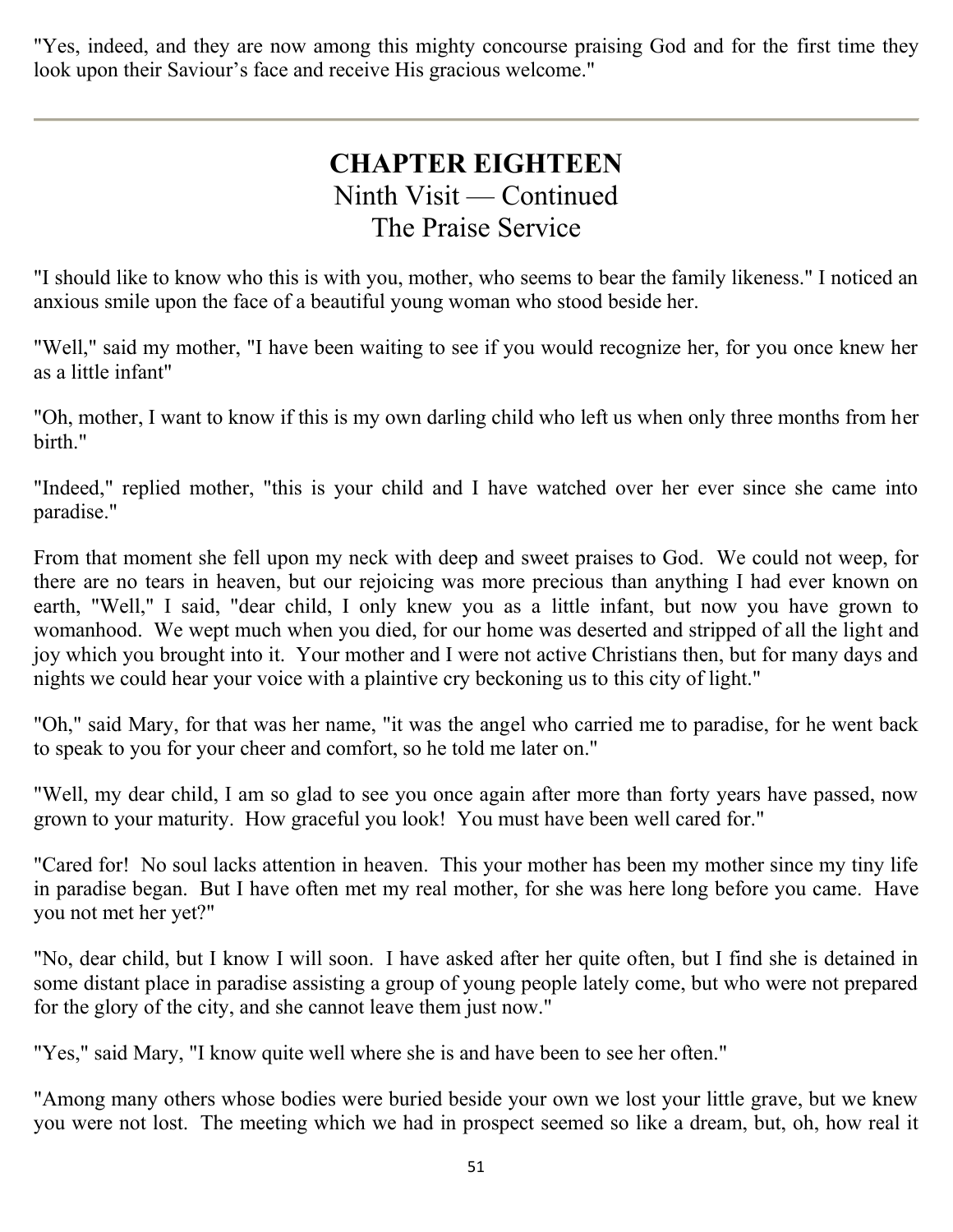is! Your mother no doubt has told you all about our family which you never knew, but when we have an opportunity we will talk it all over."

"Oh, indeed, I will be delighted to hear you tell me all about each one of them — no, I mean, each one of us."

"Well, dear mother, I am glad you have brought my child to me. But will you tell me something about the law of growth and development in heaven from that of a tiny infant to the maturity and development which I see before me?"

"Well, you know that the trees of life have twelve kinds of fruit, adapted to all the needs of the human soul. There is no lack of opportunity, for the means of knowledge and instruction are abundantly offered here, according to the growing demands of each soul. Yet the growth and development of each depends much upon its own efforts. There are but few idle people in heaven and yet traits of character developed on earth during the formative period of life continue with us here unless they are changed or overcome during the probationary state. Everyone has his identity and peculiar characteristics developed during his life. If an individual was careless and indolent in his earthly life, the same tendencies continue with him here. There is, however, no such thing as a stubborn or obstinate spirit among all these children, nor in all heaven. Every will bows in sweet harmony with God; but some make more rapid advancement than others, which depends upon their own exertions and energy. As they apply themselves to all the means of instruction and partake wisely of the fruit of the trees, they move along the lines of heavenly development. A similar law prevails here as on earth. Natural law indeed is extended into the spiritual realm. Our souls never cease to grow and develop intellectually and expand their grasp of eternal realities. There is a grand perfection in heaven which admits of an eternal progress toward the fullness of our great Father in whose image we all are. But as on earth, so in the kingdom of heaven, much of our duty and labor of love is for each other, and ever will be."

I then said to my mother: "Persons who have been separated but a short time will see and know each other much as they saw them when they parted in the world."

"Quite the same," she said, "only the difference between the earthly and the heavenly state. But in the case of parents whose little ones were taken in infancy and the parents remained in the world for many years, they shall not meet them as infants, but like yours, developed toward maturity."

"Oh, yes, I see, it would be a great calamity if they should remain tiny infants or were untaught little children."

"Now, cast your eyes over this great company," said mother, "You see multitudes of classes formed and the angels, elders, and more experienced ones are teaching them the knowledge of heaven and new hymns of praise, and soon we will all join in some choruses and if you have never heard music, you will hear it now, when all these children are praising God together, for most of them have learned to use their harps,"

Mary, who had been standing nearby listening to our conversation, came up close and said: "I am so glad, dear father, to see you here. How long since you have come?"

"Only a short time," I replied.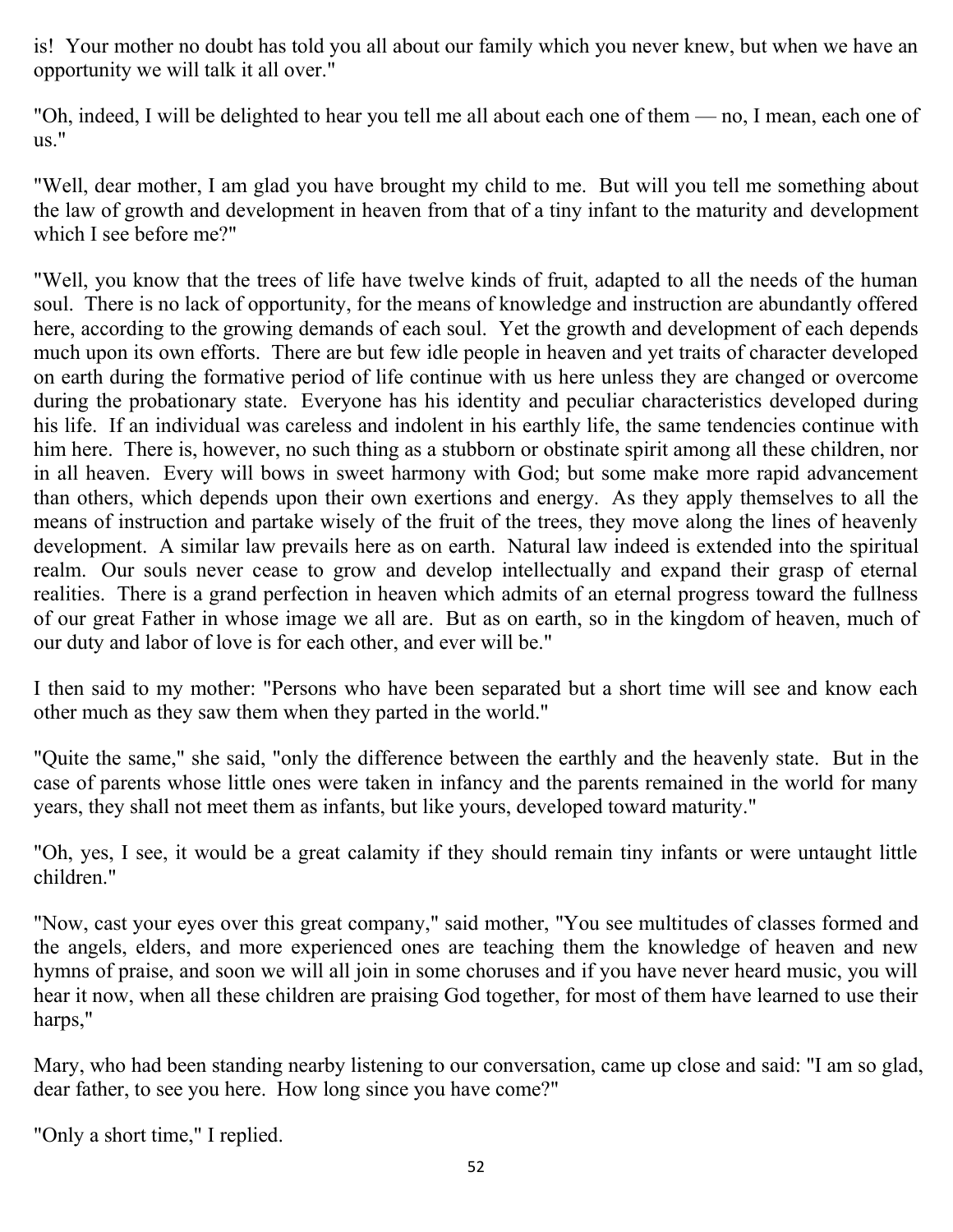"I hope soon to hear all about our family since mother left you and even before, for you may tell me some things she has not. I do not know why I was taken from you so early; but our good Father knows best and all He does is best and just at the right time. I remember being a little infant in your arms and on mother's breast, but I haven't much recollection of the world, but I am told it is much inferior to this land of light and joy."

Her memory was doing its work. She took me by the hand and fell upon my neck once more and began to praise God in such sweet tones that it seemed for the time that all the events for nearly forty years were annihilated and we stood as father and infant.

Just at this moment my companions of the chariot, who had gone on toward the center of the great hall, beckoned to me. We all went toward them and at a given signal the mighty concourse fell upon their faces in adoring praise to Him who was in the midst and was fairer than the sons of men. Many of these children looked upon His blessed face for the first time. Such a welcome He gave them, which showed His great love for the little ones.

The harps were all tuned to the voice of the singer, and as we now arose, all stood, and many with outstretched hands toward Him with one great voice made the arches and domes of heaven to resound with melodious infant praises. How forcibly I again remembered the words, "Suffer the little children to come unto me for of such is the kingdom of heaven." [\(Mark 10:14\)](http://www.biblegateway.com/passage/?search=Mark%2010:14;&version=31)

These meetings I found were frequently for the children in which they were taught the worship of God and instructed concerning the sad fact of sin, and that without the great atoning sacrifice of their Lord, none of them could ever have entered the blessed portals of this heavenly domain. They were taught about His sufferings and death for them; the sin and awful fall of our first parents in Eden, and how judgment came upon all to condemnation, and that an eternal night of hell would have been theirs if their Lord had not suffered for them. I noticed their intense interest in the story of the cross and their deep appreciation of what the Lord had done for them. The prints of the nails yet in His hands and feet were an object lesson to them indeed.

The time came at last for dismissal. The great concourse arose, and the doxology began:

*Praise God, Great Author of all love, Praise Him all creatures here above, Praise Him below, a mighty host: Praise Father, Son, and Holy Ghost.*

*[In heaven the wording of doxology is changed to fit the place where it is sung.]*

As we sang the doxology, it seemed that earth and heaven had united. The veil between seemed very thin. In fact, we knew we were all one great family and that very soon all of earth's redeemed would be forever together. The benediction was pronounced by our Lord Himself, with such blessed words of heavenly love, it seemed like He might almost be back upon earth blessing the little children.

We were soon scattering in all directions, but the children's joyous songs and faces beaming with such expression of contentment, as they were passing through the great archway, constantly attracted my attention.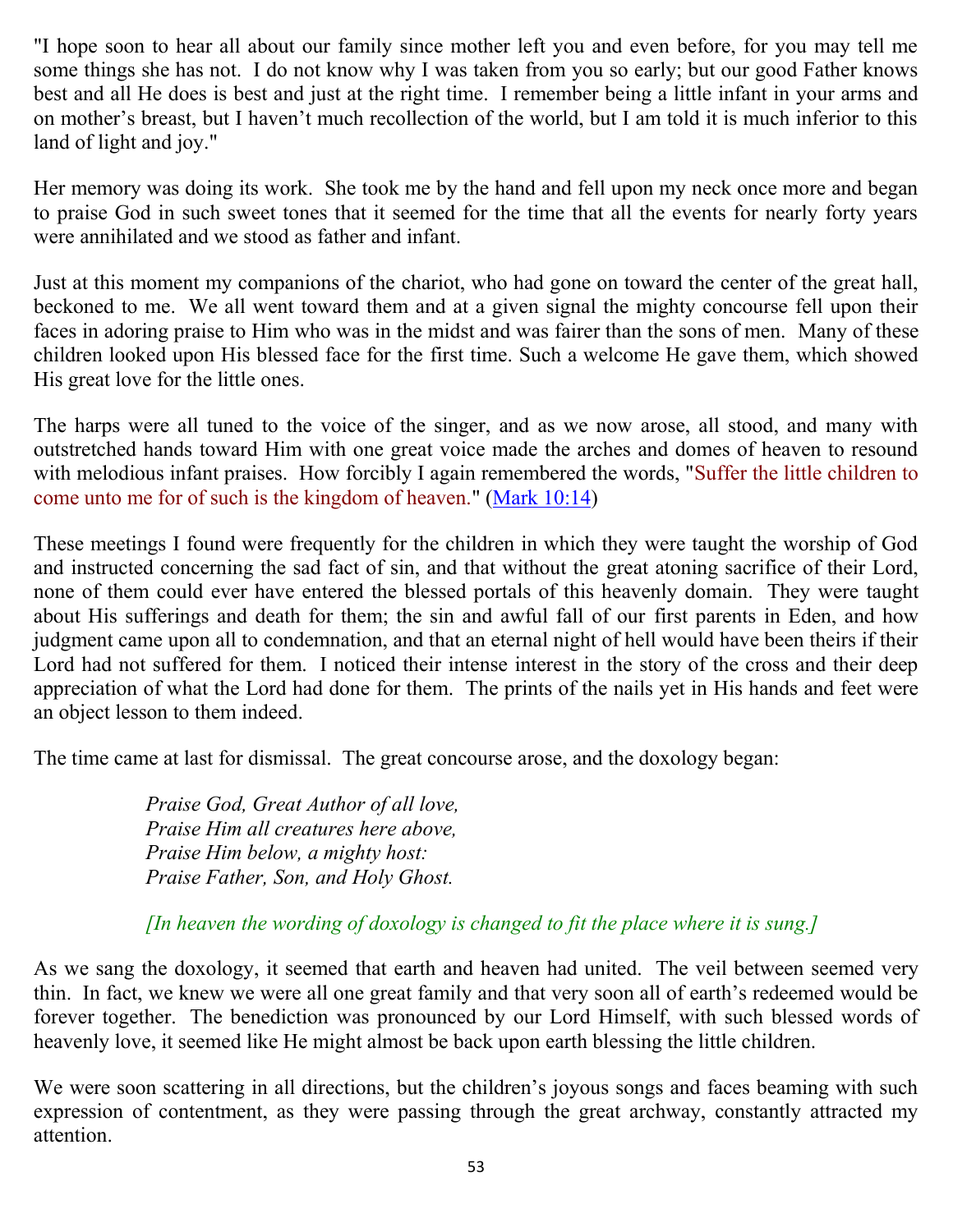I said, "What perfect satisfaction, so complete is their joy!

They have all the association anyone could wish. No one cares for association not found here. There is no danger, nor any feeling of fear. There is no one in all the wide domain of this heavenly kingdom with any evil intent or desire, but perfect confidence and trust in every soul."

David who came near me just then with his harp strings trembling with an air of peculiar sweetness and who seemed to be enjoying the grand procession as well, stopped nearby. I said to him: "Do you find any homesick children wanting to go back to their old homes in the earth?"

"Not one," he replied. "If parents could only see and know this glory into which their children have entered they would not mourn over their departure from the earth so bitterly."

I said to David: "I remember just now your word concerning your own child when it had died: your grief had been most intolerable during its sickness, but when it was dead, you said, "I shall go to him, but he shall not return to me." [\(II Samuel 12:23\)](http://www.biblegateway.com/passage/?search=II%20Samuel%2012:23;&version=31)

"Yes," said David, "and I have been with him nearly three thousand years in this glory. Twenty years after his death I followed him and found he had grown to mature years and had been a thousand times in similar places as this and much instructed in the ways of the eternal city."

> *"Now," said Seneca, "I must leave you rest The hour is late and you are tired." "But, "Irep lied to him, "are you not tired also?" "No, I never tire any more, nor ever feel weary; but I long to get back to my Father's house. Just as soon as my task to the world is done through you, I shall speed with all haste to my treasures above. Be of good cheer, my son. A reward is in waiting for you." So saying he bade me good night and vanished from my sight.*

## **CHAPTER NINETEEN** Tenth Visit Seneca Sodi, with Mother and Daughter, Returns to Paradise in David's Chariot An Earthly Sermon Repeated in Heaven

*"You are on good time tonight, Seneca, and lam rested and ready for my evening's task" "I am glad, "said Mr. Sodi, "to see you in good humor and in such fine spirits. May the Almighty Father bless you tonight as I give you my message:*

As we were leaving the children's great convocation, David came and asked if we would like to take a hasty trip into paradise. As his chariot was now going, we gladly accepted the invitation, and in a short time mother, myself and daughter stepped out of the chariot a thousand leagues from the gate of Manasseh. This was a new but most beautiful place in paradise to us. David said: "Enjoy yourselves as you like. I will call for you later," and his chariot moved on. In the distance I saw another chariot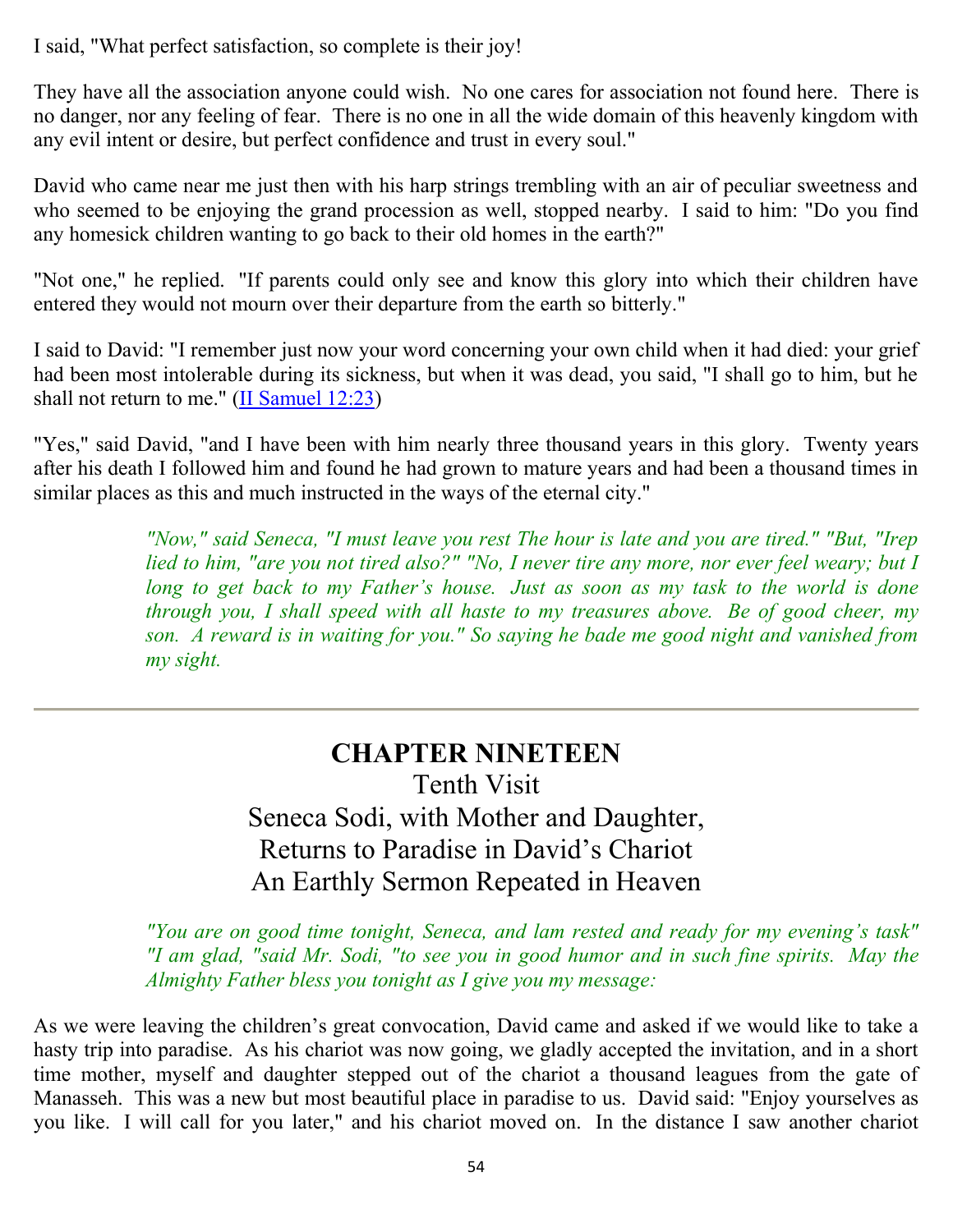slackening its speed. Four souls clothed in the garments of heaven were seated within. To one of them I was particularly drawn. He was clothed in a white gown only. The moment he found he was within the gates of paradise and opening his eyes upon the glory before him he fell prostrate upon his face with the deepest emotion, both of praise and regrets over the past. He was greatly bewildered over the glory of which he felt so unworthy. He tried to praise God but could not look up for shame, he was so nearly naked. One of the saints who seemed to understand his situation addressed him and said: "You are saved. Think not of your past. What God has forgiven He remembers no more."

"Yes," said the man, but I am so unworthy. The angels assured me that the gate would be open for me. Only a few hours ago I was a lost sinner and far from God. 4 have come direct from the jaws of eternal death. Oh, tell me, am I in heaven? The sermon I cannot forget. Oh, how God blessed the preacher! His words went to my heart. I was grieving over my sins and crying. I was praying, Oh, how Jesus revealed Himself to me, and gave me rest! I was on my dying bed. A meeting appointed and the house was crowded, only last night. Oh, tell me, I pray you, am I in heaven?"

"You are safe," the saint replied, "safe at home. Can you repeat any of the sermon to us?"

"Indeed I can; every word of it. [Hosea 10:12.](http://www.biblegateway.com/passage/?search=Hosea%2010:12;&version=31) Is it time to seek the Lord? At 5 a.m. when the first gleams of the morning appear, you ask, 'Is it time to seek the Lord?' A voice from heaven whispers, 'They that seek Me early shall find Me.' At 7 a.m. again you ask, 'Is it now time to seek the Lord?' A voice from the throne replies: 'Remember now thy Creator in the days of thy youth.' Oh, what a beautiful Light is circling round the brow and becoming a center of joy within the character of that child of God who has early learned to lisp the name of Jesus! Again at 9 a.m. the bell calls and you ask, 'Is it time to seek the Lord?' Conscience trembles and says, 'I have passed many an open door of grace already and the sins of my youth are multiplied.' As you listen to the voice you hear it saying, 'Now is the accepted time: now is the day of salvation.' High noon has now come to many a soul here. The most important period of life has already past or is now upon you. The golden opportunities of childhood and youth will return to you no more. Yet you say with an indifferent air, 'Is it time for me to seek the Lord?' Satan now begins to whisper, 'Your heart is hard, you cannot easily repent with all your cares upon you.'

"Turn your eyes upward and listen," the preacher said, "as you say, 'what must I do to be saved?' Everything within you has been saying, 'Repent, repent.' Now the echo comes back from heaven as though sounded with the trump of God: "Repent ye and believe the gospel. Come unto me and I will give you rest. In the day that ye seek me with all the heart I will be found of you.'

"Consider your situation as it is in God's sight. Think you of the littleness of time that is left you for so great a preparation. Think you of your accountability to God. You will soon stand before Him, and render an impartial account of your stewardship. Think you of your reply to Him who sitteth upon the throne when He shall say, 'Friend, how comest thou in hither not having on a wedding garment?' [\(Matthew 22:12\)](http://www.biblegateway.com/passage/?search=Matthew%2022:12;&version=31) Oh, think you of your feelings when you will look this way and that, to find yourself so confounded that you are speechless, as you call back the days when showers of grace from heaven fell so often upon you and your heart yielded no fruit of righteousness in return. Think of the barren fig tree that stood so many years in the vineyard, having been digged about and watered so long without any fruit; that when mercy shall cry, 'cut it down,' anticipate your sorrow and think what your feelings will be.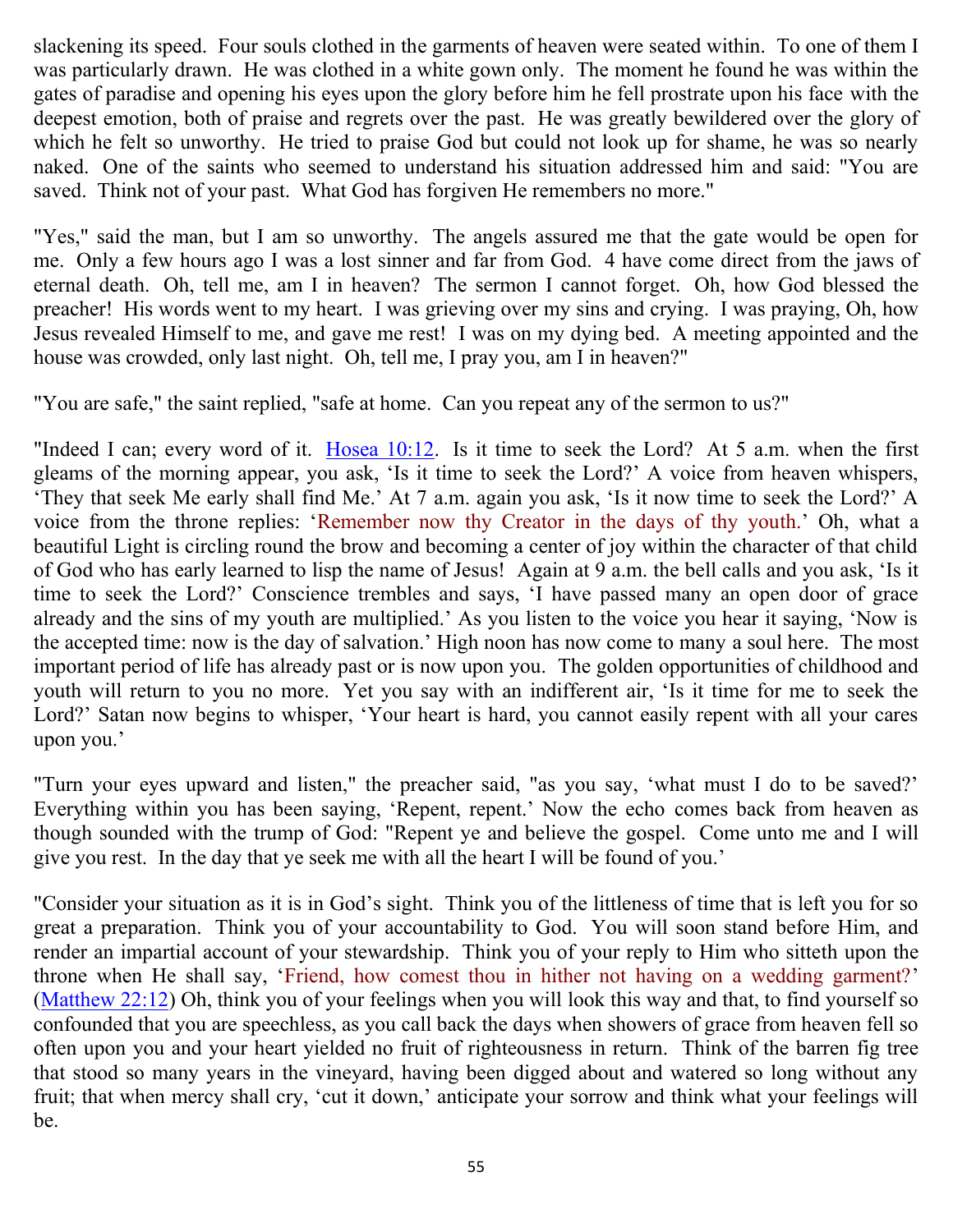"Think deeply of the weeds which have been growing in your heart so long and scattering their seed in other soil around you. Think of the ripening harvest from your sowing, and that "whatsoever a man soweth that shall he also reap.' Think of the rich man in torment, remembering good only to lighten his sorrow, knowing it might have been otherwise with his soul, but now being tormented he could see 'Lazarus afar off in Abraham's bosom.'

"As these considerations are before you, haste with all speed to Him who alone is able to save you. Oh, do not live longer as if there were neither a bed of death nor a bar of judgment. Be wise; look your danger in the face. Anticipate the day when you shall behold a God in judgment and a world in flames; and flee to your God from the wrath to come." With this the man bowed his head again and with sobs of emotion mingled with joy and grief, he arose and said: "Oh, thank God, I remember it all and was earnestly praying when the chariot called for me. Oh, I did and do hate every sin of the past. I do love God. I am His forever. Hallelujah to Jesus!"

Quite a group had gathered to hear this sermon. When he had finished we all united in one great shout of praise to God.

"Oh, yes," he said, "I am in heaven! Thank God for His everlasting mercy. I am out of hell. I am in heaven."

When he had finished his sermon my mother and daughter went to him and said: "Good brother, we rejoice with you that you are in heaven. You see your folly in not having made better preparation for this land of light and love, but be faithful to every opportunity for your advancement. Your escorts will conduct you into the ways and laws of this heavenly kingdom. I also gave him words of cheer, and he began to praise God again and said, "I do bless God for that preacher. His words were surely sent by the Holy Spirit. They went like an arrow to my soul."

At this an elder came and said to him: "Be of good cheer, my brother, the angels have brought you safely to this paradise and far toward the interior from the gate of entrance. Many of the ancient saints spend much time about the threshold of paradise and assist all who enter. But a large number of them have just been up to some great praise services within the city arid have not yet returned, and the angel has brought you here. Pay good heed to all your opportunities, for much is before you."

"Oh," he cried out, "only let me know what I must do to be in harmony with this holy place. Oh, heaven, thou art mine! Am I at all purified from my sin? Oh, am I acceptable to God, will He welcome me?"

"Surely," said the elder, "when you are prepared for the light and glory of the city, you will be brought to its gates and ushered in with the welcome of your Lord. If you tarry among these trees, do not be restless nor neglectful. Almost the entire catalogue of the Christian graces must be learned by you. Partake freely of the twelve kinds of fruit on the trees; they will impart light, life and grace to your soul. Press the leaves to your nostrils and bind them to your heart and no taint of evil will abide in you."

At this we saw David's chariot coming in the distance.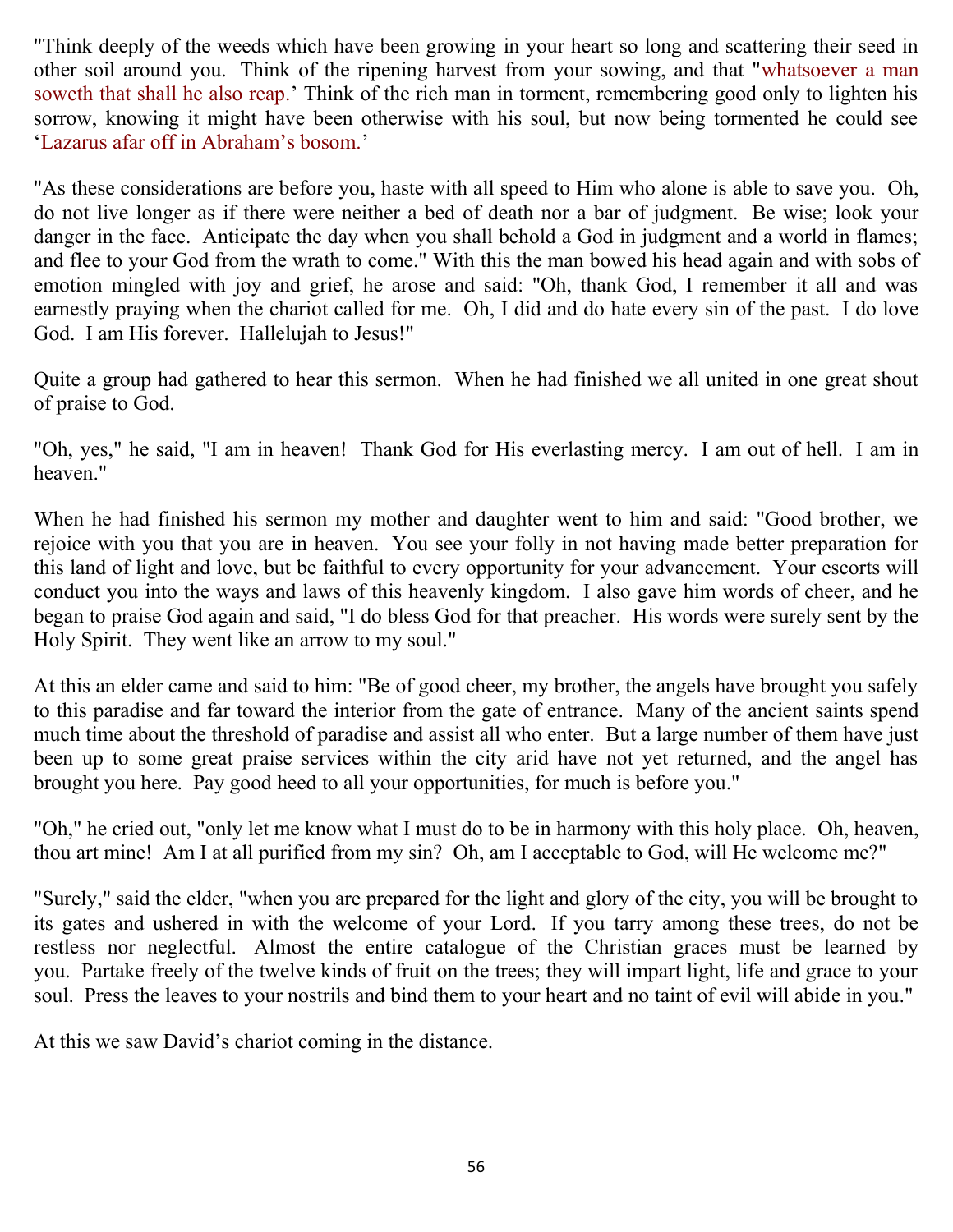#### **CHAPTER TWENTY** Tenth Visit — Continued Martyred Saints in Heaven An Excursion to the Hills

David's chariot was now here. With him were a number of new arrivals but who were full fledged saints of earth. With exultant praises they were glorifying God. Their faces beaming with the light of heaven. David called to us, saying: "I'll see you again later. Go where you will. I must take these dear brethren far up the river toward the gate of Manasseh, where they will spend some time among the trees which you can see in the far distance yonder." As the chariot moved off, David's harpstrings were trembling to the words of the twenty-fourth Psalm, in which all had joined.

My mother now said: "Yonder comes four beautiful spirits whom I want you to meet. They are the most joyful souls I have met in a long time. I have often met them in the city and know them quite well."

As they came nearer I asked her who they were.

"They were of the martyred saints," she replied. "They were all burnt at the stake, for their testimony for our Lord."

"Oh, mother, I shall be so glad to meet them."

"And I too," said Mary.

By this time they were very near us. A wonderful halo of glory was about them.

"Good morning," said mother, for everyone says good morning in heaven for a long time after they have entered paradise or even the city gates, for it seems as though morning had only come, one feels so refreshed, happy and light-hearted. They returned the greeting with a lovely bow and handshake. We were soon introduced and a lively conversation following and indeed it was a joyful interview. Their holy, heavenly laugh and joyful expressions filled my soul with rapture of praise.

"My mother has just told me that you are of those who once suffered martyrdom for Christ's sake."

"Yes, said one of them, "we remember those days of awful persecution as though it were but yesterday. But many hundreds of years have passed since then and we are amply repaid for it here. They tried hard to induce us to recant; but no, our Lord's words were too close to our hearts for that. He had said: "Fear not them which kill the body but are not able to kill the soul, but rather fear him which is able to destroy both soul and body in hell." [\(Matthew 10:28\)](http://www.biblegateway.com/passage/?search=Matthew%2010:28;&version=31) Our sufferings were intense; but it was soon over and we were immediately ushered into this glory. As we leaped from the body we shouted victory over fire and enemies.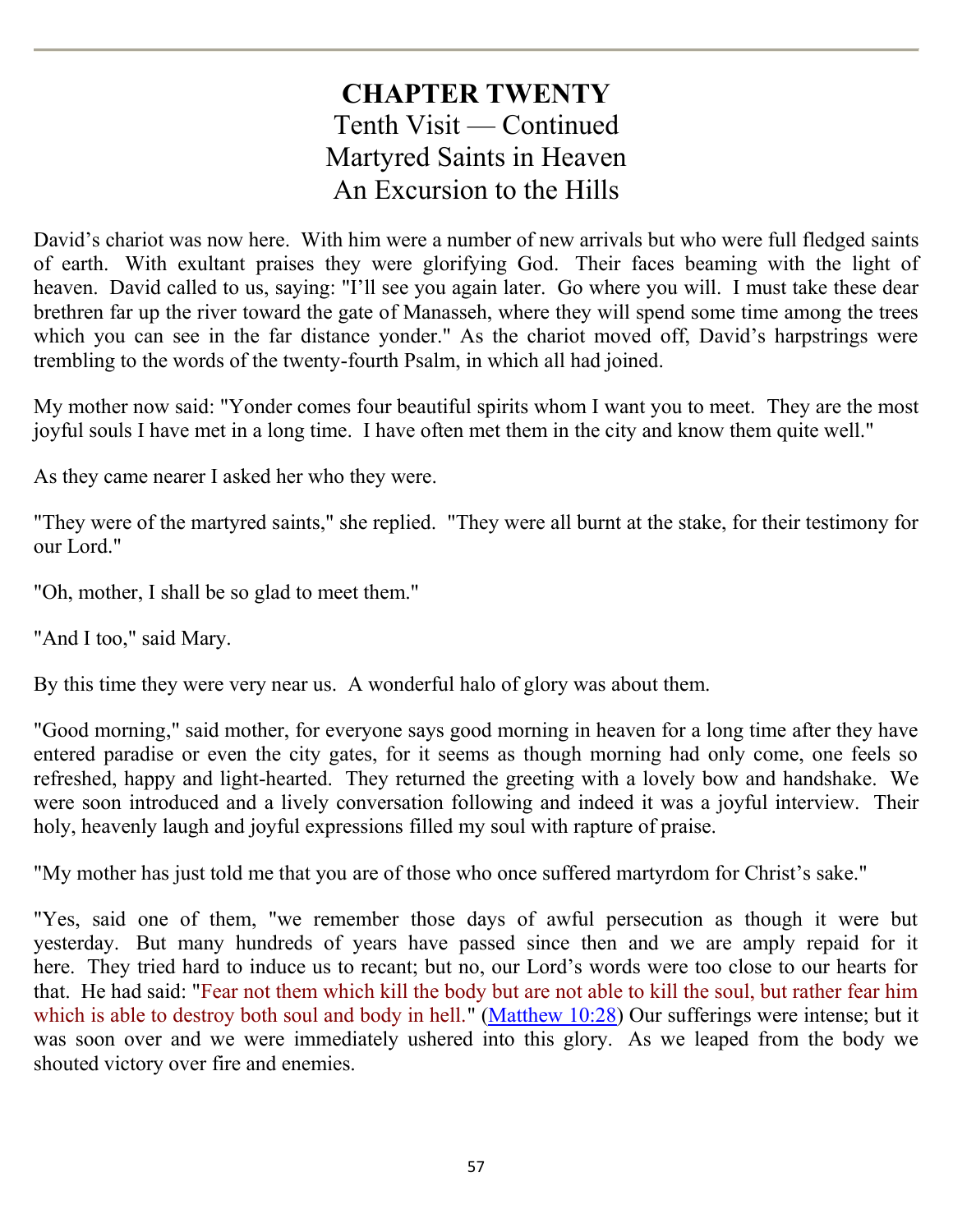As they uttered these words I thought of the Scripture where John, the beloved disciple, said: "I saw under the altar the souls of them that were slain for the word of God and for the testimony which they held. And they cried with a loud voice, saying:

'How long, O Lord, holy and true, dost thou not judge and avenge our blood on them that dwell on the earth?' And white robes were given to every one of them, and it was said unto them that they should rest yet for a little season until their fellow servants also and their brethren should be killed as they were." [\(Revelation 6:10,11\)](http://www.biblegateway.com/passage/?search=Revelation%206:10,11;&version=31)

"Indeed," said they all, "and our rest has been most sweet among these bowers of paradise and the glories of the eternal city." "It is here," said one of them, "as it used to be on earth when the old soldiers of war times would have their reunions and jollifications, and talk over the memories of their awful struggles. We are just now enroute for a great reunion of the martyrs and confessors of our Lord during the dark ages of bitter persecution on earth. In a little while you will see many chariots bringing their thousands to what we call here, "Our excursion to the hills." We would be pleased to have you go along with us."

Mary quickly spoke up and said: "Yes, let us go."

We quickly dropped in with them and walked to the station just near. While waiting for a chariot I said to mother and Mary: "I am so glad of this meeting. I have heard so much of the days of awful persecution and of the thousands who were killed by fire and sword. Nero's persecution at Rome was an awful time when he burnt so many of the saints. Smearing their nude bodies with pitch and making midnight torches of them, and their agonizing cries were the music for his chariot races."

"It was terrible," said mother, "but they are all here now with the glory of God upon them. No doubt we will meet many of them soon."

"Look," said Mary, "do you see the chariots coming?"

"Oh, yes, in the distance," I replied. "Is their route past this station?"

"I think so," said one of the saints, and with that he waved the flowing ends of his mantle and a charioteer seeing him turned his chariot toward us. As it came near, I noticed there were a number of coaches attached somewhat like our railroad train coaches on earth. I did not yet know the propelling power of the chariots, but something akin to the electrical currents of earth, mightily operated these wonderful fliers of heaven. But of this matter I will speak to you again later, if you wish.

\$s the chariot slowed its speed and drew near us, we all stepped aboard and were greeted within, by hundreds of the most joyous people I have met in heaven. The chariot moved on with wonderful rapidity toward the pleasure parks and hillsides of paradise. When, at last, it slowed up amid a mighty host gathering from all parts of the city, of those who had been beheaded and martyred for Christ's sake. Many of them had suffered untold anguish and tortures in prisons, at racks and inquisitions, torn of wild beasts in the arena of amphitheaters for the amusement of wicked men. We saw many of those alluded to in the blessed book which now lies on your table; where it speaks of Gideon and Barak and Samson and Jephthah and David and Samuel and the prophets and others which had trials of cruel mockings and scourgings, or bonds and imprisonments. We saw those who had been stoned, sawn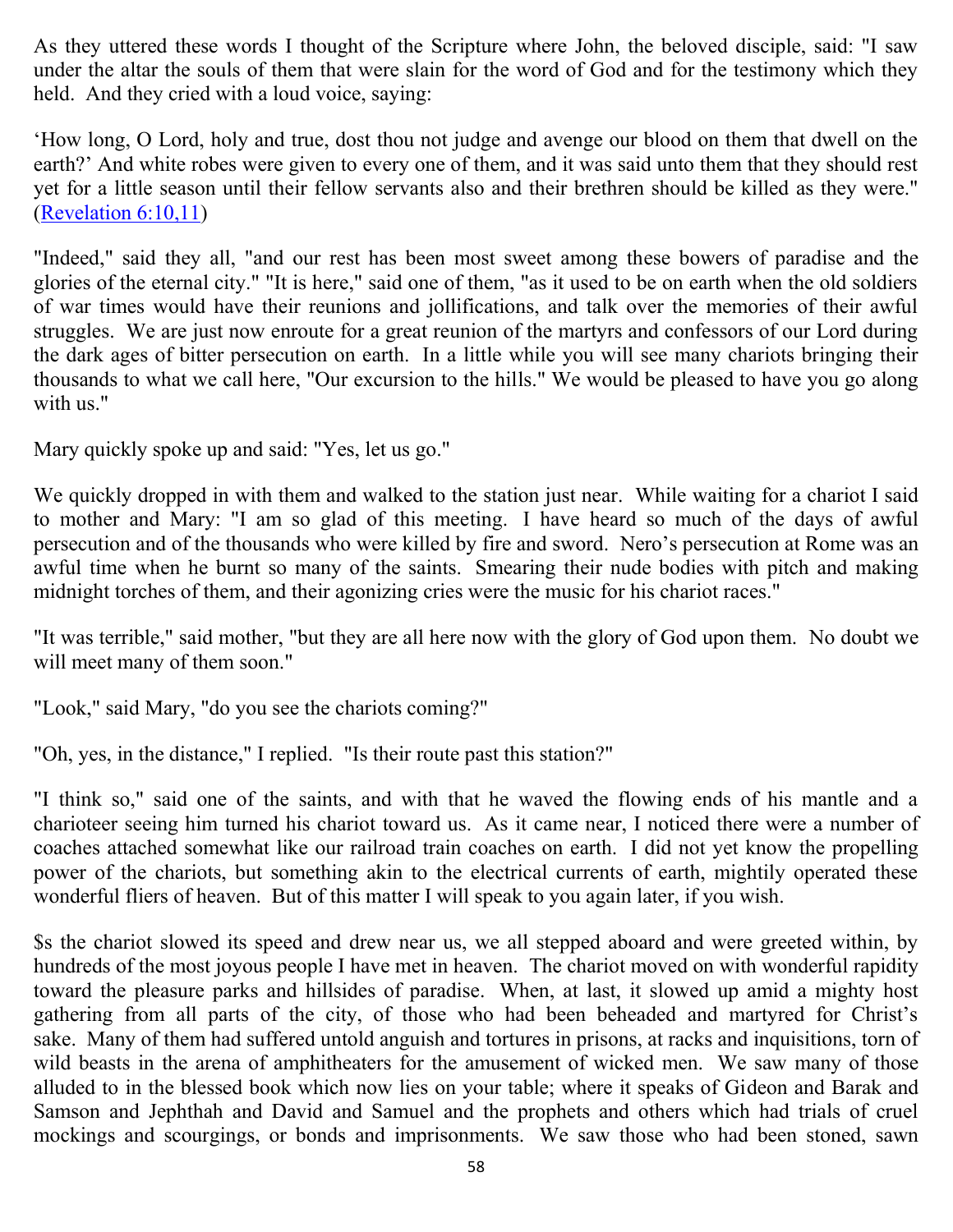asunder, were tempted, were slain with the sword, who had wandered about in sheepskins and goatskins, being destitute, afflicted, tormented:

Of whom the world was not worthy. They had wandered in deserts and in mountains and dens and caves of the earth.

Among them we saw James whom Herod killed with the sword; and Stephen whom they stoned; in fact, nearly all the apostles were there. We saw also Latimer and Thomas Hawks and a hundred beside who had suffered in England as martyrs under the reign of her who was called "Bloody Mary." But they with the thousands of others who had sealed their testimony with their own blood, were the most joyful of all men whom I had met in all the heavenly domain. During the course of the exercises of the occasion and the joyful and exultant praises from this great army of saints over whom neither fire, sword, nor prison could avail to turn them aside from the holy confession of Jesus, I kept thinking of that Scripture where in the Revelation of St. John he says: "I saw the souls of them who were beheaded for the witness of Jesus and for the word of God, and which had not worshipped the beast neither his image, neither had received his mark upon their foreheads, nor in their hands; and they lived and reigned with Christ a thousand years." [\(Revelation 20:4\)](http://www.biblegateway.com/passage/?search=Revelation%2020:4;&version=31)

Just at this time Paul came to us and seeing I was but a newcomer to this great feast, said to me: "Were you a martyr for Jesus?" I said, "No, but I truly love Him and hope I am not intruding."

"Oh, no," he replied, "you are indeed welcome."

I was then emboldened to ask him to explain that Scripture just quoted.

"Certainly," said he, "all this great host who have suffered for Christ on earth shall also likewise reign with Him on earth. The millennial Sabbath is almost to dawn, when for a thousand years these will be greatly honored among the hosts of heaven when the Lord shall return to earth with all His saints. They shall reign with Him. This honor have all the martyred saints, for they who suffer with Him shall also reign with Him."

When the great assembly had closed its business session (for there is much business carried on in heaven of which the business in the earth is but child's play in comparison), then followed the praise service which for enthusiasm and spiritual activity would put to blush most of our active service in the church on earth. The harps and stringed instruments of heaven, in the hands of these trained choristers, simply made the arches and domes of heaven ring. Souls developed under such trials of suffering as these had passed through, who make up this mighty convocation, brought forth the sweetest and loveliest melodies, until I was simply bewildered in the consideration of the capacity and development of a human soul in heaven.

Following this was a heavenly picnic, which for joy and gladness and demonstration of victories and praise, nothing in earth will compare to it. Fruits of many kinds with the various spices and viands of the eternal world were prepared for the lunch. Angels were busy at this service. It was difficult for me to learn of the multitudes of good things prepared for these saints, there was such an abundance. After all had eaten, then the thousands began their rambles through the valleys and among the hills and mountains of paradise. Great gorges with stupendous cataracts and magnificent scenery and pleasant places of rest and enjoyment abounding everywhere. Perpetual blooming flowers with groves of trees and carpets of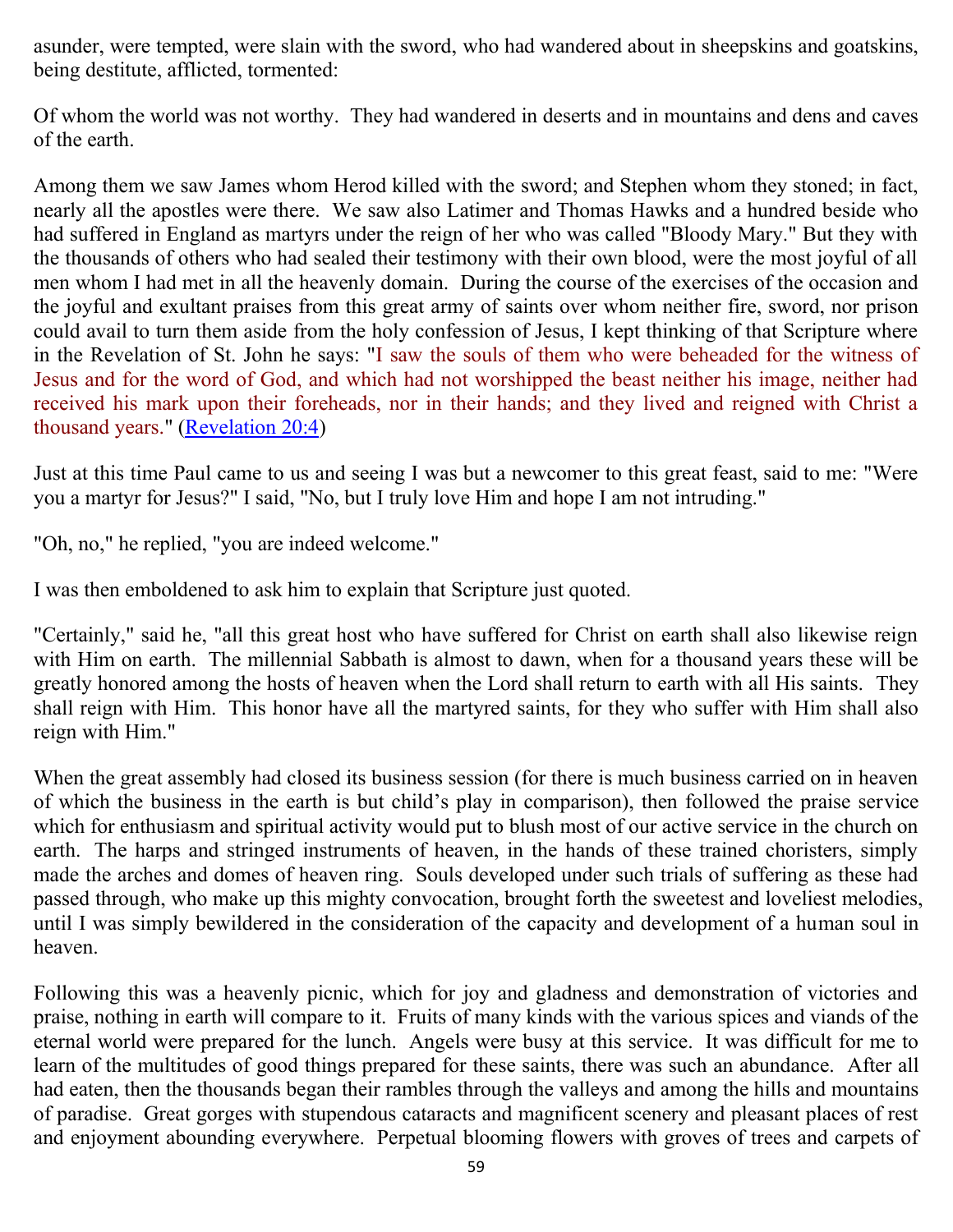grass with such endless varieties bring their constant rewards to those who rest from their labors, with an eternal satisfaction in this blest paradise above,

## **CHAPTER TWENTY-ONE Tenth Visit — Continued No Race Prejudice in Heaven**

At the close of the great convocation, mother came to me and said: "Son, have you noticed there is no race prejudice in heaven?"

"No distinctions of the races, mother?"

Yes, there are distinctions, but no prejudice because of race.

It makes no difference here as to the kind of body we had on earth. All souls have a spotless whiteness here and their robes, the same. Whatever the physical condition may have been on earth, we are all one family here. Children of one Father. Do you notice that group of singers yonder?"

"I do, mother."

"They were all colored people of America," she said "some of them suffered much, as slaves, by their old masters. Let us go and speak to them a moment."

We did so, when to my great surprise I quickly recognized one of them. We stood face to face, but for a moment I hesitated, and then said: "In the name of paradise, is this you, Rastus?"

"Oh," he said, "It's me; but who be you?"

I said, "Look again."

He did so and began to smile. "I do know you, Mr. Sodi, you preached to us colored folks once on board the vessel on de North Sea," and with that he gave me his hand.

I knew him in my earlier years having business with his old master in the South. He was very black and very ignorant, but his face now shone with the brightness of heaven itself, and his garments were perfect whiteness.

"Well, I am glad to meet you," he said.

"Indeed, it is mutual," I replied; "but you are so changed.

Are there no black faces in heaven?" I inquired.

"Oh," he said, "we are all white here and in de perfect image of de Lord."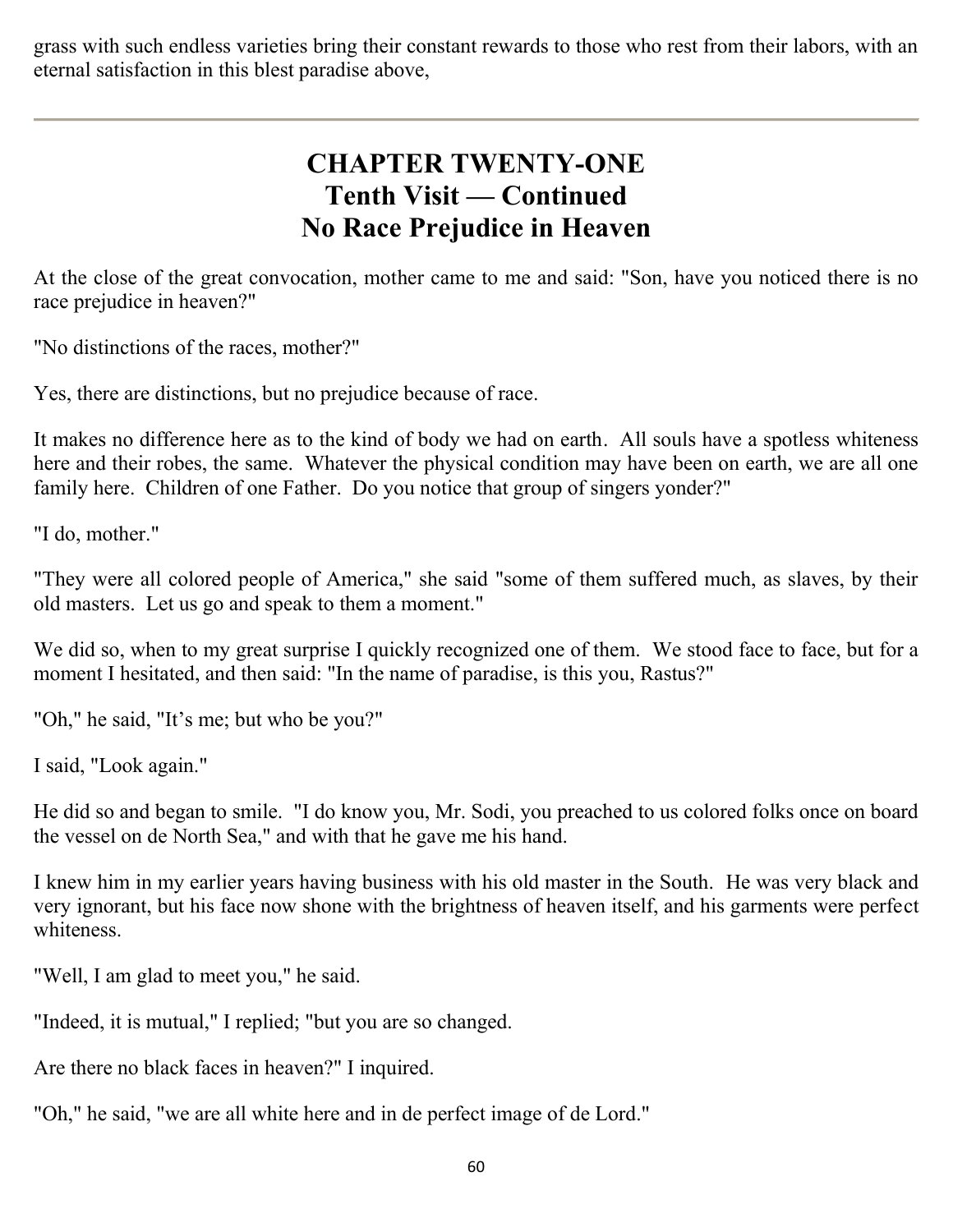I asked what his old master thought of the great exaltation into which he had come.

"My master," said he, "I fear is not here. I have never seen him since I escaped him and went to Northern Russia on de vessel of which you know, De floggin' had been a hard one and I determined he'd never give me anoder one. So after de vessel was full of de cotton bales I hid underneath 'em till she was well out at sea, when I made myself known because of hunger and thirst. They made many threats to throw me over into the sea, like to Jonah; but my life was spared and I escaped to Russia. Neither have I seen him in dis heavenly world. I have passed to and fro among these countless hosts of de redeemed and have been to very many sections of de city, but I have not met him. I fear he is not here. He used to attend de services of his church and made a good profession on de Sunday, but during de week he was ungodly and rough to his children and still worse to us his slaves. I have been made to feel so deeply de folly of servin' de Lord one day in de seven and de devil de flex' six. Thousands are lost tryin' to serve two masters and peerin' to be good on de Sunday and let de devil rule 'em de rest of de week. Oh, I was so poor in de world; my cabin had no window, nor did we have a rag of a carpet on de floor, nor a picture on de wall, neither did we have a flower in de yard nor did we have a yard, for the cotton growed to de door.

"But oh, I have everything here; everything I kin see is mine. And all beside and still it belongs to all dese udder people just as much as me. I goes just where I like, up and down de streets, through de long avenues, out through de gates of de city in de blessed chariots of God, to de infinite regions of dis paradise; and de Lord Jesus has given me entire liberty and says, "Go jis whar you will, and eat of every tree you like. Clime de mountains and go into de valley and along de rivers and bathe your soul in de sunshine of de Lamb, who is de light of all de heavenly city and dis paradise."

"Well, Rastus," I said to him, "I am very glad to meet you here and witness how God has lifted you up from the dust and the dung hill and made you a prince among His saints."

"Indeed, I am gladder dan you kin be. I am de object of His grace and you de witness. But when did you come to de city?"

"This," I replied, "is my first visit to paradise after having been in the city only a short time. I have only just begun to see my inheritance."

"Well," said he, "you will never git tired lookin' into de great mysteries of de eternal city. Nor will your heart ever shrivel again under de cold blasts of de world of sin; but it will swell wid de highest emotions of praise. Do you see dis harp (which he loosened from his girdle and began to test the strings)? I keep it tuned up all de time ready for de praise of de Lord Jesus. Oh, if I only could meet my ole master of de earth a comin' along the street some day; den de angels would have to minister de first rebuke in heaven, and say, "Not quite so loud wid de music over in dat corner; for you disturb de children's meetin' on the fourth avenue." But I fear I shall never meet him, for God says, dar shall in no wise enter into de city anything dat defileth, neither whatsoever worketh abomination or maketh a lie; but dey which are written in de Lamb's book of life. He used to defile de women of de plantation and lead others to do the same, and do other immoral abominations; dar was no end to 'em, and den de matter was, he would cover it up and seem to be a saint on de Sunday. Oh, I fear his hopeless cries will never reach to de throne. And yet some day one of de angels may come to me sayin' I have good news for you; your old master is at last earnestly prayin' and washin' hisself wid his tears and de soap of de word. Den dis ole harp would begin on de highest key, until de angel would have to say, 'Rastus, you had better drop back to de key of F, for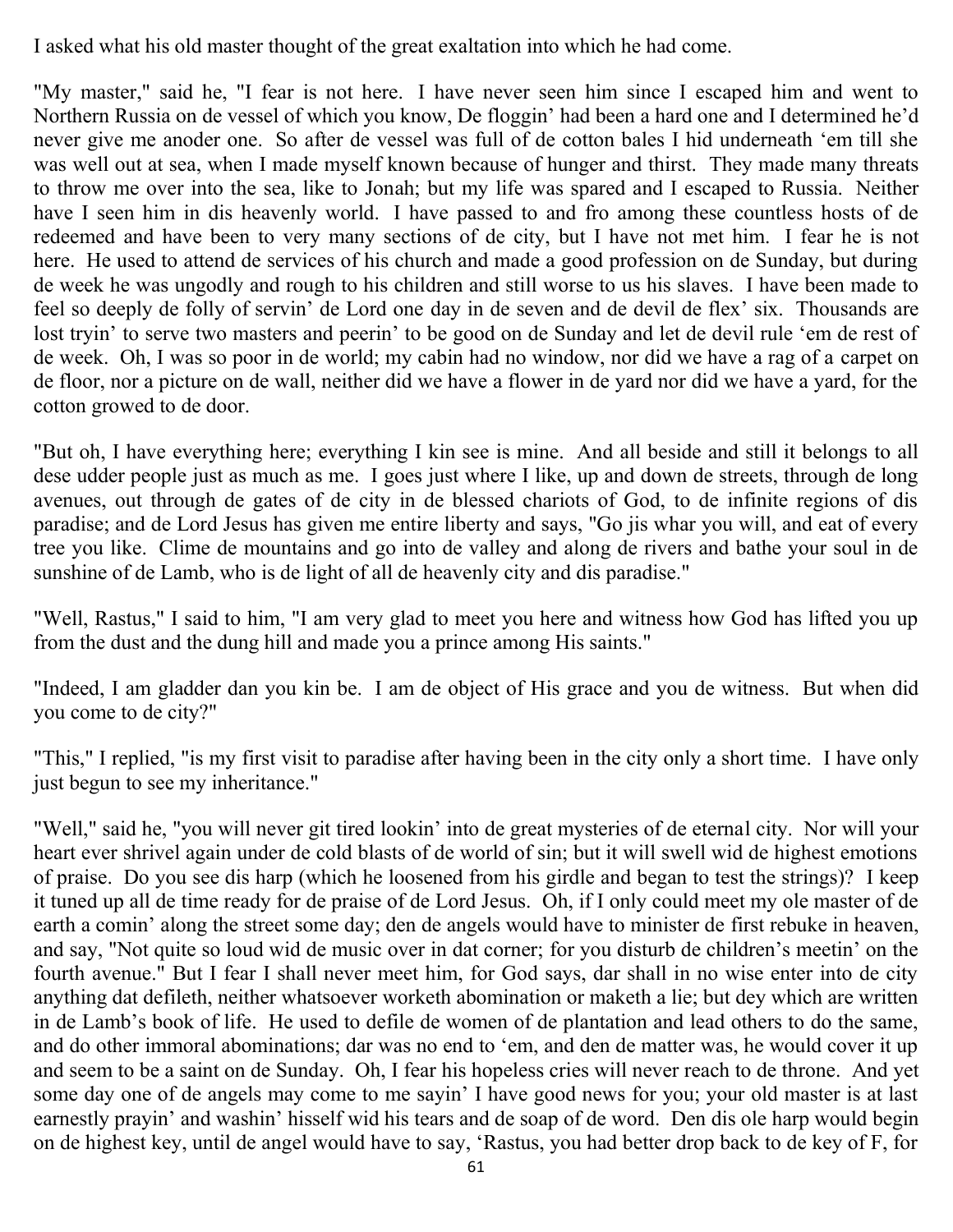he's a leper from de sole of his foot to de crown of his head, and will need to dip himself seven times in de Jordan afore he is clean.'"

"Well, Rastus," I said, how about the rest of the slaves, are many of them here in heaven?"

"Oh," he said, "dear Mr. Sodi, I 'spects you haven't recognized dem since they have put on their shinin' garments and put off de black ones- There's multitudes of dem here and dey sing in de choir wid de odder people and their voices are often de loudest. Of course, dey are not all here by any means.

Many of dem were as big hypocrites as de master. Some were of de fearful kind; some of de unbelievin' sort; and some were de whoremongers and de liars. And God says all these shall have their part in de lake of fire and brimstone. If I could only go back and see dem once more, I would take dis harp and show dem dis robe, and take 'em one bunch of de fruit; dey might believe me, though dey would not believe Moses and de prophets."

"Well, Rastus, the visit has been very interesting to me."

"And to me also," said Rastus, "but my company is scattering and I must also go, and will see you again soon, I trust." So saying he said good-bye and disappeared among the chariots, and thousands who were leaving the martyrs' reunion.

I now said to mother: "It does seem a most blessed thing that there are no feelings of prejudice here toward anyone whom God sees fit to enter the gates."

"Oh," she said, "we are here from every nation under heaven, all races, kindreds, tongues and people are here; and all are in the likeness of their Lord. While all retain a peculiar likeness to their former life."

"But see, David's chariot is coming." In a few moments we were seated with him and flying with great speed toward the city gate. We passed in at the gate of Manasseh and at last halted near the children's great polytechnic. Mother and Mary stepped out and I bade them good-bye for the present, saying, "I hope to see you again soon," for David had said, "I will take you on a flying trip through some of the leading avenues toward the throne, for I see your heart is in that direction and I have a commission to be your servant for a time."

On we went through streets and avenues, flying at unmeasured speed. The light of the throne began to be luminous in the distance, even the trees lining the thoroughfares, somewhat like the trees for shade in earthly cities, seemed hanging with diamonds and rubies of glistening brightness and the mansions seemed literally studded with the same.

We now came to a broad avenue leading toward the throne. Thousands of glorified saints, some walking, engaged in holy conversation, others in the chariots, with the joy and rest of heaven upon them, were going toward and from the throne.

I now turned to David and said: "While I am anxious to go on to the throne, I am very eager to see the dear bosom companion of my life, who I am told is detained in a distant place in paradise." - "Oh," said David, "why did you not tell me while we were in paradise? We could have gone so quickly; but now I will turn the chariot, and go at once, for I know her well and she will be greatly pleased, and I myself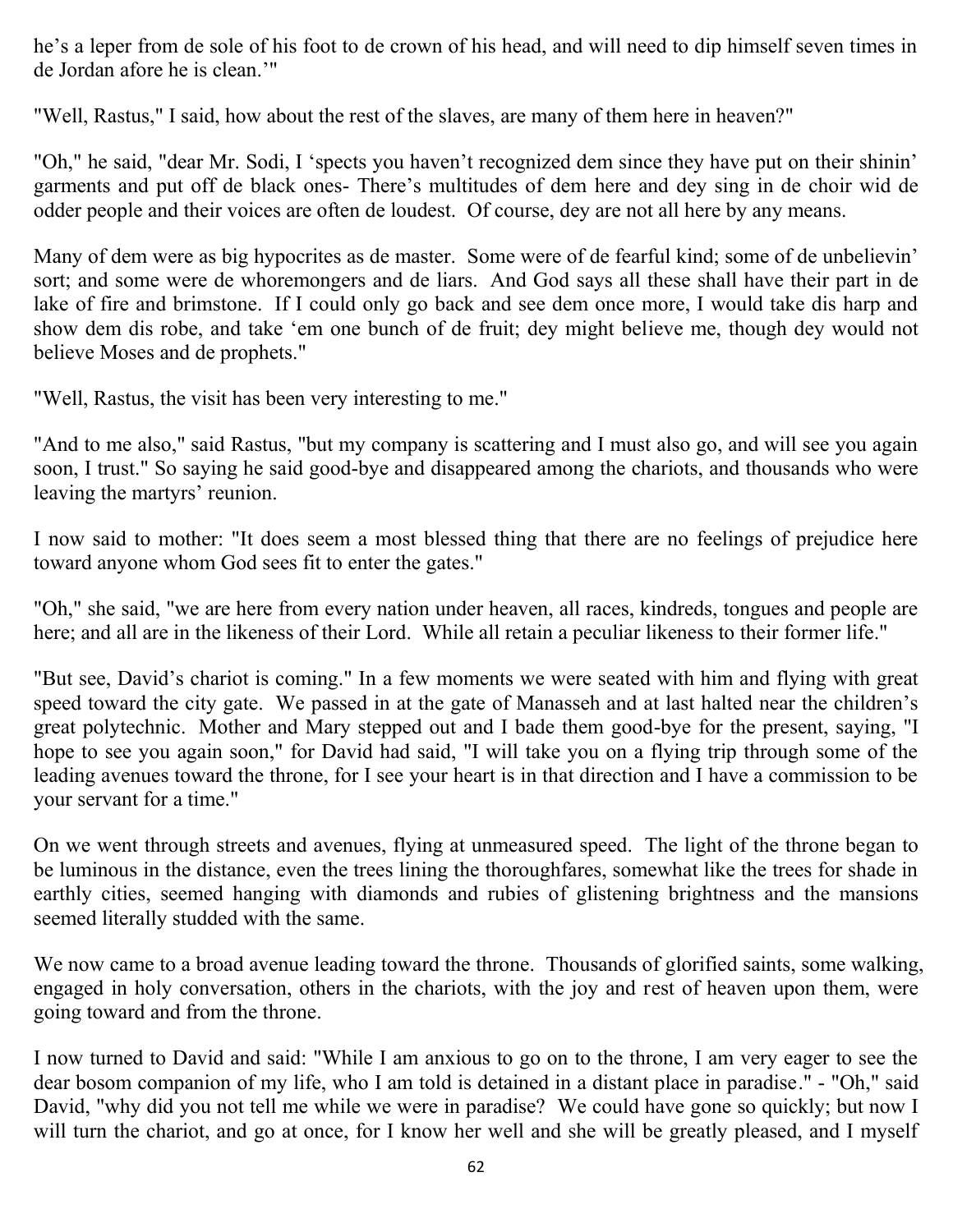will be greatly pleased in assisting you for this great pleasure trip. So turning his chariot, he said, "Have you any choice of routes?"

"Not any, for I know nothing of the way, only go past the children's polytechnic and take mother and Mary. I am so ignorant of the ways, so choose for me."

"Most gladly indeed," said David. So with the speed of sound we were flying toward the great cathedral, and soon halted beside the gate."

> *Seneca now said: "You have written enough for this night. Transcribe all carefully and I will see you again as usual," and so bade me good night.*

#### **CHAPTER TWENTY-TWO**

Eleventh Visit

#### Another Visit into Paradise with Mother and Daughter Meets the Wife of His Youth

*(I freely confess that by this time I was so carried away by the wonderful revelations of Seneca Sodi, that I could scarcely think of anything else, day or night, and after he would leave me of nights I would dream I was in heaven and walking the same streets where I had gone in vision and on waking felt disappointment that I was not there.)*

*But it was now time for his return. My manuscript and everything was ready. Really, I was eager for his coming, for I was anxious indeed for another trip into paradise and further to see how saints in heaven assist each other. A rap was heard on the door and Seneca came in.*

*"Good evening," he said, and came and gripped my hand with that peculiar touch that only the hand of a spiritual body can impart.*

*I welcomed him to a seat, but he said: "Where is your manuscript?" He hastily looked it over, with a smile and nod of approval "only," he said, "I fear we have not put the soul and spirit of my concern into the message as we should have done. The eager concern I have that it may stamp itself upon all who read, that they may feel the importance of a due and rightful preparation for the life to come, for men do not know what they are doing when they trifle with the vast concerns of an eternal scene, but when you, dear son, have done your best, God will bless your effort and mine, for it has been sent."*

*After I again assured him I would do all I could to faithfully declare his message, he took his seat near me and began as follows:*

We closed our last meeting while in David's chariot at the gateway of the children's great amphitheater and were planning a tour to a distant point in paradise. I was eager to see my bosom companion who was busily engaged with a thousand more, as I had been told, assisting a great number of souls who had recently come into the heavenly realm from certain heathen countries where the missionaries had been busily preaching the Lord Jesus. So, as we were waiting in the chariot, I saw my mother and Mary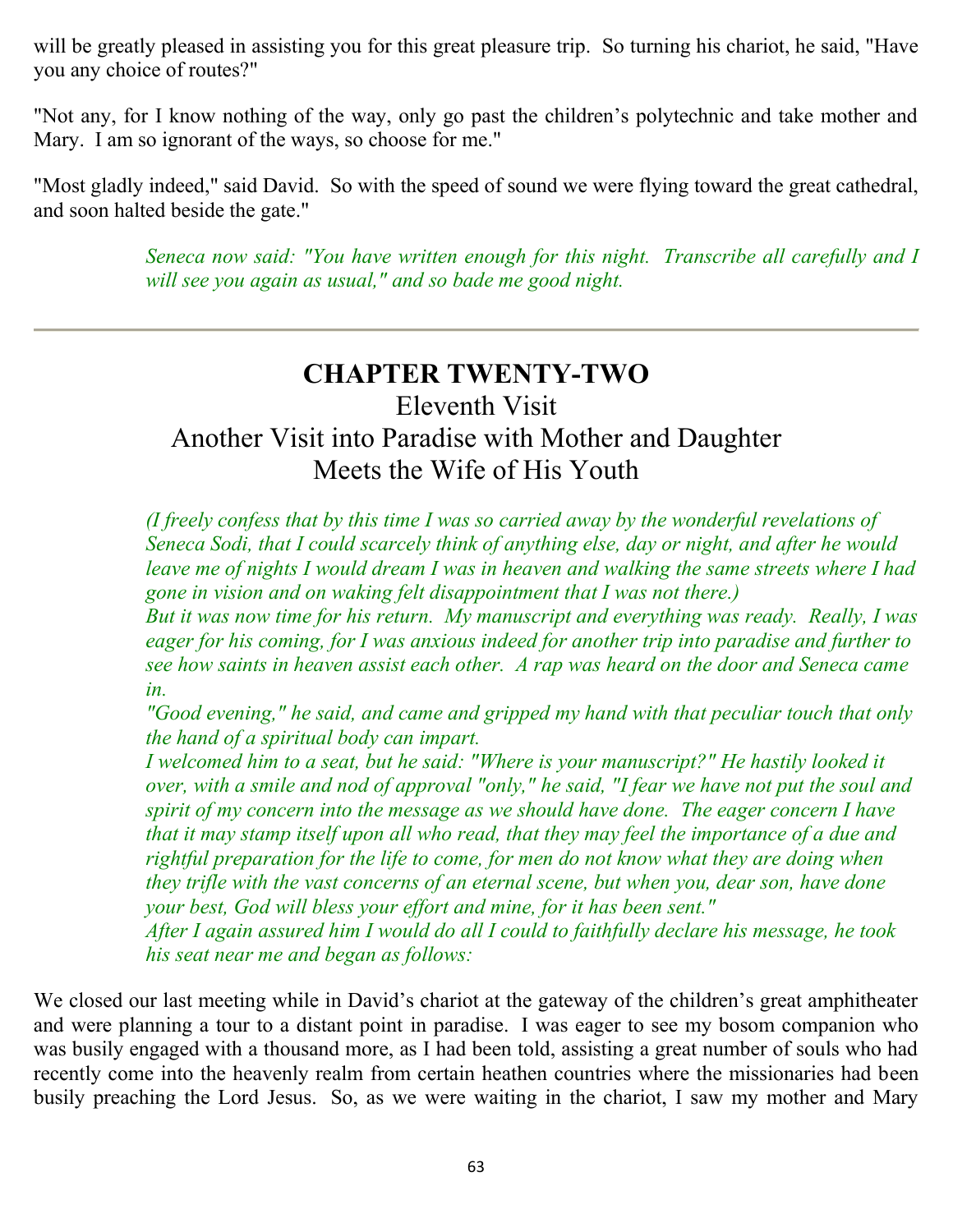passing near, and beckoned them to us. When I told them of my great desire and David's pleasing offer, they at once accepted our invitation to go along with us and were soon seated by our side.

Mother at once said: "I know well where they are, at one of the remote stations far beyond the gate of Benjamin." So David turned the chariot to the right, saying, "I will go down Ninety-second Avenue and out at the gate of Benjamin."

No sweeter raptures filled my soul since leaving the Judean gate at our first entrance into the city, and where we had been welcomed by the Lord of the kingdom. The thoughts of the family reunion were so precious. Mother and daughter by my side. David the sweet singer of Israel, our servant. He who had led the hosts of the servants of the Most High and fought His battles, now our servant and so soon to meet the dear wife of my youth who has for many years been so prominent in these eternal realms in service for her Lord. Oh, blessed morning it was to me! My whole soul was in raptures of delight with the sweet thought.

David now said: "Are you ready?" and the chariot moved on. We were now passing through a new section of the city to me. Mother and Mary seemed to be much at home and acquainted with the route.

Mary now spoke and said: "Father, I am so glad you can so soon see dear mother, she has been so busy of late, she has not had time to visit with me, as we often do, but we will soon meet, and I can introduce you. I wonder if she will know you amidst all the busy throng."

"Know me! Oh, yes. How could she help knowing me? I have changed but little since we parted. Indeed, dear child, I am very eager to see her myself, even more than you can know, for you have had no separations from any loved ones. Neither have you known the sorrows and tears which we have known so long. All these you escaped, as well as the dark sins of the world. I do not think now we ought to have grieved so much and so long as we did when you left us, for you were eternally safe from that moment."

"Oh, indeed, I am safe and very happy in my experience. I know nothing of the sorrow and tears of which you speak. Others have often told me of their sad mistakes and sin-burdened hearts: but how thankful they all are, for our blessed Redeemer! Without Him I would have been lost myself and would never have seen nor entered this celestial world."

David began to slacken the speed of the chariot, and, calling me by my name, said: "I want you to notice what we are now passing."

On both sides of the great avenue there were multitudes of peculiar, yet most beautifully constructed mansions.

"These," said David, "are built according to the tastes and fancies of their occupants, as indeed all the 'many mansions' are. You have noticed the great variety of scenery and buildings throughout the city, no doubt. Everyone can choose his own; and change to another at his own will. God Himself delights in variety and has made no two blades of grass alike, neither two grains of sand, nor two human souls. But communities in the world with similar choices — education and fancies, naturally group together here, so you see in these peculiar mansions. You will notice how happy and contented everyone seems to be in this great colony."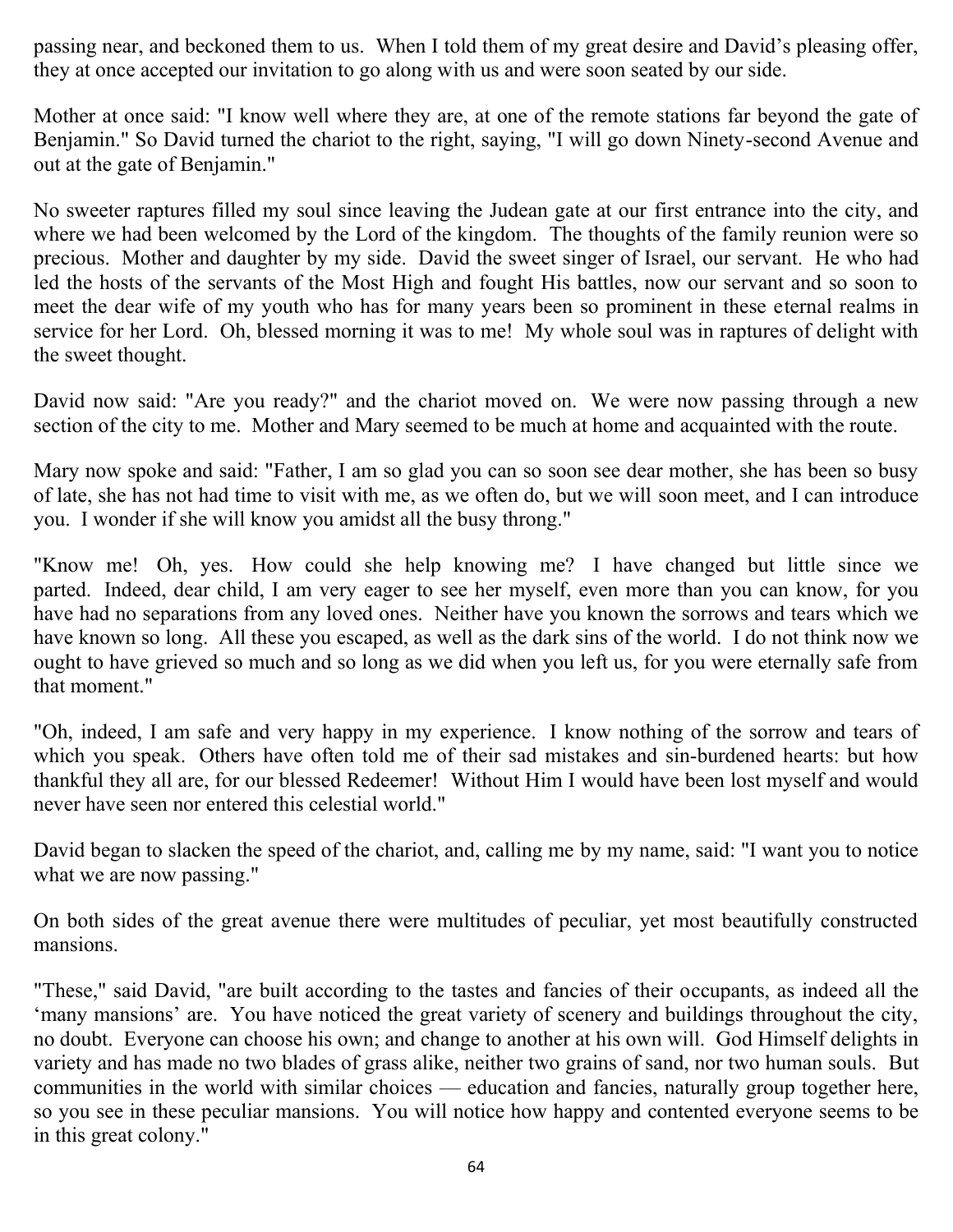Mother now spoke and said to David: "I have been here for many years and yet I have never seen anyone dissatisfied or restless or homesick. It seems our great Father has anticipated all the wishes and desires of all His people and has so planned and arranged this eternal kingdom that everyone has his desires fully met in all things."

"The city," said David, "with all its variety of architecture and constructions, its fruits and rivers and fountains, is adapted to all the nations of the earth; and from all the nations, kindreds, people and tongues, these countless numbers are gathered. Multitudes from heathen nations are here, their children especially, in large numbers are here, for they do not arrive to the age of accountability so early as in Christian lands. These are all saved by virtue of the atonement, until they sin against eternal light; so thousands are gathered here well grown in years and it is these that are being taught, by these faithful servants, in the preparatory regions of paradise, to which point we are now going."

"Oh, David," I said, "will you speed your chariot, for I am eager to meet her who was the bosom companion of my life on earth?"

With this the chariot flew as with the speed of sound. The avenue was a perfect pleasure ground of delight. Trees loaded with their ripening fruit! Beautiful mansions of all descriptions! Thousands of happy souls, going and coming! Many reclining on the cushioned upholstery of heaven! But with the speed we were now going thousands of mansions were passed without distinguishing one from another.

"I see the gateway in the distance," said Mary.

"Are we so near the great wall and the entrance into paradise?" I said.

I looked up to scan the great wall again, with its magnificent splendors, as David was slowing his chariot. The gate stood open as indeed they all do. As we passed out at the gate of Benjamin with its great glistening pearl and shining hinges of gold, we had only time to cast one glance backward to say good-bye to the city, until we seemed to be many leagues beyond, along one of the great highways of paradise.

Mary leaned her head upon my shoulder and said; "Father, how do you like the music and hum of the chariot wheels? Ordinarily they are almost noiseless."

"Oh, I am bewildered at the immensity and grandeur of heaven. Mother, how soon do you think we will reach our station?"

"Oh, quite soon, I think I see the domes and steeples of the mission now."

"Yes," said Mary, "they are quite plain to me."

"Oh, glory!" I said. "Look at the mountains, hills, and valleys we are passing. Oh, my soul is perfectly full of rapture. Oh, for a thousand tongues—."

"Use the one you have," said Mary.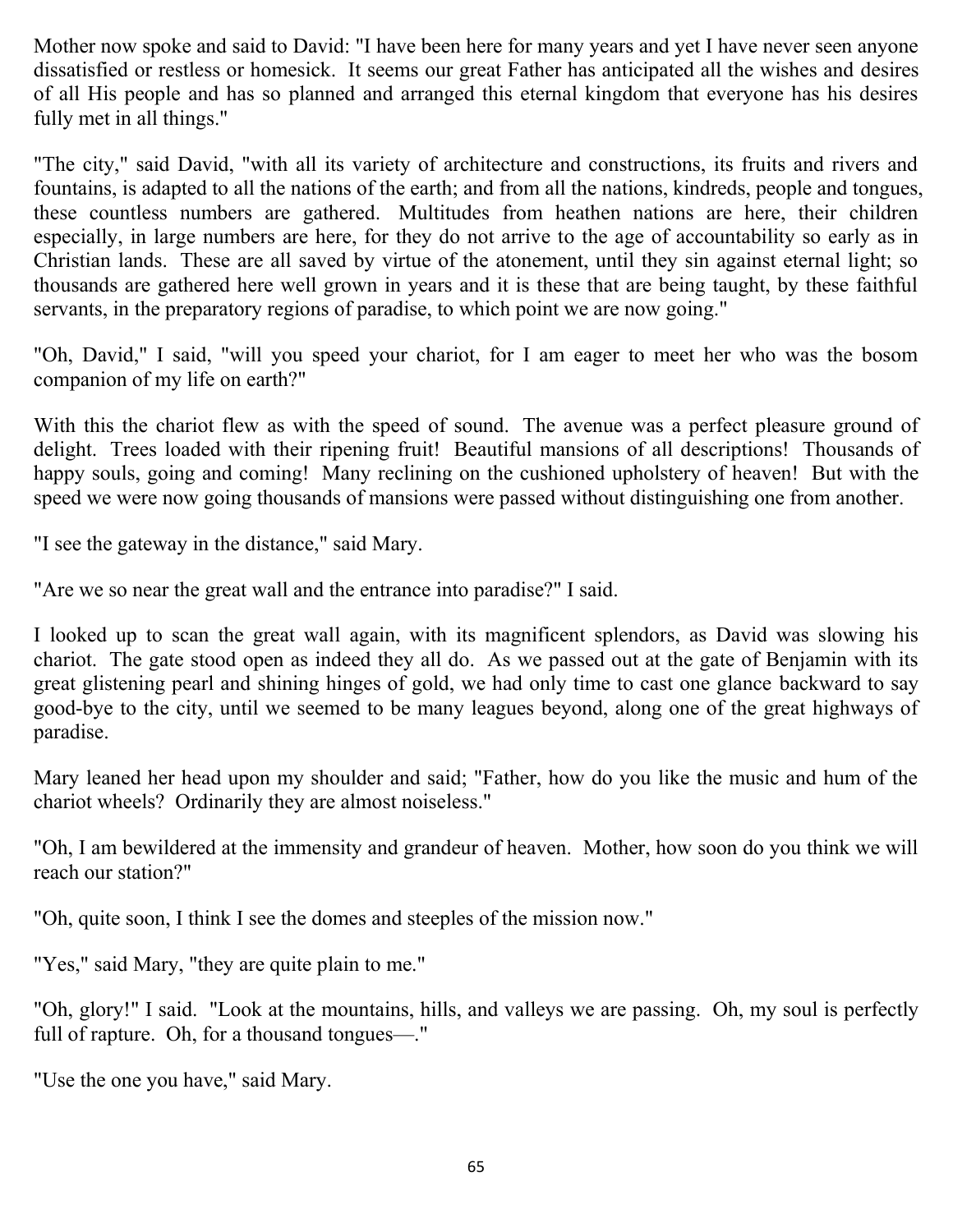"Hallelujah to God!" I shouted, when David quickly took his harp and we all sang again the victories of the Lamb.

The chariot now stood still outside a great archway leading to one of the preparatory departments in paradise. We all stepped out when to my surprise more than a hundred most beautiful spirits met us, all with the glory and light of heaven upon them. Introduction? I needed none—especially to one— the fairest among the hundred, and altogether lovely. She sprang from among the rest and shouted; "Glory to God in the highest!" She fell on my neck but could not weep, neither could I, for none can weep in heaven; but the cup of our joy was full.

"I knew you were coming," said Genevive, "but did not know David would bring you. Oh, how glad I am you are now at home! And then here's mother and daughter," she said, as she clasped them both in her arms.

"Dear Genevive, I have been anxious to see you ever since coming into paradise, but could not reach you earlier. Our dreams of the future while on earth are now realized; our prayers answered. Home at last!"

"Oh," said Genevive, "I have much to ask you, so we will walk to yonder group of buildings."

David said, "my time is at your disposal. Take your leisure, for so I have command."

As we walked slowly along I was introduced to many of those who met us at the gateway. I found they were from various parts of the world; but all were engaged in a blessed service for our Lord. Everyone seemed perfectly joyful and happy.

> *"Now "said Seneca, "You must rest for a few minutes, and while you rest will you share in the fruit of my basket?" I put out my hand to take what seemed a beautiful orange, but I could not grasp it. I seemed mortified to think he was eating and I could not. "Why is it?" I said. "This fruit," said he, "is but a tin)' sample of what I have been telling you about. You will*  not forget that the heavenly world is a spiritual kingdom, and all things have a spiritual *trend, and truly you can only eat of this fruit after you have crossed the boundary of your earthly habitation."*

#### **CHAPTER TWENTY-THREE**

Eleventh Visit — Continued Seneca's Further Visit with His Wife, Mother and Daughter

*"You may now write again," said Seneca.*

We were now within a most beautiful building — a large drawing room or parlor, beautifully decorated with various kinds of ornaments unlike what I was used to seeing within the gates of the city. Everything was tinged with silver drapings, lovely indeed: and the upholstery of chairs, sofas, etc. was of magnificent designs of heavenly patterns.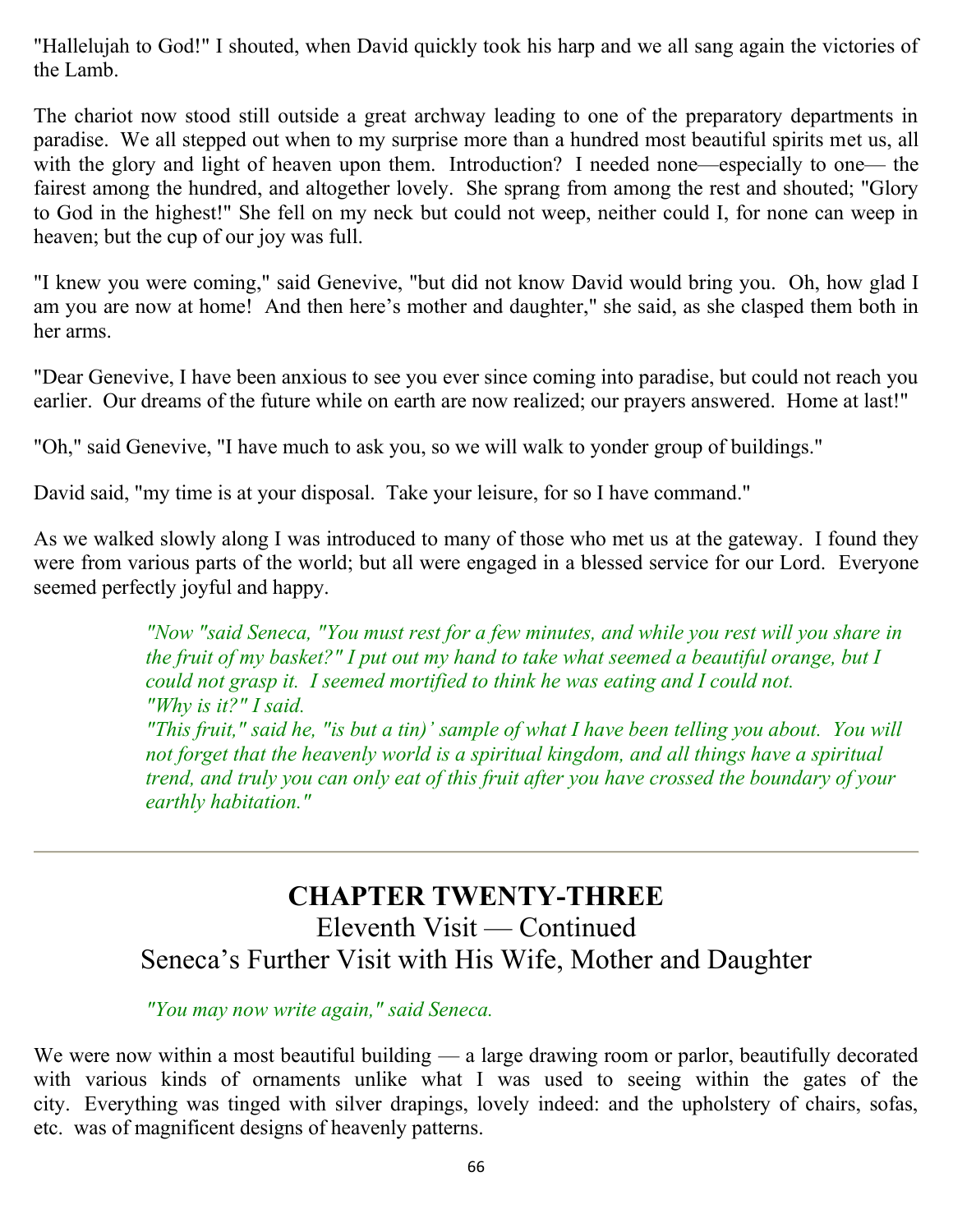From this room we were brought into the large spacious dining hail which was fairly ablaze with burnished silver hangings and all manner of silver-tinged table ware. Think of a table three thousand cubits long, at which ten thousand guests can sit down at one time and you have some idea of this dining hall.

Genevive now came and said: "We will go to yonder side table where we can sit down together." So Genevive, Mary, mother and myself were seated alone, while David and all who met us at the gate were gone on to the farther end of the great hall.

Genevive now ordered our luncheon which consisted of beautiful cakes of the finest of the wheat of paradise, with all manner of fruit with which paradise abounds everywhere. Breadfruit grows in abundance and is one of the twelve kinds on each tree. When our thanksgiving was over, Genevive, who sat by my side, said to me: "I have been anxious for this time to come when we should all be together again and the sorrows of earth be past. Now tell me about the rest of the children."

"Yes," said Mary, "tell us all about them. I am so anxious to know about my brothers and sisters of whom mother says there are six."

"I am glad to tell you they are all alive and getting on well in the world and in homes of their own. They are not all good Christians and yet they have all known the way of life and we trust they will yet all be counted among the saved."

"Oh, yes," said Genevive, "I have so often prayed for them and yonder angel which you see with David and the rest has often told me about them, for he often visits the sections of earth where they live."

"How often I have wondered with anxiety, if the saints in heaven know about the affairs and doings of those they have left behind, and your words, Genevive, thoroughly convince me that they do."

"True, indeed," said Genevive, "we have frequent messages from the earth."

"Oh, Genevive, there is no comparison between the humble fare of our earthly table and what we have here. How refreshed I feel, and then those wonderful fountains in the distance, gushing up from burnished silver fixtures, and hundreds gathering about them drinking to their hearts' content!" Oh, heaven, indeed! How precious that promise: "He shall lead them to living fountains of water!"

"This is its fulfillment," said Genevive, "and when you see the ten thousand at these tables with the bounties of heaven before them then you'll say, "The Lamb which is in the midst of the throne shall feed them," for truly all this blessed provision and infinitely more than what we can see here, is the gracious result of His thoughtful care of His people, for He hath prepared for them a city."

"Now," said Mary to Genevive, "I wish you would take us through the great amphitheater."

We all arose and followed as Genevive led the way. A doorway opened from the great dining hall into a stupendous apartment, furnished with seats somewhat like the ancient amphitheater of the world. Thousands were seated in various places of this great building. Silver furnishings were everywhere sparkling with the glory of paradise. This great hail I found to be one of the places where are gathered the heathen who have been saved by Christ and are yet uninstructed in the ways of the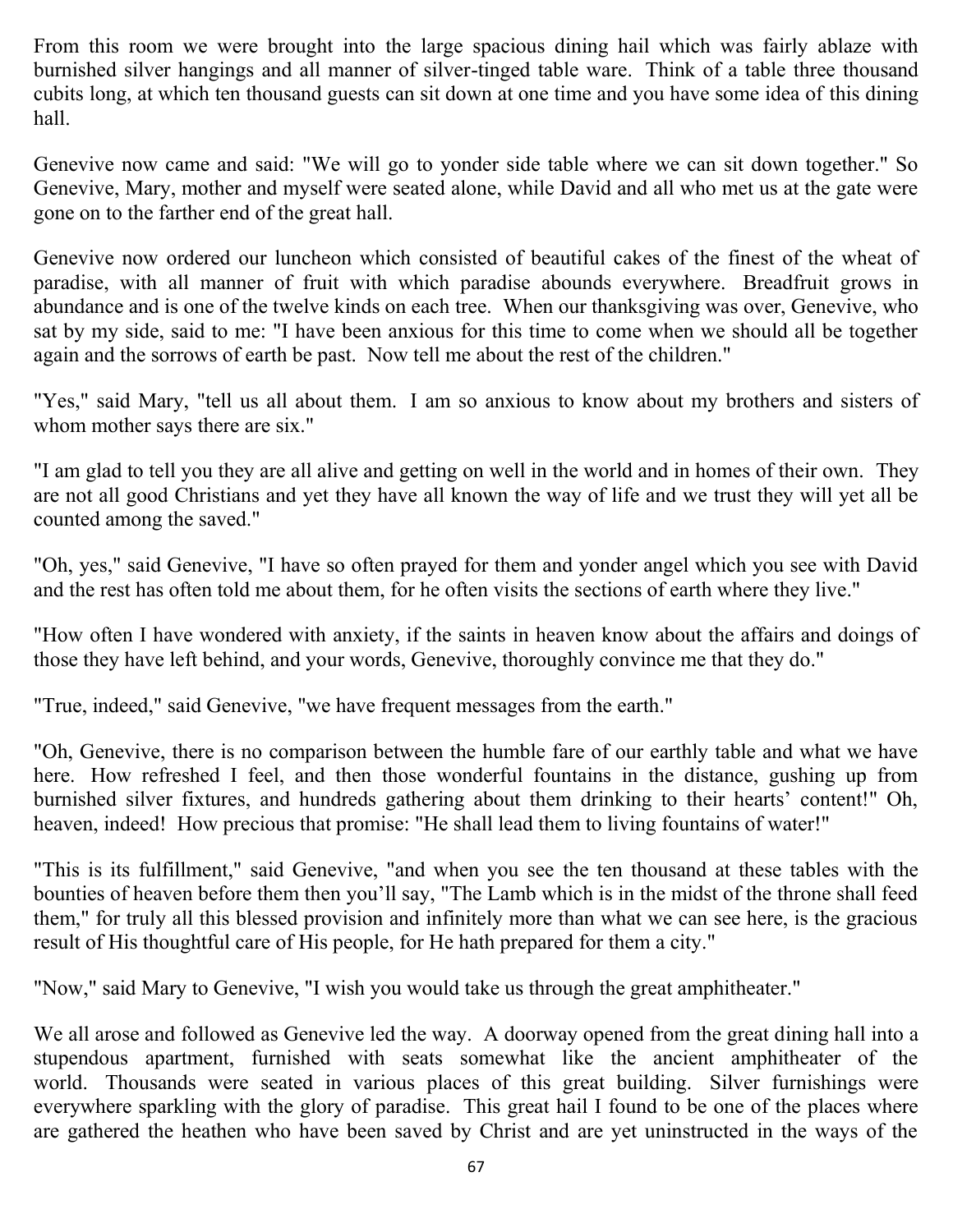kingdom or in spiritual matters in reference to salvation. One of the chief stations of paradise opening its doors to heathen countries is just near this place."

Genevive now said: "I always took a great interest in mission work in the world, in Sunday school and children's classes, and the same traits are with me here. Of my own choice I spend much time instructing the precious souls who come to these portals, ignorant of God's plans and purposes. All the heathen infants are saved as well as those in civilized and Christian lands. Their accountability is not reached in as early years as they are

in more enlightened nations, hence a larger number die in childhood and youth, who have never known the law of God to bring them under condemnation; and being under the free gift with eternal life, they are gathered here in very great ignorance. While heathen nations are responsible to God, yet their responsibility is not so great as those of Christian lands."

"But, mother," said Mary, "how is it that so many of the heathen children are saved and gathered here when so many of their parents are lost?"

"Their parents," said Genevive, "have reached an age of accountability through the measure of light they have. They have likewise sinned and fallen under condemnation and following their superstitions have died in their sins, while their children have not reached the place of enlightenment to bring them under such responsibility."

At this I spoke and said, "The Bible declares that 'By the transgression of one man judgment came upon all men to condemnation. Even so, by the righteousness of one man the free gift came upon all men to justification of life.' ([Romans 5:18](http://www.biblegateway.com/passage/?search=Romans%205:18;&version=31)) So in man's beginning he is universally saved by Christ, as Paul said again, 'I was alive without the law once, but when the commandment came sin revived and I died.'"

"Indeed," said Genevive. "All are alive and remain so until they receive a knowledge of God's will sufficient to bring them under responsibility, when by transgression spiritual death follows. But I see you are eager to know about this great place for the gathering of the hosts of those saved by Christ from heathen lands. Do you notice what a large proportion are young people and children? These have had but little instruction in the ways of the true God, His worship and spiritual nature; many of them none at all. Their teaching of idolatry clings to them and they must be trained in the ways and truths of the eternal kingdom.

"Each of these has a history of its own. They wonder with great astonishment as to who and where they are, when the angels have brought them within the gates of paradise. The shining glory of this world is so great, many of them are completely overcome, like one on earth just awakened from a sleep filled with an enchanting dream, they are speechless with wonder. Little children of different ages are here and yet many of these know as much as children of Christian lands. This great amphitheater is often filled until every seat is taken and here they are taught everything pertaining to an earlier experience in this world of light. Many of them were objects of scorn and neglect, without friends or a mother's love. They greatly admire and wonder at the kindness shown them here. Thousands and millions of them have gone throughout the regions of paradise and into the city and their voices are ringing out with the melody of heaven."

"Genevive," I said, "why is this place arranged for the heathen more than for any others?"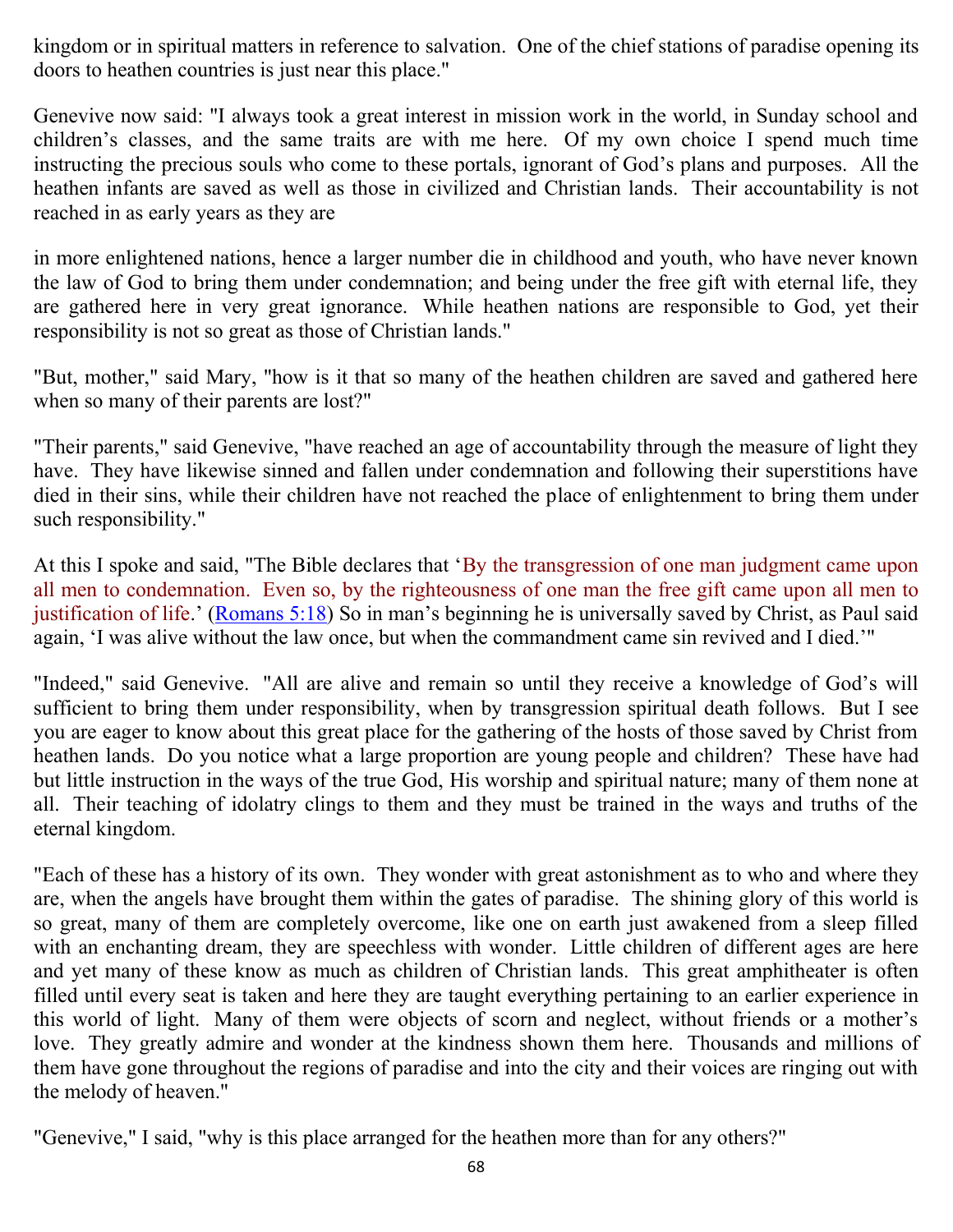"It is not for heathen children alone," she replied. "There are many here from Christian lands; but God has made wise provisions for all His people. The teaching here is adapted to a class who hardly know the rudiments of anything in modern or civilized life, and who know nothing of the doctrines of salvation. Many of those boys and girls and even men and women whom you see are being taught in those classes yonder, are only as those in the chart class, in the schools of the world. The great effort is to instruct them and develop their spiritual and intellectual faculties. It is most interesting to note how rapidly they develop from mere babes into full-fledged saints in heaven.

"They all quickly learn to praise God and everyone has a harp similar to your own. The great praise services which are held here very frequently are soul-refreshing seasons, I assure you. When twenty thousand to thirty thousand all join in the new songs so recently learned, and quoting passages and heavenly teaching concerning the eternal truths of God, much as we did on earth in our praise services, these arches and domes echo and re-echo the melody until you would think the vibrations would be heard in the city itself."

"Well, Genevive, I cannot tell you how much I have enjoyed this meeting and visit with you. My whole soul is filled with the highest sense of adoring praise to our Lord, for such love tokens for His people. Surely, all these great things for the children He had in mind before the foundation of the world was laid."

"Indeed," said Genevive, "or even before this paradise was planned or fitted up."

"Well, dear Genevive, are you engaged here so constantly that you cannot go to other places when you would like to do so?"

"Oh, no," she replied, "I have the most unbounded freedom, even as that of the angels or the elders themselves, to go as I will, and I will be exceedingly glad to accompany you to any places you wish to go."

"Oh, Genevive, nothing could give me more pleasure than to have you go with us. I was just planning a visit to the throne itself when I felt I must see you first and David generously offered his services and our party was quickly made up, as you see."

"If you would like," said Genevie, "I will go with you to the throne and we can return at our leisure to this or other parts of paradise." So she called mother and Mary to us and made the proposition which was quickly accepted. She dispatched one standing nearby to bring David and the hundred, and in a few moments they were with us.

I said to David: "We have decided to return at once to the city and to go on toward the throne."

"I am at your pleasure until this trip is ended."

Genevive quickly arranged for others to fill her place in the great preparatory classes, saying we must now join with the rest in a chorus of thanksgiving, ere we leave the amphitheater. The order of the services was quickly arranged. David led in the chorus. We had tuned our harps and joined with them, and falling on our faces, with adoring praises, we fairly shouted the salvation of God. We now arose and with deep emotions said good-bye to the great hosts we were leaving behind. We walked toward the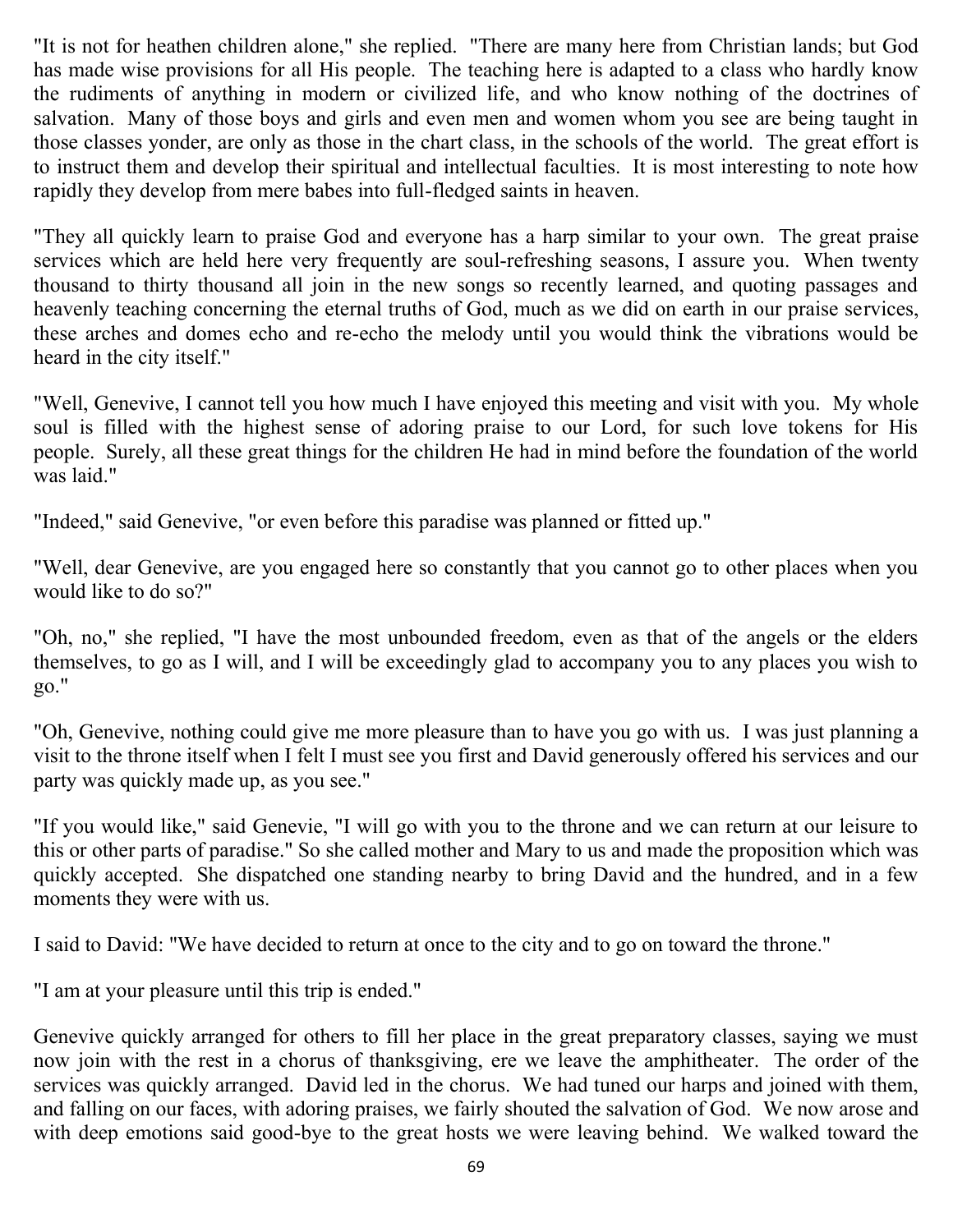gateway where stood the chariot. After saying once again good-bye to those beautiful spirits of light, with the pure love tokens of which heaven abounds, we were seated in the chariot.

> *"Now," said Seneca, as he turned to me, "you may rest for the night. Faithfully transcribe and make the message plain." He turned his back and with a pleasant good-night, disappeared from my room.*

## **CHAPTER TWENTY-FOUR** Twelfth Visit The Return to the City — Going on to the Throne

*At the appointed hour Seneca came lit He seemed to hasten to his usual place for his story left him sitting in the chariot at our last meeting. "My son, have you everything ready for the message?" "I have," I replied, and he proceeded as follows:*

David now said: "Have you a choice of routes? A thousand leagues are between us and the city gates."

Genevive quickly spoke and said: "Let us go by way of the gorge route including the cliffs, for I remember, Mr. Sodi was very fond of natural scenery and especially that of a mountainous and stupendous character."

"I am sure, father, you will have your desire fully met," said Mary. "I do not know what the world was like or its mountains and rivers, but I have gone this route a few times with mother and grandmother, as well as others, arid I know you will be pleased."

"Indeed, I am sure I will. And Genevive, dear, I am glad you remember my natural inclinations and have made this choice for my proclivities linger with me yet."

David's chariot began to tremble as a thing of life again. We turned to the many standing at the gateway and said good-bye, until we meet you again.

I found that Genevive had a host of friends, for thousands had gathered to see her off, and to sing a parting hymn; the chorus I still remember:

> "We only say good-bye in heaven, Assured to meet again. God's blessing guide you all the way By mountain, vale, or glen."

As the chariot moved away, they soon faded from our sight in the distance behind. Beautiful fields with teeming harvests were spread out in a great valley before us.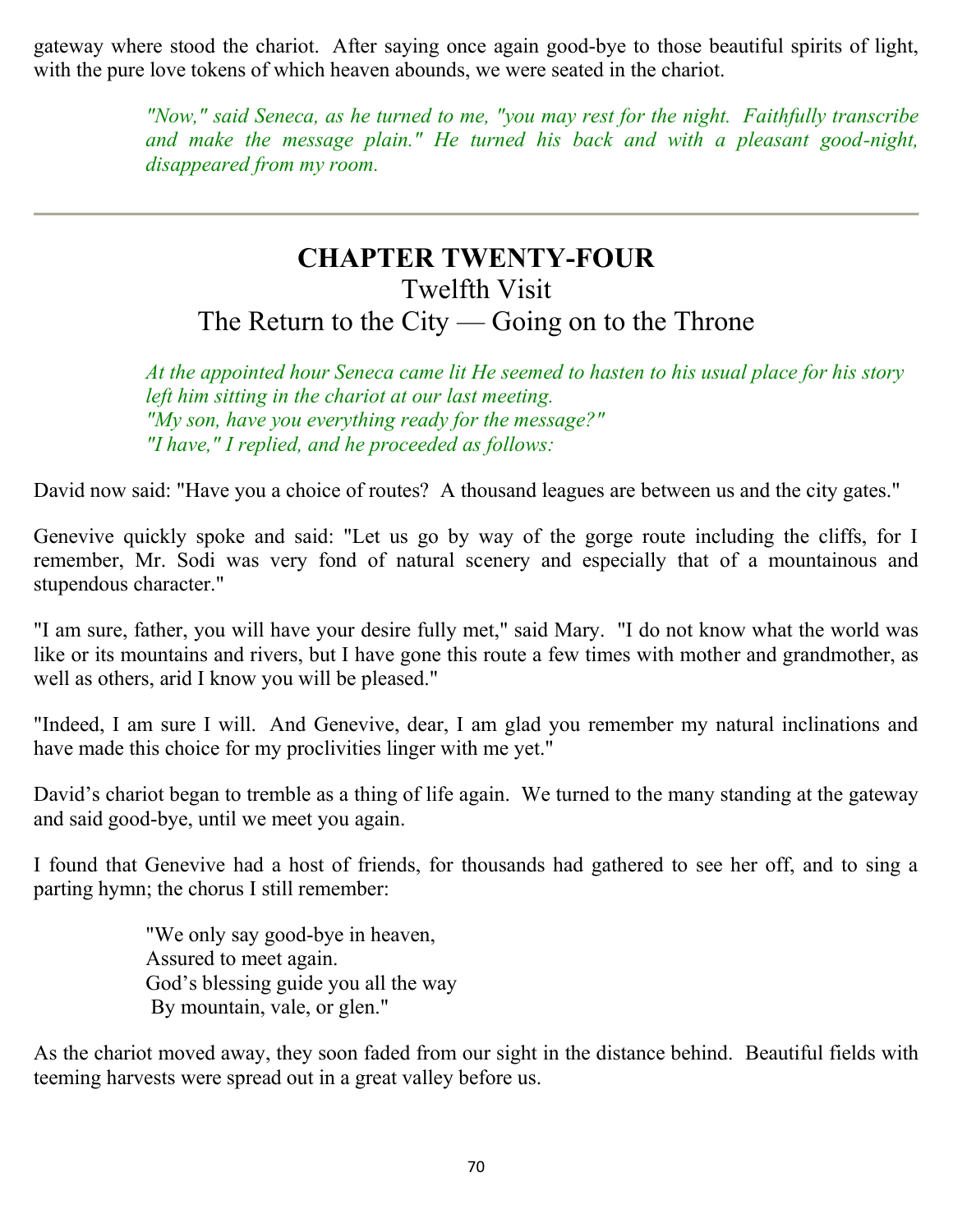Mother spoke, and said: "Not a drop of human sweat was needed to produce these fields of golden harvests. There is no curse here — no weeds nor briars, but our good Father's will makes all provision for us. Yet notwithstanding everything grows in heaven without human toil and sweat, yet men are employed to gather in these great harvests and the labor is but a kind of picnic for joy."

"Oh, how much," I replied, "is wrapped up in God's love to man!" Beautiful flowers of endless varieties were lining the chariot's pathway. "The fragrance from the fields and flowers is so exhilarating, my soul is filled with raptures of delight," I cried. Oh, why do men in the world put so little value on God's revelation of this great pleasure ground of eternal delight?

Many Christian people there are who try to believe that heaven is only a state of rest and quietude of soul forever, and do not think of it as a place of such magnificent glory. Such rob them selves of the joy of expectation; and hope is not the anchor it would be if their faith and hope were after God's ideas and revelations.

We now came in sight of beautiful buildings in the distance. So I said to Genevive: "What are those buildings we see yonder?"

"Just a village of paradise," she said, "many of the inhabitants have mansions also in the city, but often spend much of their lime here, as these pleasure grounds are greatly appreciated."

David slackened the speed of the chariot as we passed through its streets. Beautiful fountains were beside the driveway and so were the trees with their ripening fruit.

David halted beside a gushing fountain, we all sprang from the chariot and with silver goblets were refreshed with the water of life. After selecting such fruit as we needed we were again in the chariot, which moved on with slackened speed, for the scenery was too grand to be hastily passed by.

Soon the hills and mountains far in the distance before us came in view. A lovely river winding about the foothills was also plain to be seen. On we passed. Deep gorges between the hills and spurs of the mountains lent their enchantment to the scene. The roadway was now winding among this gorgeous mountain scenery. The chariot was climbing the mountain sides, so as to pass over the high mountain valleys.

David now turned to me and said: "My son, I am delighted to have this opportunity of driving through this stupendous mountain route, nor do I ever tire of it, It reminds me when I used to hide in the caves and among the rocks and mountains when fleeing from Saul, my persecutor. Those were times never to be forgotten. I have often looked but in vain hoping I might see Saul coming in a chariot along some of the great mountain roads of paradise, but I have never met him nor have I heard any word concerning his presence within the gates of paradise or the city itself."

"Poor Saul," I said, "he rejected God's word and denied obedience to Him, and the penalty must be paid."

I now looked up to the vast overhanging crags above us and again downward to the deep gorges of thousands of feet below. At different places along this roadway were beautiful pleasure grounds so when or wherever any desired, they could alight from the chariot and enjoy strolls among beautiful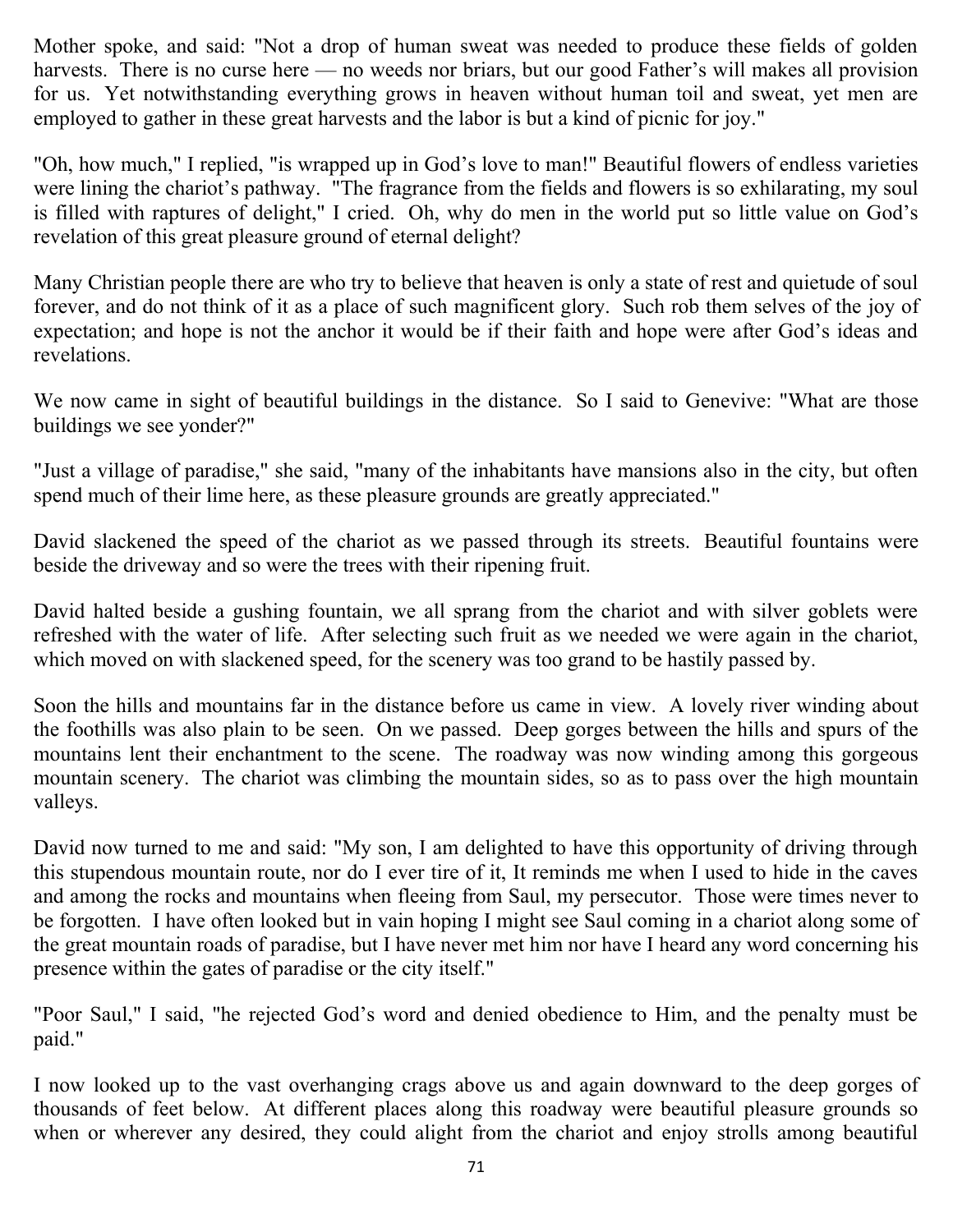shrubbery and all manner of trees bearing fruit. At one of these David brought the chariot to a standstill, and we all gathered beneath the wide spreading branches of one of the trees of life and began to gather of its fruit. I felt so full of thanksgiving to God that I fairly shouted: "What hath God wrought! Oh, David, tell me, how vast is this great paradise?"

"Oh," said David, "there is plenty of room in heaven for all the millions that ever have been or ever will be born. These pleasure grounds are almost limitless. I do not know the utmost bounds of heaven: possibly Enoch, Abraham or Moses can tell. One thing I can tell, there is no sin, no sorrow, nor death here. There is no evil-minded person in all this vast domain. Nothing that worketh abomination or maketh a lie ever enters within the gates of the city or even paradise itself."

At this David went to the chariot and bringing his harp said: "We must now join in a song of thanksgiving." We quickly took our harps from our girdles and tuned them with David's. He began with the word of the thirty-third Psalm, thinking I knew it best. Then we all sang:

> "Rejoice in the Lord, O ye righteous: for praise is comely for the upright. Praise the Lord with harp: sing unto Him with the psaltery and an instrument of ten strings. Sing unto Him a new song; play skillfully with a loud noise. For the word of the Lord is right, and all His works are done in truth.

By the word of the Lord were the heavens made, and all the host of them by the breath of His mouth."

When we had finished this song of thanksgiving, David said:

"No doubt, you will meet Nehemiah, one of the dear saints of heaven, who wrote while on earth, as I remember, under divine inspiration, and said: "Thou even thou art Lord alone; thou hast made heaven, the heaven of heavens, with all their hosts; the earth and all things that are therein, the sea and all that is therein, and thou preservest them all; and the hosts of heaven worship thee.'" [\(Nehemiah 9:6\)](http://www.biblegateway.com/passage/?search=Nehemiah%209:6;&version=31)

He continued: "Angels from this heavenly world visit the earth in great numbers and sometimes saints have the privilege as well, but of this I will speak to you at another time."

"Oh, how blessed to know," I replied, "that I belong to Him: that I was converted, became as a little child, believed in Jesus, humbled myself, was born again, received eternal life, and now have this great exaltation! Oh, hallelujah to God!" I cried.

Genevive said: "Shall we not now go on, for there are many things yet on the way to the city?"

We were soon seated in the chariot and David touched the magic button and the chariot moved along, rolling on in the mighty ascent toward the mountain summit. Off in the distance could be seen peak after peak and mountain after mountain; everything glittering with the glory of God upon it. Still we moved on and mounted higher and higher, spanning immense gorges on causeways built by the Lord of the Kingdom Himself.

To one unaccustomed, it seemed both a dizzy and dangerous route, I said to Genevive, "Are we entirely safe with such prodigious heights, and such speed as we are making?"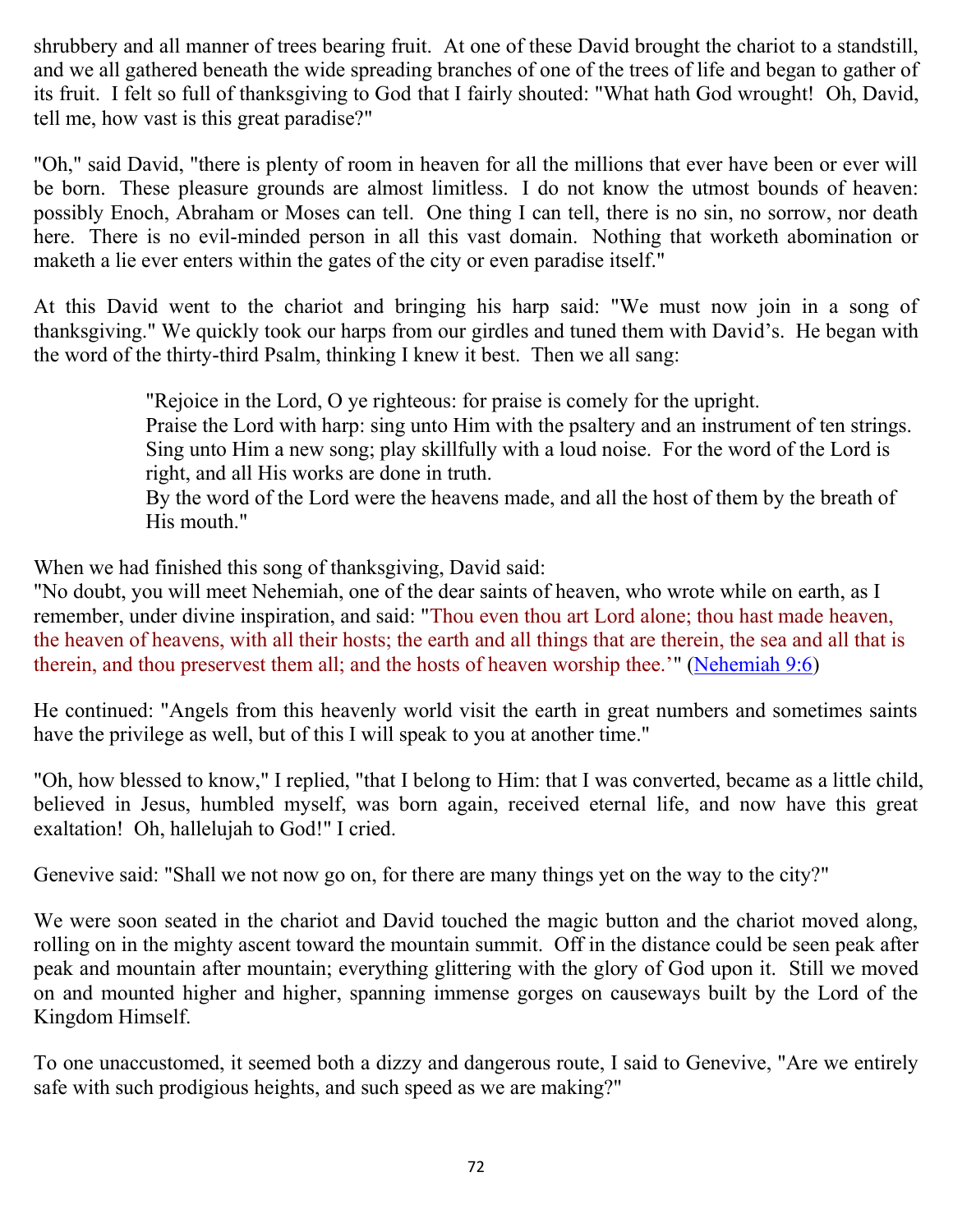"Safe! Dangerous route!" she said, "there are no dangers in heaven. Accidents, there are none. Mistakes are few as we soon learn the deeper wisdom of God."

We passed many chariot loads going in the direction from whence we had just come. All were so cheerful and happy. We always gave and received a pleasant salute as the chariots passed each other with slackened speed. Nearly always the newcomers like myself would shout out with a wave of the hand: "Home at last, home at last!"

We met one chariot upon the summit of this great range, guided by Elijah, filled with men and women with a half dozen children besides new arrivals from the world, but a happier group I hardly ever saw. David threw out a signal and both chariots stood still side by side. We greeted each other with handshakes and kisses of true love. The children were so full of glee and joyous wonder, Like myself, this was their first trip over this wonderful gorge mute. They asked us many questions and seemed eager to go on. No thought of fear, but with perfect confidence in their elders, and Elijah's guiding hand, they seemed entirely satisfied. After passing them a basket of fruit which we had gathered, they thanked us and their chariot moved on.

David said: "Now we must hasten on for there are interesting things just before us." So on we went, mounting still higher. We soon came to a most lovely park on the plateau high upon the mountain summit. Into this park David guided his chariot. We sat a moment spellbound at the lovely scenery. Groves of heavenly fruit-bearing trees, flowering shrubbery of many kinds, roadways winding in all directions, with a great number of chariots much like David's standing here and there, with others slowly moving about filled with joyous souls — men, women and children — all happy and enjoying this heavenly pleasure ground to the full. "Sure enough," I said, "what hath God wrought for His people!"

David now brought his chariot to a halt. Many of the great host turned toward us, recognizing David, the king. In a few moments a great company had gathered near, saluting David and us. But "who are the strangers," they wondered. We were soon introduced and greeted afresh. David now said: "Take your leisure, go where you wish."

We took a long stroll, meeting hundreds who like myself were here for the first time. The great pleasure park was fifteen or twenty furlongs on each side. Numerous fountains were located at different places and were the sources of innumerable rivers and streams in paradise, and a part of the great system which flows from the city and from the throne itself on the banks of which, both in the Holy City and throughout all paradise, grow the trees of life with their twelve manner of fruit. A table in the center was literally covered with this delightful fruit of paradise of which we all ate freely, while enjoying this most interesting visit.

"Well, my son," said mother, "are you repaid for your efforts and self-denial in the Lord's service in the world?"

"Oh, mother, why do you ask me that question? I am a thousand times repaid already. Just what I see and enjoy now here in this park is ample reward for all the toil of an earth's pilgrimage. But who are those two men coming toward us?" Mother said: "I do not recognize them."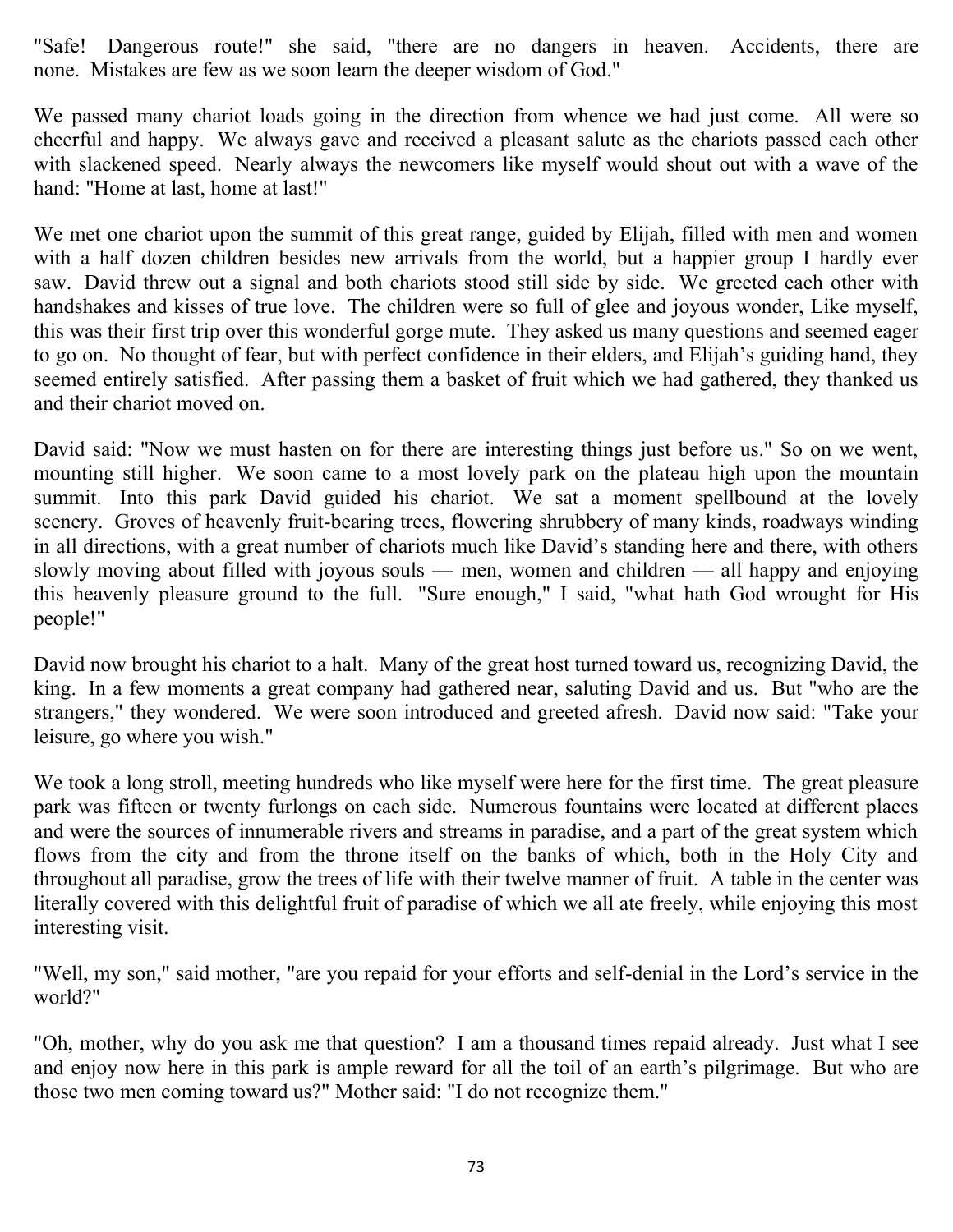Genevive said: "They are strangers, perhaps recently come into paradise." By this time they were near us. They had locked arms and were walking together in a joyous conversation. They attracted my attention, for I seemed to recognize them both. "Hello, good morning," and in a moment we were clasping each other in our arms and with high praises to God we were shouting, "Glory to God in the highest!" But who were they? Only two of my friends whom I had learned to know and to love many years ago, one Mr. Fuggele of Stavanger, Norway, and the other dear soul was my friend Mr. Ransome, of London, England.

"Oh, brethren," I shouted, "I see you are here, but I had not heard that you had left the world. Oh, Brother Fuggele, the last time we met on earth, we wept together in the railroad station in your native town, and Brother Edwin Ransome, you were a father to me when I was in your great city of London.

Well, brethren, I am truly glad to meet you here. I have only been here a short time and have not yet been to the throne; but oh, I am overwhelmed with the greatness and glory of this celestial world."

Edwin Ransome now said: "We have been here for quite a while, but never have been to this great pleasure ground before.

Isn't it grand?" he said.

"This beats the mountains of Norway," said Brother Fuggele. "I thought they were grand enough, although snow covered and frozen with the ice like the frigid zone, in mid-summer, but here the prodigious heights of these delectable mountains know nothing but the spring mornings of heaven.

Surely, no cold blasts ever sweep over these mountain tops."

"No," I shouted, "for just see these trees of giant growth, hanging with their golden fruits, like the luxuriant clusters of the tropical lands of the earth. No winter ever comes here, I am sure."

At this there came a group of happy men, precious souls, passing near us. I said, "Who are they?" and they were quickly invited to tarry a moment for an introduction. My friends, Edwin Ransome and Peter Fuggele, knew them well, and said:

"They are a group of ministers who were noted and well-known in the world, greatly beloved on earth and so they are in heaven."

I was soon introduced to Christmas Evans and Rowland Hill of England, Dr. Guthrie also. Robert Flockhart and John Wesley stood side by side. Dr. Adam Clark and George Fox were also introduced, then there came Peter Cartwright and Lorenzo Dow, with many others.

"Oh," I cried and said, "I have heard and read of all you good men. Glad indeed, very glad I am to meet you all here. This must be the 'preachers' picnic party.'" I beckoned to mother, Genevive and Mary, who also came and were introduced. A number of seats were brought and placed beneath the broad, spreading branches of the tree and we all sat down, when we saw David coming toward us carrying his harp. When he had come near, all these brethren arose and greeted him with a most heavenly welcome. David made a most courteous bow and with a pleasant smile was seated with us. Then standing and taking in the situation, he quickly introduced his chariot group again when they arose and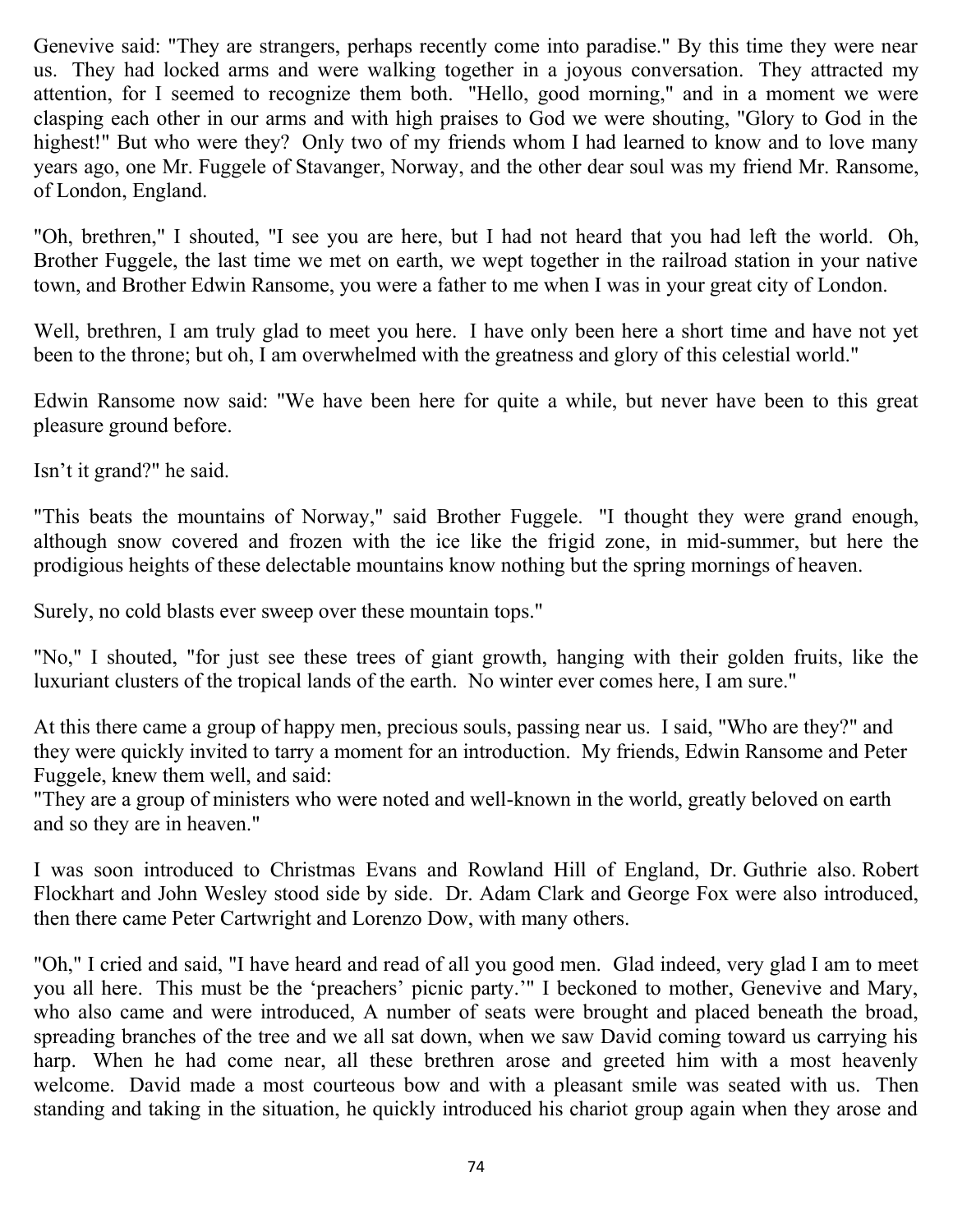gave us another welcome. At this I arose and said: "Dear brethren, my soul is so overcome with the joy and gladness of heaven, I cannot Longer restrain my feelings."

"Don't try longer," said Rowland Hill, but let us all praise God together. We knelt, and such a praise service I hardly ever witnessed, especially of such intense feelings and raptures of joy. George Fox seemed to praise God louder and sweeter than most anyone else. At last we arose and David started a hymn, playing upon his harp. We all joined and sang with him. After much conversation we decided that all would go together to the farther side of the park. David led the way and we all followed. We soon found that many of these blessed men had not visited this place nor passed over this route for a long time so it seemed as new to them as to us. Again I said to Genevive: "I am glad you chose this route for our return trip to the city. Oh, such glorious things as are in store for us!" We soon came to the outer limits of the park where we found ourselves on the very summit of a great mountain range in paradise. As we stood and looked off in the far distance over the foothills and down through immense valleys and plains, we seemed lost in wonder. In the beautiful clear atmosphere of heaven we could see great distances over and into the valleys many leagues below us. The roadways winding down the mountain side with such a variety of trees on their borders rendered the scene before us without a parallel in all creation. As I stood looking over this wonder, I said to David with the words of the Queen of Sheba: "The half has never been told me," [\(I Kings 10:7\)](http://www.biblegateway.com/passage/?search=I%20Kings%2010:7;&version=31) and again, "Eye hath

not seen, nor ear heard, neither hath it entered into the heart of man, the things which God hath prepared for them that love him." [\(I Corinthians 2:9\)](http://www.biblegateway.com/passage/?search=I%20Corinthians%202:9;&version=31) As we looked far down into the valley as well as along the mountain slopes we could see an innumerable number of mansions and temporary residences of those who preferred to spend much of their time in those regions. I thought again of our Lord's words: "I go to prepare a place for you, that where I am, there ye may be also, and oh, what provision He has made! [\(John 14:2\)](http://www.biblegateway.com/passage/?search=John%2014:2;&version=31)

Genevive now came and said: "Mr. Sodi, is your curiosity satisfied?"

"Satisfied! Is any soul not satisfied here? I have climbed to the top of many of the highest mountains of the earth, but they were only mole hills compared to these wonders of paradise, and then just think, these are here forever. Ours to enjoy always! No sickness! No old age! No death, sorrow nor crying! Redeemed and saved forever! Oh, Genevive, I am so glad we are here! Oh what glorious heights of elevation to which we are raised! Only a little while ago we were in the world subject to sickness, sorrow and death. Now all this is passed. No more death! But in heaven, equal to the angels, and with the saved of all ages!"

David now came and said: "We have need to be on our journey," and so, bidding our holy brethren goodbye, we returned to the chariot. After gathering our needed supply of fruit and drinking again from the gushing fountain we were quickly seated in David's chariot preparatory for our journey to the city of the great King. We sung a hymn of praise for these great wonders. As soon as we had begun to sing many hundreds gathered quickly when they saw David standing in the chariot with his harp and joined with us in loud hallelujahs to God.

Just at this moment came two lovely women, inviting us to tarry a little and dine with them at their table nearby. They knew David well and asked concerning us; we quickly introduced ourselves, when Mary recognized them both and sprang from the chariot and embraced them in her arms, saying: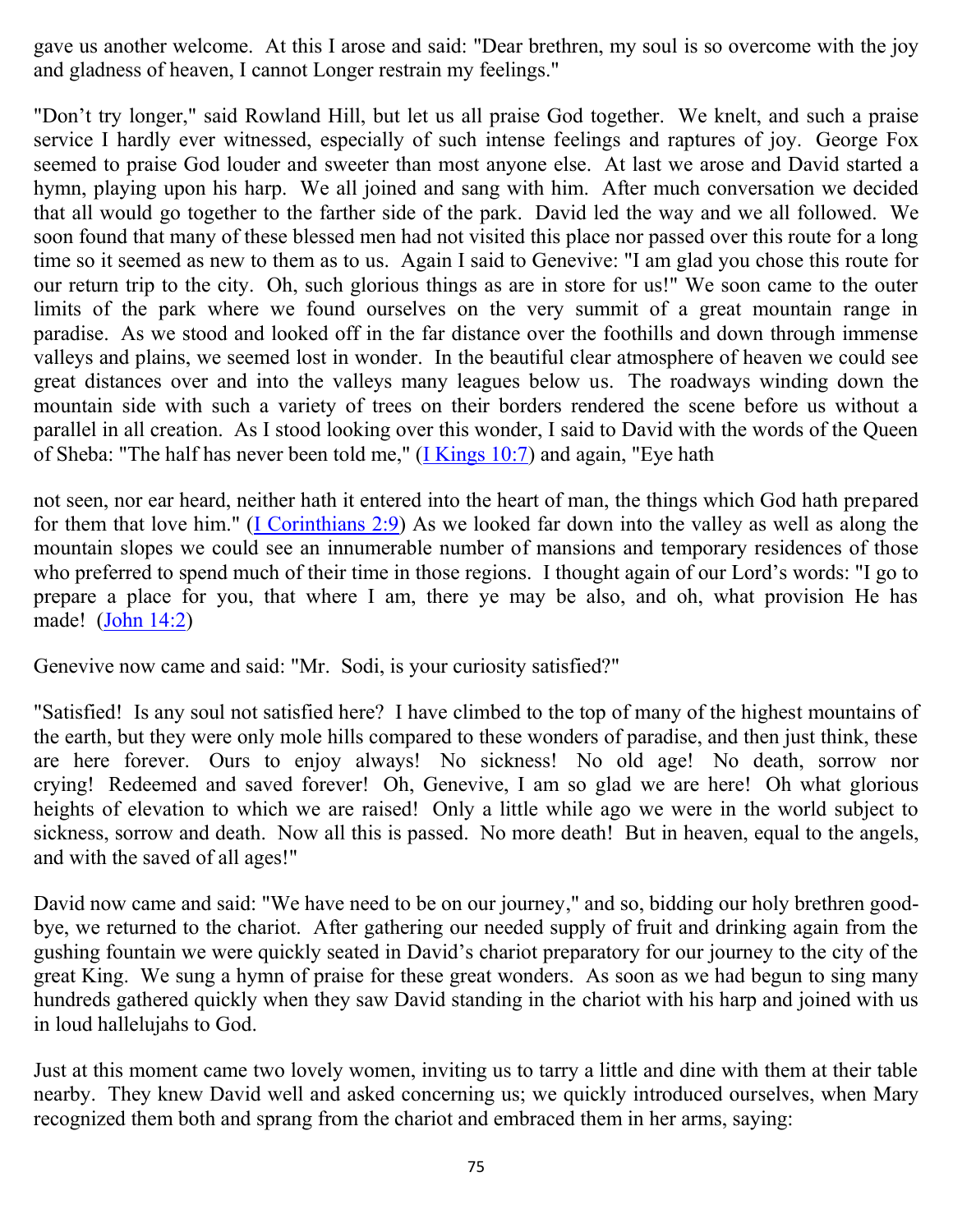"Oh, Emma dear, and Susie, how glad I am to see you!" These, I found had been her companions in their infancy in heaven. "Oh," she says, "father, these were my chums in our girlhood experiences." Of course, we went with them for they knew David also.

They, like ourselves, were just picnicking for a brief time on this mountain summit. They had gathered many kinds of fruit and a beautiful table was loaded with all that any soul could wish. Surely we enjoyed this feast as souls only can who have passed the boundaries of earthly lives into the new unions and fellowships of the life eternal. We thanked them for the pleasant entertainment and bidding them good-bye were soon in the chariot again.

# **CHAPTER TWENTY-FIVE** Twelfth Visit — Continued

So the chariot moved on leaving the mountain scenery behind us, Our route now was through a broad but beautiful valley. We could see such great distances before us in the clear light of paradise. The great orchards, orange and lemon groves of the world were but miniature garden spots to what now opened before us.

As we made our descent from the heights behind us there was spread out as far as the eye could reach on either side immense groves of fruit-bearing trees of all kinds and descriptions, interspersed with most lovely flowers such as I had never seen before.

"Oh, where are we?" I cried, "I am bewildered with this magnificent glory and wonderful provision of our God." I fell on my face. Genevive and Mary both joined me and blessed aloud the God of our being. "Oh, God, thou Maker of all! Oh, Lord Jesus, thou Redeemer and Saviour, with high thanksgiving we pour out our souls to Thee! Eternal praise shall be Thine forever."

When we arose, my mother said: "From these regions vast supplies are taken into the city. Look," said she, "at those trainloads yonder."

"Wonderful," I said, as I saw hundreds busily loading them with the choicest fruit and spiritual vegetables of all kinds.

A hundred leagues of these groves were passed. I saw many thousands of happy spirits gathering fruit from these orchards of beauty and trainloads were frequently leaving enroute for the city.

Genevive now said: "Do you see the light of the city yonder?"

"Oh, indeed," I shouted. "I think it must be the sunrise of a June morning in heaven."

"How well you have judged," said David. "The Son of God, the Lamb Himself, is the light thereof. June morning always! There is no winter here." In a few moments the wall of the city came into view, and the gate of Simeon loomed up before us.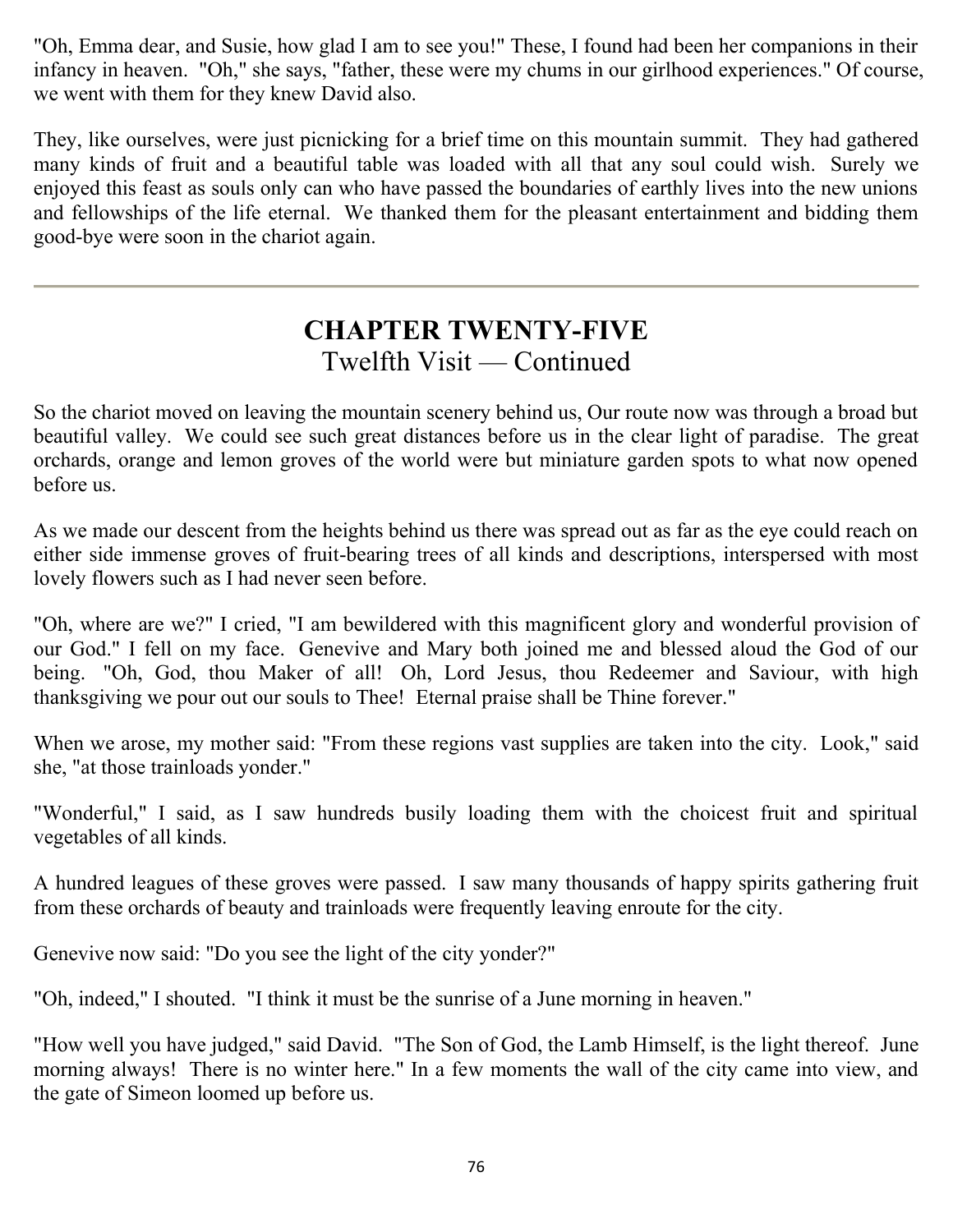"Oh, David, slacken thy speed, give us more time to see and consider the greatness of this mighty wall, and to read again the names of the foundations on which it stands, ere we pass in at the gate of Simeon."

The angel of the gate threw up his hands with a lovely welcome. I said to Genevive: "Why do the angels guard the gateways bearing the names of the twelve tribes of Israel?"

"Oh," said she, "had it not been for the twelve tribes of ancient Israel paving this way before us and giving us the alphabet, spelling the eternal mysteries of God, such an abundant entrance into the city we would never have known. But like Israel when plodding their way to their ancient capital and the annual feasts we would have had no better equipments than they, and with the increasing numbers gathering at these gates they would be blocked and jammed to our utter confusion. So the angel is stationed just to guide the hosts, to preserve perfect order, and to welcome all who are prepared for the blessedness of the city and the mansions. Ignorance is no bar to entrance at the gates but an unlikeness to the blessed face of Jesus is; so the angel's presence and judgment decides."

"So," said Genevive, "ancient Israel opened the way: went before all of us Gentiles. God had prepared for them a city and they looked forward with longing eyes toward their inheritance."

"Oh, indeed, Genevive dear, I remember a precious word of the Bible which we used to love so much while on earth. Speaking of Abraham, it says: "For he looked for a city which hath foundations whose builder and maker is God." [\(Hebrews 11:10\)](http://www.biblegateway.com/passage/?search=Hebrews%2011:10;&version=31)

"How true," said Genevive, "these ancient saints died in faith, full of the promises of God, which they saw afar off. And they were persuaded of them and embraced them and so confessed they were strangers and pilgrims in the earth, desiring a better country, that was this heavenly one. So God was not ashamed to be called their God because He had built for them this city." [\(Hebrews 11:13-16\)](http://www.biblegateway.com/passage/?search=Hebrews%2011:13-16;&version=31)

"Oh, how true!" I said. "And none but the true and eternal God could have build such a city as this for them and us."

David's chariot had been standing still for some time during this conversation and he had been quietly listening. He now turned to us and said: "I have been delighted with the course of your conversation. For hundreds of years before the Gentile period came in, thousands of the Jews crowded at these gates.

We were most all Jews then; but now the Gentiles are far outstripping us: but then the Gentiles are our brethren for they are Abraham's seed after all and heirs of the promise. But we must now pass along." The chariot moved slowly under the archway of the great gate. The angel waved us good-bye as we left the wondrous gate and wall behind.

Mother now spoke and said to David: "Kindly guide the chariot to the children's cathedral."

I said to her: "Are you eager to see the little ones again?"

"I am always delighted to be with them, but I want to assure you I have greatly enjoyed this entire trip." We all said the same, but no one had enjoyed it like myself: everything was so new, so wonderful, never to be forgotten.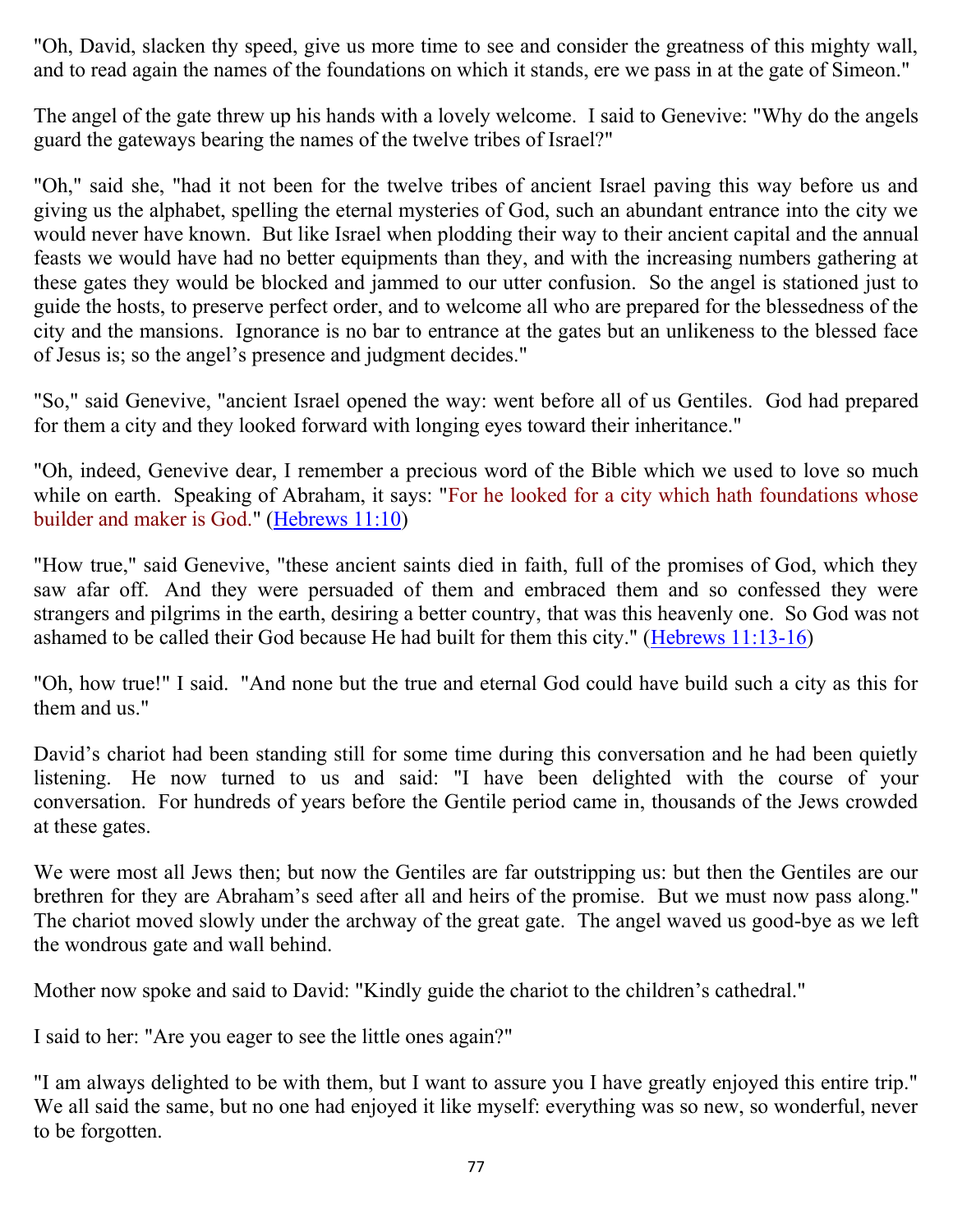"Now, David, the avenue seems broad here, hasten with what speed you wish." He reached out his hand and pressed the button again, when the chariot seemed to fly with the wings of the light. In a few moments we were slowing up beside the gateway of the Polytechnic. We all alighted and thanked David for his kindly services, who turned and said: "I am always glad to do you such a favor."

David now moved his chariot to the further side of the street and was gathering some fruit, while we were busy talking over the wonderful journey we had just completed."

> *Seneca Sodi now said: 'I leave you, my son, for a little rest." I threw myself back in my chair with my eyes closed and reverently thanked my God for such revelations of the unseen world. "Oh, how real is the future life," I said. "I devoutly wish I was there now. No trouble, no sorrow, no death. Oh, heaven, not far away, may thy gates be opened for me, and may the*

> *angel's chariot hasten to my humble cot!" I thus mused and prayed until I was fast asleep.*

# **CHAPTER TWENTY-SIX** Twelfth Visit — Continued On to the Throne — Jonah, the Prophet

*Seneca Sodi returned and said: "You may write again, "and he proceeded as follows:*

Genevive, mother and Mary were standing at the gateway. David's chariot was standing on the opposite side of the avenue, where he was still gathering some fruit and filling a basket. I saw Bohemond also coming toward us, and beckoned him to hasten.

"Oh, Bohemond, I have many things to tell you. Many blessed things have occurred since we parted. I want to introduce to you my bosom companion, the wife of my youth, whom I have just found most busily engaged in a distant part of paradise."

Genevive seemed greatly pleased to know we were such close friends.

Bohemond now said: "When are you going on to the throne?"

"Oh, very soon, I trust."

Genevive spoke and said; "If you like, you can go on at once, and mother, Mary and myself will meet you at the great convocation a little later."

So we beckoned David to come to us. He quickly consented to be our servant again, and we planned to be off. As we were exchanging good-byes, Genevive said to David; "Go by way of the mansions of the prophets and call at the mansion of Jonah."

"Oh, Genevive," I said, "how kind and thoughtful you are for me," and after pressing my lips to hers, with a good-bye kiss, as we used to do in the world, we were soon in the chariot which was heading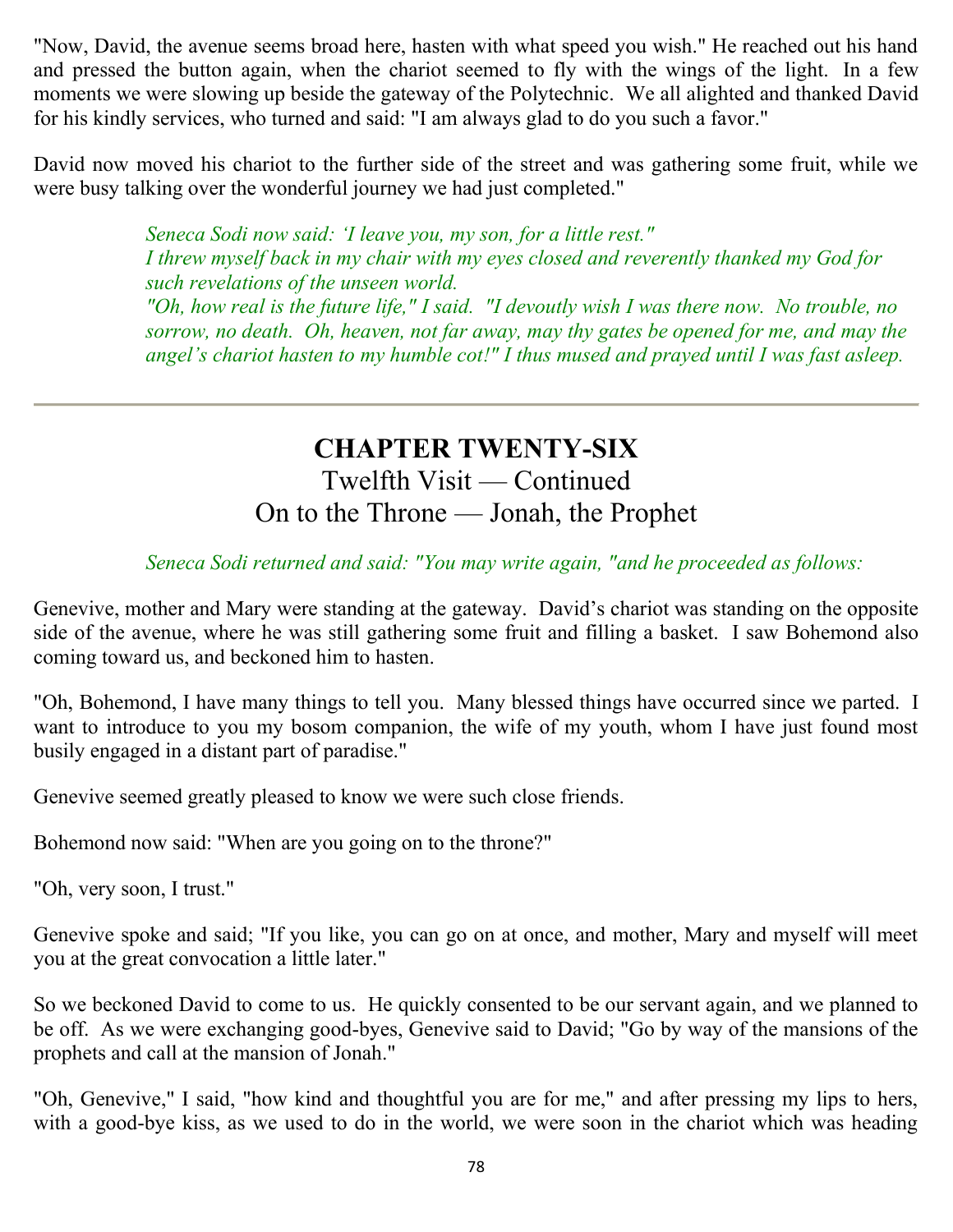toward the interior of the city. Ever since stepping from the chariot at my first entrance into paradise, this had been the goal of my constant desire, to reach and see my Father's throne; for I remembered we are to reign with Him. I have already repeatedly seen our blessed Lord and looked into His holy face, but oh, I long to see His Father's throne and the hosts that must be gathering about it.

"All your desires and more," said David, "will soon be granted you, but you have been wise in not hastening to the throne, for even now you are none too well prepared for its exceeding glory. Your trip into paradise will only better prepare you for the scenes just ahead for it is better further on."

Bohemond spoke and said: "I have been very busily engaged since I saw you last, in various parts of the city, but am exceedingly thankful of this opportunity of going along with you."

"Now David, tell us about the mansions of the prophets of which Genevive spoke."

"I will be only too glad to tell you about them. Very many of the prophets and ancient men of Israel, including the patriarchs had their mansions located near together. They are so grouped that they have easy and ready access to each other. These they call their own and yet everyone has perfect privilege to go and come as he likes. It is thought no intrusion here to come and stay as long as one desires. Everything in the city belongs to each of us; we are heirs of it all."

"Oh," I said, "has God prepared all these great things for me? Are they really mine?"

"As sure as you are in the city they are yours," said David.

"I do remember the Scripture," I replied, "where God says; "All are yours and ye are Christ's and Christ is God's." [\(I Corinthians 3:22,23\)](http://www.biblegateway.com/passage/?search=I%20Corinthians%203:22,23;&version=31)

Bohemond spoke and said, "I am wondering about a mansion for myself and its location."

David replied and said; "Be patient, my son, God will locate you to your own satisfaction. But remember, you have unbounded privileges in the entire kingdom of heaven, both in the city and paradise. Go where you will. Come when you please, and be forever contented."

Like all the avenues and streets of the city this one was most gorgeously decorated. A branch of the river was flowing in the midst of it. On either side were growing the trees of life interspersed with many varieties of most beautiful shrubbery. No earthly camera ever made a picture even to compare to this heavenly glory.

Since leaving the children's polytechnic our chariot had been rolling along with indescribable speed. Many hundred furlongs had been passed while Bohemond and I had been talking over the experiences of each since we had parted.

"Now," said David, "we are coming near to the mansions of the ancients," and slackening his speed he said, "You can recognize the names of many of the occupants no doubt, for all who are acquainted with Jewish history will be familiar with many of the names you see yonder." Sure enough, upon the doors and posts of the verandas and other places were the names of many of the ancient saints of God.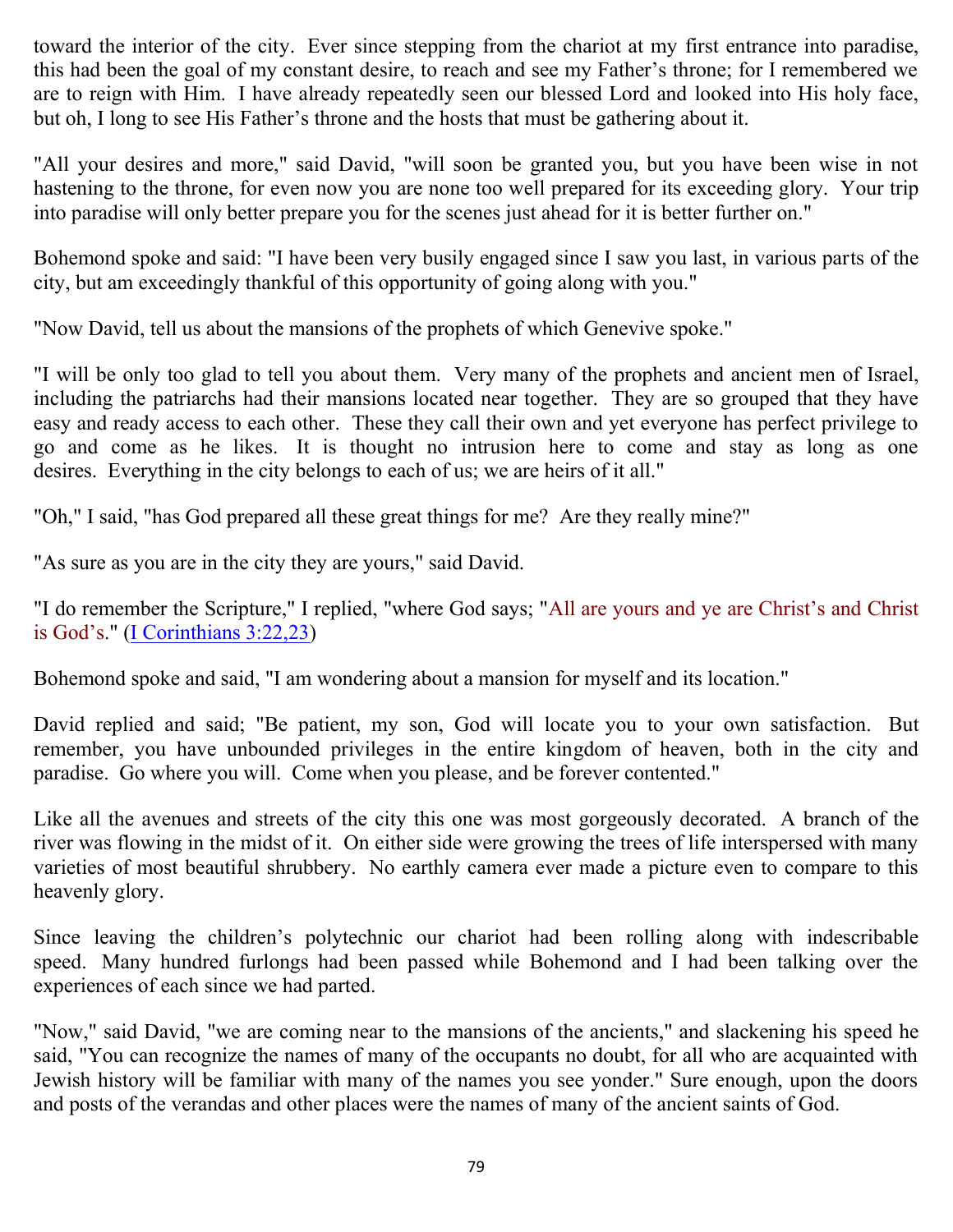"Now," said David, "they are always glad to welcome all the new arrivals, as well as their old friends."

I said to David: "Genevive spoke of Jonah the prophet, will we pass his mansion?"

"Oh, yes, indeed," said David, and in a few minutes the chariot halted near the threshold of a beautiful palace.

"Well, I see the prophet's name," said Bohemond.

"To be sure," said David, "and he is the veritable Jonah of the Bible. I am also trusting for you, dear brethren, that he is now in his residence."

We all sprang from the chariot and David leading the way, we were soon at the threshold. There are no door bells to ring in heaven, for everyone is always welcome. As well might a busy bee ask admission into its own hive as for one saint in heaven to have to ask another to admit him to his mansion, for there is an eternal brotherhood in heaven, with all things in common, as we know but little of on earth.

We rejoiced exceedingly when David said: "I see Jonah now through the hallway yonder."

As we entered his mansion, he came toward us and David saluted him with "Good morning, my brother."

"Good morning to you," said Jonah, "I am always glad to have you come in. Tell me who are these brethren with you?"

"Recent arrivals. Brother Sodi is a Greek of Jewish descent but later from the Scandinavian people, and Bohemond from Northern Russia."

"Glad to welcome you, dear brethren," he said, as he gave us his hand. We were soon all seated in his spacious mansion, beautiful with adornments as no earthly home has ever been decorated. As I looked about me I thought of our Lord's words on earth: "I go to prepare a place for you." ([John 14:2\)](http://www.biblegateway.com/passage/?search=John%2014:2;&version=31) Oh, these many mansions, prepared by an almighty hand!" Then I thought again, "If He has made such an endless variety of flowers, sweet scented and lovely shrubbery of all kinds, with so many things to please and enhance our earthly lives, what will He not provide for His saints and His bride in heaven?"

"Well, Jonah," I said, "we are glad to meet you indeed, but tell me, are you the prophet Jonah, so conspicuous in Bible times on earth?"

"I am the Prophet Jonah, son of Amittai, reared up in Gathhelper, a town of old lower Galilee in Zebulun, more than two thousand seven hundred years ago: but that is reckoning like we used to on earth; but, dear brethren, it has really only been about two and one-half days since I came into this heavenly kingdom, reckoning by heaven's count.

"Well, do tell us, Jonah, of your experience with the whale. There has been a lot of skepticism about the story."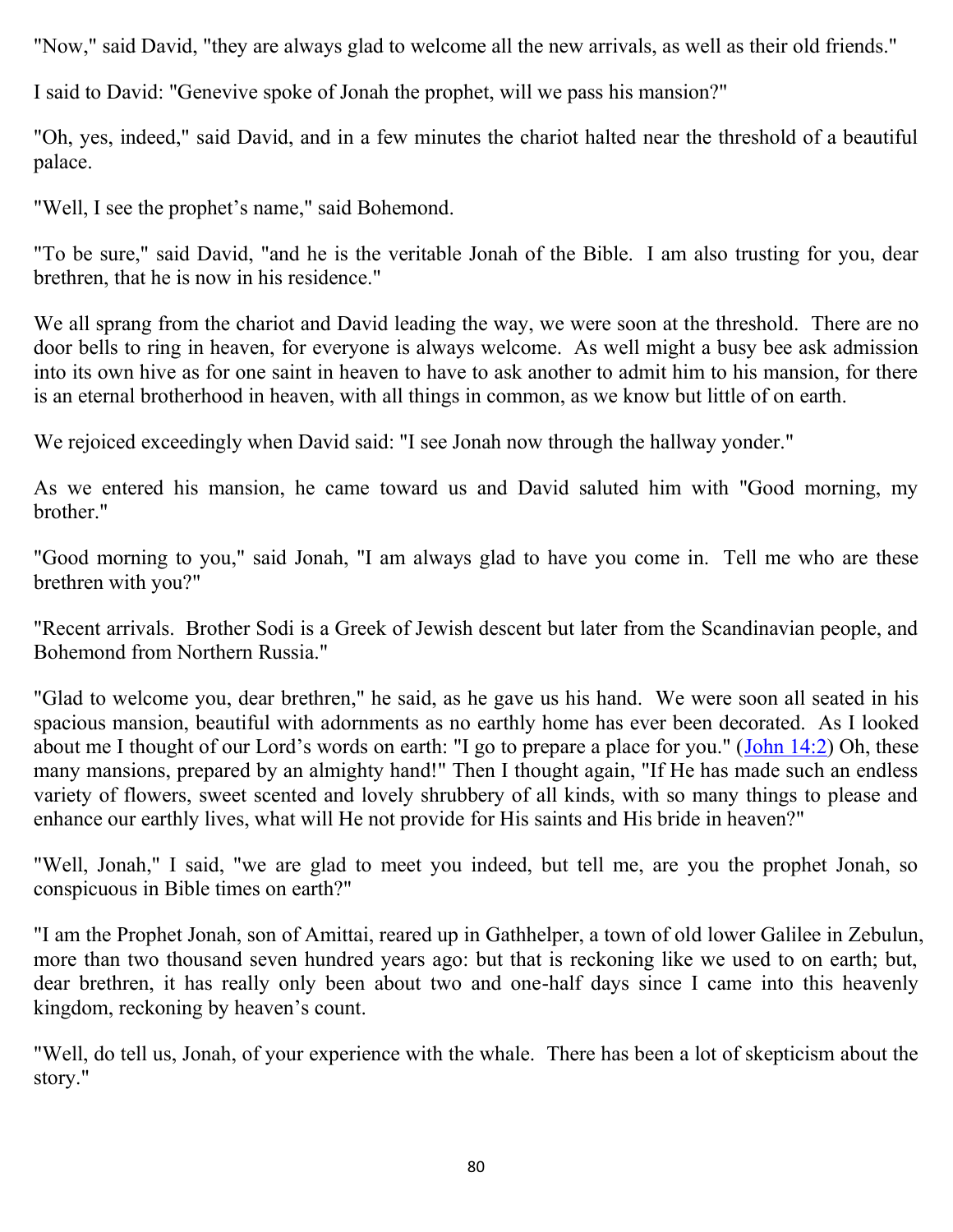"The story is all true," said Jonah. "How I lived in the midst of the great fish I cannot tell. I only know I did live the three days within the fish. But he was fully as sick of the job as I was myself. I have been asked these same questions thousands of times. It is an old story to me, yet ever new and ever true because God's hand was present both to punish and to save. My continued disobedience would have meant Nineveh's destruction, but my repentance and faithfulness meant their salvation. Yes, the story is true, whatever scoffers may say miracle indeed it was — but it was followed by the greatest revival any city ever knew. My punishment and repentance was a sign to the Ninevites. They repented God had mercy and I was angry, oh, sinful Jonah that I was, but He had mercy on me also, and many of the Ninevites were saved and are now in heaven."

"Oh, Jonah," I cried, "I wish you could only go back and repeat your story on earth again. Many cavilers are ridiculing the word of God over your experience."

"Yes," said Jonah, "and they will do it to their own destruction. Many great and strange things have occurred and will yet occur — some of them so strange that men will still doubt and cavil as they always have; nevertheless they are true."

"True indeed," I replied, "we have known children and animals born with two heads on opposite ends of one body, a peculiar working of some law of God producing what we called monstrosities. When other things strange occur in the physical realm, we say a miracle has occurred, and then men cavil and deny. But we are glad indeed to have met you and heard your story from your own lips. We have always believed God's word was true. Our Lord made reference to you eight hundred years after your time on earth, making you a sign of His own death and resurrection."

"Yes," said Jonah, "and it was all true, and skeptical men who were plentiful in the days of the Lord on earth, will stand at the last judgment day with the same men of Nineveh, while the Ninevites cry out against them. So will it be with latter days cavilers, who have abundantly more light than even the men in our Lord's time."

David spoke and said: "In my time many great things occurred. The hand of God was daily stretched out over me, and many deliverances He gave me — enough to fill a volume. Men in my time on earth generally accepted these special providences as God's hand in dealing with the affairs of men."

"Quite true," said Jonah, "for in my time some two hundred years after your death, everybody seemed to speak of you as one whom God greatly honored."

"Well, Jonah, we are going on to the throne, and I am very anxious to behold the glory of that most wonderful place in heaven about which we have sung and prayed all our earthly lives, and just think, I am so near to it now! Oh, hallelujah to my God! My soul is so full of raptures I cannot contain myself longer."

"Tune your harps," said David.

"Sure," I replied, and in a moment we were singing at the top of our voices: "The wonders of our God, our King."

"Oh, just think, we are in heaven, and really in the mansion of Jonah, the prophet, near to the throne."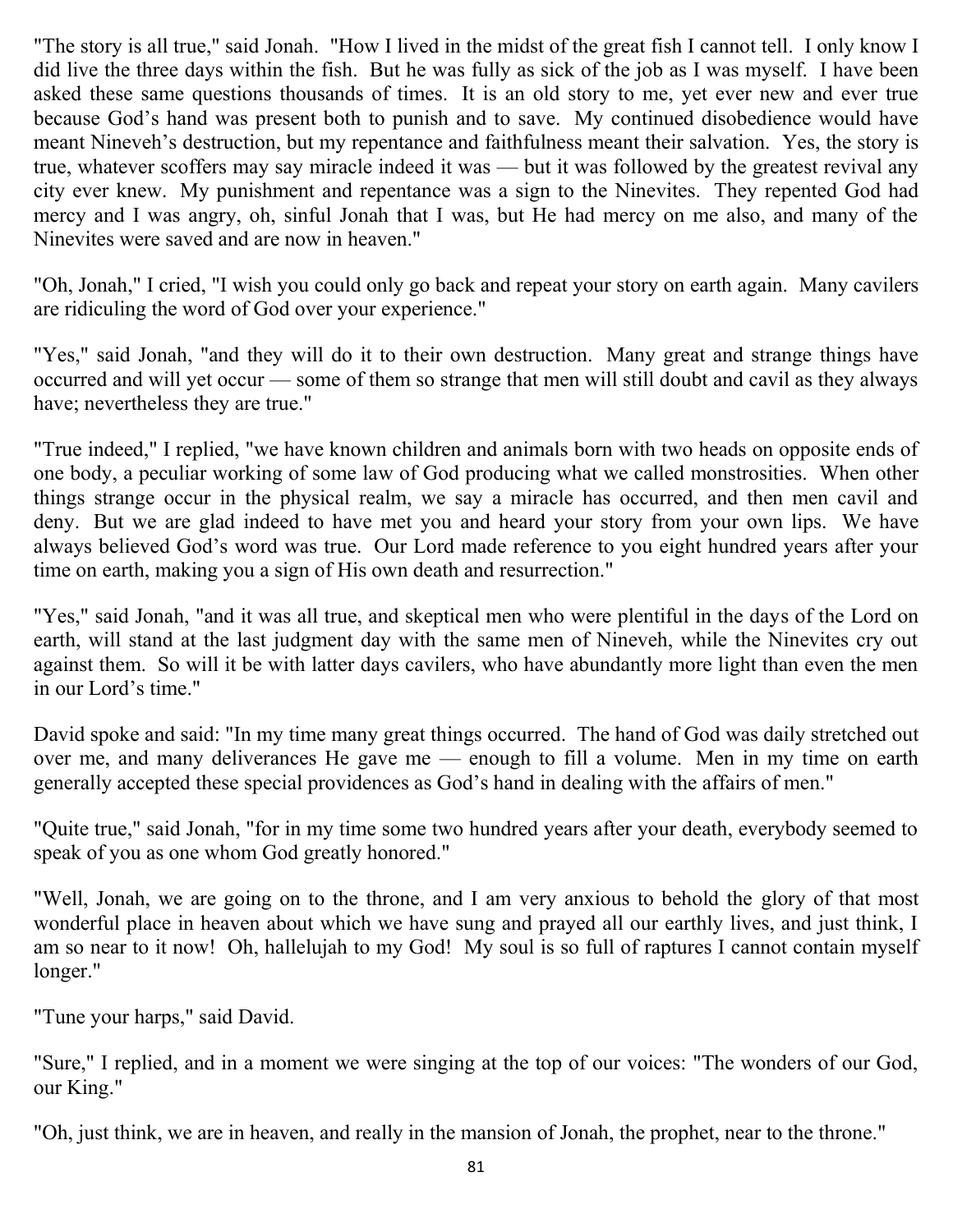"It has been such a pleasure to me," said Jonah, "to meet you dear brethren who have lived on earth nearly three thousand years after my time, that now we must join with you in thanksgiving to God."

So at this we all fell on our faces with adoring praises to God.

When we had arisen, Jonah said: "I hope to be at the throne during the great convocation. Millions of saints attend. I hope to meet you again at that time. So offering to us his hand, we all bade him goodbye, and were soon in David's chariot enroute for the great center of the heavenly kingdom.

I said to David: "Are we not almost as near the throne as we were when we turned back for the trip in paradise?"

"Quite as near," said David, "but we are approaching it from another quarter, at this time."

The light seemed so bright, yet not dazzling, for we were being prepared for it. Thousands of happy souls were passing us. Many loads were being made up at different points arranging for the great convocation.

"Now," said David, "we must halt, for I see an angel calling to me." He sprang out of his chariot, and, after a few minutes interview with the angel, came and said to us that he would have to leave us here for a little season, as he was called to a distant part of the city. "I think I shall leave you for only a little time. You can enjoy yourselves in such strolls as you like. Call at any of the mansions you wish. Feel perfectly at home. All you see is yours. I have to make a hasty visit to a distant part of the city on business matters concerning the great convocation. If I do not return in time for you, step on any of the chariots and you will be taken to the throne in due time." So saying we stepped from the chariot, he bade us good-bye with a lovely bow and wave of his hand, and his chariot had gone.

> *"Now," said Seneca, "you are weary and must rest Sweet sleep and the peace of God be with you!" As I looked toward him, he vanished from my sight.*

## **CHAPTER TWENTY-SEVEN** Thirteenth Visit Conference with the Elders

#### *Seneca came as usual and glancing over the manuscript, he suggested a few changes here and there and then proceeded as follows:*

Soon after leaving David's chariot, Bohemond and I were walking alone in a deep consideration of these great marvels, and the almightiness and love of God, when we came to a lovely park into which we entered. We had not gone far until we came upon a group of the elders, among whom were Abraham and Moses, Joshua and Isaiah, Peter and John, Paul and Silas, and many others. They were engaged in a spirited conversation. They beckoned us to them, saying: "We are glad to meet you again, for we are informed that our Lord has gracious intentions concerning you."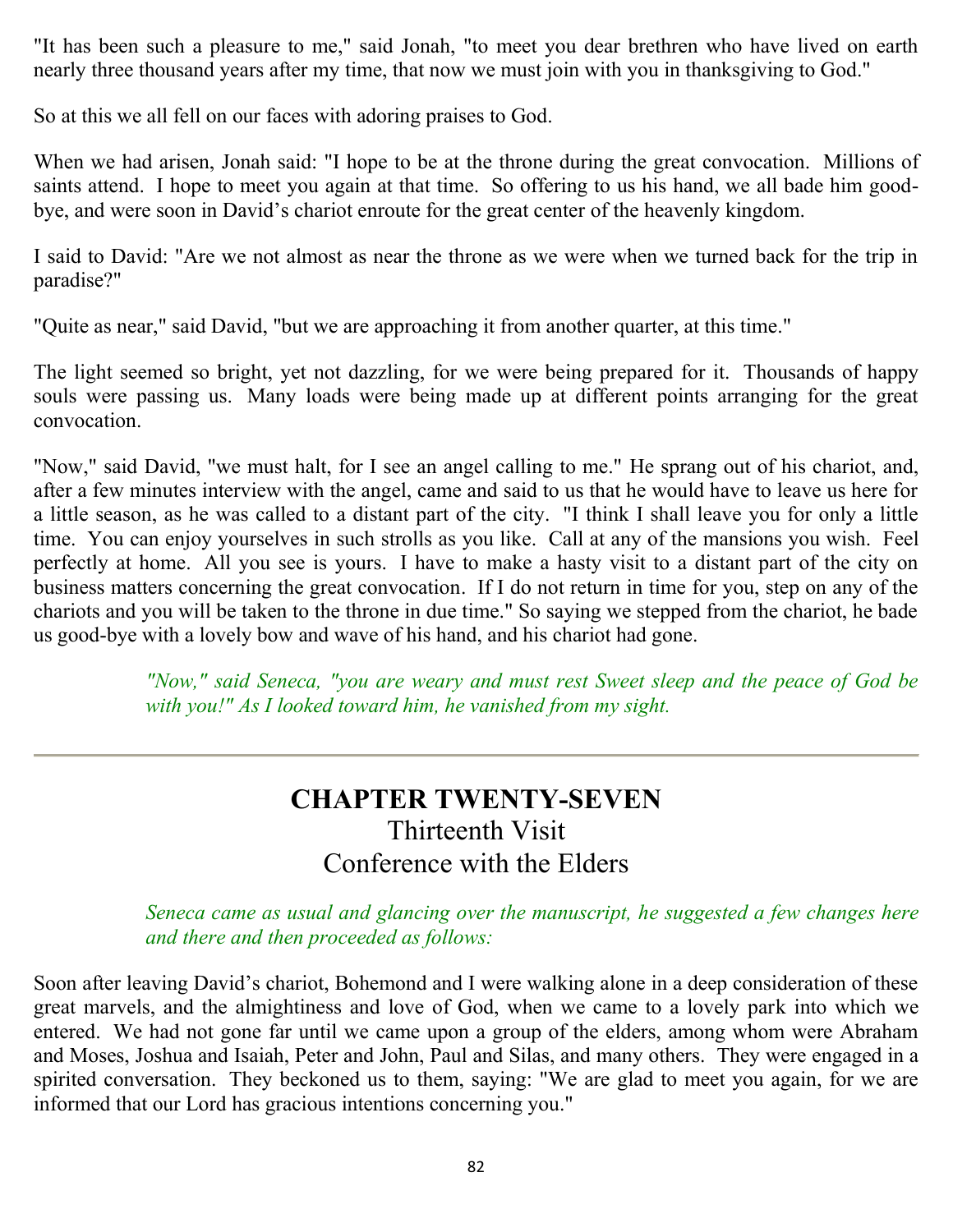"Well, holy brethren, we do not know what is before us, but we have found that He is full of infinite mercies and we are greatly interested in all we behold."

"We are very glad," said Abraham, "you have been wisely guided to this conference, and I have known of the extent of your visit up to this time, but we were just beginning a conversation on theology as it is now taught in the churches on earth, and if you are interested, we would invite you to remain for a time with us, and you are free to ask and answer any question you like."

We both spoke at once and accepted their kind invitation, for not often would one meet with so many men, so able as these, and the very ones who had contributed more for the faith of the church than others.

Abraham now said: "We are deeply interested in all the affairs of the church on earth, more so perhaps than those who still are in their earthly habitations and you are so recently from the earth we are glad to have you with us at this time."

"Indeed, we feel it a great privilege," I replied, "to sit with you in this conference." At this, Moses passed to us a basket of most delicious fruit of which they had been partaking. Then Abraham spoke and said: "the theology which treats of the existence, character, and attributes of God, His laws and government, the doctrines men are to believe, and the duties they are to practice, have been much neglected in recent years; and we are informed that in many branches of the church grave errors have crept in."

"Religion," said he, "is the life of man in personal communication with God. It is the recognition of God in all of our duties. It is the bond which unites man to God. That faith that comprehends His presence, and invites Him into all the affairs of man's life. It is the life of God in the soul of man manifesting itself daily in practical morality."

"What then," I asked, "is the difference between religion and theology?"

"Religion," said Abraham, "has reference to God in the heart and life of man, which sows itself in obedience to all the divine will."

"Theology," said Moses, "is a scientific system, which treats of God and the laws by which man is saved. Yet a man may be a theologian, as were many of the Scribes and Pharisees, without experimental religion. The source of all true theology is God Himself in the revelations He has given to man."

Paul then spoke and said: "These revelations are both natural and supernatural. Natural theology treats of God and His attributes as taught by nature. Nearly nineteen hundred years ago I wrote: "For the invisible things of Him from the creation of the world are clearly seen, being understood by the things that are made, even His eternal Godhead," [\(Romans 1:20\)](http://www.biblegateway.com/passage/?search=Romans%201:20;&version=31) so they are without excuse. But the Scriptures," said he, "are the true source of correct theological teachings among men on the earth. They are a divinely inspired revelation to men. The careful interpretation of them reveals God to men as we have found Him after hundreds of years' acquaintance with Him here. They discover His true nature, attributes, relations to and dealings with man. True theology treats also of man, his relations and duties to God and his fellowmen; of the future state, which we are all now enjoying, with its rewards, and also the punishments which are meted out to the impenitent."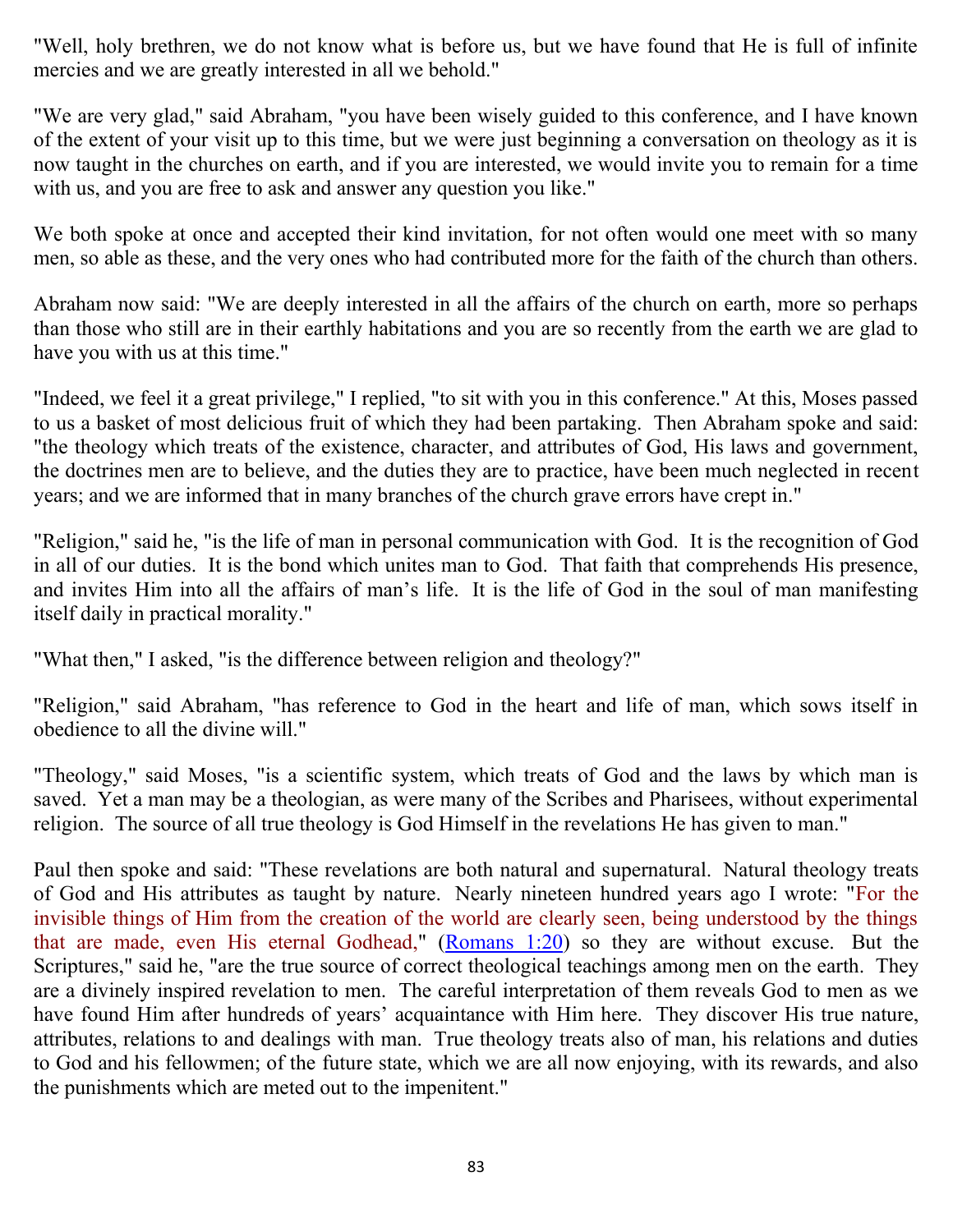At this, I spoke and said: "There has been much caviling and critical fault-finding of the Scriptures in the last few decades of time, so that I am glad of the privilege of asking you, who wrote so much of them, further concerning them, as to their authenticity, genuineness and authority as coming from God to man."

Moses was first to speak. He said: "Many cavilers and fault-finders were in my own time. No proof could satisfy them. There are mysteries of revelation as well as in the outward creation. I knew I was called and directly commissioned of God, and the books of the law were written by His express commandment. Joshua was my successor and went forth to his responsible task by appointment of our divine Lord, and his messages and writings were prefaced by such words as, "Thus saith the Lord God of Israel." Samuel, the prophet and seer of Israel, was early called of God and spake the word with authority from heaven. All the books of the prophets are composed of direct messages from God. Our Lord who sent us forth, fully recognized the whole body of our writings, included in the Old Testament Scriptures. He paid the highest honors to those ancient records, as He has fully told me. His seal being set to them they will stand forever. You need have no fears of the Scriptures ever falling beneath the feet of the church, on account of the efforts of skeptical men. God reserves to Himself the power to cause the earth to open its mouth again and swallow up the combinations of evil men, as in the days of Korah, Dathan and Abiram."

"Indeed," said Paul, "Our Lord put His full sanction to every jot and tittle of the law and the prophets; enforced the precepts written by Moses as binding upon all the Jewish people. He quoted the writings of nearly every prophet, from Moses to Malachi, recognizing their full authority, as the word of God, and giving them the distinctive title of the Scriptures, as different from all other writings. As the apostles and evangelists of our Lord, we always fully recognized their divine origin and quoted and wrote and preached from them appealing to them as authority on all questions of faith. We ever declared they were the "oracles of God, and given as the Holy Ghost spake by the mouth of His ancient servants." This is expressly declared of David, of Isaiah, and of all the holy prophets."

Peter now spoke and said, "You will remember in one of my epistles I spoke of our Lord's transfiguration on the holy mount and the voice that then spake from heaven attesting that this Jesus was the Son of God. Our combined testimony should have been received by every Jew. [\(I Peter 1:17-21\)](http://www.biblegateway.com/passage/?search=I%20Peter%201:17-21;&version=31) Yet, I then declared that the Scriptures were to them a more sure word of prophecy; and urged them to take heed to their revelations, for they fully spoke of Christ our Lord."

"Now," said Peter, "there are the positive assertions of inspiration and authority for all the writings of the New Testament. What the four evangelists wrote was under the eye and inspection of our Lord, although not coming to public notice for years after His ascension to heaven. A special promise of the presence and help of the Holy Spirit was given to all the apostles. The spirit of truth thus promised was to bring to our remembrance whatever the Lord had taught us, and to teach us all things. Old truths brought back to mind, and new truths brought from the fountains above, were His special delight. On account of this endowment, our Lord placed an authority on our word as upon His own and the earlier prophets'. The writers of the New Testament always identify their words as the words of the Holy Ghost, announcing their messages as in truth the word of God: the word of the Lord that should endure forever. So from God they all came. They breathe the pure spirit of His goodness and carry the stamp of His authority, and will stand forever."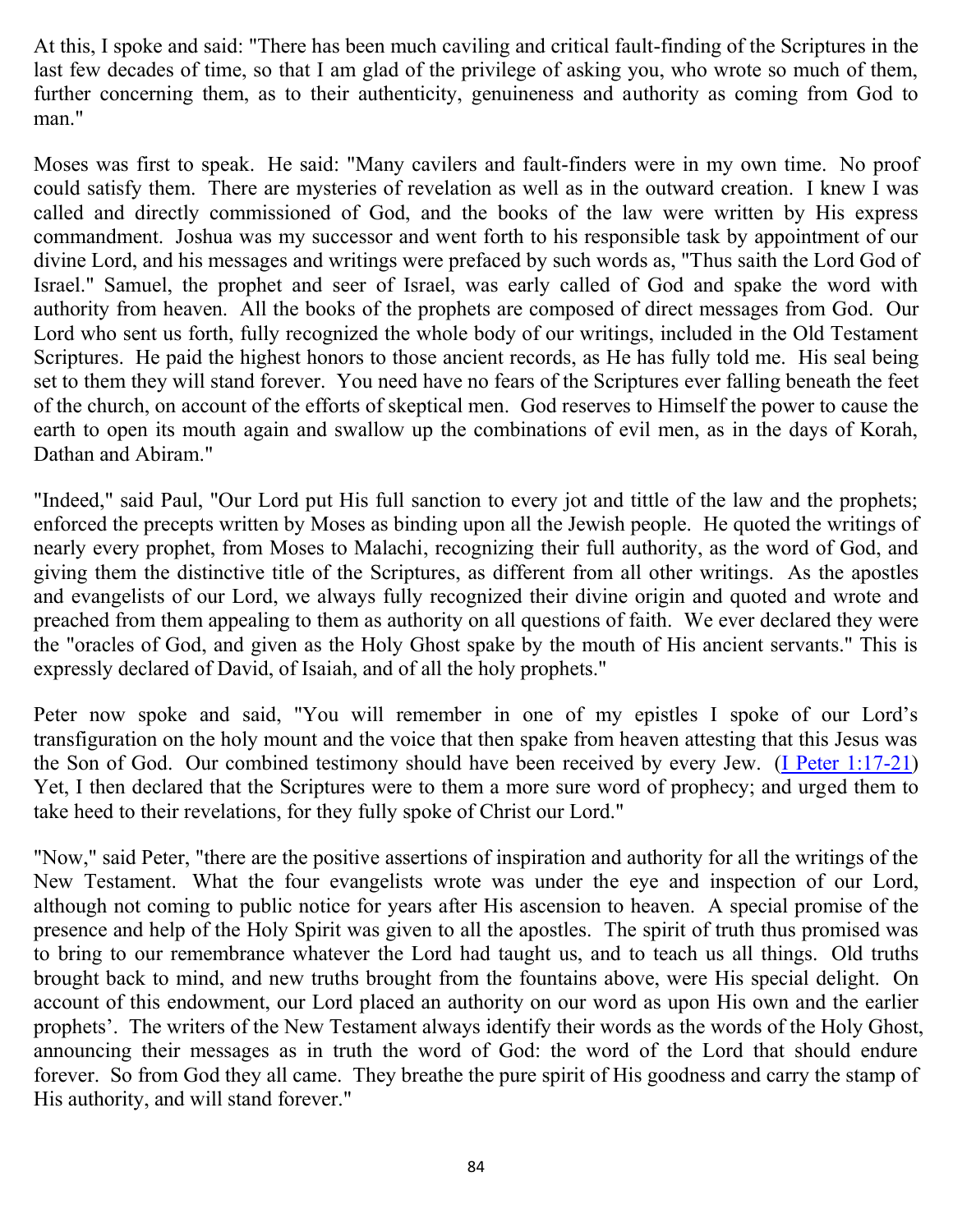"Well," said Bohemond and I at the same time, "we would be much pleased to have a brief statement or summary of their teachings as you understand them now, for we would like to compare our own ideas of theology, as also that which is now taught in the churches, with the truth as it is."

They all assented quickly, and Abraham spoke, saying, "We will hand you such a statement shortly, In the meantime, if you care, you can take a flying trip in one of the passing chariots to a praise service on Broadway, or visit the park adjoining the throne."

We thanked them for their friendly service and as we stepped on board a chariot, they said, "We will see you again soon," and waved us a pleasant good-bye. Isaiah kindly offered his services to go with us. We thanked him and the chariot soon slowed up at an entrance where thousands were gathering.

The place seemed to contain a space somewhat equal to a ten or twelve acre field in the earth. Circular seats ran the whole course round the spacious place of worship. The orchestra occupied an elevated position in the center, and a thousand harps and voices were thrilling the vast audiences with the melodies of heaven. David's harp and voice never seemed so sweet as at that service. Many fathers of the church of an early date were there, many who had suffered persecution and martyrdom were also there. Their faces glowed with a peculiar joy as their words fell like fragrant oil upon that wonderful host. At the suggestion of St. Bartholomew we all fell on our knees and faces and with one heart and voice gave God all the glory. Many short sermonettes were preached to the thousands, many of whom like ourselves were newcomers into the city. This seemed to be a preparatory service for the great coming convocation at the throne. Isaiah, with his long flowing beard, spoke as with a silver trumpet, announcing the general order newly arranged for the great occasion. Enoch's face shone equal to the angels' as he shouted the glory of his Lord. John the Baptist also with his piercing voice stirred the congregation as to a flame of fire. The blessed Virgin was also there and her sweet voice was like waves of light over all the people. We found she was held in great esteem in heaven. Priscilla and Aquilla both gave public utterances of great helpfulness. Many others witnessed to the great goodness of God. At last we all stood and sang a doxology and with one voice and as one soul shouted the praises of Him who had redeemed us to God by His own blood.

The services now closed and in passing out we saw many new arrivals from the earth, some were our own acquaintances. Oh, what joy in meeting these and to think we could now help them in their knowledge of the heavenly kingdom. They were so full of adoring wonder and praise that they could not restrain their feelings. In fact, we all felt much the same. We could not feel otherwise being in the very midst of the glory of God and in His blessed image, and in a reunion of long expectation with those of earlier years. We walked to a quiet place beneath the wide-spreading branches of a most lovely tree whose fruits were thickly hanging within easy reach and ripening every month. The fruit and leaves sent forth their fragrance delightfully and we all felt so enraptured by the presence and glory of God and the great provisions His love had planned for us; that I quickly suggested we all bow and give Him our heartfelt gratitude. We were all on our faces in a moment and it seemed our friends could never cease in saying, "hallelujah to God." I at last said: "Would you like to go back to your earth home again and leave your mansions here?"

"Oh," said one of my dear old friends as he arose and clasped my hand, "don't ask me such a question. That was only the cradle of our existence. This is our home. Oh, blessed be the Lord!"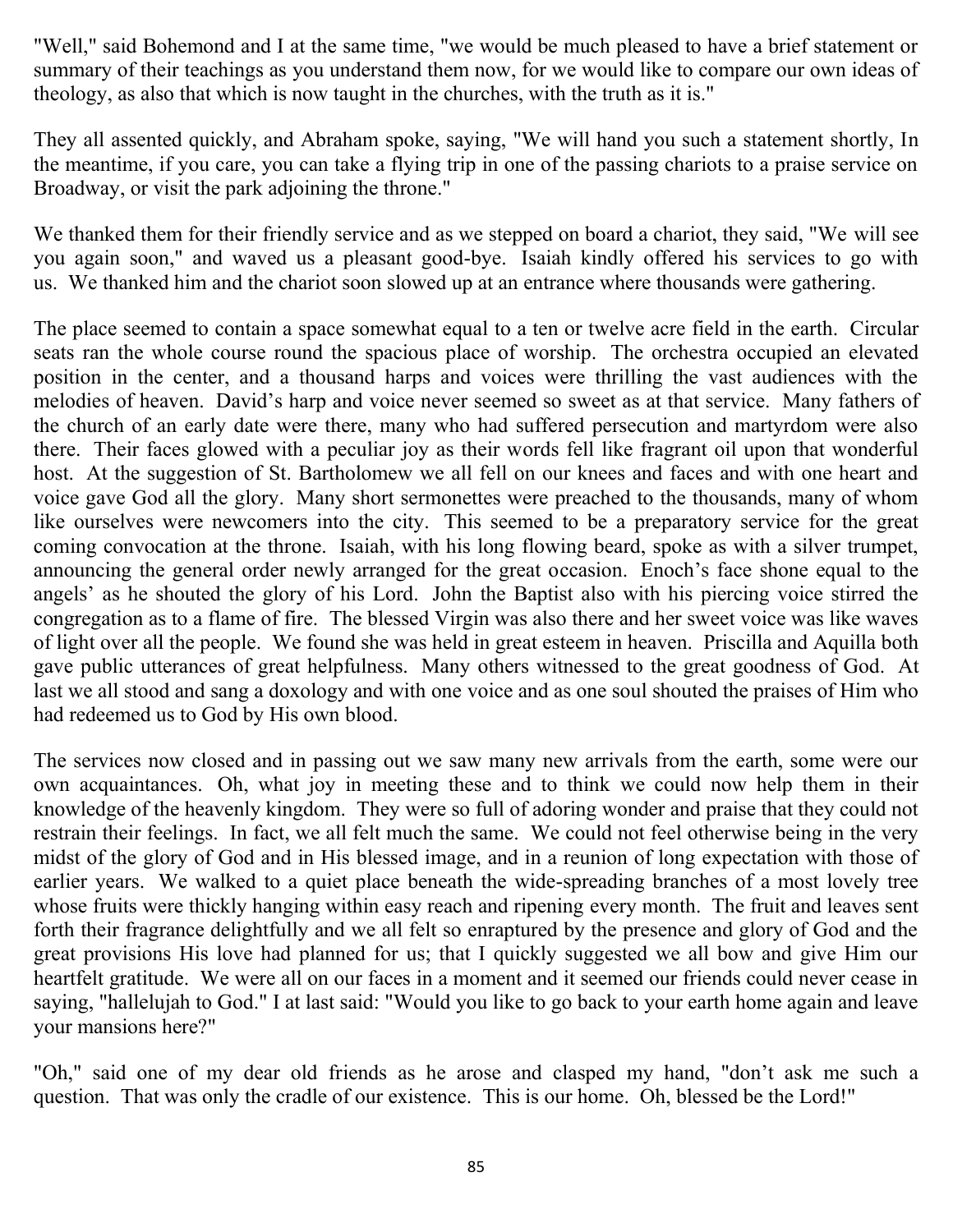We now gathered some fruit and communed together a long time. They told us of much of the doings of the communities we had left. I seemed to be back again, for the time being, among their homes, at their tables, driving with them along the roads and the streets, while they were speaking to me of these things. I said: "Oh, Scandinavia, my people by adoption, could I only see you all here and out of all your spiritual bondage and formality, then would I shout the praises of God greater than ever."

I then said: "If they could only know that you have brought us these tidings when they were lowering your cold body into the grave, if they could only see you here in all this glory, and us having this precious visit beneath these majestic trees of life, then they would lift their eyes on high and say, "Oh, that they had the wings of a dove, then would I fly away and be at rest." ( $\Delta \text{cts } 7:56$ ) Then with the anointed vision like the martyred Stephen of old, they might see heaven opened and the glories which the Son of God has prepared for all His children. If their eye of faith could only penetrate the veil that hides the future, if they only could with apocalyptic vision but behold these glories, if they could only hear even the echo of the melodies which we have just heard, and of which Paul caught the strain when transported to the third heaven, they would evermore say, "For me to die is gain." [\(Philippians 1:21\)](http://www.biblegateway.com/passage/?search=Philippians%201:21;&version=31) The privileges of Christ in them by the Holy Ghost would mean much more to them than they do now.

Bohemond now said: "You have unbounded liberties here. Pluck from any of the trees as oft as you like, go where you wish, enjoy everything you see. All are yours and you are Christ's and Christ is God's. We have found it wise not to hasten. You need be in no hurry. Eternity is before you."

So saying, we bade them good-bye, saying, 'We will no doubt often meet again. We have an appointment near the throne and will need to go to it; later, we hope to meet you at the great convocations at the throne itself. We will be greatly delighted to see you then."

We stepped on a chariot and were soon far out of sight or hearing of our friends. The light of the throne greatly increased, and we stepped off just to meet our elder brethren whom we left some time since.

They now handed us the roll which they had prepared, saying, "Study carefully and compare yourselves with it."

We thanked them for their great kindness and bade them a pleasant good-bye, saying, "We hope to see you again soon at the throne."

"Oh, yes, indeed," said Abraham. "We will be there, for it is of too important a character to be missed."

We now turned our faces toward a beautiful grove of shrubbery many of the trees growing in a kind of circular form with the branches drooping all about, somewhat like the weeping willow of earth. When we came near, we saw two angels in most lovely apparel, sitting in the midst, on lovely upholstery. They arose and welcomed us and laying their hands on our heads, said: "We greet you in the name of our God. But what is that in your hand?"

"A roll given us by the elders."

"Welcome to this grove and to these seats. The fragrance of these leaves will impart to you enlightening grace as you read and study." We sat down to wonder, but the angels had disappeared.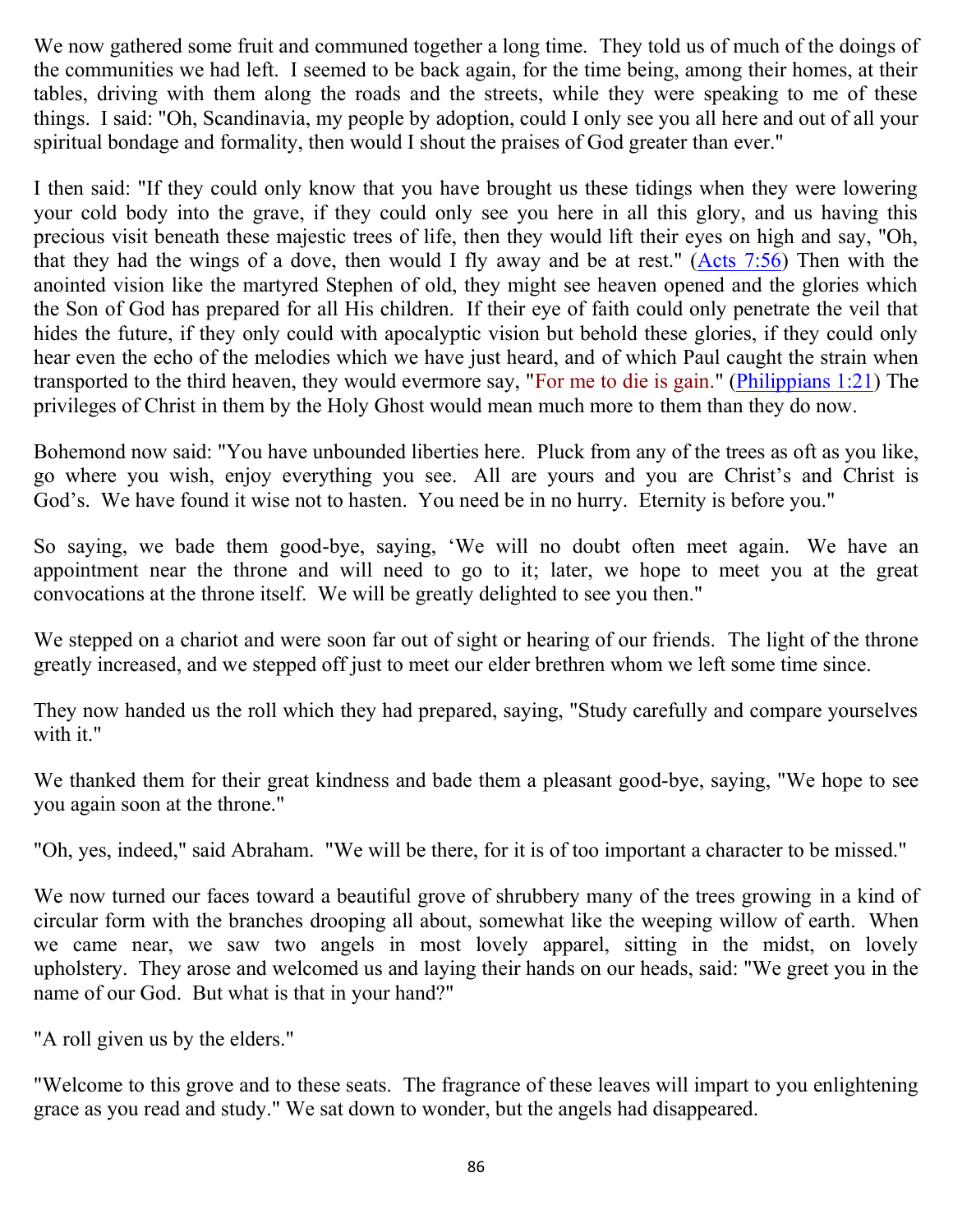"We read and re-read the sacred roll, and rejoiced exceedingly to know that we felt in sweet harmony with the clear statements of divine truth contained in the document.

Bohemond now said: "Would to God my Bohemian brethren throughout the Austrian empire and elsewhere might only have the privilege of reading what the elders have written us."

"I was just thinking quite the same thing myself — that if the Scandinavian people as well as thousands of the churches in America and England could only study this orthodox code of divine doctrine, it might correct some of the modem errors and perversions of the faith, crept in among the people, through Unfounded criticism of recent years. We must preserve this roll, for it has been prepared with great care."

We now arose and took a long stroll among beautiful flowering shrubbery and gathered such fruit as we needed. We left this quiet seclusion and joined the multitudes enroute for the throne. We had not gone far until many of the passing saints inquired concerning the roll. We read it to them aloud and discussed its various doctrinal features to the high appreciation of everyone.

Just at this time there came a chariot filled with ancient men, whom we had not met before. They were driving very leisurely along. Their chariot seemed more like the tallyho or a massive automobile of an earthly pattern. Seeing we were strangers, they at once invited us to ride with them. We accepted their invitation and the visit and the scenes which followed can never be fully described.

> *"You may now rest, "said Seneca Sodi, "for I know you are weary and tired," and handing me the roll to be copied with care, said good night.*

# **CHAPTER TWENTY-EIGHT**

## The Roll as Translated The Elders' Creed in Brief

### **[This is NOT to be used to Replace Scripture, Nullify Scripture, Change Scripture or Add to Scripture!]**

1. There is but one living and true God.

#### **His Attributes**

2. The attributes of God are the qualities, elements and perfections which belong to Him. They belong to Him and are parts of His divine nature — not that His whole being consists of a combination of the same, but because they are the forms and expressions of His being which He has revealed to man.

3. These attributes are natural and moral. The natural attributes reveal His existence as an infinite and rational spirit; that is self-existence, freedom, omnipotence, omnipresence, omniscience, wisdom. The moral attributes are holiness, righteousness, justice, goodness, love, grace, mercy and truth.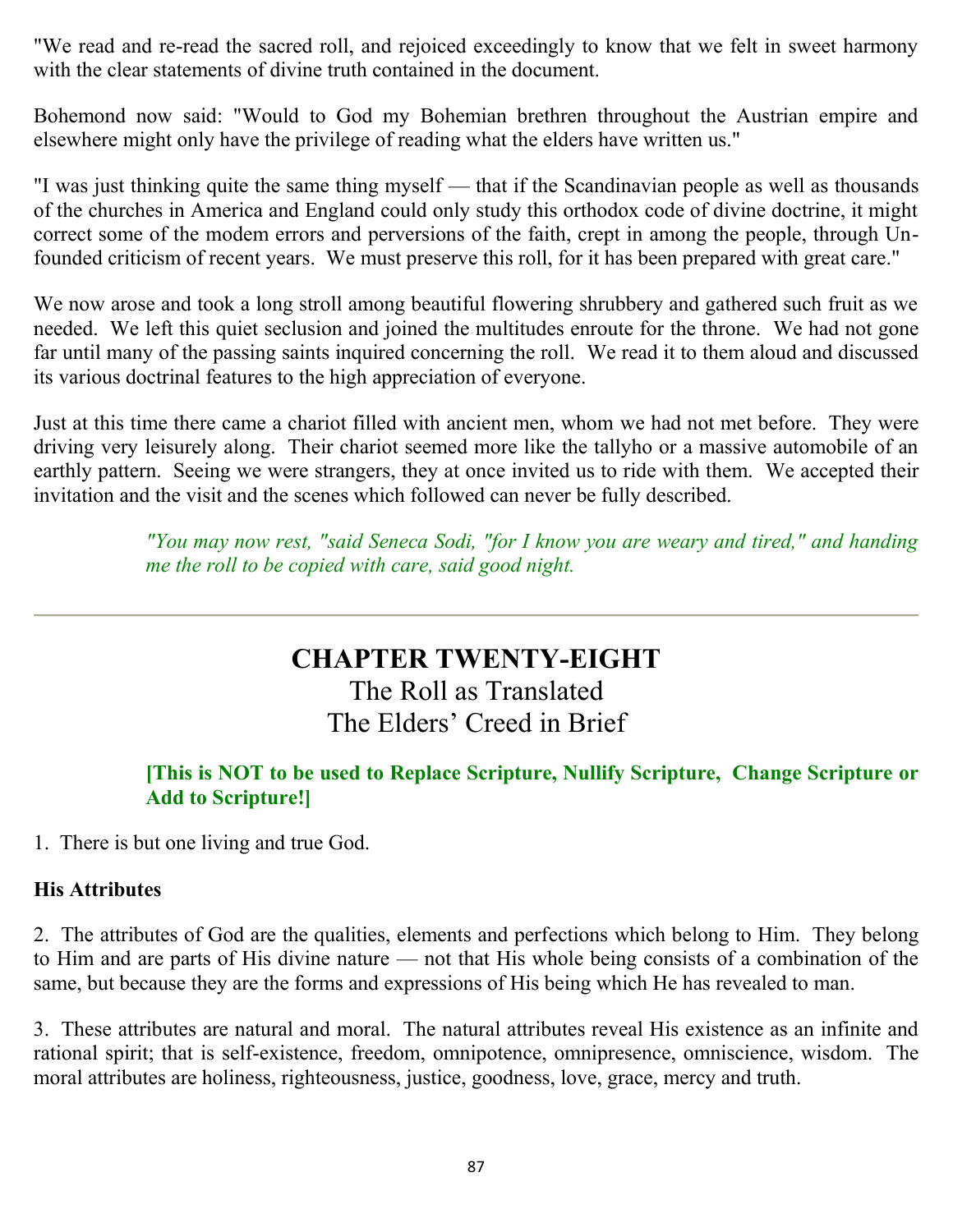4. As known to men on earth God is an invisible spirit, whom no man hath seen nor can see. He is eternal and self- existent. He creates beings with immortality, but God alone possesses eternity. He is infinite, filling all space in the entire universe, embracing all worlds. He is omnipresent, i.e., infinite in power; shown by all His creations from the infinitely great to the infinitely small. All His acts are done by the exercise of His volition, and are seen by man in the universality, variety and multitude of His works. God's omnipotence is limited only by His moral perfections. God cannot lie nor do any bad act, although He has the power.

5. God is omnipresent. The creator, upholder, and governor of all things. He is also omniscient, all things being open and naked before His eyes. God's wisdom is infinite, embracing all knowledge and is independent of all His creatures. We can tell Him nothing which He does not know, but His intelligent, infinite intuition comprehends all things past, present or future. This intelligence is perfect and absolute. Man analyzes things to find out their nature. God knows the nature without the analysis.

6. The foreknowledge of God is also absolute. How the foreknowledge of God is to be reconciled with man's free agency and moral accountability is indeed to men in the world a dark problem, but in the Scriptures both are clearly taught, and faith accepts what reason cannot reconcile. Some of the churches on earth have denied man's moral freedom. Others maintain that God in the exercise of His omniscience, like His omnipotence, abstains from knowing what His creatures will do under certain given circumstances, But the foreknowledge of God itself, unrevealed to men, does not impose nor even hint to me any course of conduct whatever; it in no degree affects His liberty of action. Man neither sins nor follows holiness, as the result of God's foreknowledge; so notwithstanding God's foreknowledge, He has made man in His image, a free moral being.

7. God is infinitely wise, always knows what is best, always adopts means which will best accomplish His purposes. That is wisdom; for wisdom is the art of turning to best account our knowledge. Both in creation and providence God's wisdom is seen. His wisdom and His works everywhere confirm each other as being of God. No higher wisdom has ever been seen or known than God's wisdom in the plan of human redemption. It solves the problem of God's justice in justifying the believer in Jesus Christ.

8. The perfect goodness of God is seen in the benevolence which embraces all mankind and provides for their welfare. His merciful dealings with men declare His goodness; it is also seen in His unmerited favor, drawing man to salvation and in the use of so many means to this end, also in the abundant provision which He has made for man's present and eternal happiness.

### **Moral Evil**

9. How sin can exist in the world with all its terrible consequences in connection with God's righteous government, is an awful and difficult problem, the complete solution of which is not possible to man in his earthly life. But sin does exist, and God permits it for reasons of His own, not fully revealed to men. In heaven it could not be so. No taint of sin can ever enter the gates of this city. If an angel should again sin God would instantly cast him down to hell.

10. Righteousness and justice are divine perfections. It is holiness exhibited in government. Truth or faithfulness of God is much the same as His righteousness. All He says and does is true. His veracity is an element of His character. God cannot lie. As God is eternal His truth remains the same. Whatever is out of harmony with His revealed truth, the same is a lie. To the question, "What is truth?" this answer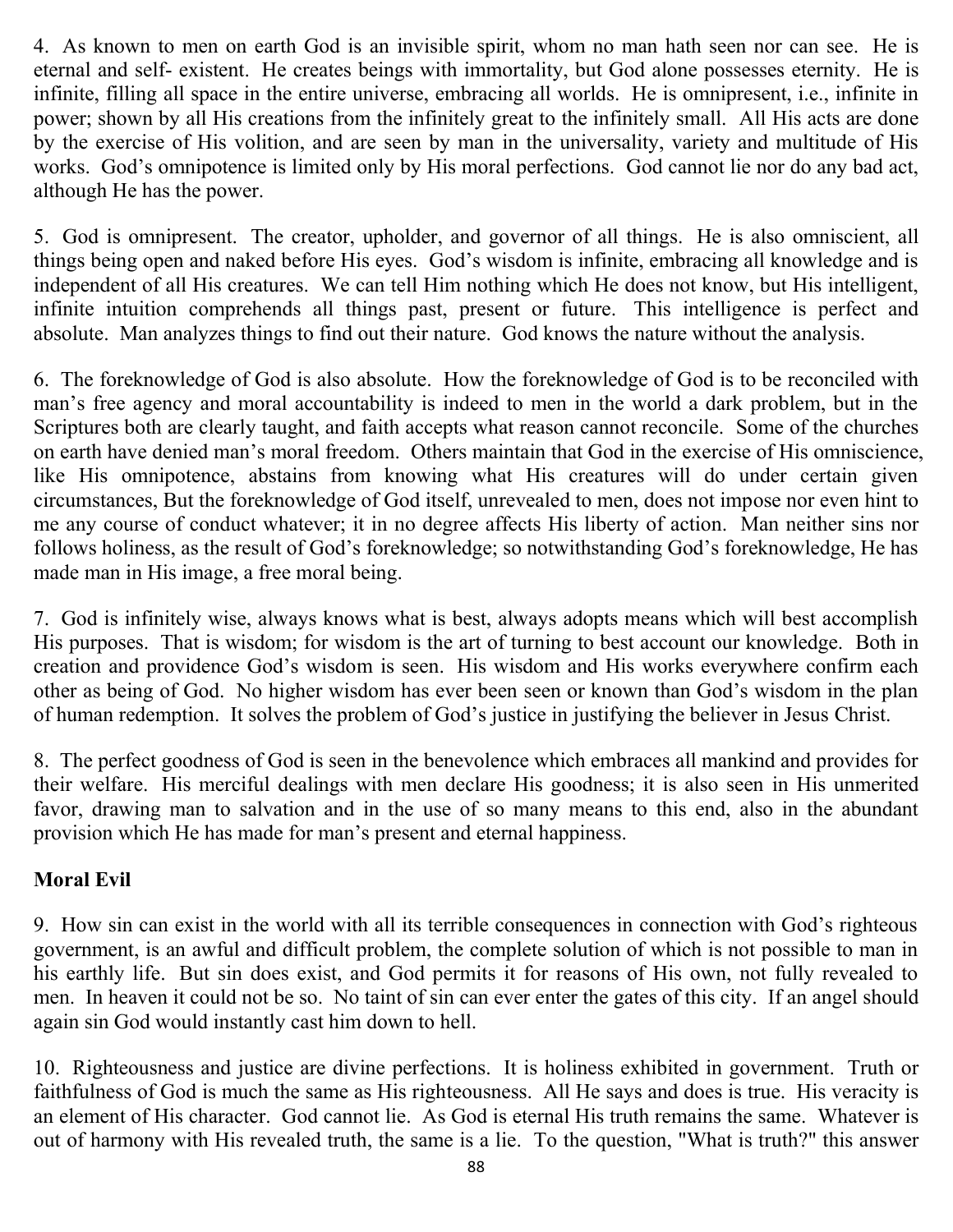which we repeat in heaven is true: "To know God as He has revealed Himself to man is truth of the highest order." Our Lord declared: "I am the way, the truth and the life." All things taught or believed that are out of harmony with His clear revelations are both false and misleading.

### **The Triune God**

11. The eternal God has revealed Himself to men as Father, Son and Holy Ghost. The Son of God is and always was divine. He is the express image of the Father. There have been many errors and heresies in the church in past ages. But we worship one Triune God neither confounding the persons, nor dividing the substances of the same. For there is one person of the Father, another of the Son, and another of the Holy Ghost; but the Godhead of the Father, Son and Holy Ghost is one God.

#### **The Divinity of Jesus Christ**

12. He was the word of God from eternity. In the beginning was the word and the word was with God, and the word was God. While on earth we always held Him to be divine and worshipped Him as God; and in heaven He is confessed by all, both saints and angels, to be God and equal to the Father. All the hosts of heaven worship Him, He was God manifest in the flesh.

#### **The Holy Spirit**

13. The Holy Ghost is one with the Father and with the Son. Equal in eternity, power and glory. In creation He moved upon the face of the waters and developed form and beauty out of disorder and confusion. He proceeded from the Father and from the Son, and took up His abode with His church on earth. He has ever been with them since His coming on Pentecost. He is the comforter, guide and sanctifier of His people. Man's Original State and Fall

14. God made man upright. He was both material and spiritual and possessed of a divine life, and made in the image of God. He could hold communion with God, with all that is divine, as well as with the material universe. He was made but a little lower than the angels, and was crowned with glory and honor and had dominion over the works of God's hands in the earth. He was a companion of his Father and Creator, capable admiring, adoring and enjoying God. While he was material and possessed an animal nature, as he came from the hands of God, yet he was an intellectual, moral, pure and holy being. He was placed under law with life and death before him. Adam rebelled; sin was born on earth. The glory of the Lord departed from him. Man fell, and felt his guilt and was alienated from God. The stream of humanity was contaminated at its source. The first pair became sinful. Their descendants of necessity were in their image fallen and depraved. So by one man sin entered into the world and death by sin; and so death passed upon all men, for that all have sinned. Our nature sinned in Adam and the stream became polluted at the fountain head. This depravity became universal for all the faculties and powers of the soul and body were brought under the power of evil.

#### **The Atonement**

15. We universally believe that the death of Christ was vicarious and propitiatory and that by it divine justice is satisfied, and God can be just and the justifier of all who believe in Christ Jesus, and that pardon and salvation is freely offered to all men, upon repentance and faith.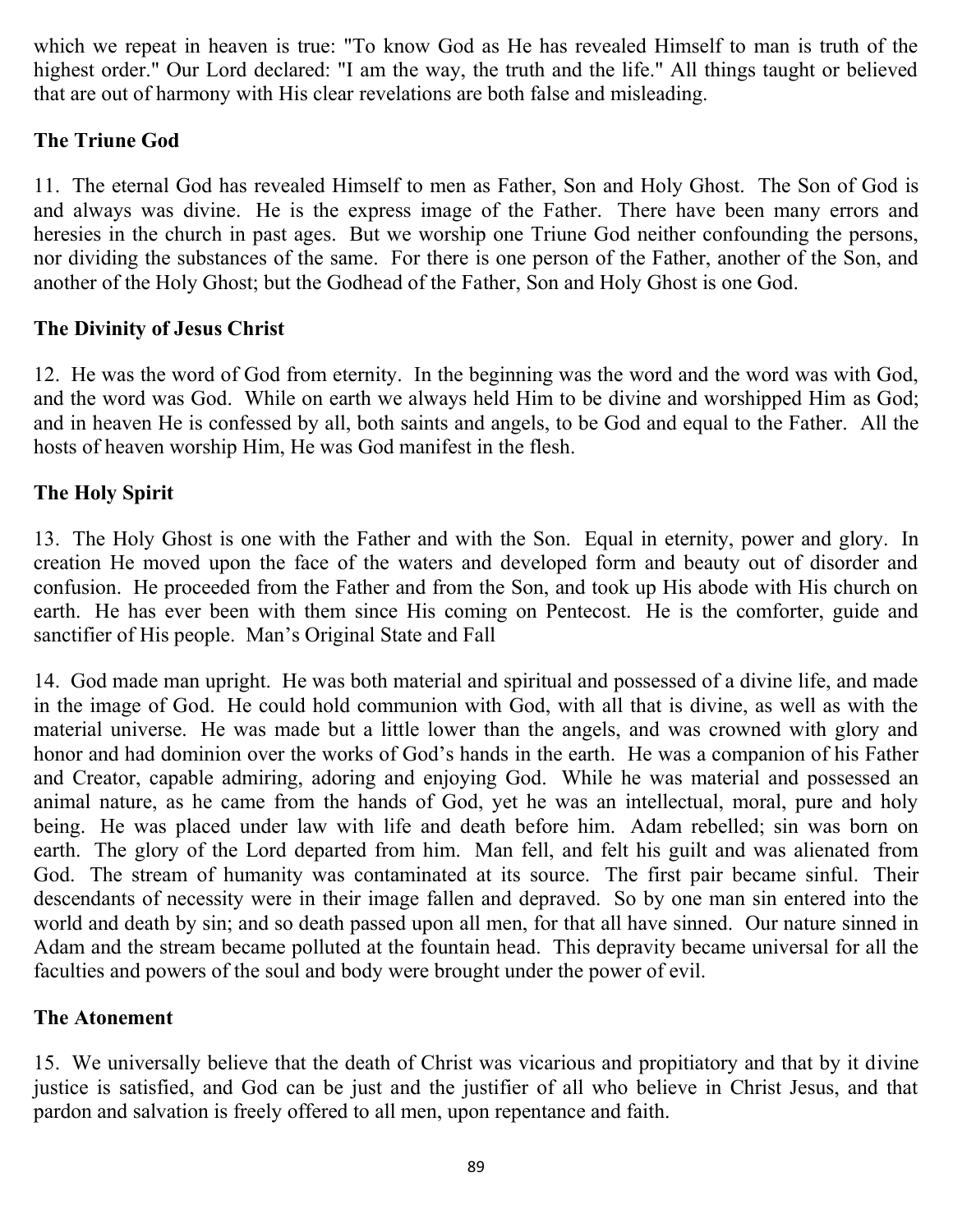### **Election and Foreordination**

16. We believe God did foreordain and devise a plan from the foundation of the world by which He would save man, and further, He did foreordain from the beginning, all men throughout the ages who would accept and be willing to conform to this plan, should be saved; so that everyone in harmony with His power and liberty of choice who shall choose eternal life though God's plan was foreordained to eternal salvation.

### **Repentance**

17. True repentance is a condition of soul before God wrought by the operations of the Spirit of God upon the heart and soul of man whereby he is made to see and feel the sinfulness of his sins, and also to forsake them utterly and with full purpose of heart to yield obedience to God in the future.

### **Justification**

18. Justification can only follow true repentance and is an act of God's free grace wherein He pardoneth the sins of man, and accepteth him as righteous in His sight, only for the sake of Christ.

### **Faith**

19. True unfeigned faith in God believes all that God has said, commanded, promised or threatened. It is dependent upon testimony, and is valuable to us as the truth itself. We can believe in men. We are responsible for our faith, for one may believe a lie as he does the truth. The truth only can make him free. True saving faith leads the soul to trust itself to the all- atoning merits of the sacrificial death and resurrection of Jesus Christ.

### **Adoption**

20. Adoption is an act of God whereby the believing sinner is received into the family of God, with all the rights and privileges of His children in which he becomes an heir of God with a right and title to eternal life.

### **The New Birth**

21. The new birth of which our Lord spoke is that mighty change wrought of God in the soul of man when He imparts to him eternal life and renews him in the image of God. This change is the work of the Holy Spirit wrought in man, convincing him of sin, and leading him to repentance and faith whereby he is born from above with eternal life as a gift from God.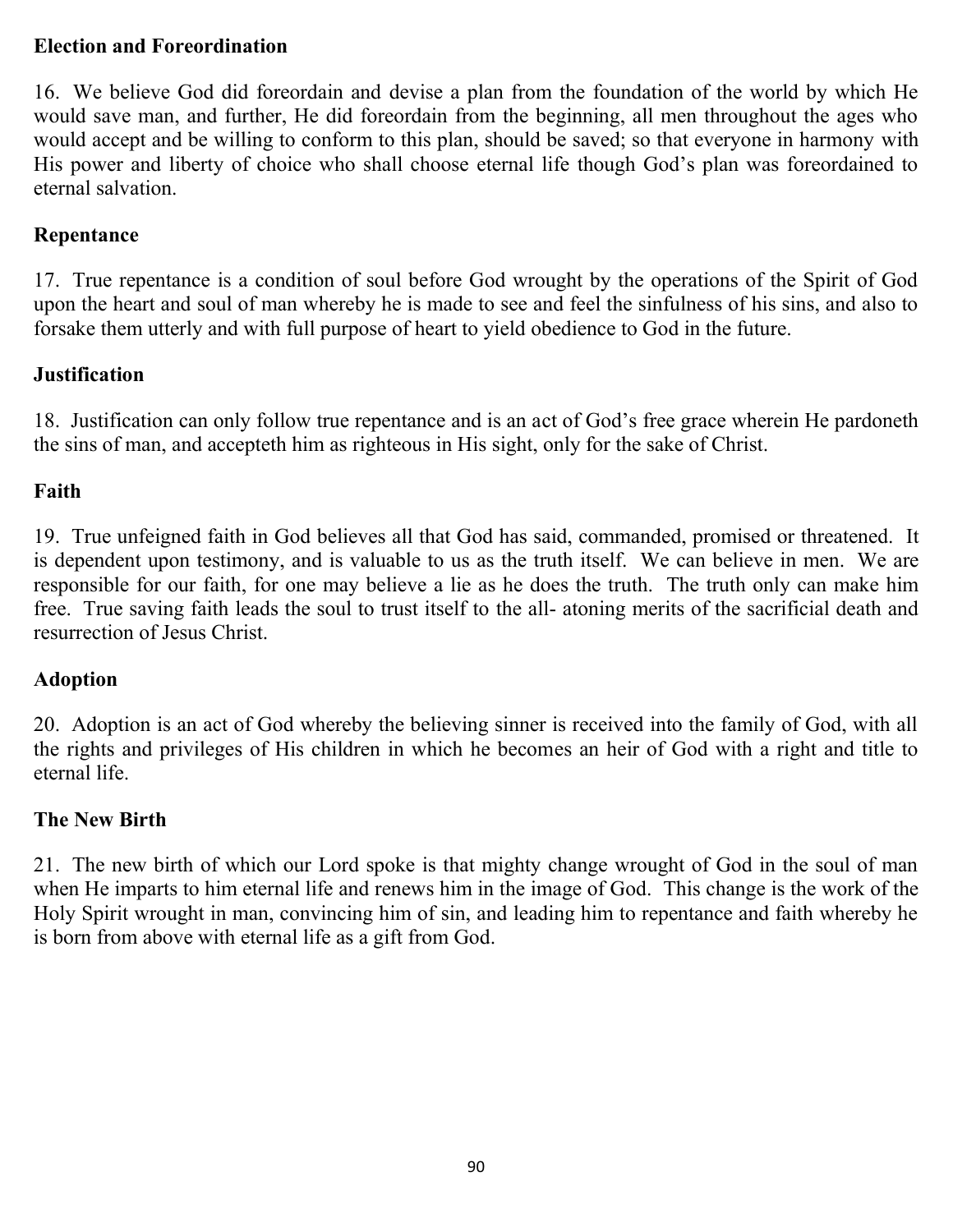## **CHAPTER TWENTY-NINE** Fourteenth Visit Nearing the Throne

*The evening was most lovely indeed. Seneca Sodi came as usual, very full of pleasantness and by, and glancing over the manuscript, especially the roll, suggesting a few corrections here and there, he said: 'Are you ready for me, my son?" "Indeed, I am eagerly waiting for your message," and he began:*

Bohemond and I had just taken our seats in the chariot of the ancients. On inquiry we soon found we were in the chariot and the company of the earliest generations of the earth's population. We were soon introduced to Adam and Eve, the first parents of the chosen race. It seemed passingly strange for us to think we were side by side with those of such early date. Abel, Enoch and Methuselah were also in the chariot. Turning to Abel, I addressed him and said: "Oh, thou first-born son, born of those who never were born!"

"True," said Adam, who overheard the conversation, "we never were born, but created. I remember so distinctly when first I opened my eyes to behold the creations about me. I knew nothing, absolutely nothing at all. I felt the breezes and saw the waving of the branches of the trees and heard the sweet voice of birds and the lowing of cattle. God spoke intelligently to me about the fruit of the trees for food. I quickly learned how to satisfy my hunger and thirst. But I longed for a mate, for I found none among all the creations of the garden. God gave me this woman as a helpmeet for me, so I found she was "bone of my bone and flesh of my flesh," and I have loved her ever since."

At this Eve blushingly smiled and said: "You can guess our courtship was brief. It was me or none. But we soon learned life's lesson stow, which all the world has repeated after us."

Seth and Noah were also side by side; Sarah and Rebecca, Keturah and Rachel also were grouped together, Ephraim and Manasseh must have seemed as young as when Jacob blessed them so long ago. Samuel and Aaron were also with the happy group and seemed to be rather presiding as prophet and priest over the chariot load. Caleb and Joshua were in the front assisting the charioteer in guiding the chariot. They all seemed to take a deep interest in us and asked us many questions bearing on modem times. After we had exchanged many questions both of modem and ancient life, I was so enraptured with the idea of eternal life, God's great gift to man, that I fairly shouted and said: "Oh, what did God mean when He breathed into man the breath of life and man became a living soul? [\(Genesis 2:7\)](http://www.biblegateway.com/passage/?search=Genesis%202:7;&version=31) Here is the explanation before me in you dear brethren, who have survived the ravages of earth and the durations of heaven and are no older than you were four thousand or five thousand years ago. Oh, blessed eternal life!"

Bohemond now spoke and said to Methuselah: "Do tell me if your years on earth were as long as it stated in God's book, nine hundred and sixty-nine years is the Bible record of your age. It seems to us almost incredible, as we only live such a short time now. Please tell us about it and what did you do?"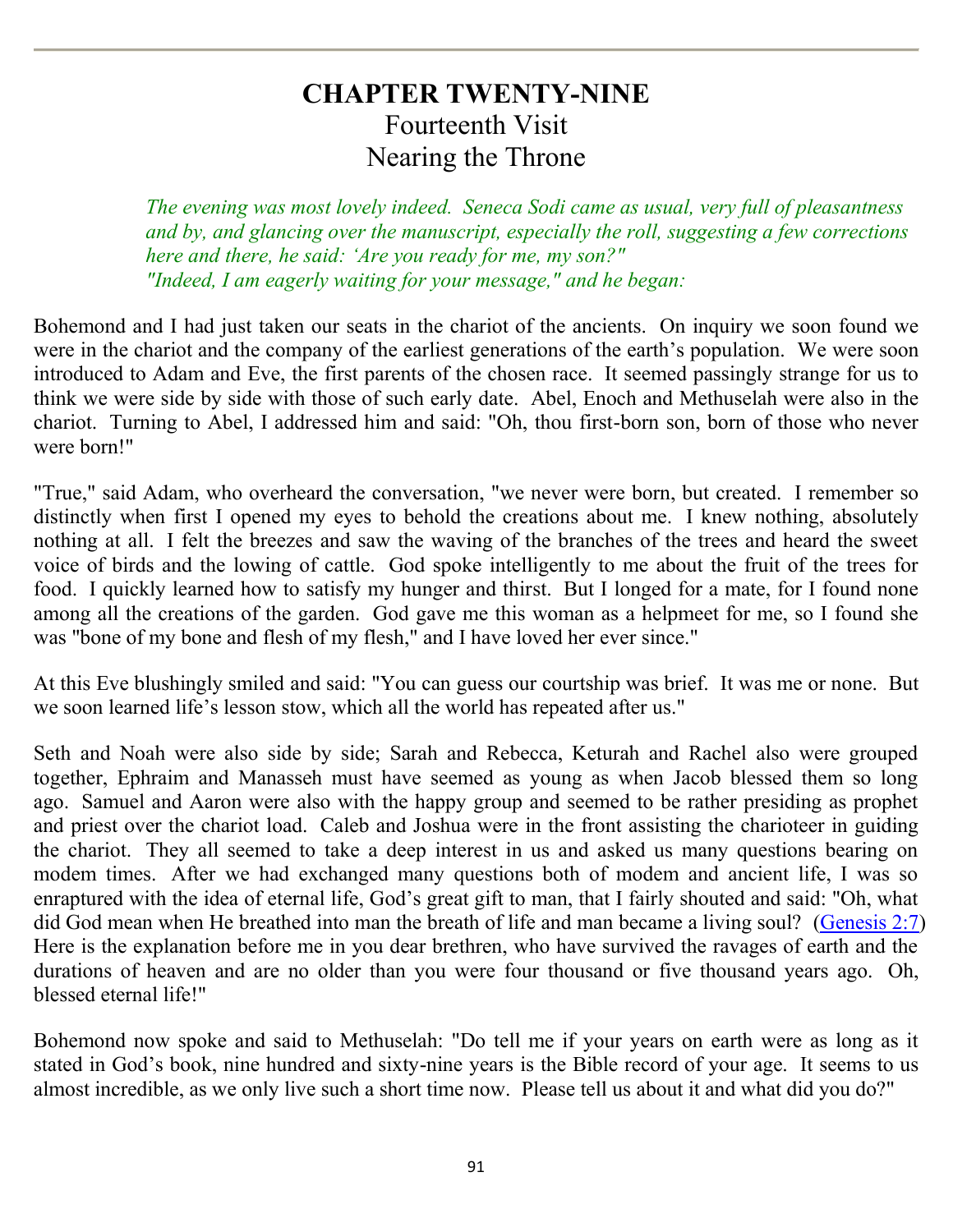"Truly," replied Methuselah, "we lived to a great age and the record of the inspired word is correct, for Moses has told me repeatedly what he wrote concerning the early history of the world and man. As to why we lived so long, may be easily explained. God was exceedingly good to us. No former generations having lived before us, we had no books to read nor anything previously discovered by anyone before us. We had to find out by long searching and experimenting, which required years, which in a later day one could know in a few minutes. In fact, a child of only a few years, at a later period of the world, would know as much as one of us could know after a hundred years had passed. After all the long years of our effort we all died (except Enoch over there), and after eight hundred or nine hundred years with but little more knowledge on general lines than your children of ten or twelve years know now. In the generations of men a little later, they would live as much in seventy-five or a hundred years as we would in eight hundred or nine hundred years. So God mercifully lengthened out our lives and gave us greater opportunities toward the end for which we were placed upon the earth for our first habitation, instead of there in this celestial world. As to what we did, well, sure enough we did nothing but till the ground and herd the cattle and sheep. Our implements were indeed of the crudest sort and we made them wholly of wood. We did the best we could. Yonder sits Adam; he can tell you, dear brethren (for so you are to us), all about his early experience."

At that I arose in the chariot and was introduced again to the venerable head of the race of man, and to Eve, the mother of us all.

"Oh, Adam and Eve, tell us of your early experience in the world."

"Certainly," said Adam, "with pleasure," and Eve made a lovely bow of assent.

"Well to begin: The garden where we were first placed was a lovely home indeed. No grander place could ever be found upon the earth. I have had descriptions of all kinds of earthly gardens, but nothing equaled paradise. Everything was perfectly delightful. Fruits of all kinds were ripening and hanging ready to our hand. Nothing forbidden to us but one tree. But, oh, that sin I never can forget it! What penalties followed our disobedience! The shame, disgrace and alienation from God!

It was a sad day when God sent us out to till the ground and dig for ourselves. After we heard our sentence, we were very reluctant to leave, so there came two of the angels with scourges in their hands and without parleying they drove us out. Oh, the sorrow and tears of that day! The angels had already told us of the tree of life, and its marvelous imparting virtues. The whole garden was charged and filled with the aroma of this tree. The very breezes and atmosphere were surcharged with life, but death was creeping upon us. We felt the chill and pall of a terrible stroke. We were simply out of harmony with our environments. The curse of death was upon us, and God sent us out to till the ground which He had likewise cursed."

"Did not God show you mercy and kindness and give the promise of a Redeemer for you?"

"Surely, He did, and gave us proofs of His love toward us in the garments He gave us to cover our shame."

"Did this signify anything to you then as an offering made by blood for sin?"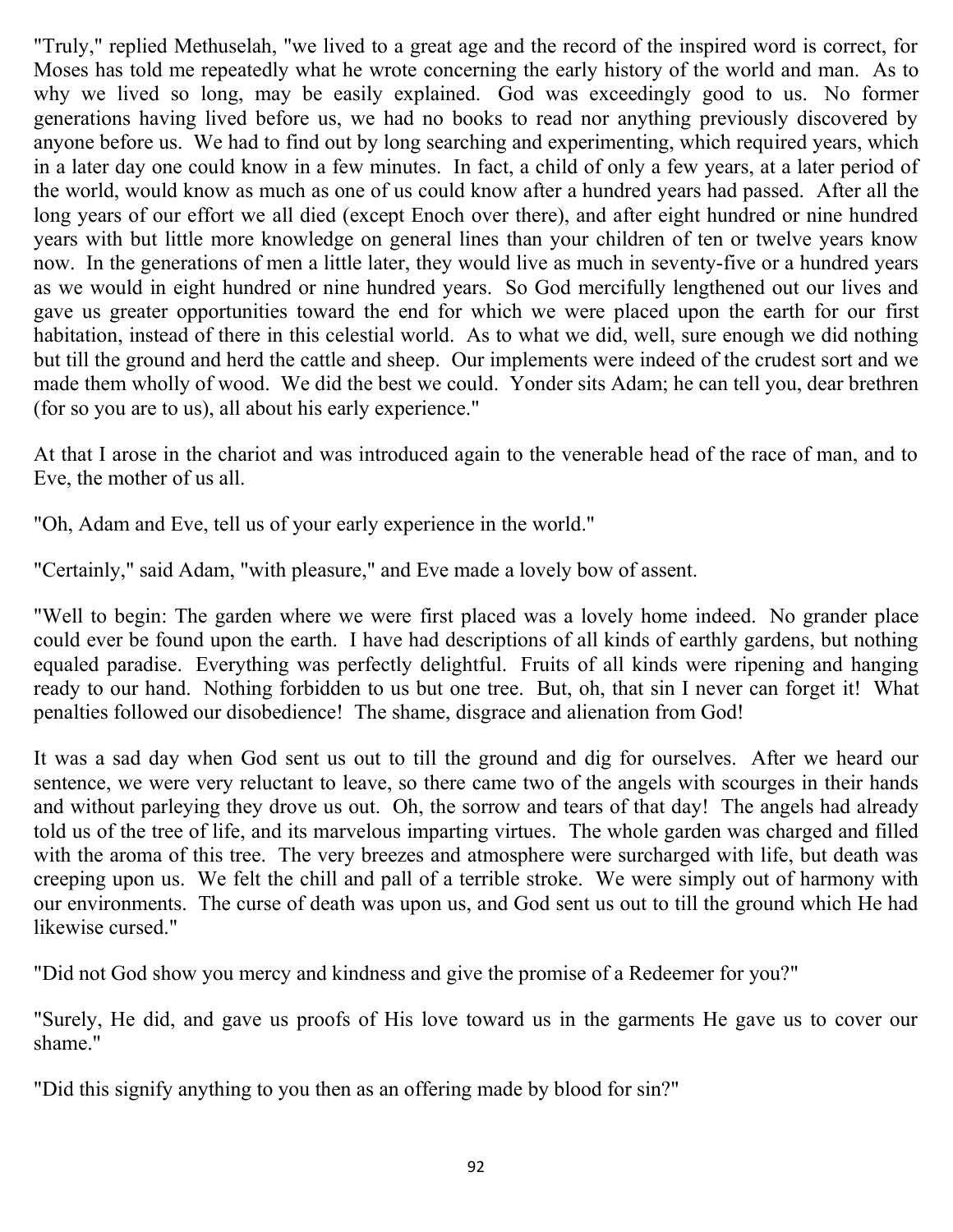"Indeed, it did," said Adam, "for God fully explained to us the conditions of pardon. This we taught to our children and Cain knew it full well as did Abel, but Cain did not believe the details concerning the sin offering and this will explain to you why Abel brought a better sacrifice than Cain and by it though dead, yet he speaketh."

"How was it, Abel?" I said.

"Just as father has told you," replied Abel.

"What about Cain?" I asked.

"He was self-willed and despised God's way. Poor boy, he sowed his seeds of unbelief and reaped his harvest among the lost."

"Will you tell me more about the results of your early sin when God drove you from the garden?"

"A thousand times I have told the story, but will cheerfully tell it again to you. Little did I comprehend before our sin the great depth and meaning of transgression. I know all that Moses wrote concerning it, and much beside, and his words were true; so also were the words of the Apostle Paul, all of which I know, for they have been repeated to me many times over. We had unbounded liberties in the garden and should have been content, but there stood the tree of knowledge very near the tree of life. God has said, "Of every tree thou mayest freely eat except one." He threatened us with death should we disobey. Why we did disobey has been the awful problem of our lives. God let the penalty fall upon us. We became mortal and subject to death. The grant of immortality was withdrawn. We were depraved, and alienated from God. We lost His image and were without hope and without God. Only through His infinite mercy were we saved, and have the privilege of these mansions of bliss."

I thanked Adam and the rest for their kindness to us and said: "We hope we can have another such interview as this with you."

"Oh, yes, we will be pleased at any time suitable to your convenience."

We now cast our eyes up the broad avenue in the direction we were going only to see it simply crowded with saints and angels bound for the Great Convocation at the throne. These were in chariots of various descriptions, or walking leisurely along, eagerly engaged in joyful conversation and pleasant visits by the way. It called to mind those great occasions in the world when ancient Israel was gathering at her great annual feast of the Lord at Jerusalem when a half million or a million souls would be gathering from cities, towns, and country throughout the Holy Land. But at this feast innumerable hosts were pouring in from all directions; those who had been gathered from all kingdoms, nations, tongues, kindreds and people of the earth, Israelites and Gentiles. No such gatherings have ever met in the world for any purpose as was gathering here.

But this time we were so near the throne that great waves of light and glory were flashing out in all directions. An earthly sunrise on a bright June morning is but a faint picture of this glory. We were yet several leagues away, but the magnificent buildings and exquisite mansions were simply beyond description.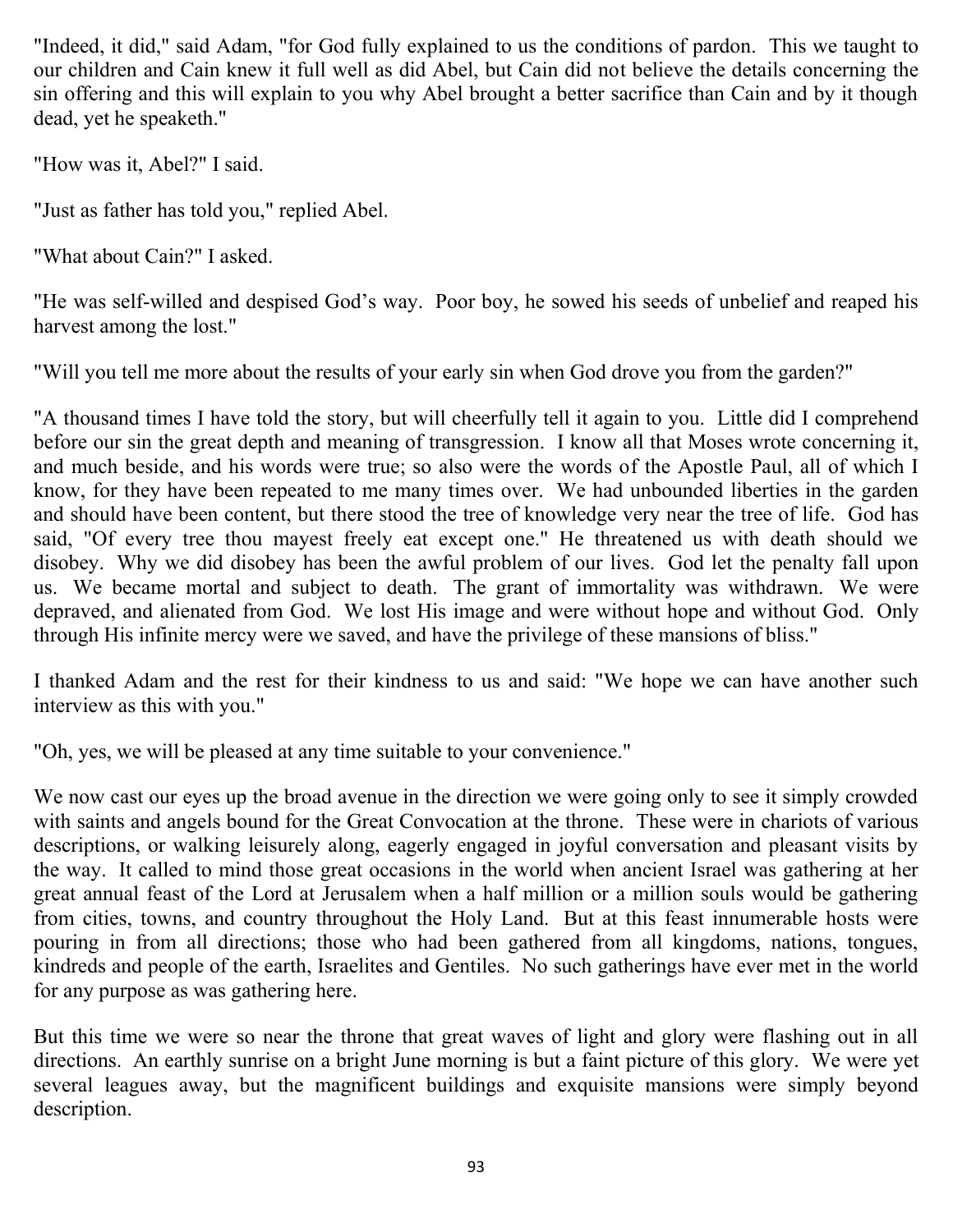On both sides of this great avenue were the beautiful mansions built in the early days of heaven itself, which were in those early times occupied by the first saints who crossed the threshold of time into eternity. For there was a period in eternity when no soul of man walked these golden streets, nor saw, nor enjoyed this celestial glory; but from the days of Abel they began to gather here, with an everincreasing ratio. I was reminded again and again of our Lord's word on earth: "In my Father's house are many mansions," and truly, they had all been prepared by our blessed Lord Himself, using angels and men as His helpers.

There were also very large and spacious mansions more especially for the angels, as I was told, where they congregate and worship God and where they receive the divine commandments and from which they often start on their missions of love to yonder world of sin and sorrow.

Lovely fountains were gushing up their silvery streams of life, in the midst of the streets, and with the golden vessels of this holy sanctuary we were constantly refreshing ourselves, for the chariot was moving very slowly and leisurely along.

Enoch now said: "We are almost to the southern entrance," and with this signal we all arose in the chariot and stood to our feet. The newer arrivals were so overcome and overawed by the majesty and glory of our surroundings that we began a hymn of praise. When we had finished the hymn, we all knelt upon the seats of the chariot and poured forth our praise to God. Bohemond shouted and said: "Oh, throne of God, I am simply lost in the glory!"

Just at this moment David's chariot drove by our side. It was filled mostly with strangers, but among them was Genevive, my mother, and Mary. David had returned by the way of the cathedral and found room for them. Now both chariots stood still, and we all alighted, and walked but a short distance and stood beneath the wide-spreading branches of one of the trees of life. Here we sang another hymn and again we fell on our faces with adoring praise. We were so overcome with the majesty and glory all around us that we knew not what to say or even think. Thousands of the saints were gathering about us and pressing on nearer the throne. All those ancient men and women of the chariot went forward at once. But Bohemond, Genevive, mother, Mary and myself stood a few moments to consult further with each other and with David who now came to us. With Bohemond and myself there was a fear and an awe we could not overcome. All the rest were perfectly at home, and we tried to be, but felt a shrinking in our souls. The thought of soon standing beside the throne and looking in the face of the Great Jehovah made us think deeply of our preparation.

David now said: "Let us go on and join the countless hosts yonder."

Genevive and mother said: "If we are separated during this great service, we will meet you again at the banquet following."

> *"Now," said Seneca Sodi, "you must rest. Faithfully transcribe what I have given you and I will see you again soon." As usual, he bade me a kindly good night, and was about to vanish from me when I said: "Oh, Seneca, my soul is so ravished with your narrative that I wish you would remain all night and take me through rue great congregation." "You will hear me again, my son," he said and was gone.*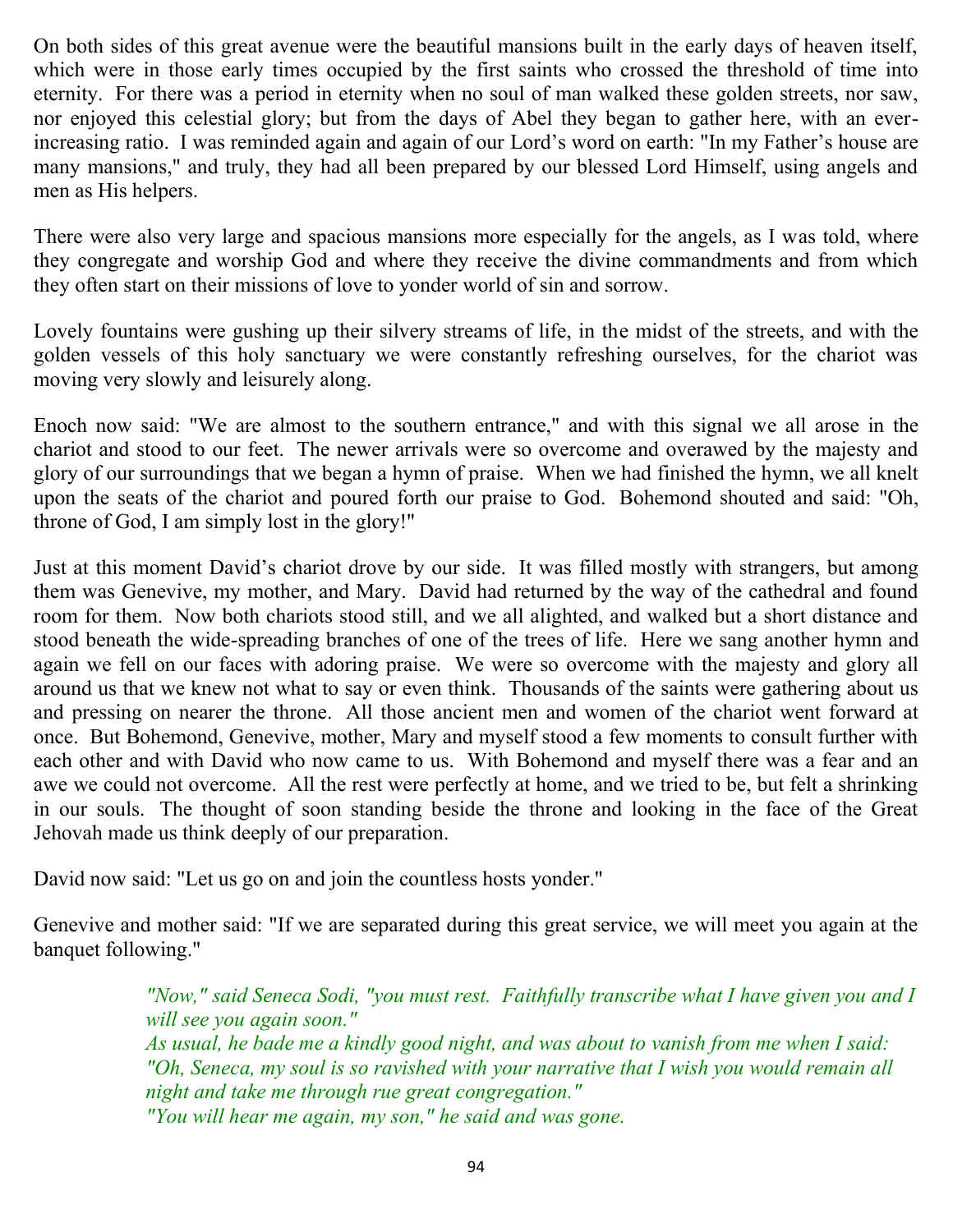# **CHAPTER THIRTY** Fifteenth Visit The Splendors of the Throne

*Seneca came again as usual. His face was beaming with great joy and gladness. I said: "Why are you so exceedingly happy tonight?" He quickly replied: "Because I am going to take you tonight where I long to be myself" "Well," I said, "I am anxious for your message. When you left me last night, we were traveling very near the throne." "Yes, my son, and I will tell you further of it now."*

Beyond all my power of description are the splendors of the throne itself. As we approached nearer the center of the great city and to the region of the Father's throne, mighty waves of light and glory came constantly rolling over us, and with them came such refreshing baths of love, peace and joy, that our gladness was indescribable, having reached a degree of perfection never known before. The noiseless chariots were moving in all directions. Countless throngs of happy spirits, clothed in the purest garments and the expression of every face being that of the serenest peace and composure of soul were moving toward and from the throne.

Vast numbers like ourselves were approaching the throne for the first time, many of whom had been within the compass of the majestic wall a long time, but the entire satisfaction with all the surroundings and the perfect contentment of soul made them linger long at each new object with which they came in contact. It was well for them that they did, for the glory of the throne which excelleth all else would be too great for them.

I saw many who, on account of the majesty, glory and light, were so overcome, that it reminded me much of the experience of many on earth during great revival seasons, whose spiritual perceptions were greater than their nervous powers to endure, hence there followed prostrations, trances, fainting, shoutings and kindred experiences. I found even in heaven that there was a development and growth of the powers of the soul even to an endless perfection, and a strength of mental capacity unknown on earth or even at the first entrance into the heavenly state.

Yes, endless perfection, and still, while approaching, yet never could reach the perfection of God.

The majesty of the throne is indeed beyond description. Notwithstanding we had been graciously prepared for it, yet we were so overawed at our surroundings and the sight before us that we did not know what to say- or even think. Comparisons with earthly scenes, the richest and grandest or the greatest works of man would give but a faint idea, even human language itself is too tame to tell the story. The memories of childhood experiences were constantly rushing through our minds, so that I said to myself again and again, "Is this only a dream or is it real? Have I seen a vision or am I really in heaven? No dream ever came to me on earth like this; no grandeur ever equaled it; no dream of glory so enchanting."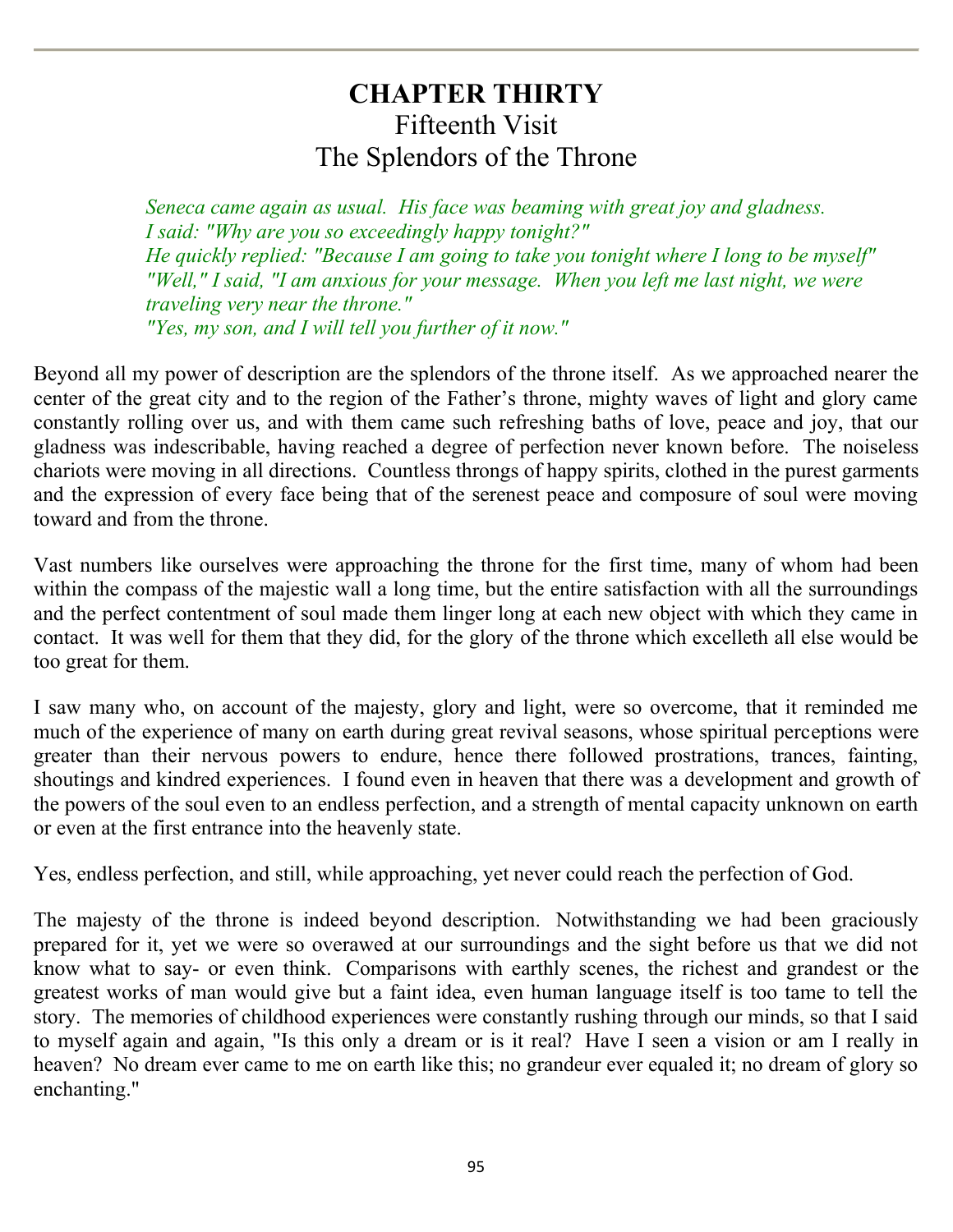We had been standing spellbound a long time, when a man whose face was beaming with a halo of light, came to us; he seemed to realize our situation and said: "Dear brethren, have you just come to the throne for the first time?"

As he came near us and spoke, we thought we recognized him, but having met so many in such a short time we were not sure that he was of those in the chariot. "Indeed," I replied, "we have been for quite a little time within the city, but have been detained with so many things and wonderful scenes, that we could not reach the throne earlier."

"You have been wise," said our friend, who was interesting himself in us, "for even now you are none too well prepared for the great things which are just before you. If you would like to have me, I will accompany you for just a little while in your introduction to this most blessed and exalted place in our Father's house."

We would be much pleased to have you do so, for we are in much ignorance as to what is before us."

I turned to Bohemond and said: "How fortunate to have such company and assistance, and yet we knew that in our Father's house with its many mansions we need have no fears for our needs would be met at the right time."

"At this he brought us to a sparkling fountain not far from one of the great entrances to the throne, and with a golden goblet gave us a drink, then he went a little distance to a mammoth tree whose branches were everywhere hanging low and brought us each a cluster of its fruit, when we had eaten it, he pronounced a blessing upon us and suddenly our eyes and minds were prepared for the greatest glories to which a mortal man has ever been exalted, and to those scenes we will now turn our attention.

## **CHAPTER THIRTY-ONE** Fifteenth Visit — Continued The Throne

We were so entranced at the vision before us that Bohemond fell on his face and poured forth his praise to God as I had never heard him before. In fact, we all felt completely overcome in wonder and admiration.

The vastness of the various compartments of the throne is beyond all earthly comparison. For many furlongs it was spread out in all directions before us. Bohemond came close to my side and said in a low voice: "Whoever could have thought of such glory!" Light, all filled with glory, heightened beyond all human conception of earthly things revealed the splendors of the throne beyond the powers of a man to describe, so that I kept thinking of the word which I had so long heard: "That God is light and in Him is no darkness at all" [\(I John 1:5\)](http://www.biblegateway.com/passage/?search=I%20John%201:5;&version=31) We stood long in wonder and admiration. Our guide now came to us and said: "'We will now go forward and see more of the greatness of this, our Father's throne. You need have no fears, for we are all children of God and He delights in our highest enjoyment and is pleased for us to know of these treasures of His love; so come with me, and I will show you at a glance a little of what God had in mind when He laid the foundations of the earth and made man in His own image."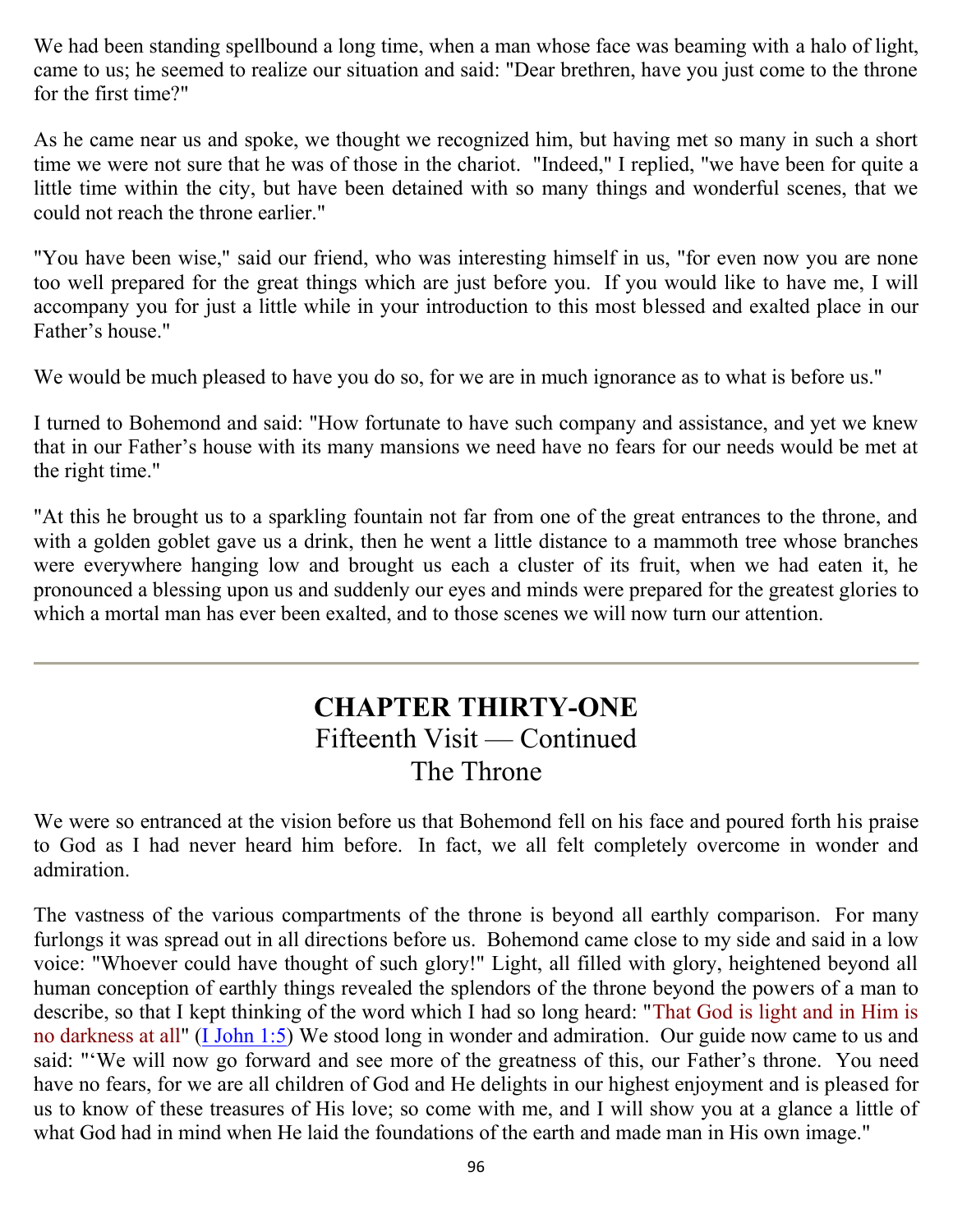"I have been here during thousands of earthly years. There were but few of earth's inhabitants when first I came, compared to the unnumbered millions now; but a vast number of angels were about the throne when first I looked upon this glory."

"Yes," I said to him, "and I remember in God's word it is said: "Ten thousand times ten thousand angels are about the throne."

"Sure," said Bohemond, "and that is a hundred million and I think there is room for a hundred million more!"

We found that our guide was none other than Enoch of ancient birth, whom we had met in the chariot and also at our first entrance into paradise and again at one of the great praise services in this city. But we had met so many hundreds and even thousands in such a short time and then the bewilderment that came over us at the great sight, we were slow in distinguishing him from so many ancient men. His body shone like the light itself and he was the picture of health and youth and the man of all others, who never tasted death. "Oh, Enoch, thou blest of God!"

"Come with me," said he, and we followed him to a raised elevation many feet above the floor of the throne; from this we could see the innumerable company which John saw in his vision, or such portion of it as our eyes could reach, which no man could number. Countless throngs from all nations of earth clothed in the purest white garments. They seemed to be moving in all directions in a joyous service for their Lord.

I said in a subdued voice to Bohemond: "I wonder if John is anywhere among this mighty host, for I do remember his words how he foretold this wonderful scene: "After this I beheld and lo, a great multitude which no man could number of all nations and kindreds and peoples and tongues stood before the throne and before the Lamb, clothed with white robes and palms in their hands." [\(Revelation 7:9\)](http://www.biblegateway.com/passage/?search=Revelation%207:9;&version=31)

Enoch now said: "Shall we now go further on, for there are wonderful scenes yet before you?"

"Oh, indeed, we should like to see all."

"But," said Enoch, "you will be here a long time ere you see all."

As we passed along, we again met many whom we had seen in other parts of the city. Everyone seemed so contented and happy. They wanted nothing they did not have. There were differences in the experiences of the people, but the holy harmony was like the music of the strings of a harp; not a discord throughout the entire realm of the city or even paradise.

Enoch now led us to the throne itself. It was encircled by wonderful majestic bands of light with all the colors of the rainbow, which signified the attributes of the Almighty God and Father of us all. We seemed now to comprehend God as we never had before. I thought of the band of light that encircles the planet Saturn, the gold tinged clouds of an earthly sunset; but no comparison could describe its glory. Beneath the circle of this rainbow was the seat of the Almighty Father. For beauty, grandeur, glory and majesty, it cannot be described. It was simply upholstered glory, with all the colors of the rainbow tinging everything.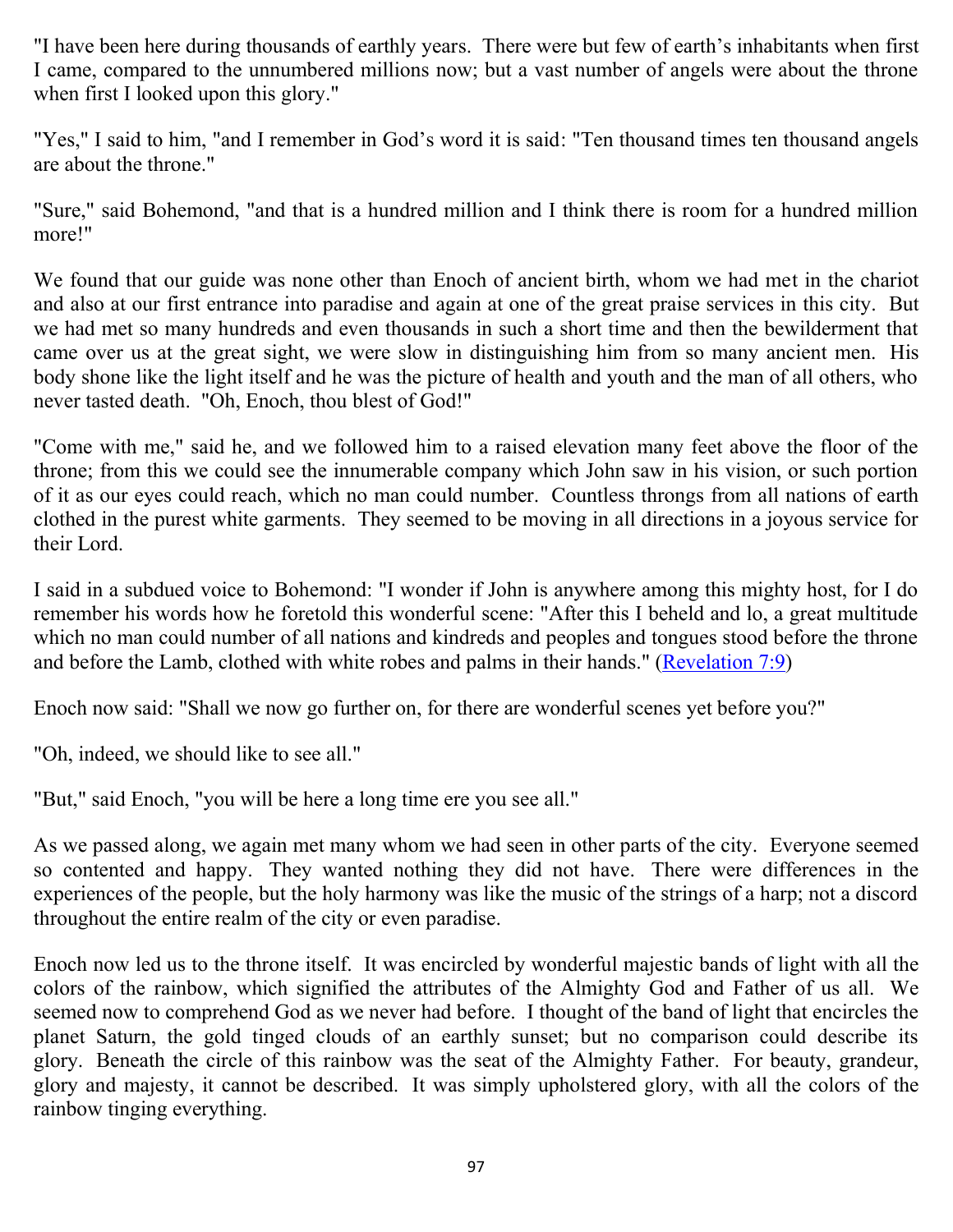Now it will not do to think of the Almighty in His greatness and power as consisting in bulk. Every attribute of the Father was in His Son, Jesus Christ. All power was His, both in heaven and earth, and while He is everywhere present at the same time, yet His omnipresence does suggest that He is a person and that person has a seat on His throne and from this throne issues the governing power of the universe. His spirit and power are operating in all worlds and His throne is likewise in all celestial kingdoms.

"Had you not been prepared for it," said Enoch, "you could not have endured this exceeding glory."

Just at this moment Moses, whom we had met at one of the fountains near the Judean gate and with whom we had such a pleasant visit, now stepped to our side, and with a pleasant bow of recognition he said: "Dear brethren, be not overawed with this glory, nor with the fear to see your Father's face, for you are in His image now. I once wished and prayed on earth to see His face; yet I knew not for what I asked. God declared to me then that no man could see His face and live, yet He veiled His face while His glory passed before me, but I did see His back parts; but now you can look upon His face and not only live, but enjoy the vision with increasing raptures throughout eternity."

"Oh, bless His name!" I said, "my soul is so filled with exceeding joy at the inexpressible glory of this scene, that I cannot restrain my feelings," so with many others who were standing quite near us and who had recently come to the throne, we fell before God with adoring praise and continued long in this attitude, Suddenly we heard a mighty chorus of voices of ten thousand times ten thousand angels, along with the innumerable company of saints, saying: "Blessing and honor and glory and power be unto Him that sitteth on the throne and unto the Lamb forever and ever."

As we arose I saw the glory of God as I never had before. His face was as the light and all His divine attributes seemed revealed and stood out in such sweet harmony that I could only think of love, goodness, mercy, power, wisdom and knowledge, and that all our needs would be supplied by Him.

I looked again, and such pure and holy thoughts filled all my soul. I thought of some lines I had learned long ago:

> Eternal light, eternal light How pure that soul must be When brought within thy searching sight, It shrinks not, but with calm delight, It lives and looks on thee.

His all-seeing eyes were eyes of love. I knew that all things in heaven and earth and in all worlds both small and great, were naked and open before these eyes. His hands, I knew, had made them all.

Enoch and Moses both stood close to us and said: "We have been here for thousands of earthly years and yet we only begin to know God. You may think you have seen those eyes, yet you have only seen one ray of light to what you will see. You may think you have seen His feet, yet the earth from which you have so lately come is only one small footstool."

"Oh, yes, indeed," I replied, "I just now remember His word: 'Heaven is my throne and earth is my footstool.'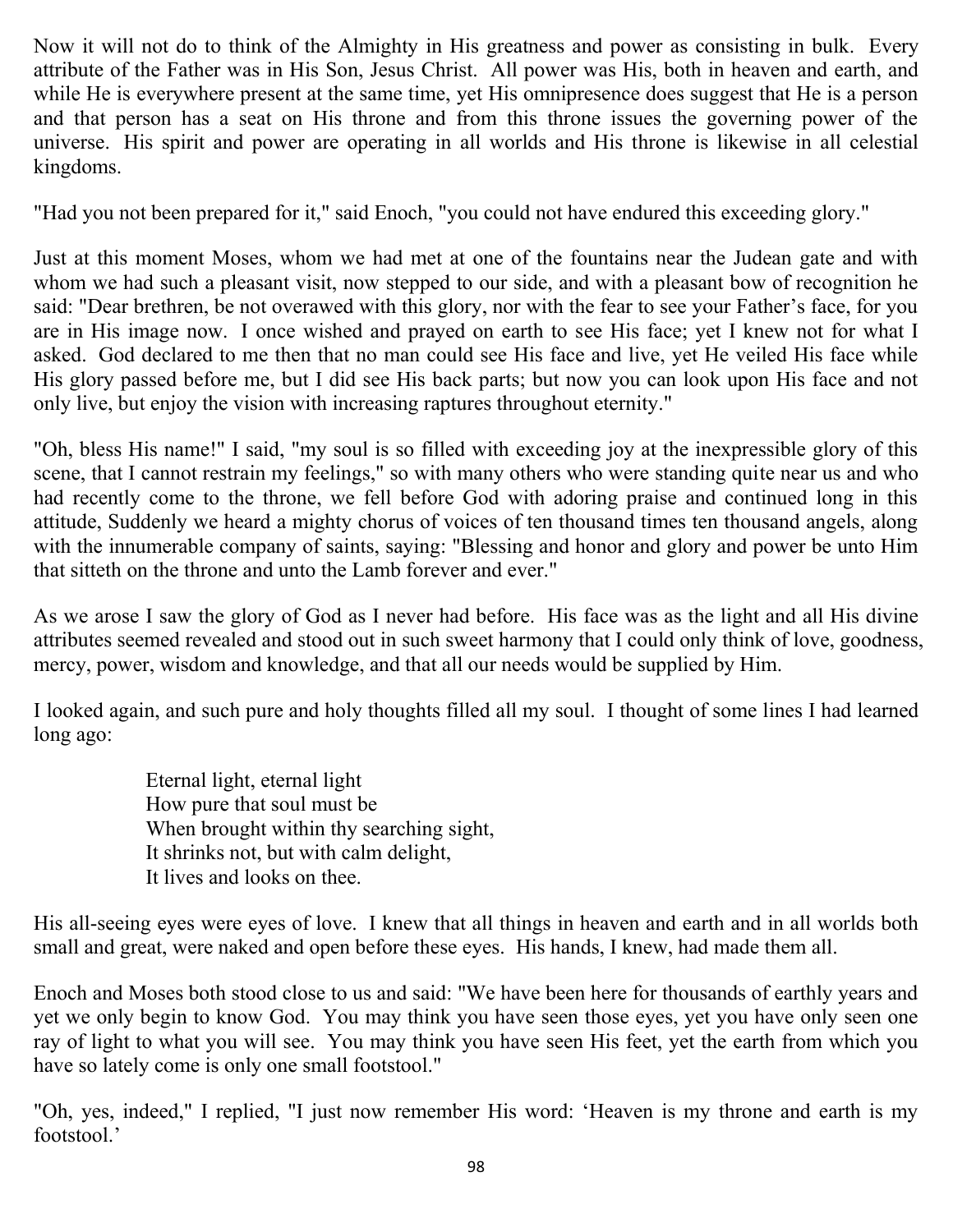"His greatness," said Moses, "you can never know. You see Him seated on His throne, but then His almighty spirit is everywhere. His creative skill lacks no knowledge, and His everlasting energy knows no fatigue. He is never weary in upholding all His works. His all-hearing ear listens to all rightly offered prayers. His omniscient eye sees everything. His almighty hands are quick to bless or curse. His will simply becomes almighty law."

I looked again, to scan the throne once more, and saw twenty-four seats of most exquisite beauty on both sides of the throne. I knew from the blessed word these were for the elders; but they were mostly vacant now, for the elders, I had found, are very busily engaged in service for Him who is on this throne; yes, the throne of the universe. I saw further that the throne consisted of a double compartment and I at first wondered. But Enoch came, seeing my anxious curiosity, and said to us:

"Our Lord Jesus who reigns both in heaven and on earth has likewise His seat on the throne, with His Father; for He overcame and forever has His seat on this throne."

I quickly remembered the Scripture where in the Gospel it is declared, that "He was received up into glory and sat on the right hand of God"; and again the blessed martyr Stephen said:

"I see the heavens open and the Son of Man standing on the right hand of God."

I said to Enoch: "Where is He now?"

"Oh, He is somewhere about the throne, or in the city; you will see Him soon, for He is always at the great convocations at this place. Have you not met Him?"

"Yes, indeed, at the Judean gate; and at a great praise service in another part of the city, but am anxious to see Him again."

"You will be delighted with inexpressible joy beyond all you have yet met or seen, when not only Himself but the great convocation of saints and angels occurs, which will be quite soon. We often meet here for further expositions of the kingdom by our Lord or His servants, and of God's further purposes with His people. We have not yet learned all there is to know about the purposes and plans of God concerning these mighty hosts of the saved."

"Those most honored of God as His servants on earth, are greatly honored here," said Enoch, "and are His ministers in heaven. These often take part in the expositions of eternal truth. Of course, you will not leave the throne until the great praise service is over?"

Bohemond came up and said: "Well, I do not think we will ever want to leave. I feel such glory in my soul. I never even dreamed while in my earthly life that such real things were in store for us."

Then I looked again into the face of Him who sitteth on the throne and said: "Oh, my God, my Father, I praise Thee forever for that Thou didst ever think of me, an unworthy mortal man, and brought me to this exceeding glory!"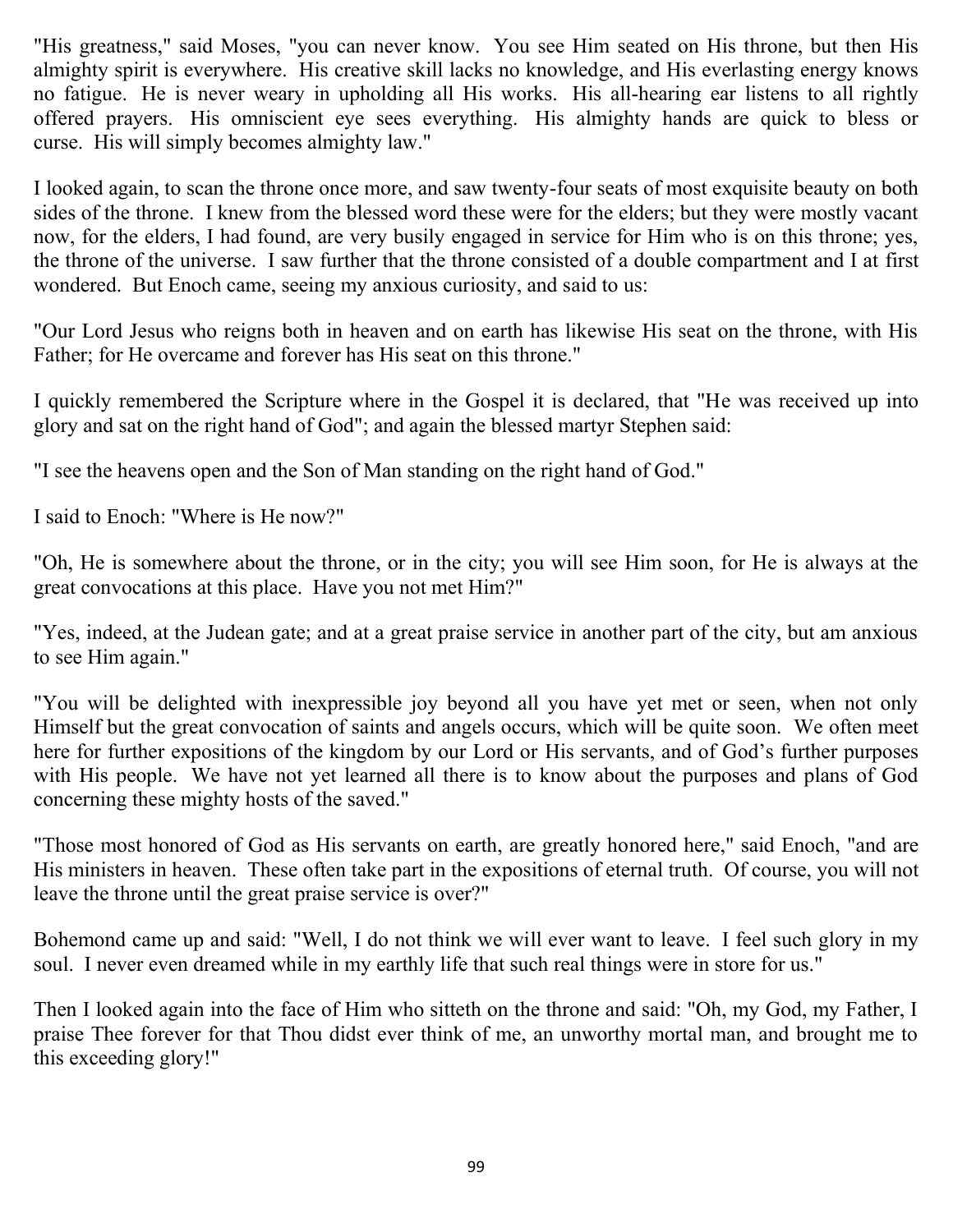"Now," said Enoch, "I must leave you for a time, for I see the mighty crowds are coming from all quarters of the city." And so saying he waved with his hand a most pleasant good-bye, as he said: "I will see you again." Moses also had disappeared among the millions of happy souls.

Bohemond and I now stood in wonder and with increasing praise to God for the great things we were now beholding when suddenly four mighty angels arose and were flying about the throne, having golden trumpets in their hands, and with one great blast they made the arches and domes of heaven ring. But they quickly disappeared through the great avenues of the city. We knew the meaning and to what followed we will now turn our attention.

# **CHAPTER THIRTY-TWO** Fifteenth Visit — Continued Before the Throne

I turned and said to Bohemond: "What shall we do? I feel such an awe and fear, we know so little of the order of things here." We asked some standing near us in regard to it.

"Oh," said they, "have no fears, go where you like, we will all find our places, and you will be near the throne."

We widened the circle of our vision and behold we saw a vast number of seats both at the back and also at the right and left of the throne. They rose in terrace form like a great am phi- theater. These, we soon found, were filling up with the great chorister of heaven. They filed in with beautiful order, each having a golden harp. At last the seats were all filled with those who had been the most devoted leaders in the choirs of earth, with very many also who never sang in an earthly concert, but because of heavenly musical voices trained in the praises of God on earth, they were chosen by the blessed Bishop of all souls in heaven for these great occasions.

I looked again. The elders had mostly taken their places, many of whom we had met. They gave a lovely bow of welcome. When all our anxieties were gone and we felt much at home.

I looked again, with adoring wonder, and lo, our blessed Lord Jesus Himself accompanied by Moses and Paul came to the throne. Our Lord took His place beside His Father; Moses and Paul beside the elders.

Countless throngs were pouring in from all directions. Chariots were bringing tens of thousands. The robes of the high priest of ancient times could not compare to the beautiful flowing draperies of these millions of the blood-washed. All seemed so happy and joyous. Many of our friends whom we had known on earth so well, and who had come from remote parts of the city or paradise now came to greet us. My own mother, Genevive and Mary were among them. Dear old grandfather, now so young and beautiful, also stood with us. Several comrades of my youth, who had passed on many years ago also came. Among them was one whom I never expected to see in heaven, but who, like the thief on the cross, was saved in last days of his life, and although he had spent a long time in the remoter regions of paradise as he afterward told me, yet now he was here. We had many congratulations and joyful unions, while the great concourse was filing in.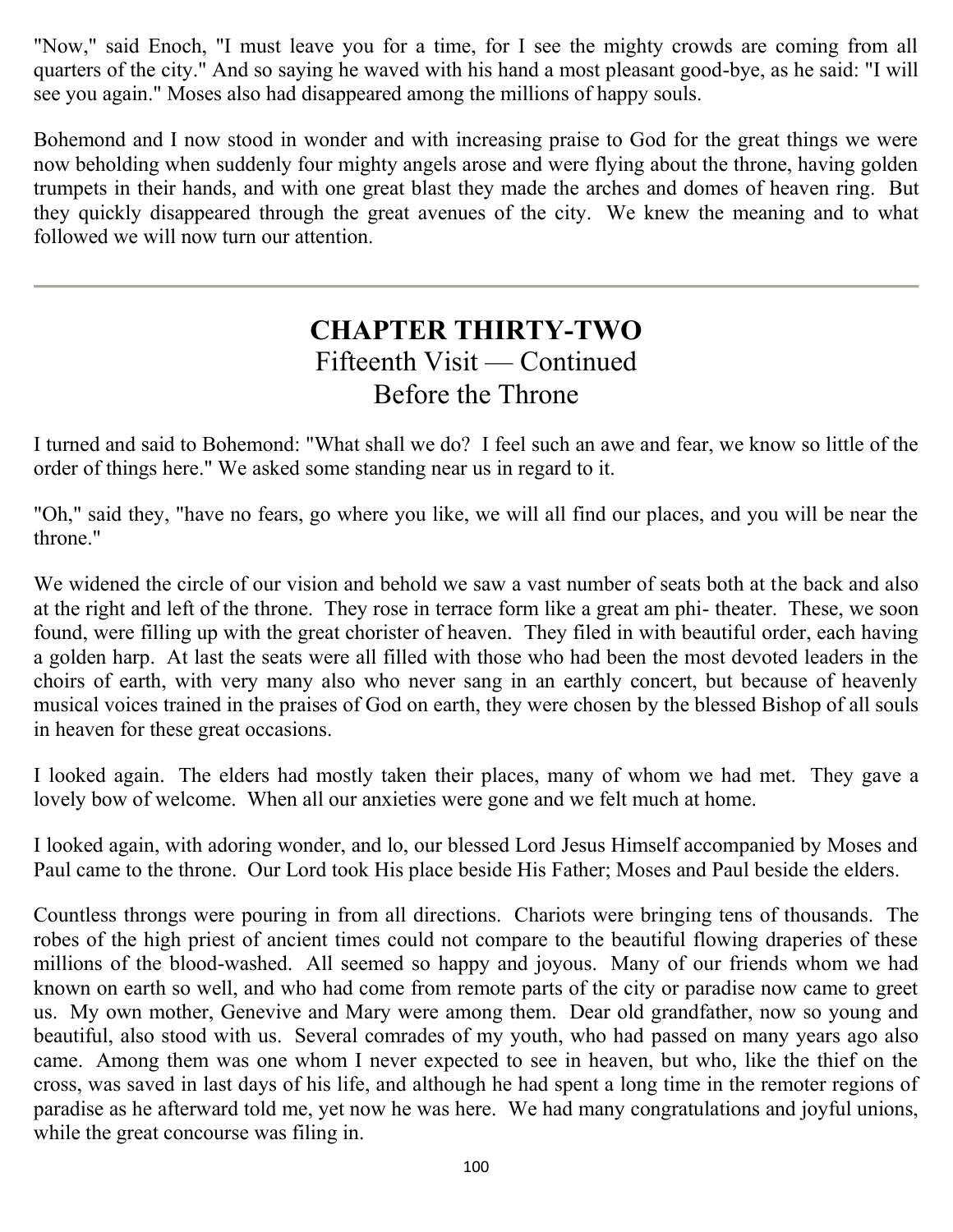For thirty furlongs or more distant from our great Father's seat was the outer circle of the mighty throng gathered beneath the great arched canopy of this imperial throne. The four angels now returned and flying in the midst of the throne, were sounding through their trumpets, saying: "Holy, holy, holy is the Lord God Almighty; which was, and which is, and which is to come." When those archangels had finished this note of praise, then the twenty-four elders fell down before Him that lives forever and ever, and sitteth on the throne, and worshipped Him, saying: "Worthy art thou our Lord and our God to receive the glory and the honor and the power for thou didst create all things and because of thy will, they are and were created."

While they were lying prostrate on their faces, the great choir of one hundred thousand voices arose and sang before the great company a new song, which for sweetness, pathos and feeling was never equaled on earth; no one discordant voice or harp was heard among them; but the music rolled up and away, and reached even with its faintest tones to those in the utmost limits of this wondrous host, for in the pure atmosphere of heaven voices can be heard for a long distance, and all the great host replied: "amen and amen." I looked again, and behold, I saw ten thousand times ten thousand angels and heard them sing with loud voices saying: "Worthy is the Lamb that was slain to receive power and riches, and wisdom and might and honor and glory and blessing." And all the elders stood and said, "amen."

They then announced a familiar hymn, familiar to earth as well as heaven, for I had heard it many years ago. The chorister led; but all the people sang and praised God until I certainly thought that the earth itself would resound with these praises and echo back the wonderful melody. I was so entranced that an awe and fear again took hold of me as I saw the greatness and wonderfulness of Almighty God as I never had before.

I looked again and an elder whom I had met, beckoned me with his hand to his side. I quickly obeyed and bounded up to the great gallery where the elders sat, and he said: "Look again at the great concourse beyond," and I saw indeed the great multitude which no man could number, out of every nation and of all tribes and peoples and tongues standing before the throne, and before the Lamb, arrayed in white robes, having palms in their hands, and they cried and shouted with one great voice, saying: "Salvation to our God which sitteth upon the throne and unto the Lamb," and all the angels fell on their faces and worshipped God and said "Amen."

After this, at the elder's suggestion, I descended to the floor of the throne and joined the company I had left, and in a low voice I said: "I never knew how to worship God before. Our love and zeal were so cold in the earth, and our worship so formal and lifeless."

"Truly," whispered Bohemond. "If I only were back to earth for one single week I would teach my people how to worship God. It does seem so passingly strange that we loved God so little while on earth."

After this little episode of conversation had passed, our Lord arose and stood and with one beck of His hand, before His august presence, profound silence reigned; and every head was bowed before Him who was our All in All,

*Seneca now said. "Faithfully transcribe and I will see you again as usual Good night."*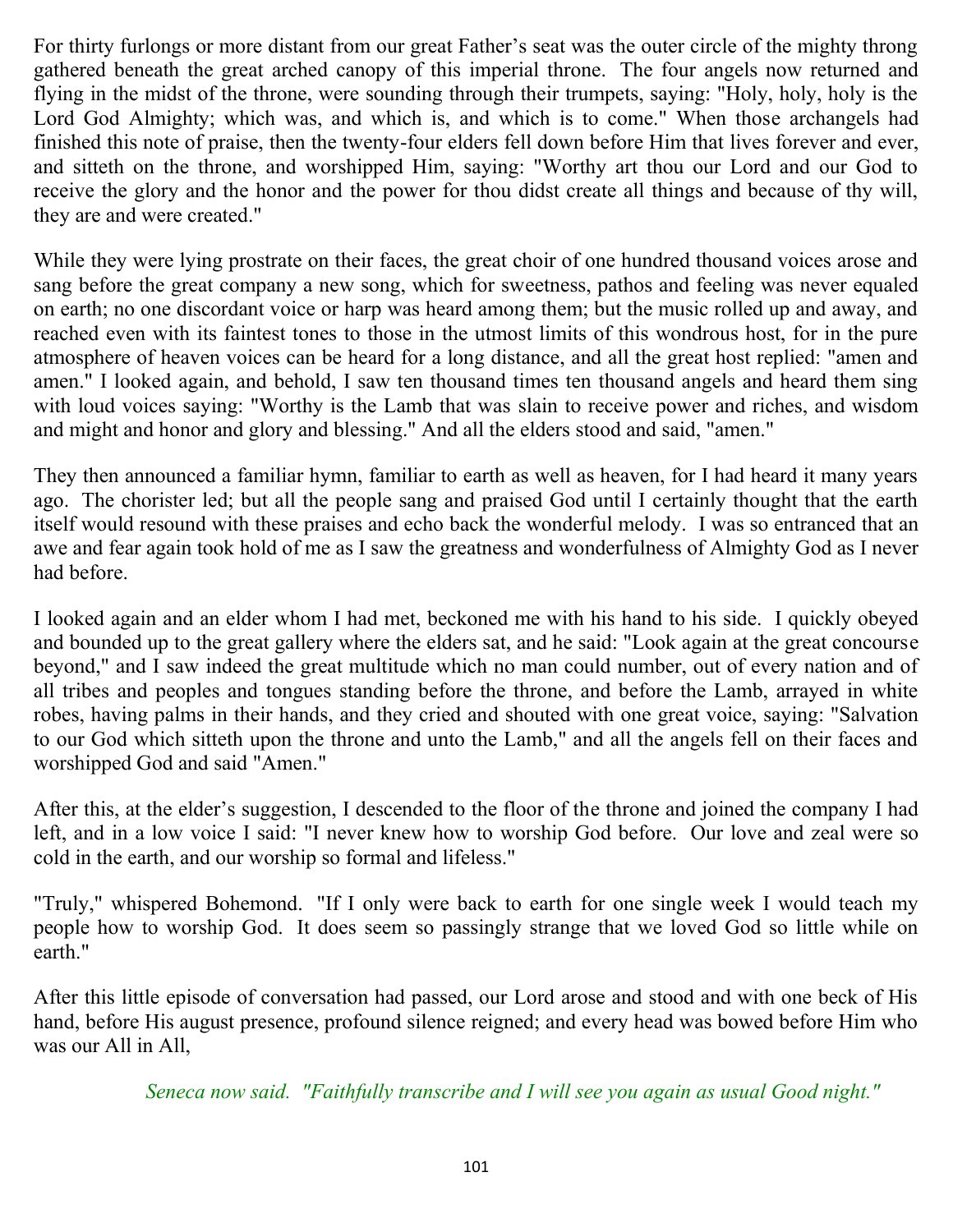## **CHAPTER THIRTY-THREE** Sixteenth Visit The Great Convocation Concluded

#### *I was eagerly waiting for Seneca's return, to know further, myself, the things of the throne of God. He was on time and greeted me with his usual pleasant smile and said:*

As our Lord arose to speak, all heads were deeply bowed for a few moments and then most earnest attention was given. We all hung on His words as when He spoke the sermon on the mount on earth. The theme was: "The coming dispensation, now about to be ushered in, when He shall once more descend to the earth taking with Him all this mighty host of saints and angels, when will occur the resurrection of the bodies of all His saints."

The great host listened with profound attention and received the word with great gladness, for everyone was deeply interested personally in the matter. Thousands of saints shouted aloud with joy at the thought that so soon would occur the "redemption of the purchased possession."

The angels themselves were dancing for joy, for our Lord had said that they should take a most prominent part in the great event. Very many, indeed, of the unnumbered and countless host had been waiting for this even for thousands of years, and waiting for their spiritual bodies which we knew would be given us at that time. Then we should be equal to the angels themselves, which the elders now are, and are preferred before them, for the place of the elders indicated this, being near the throne.

The pathos and feeling which our Lord manifested during this sermon was beyond anything we were accustomed to on earth. We were melted into deep emotion. He enlarged at great length on the ideas which Paul had advanced so long ago while writing under divine inspiration when he said: "having made known unto us the mystery of His will, according to His good pleasure which He hath purposed in Himself: That in the dispensation of the fullness of time, He might gather together in one all things in Christ, both which are in heaven and which are on earth even in Himself." He called attention to the superior advantage the elders now have on account of their resurrection. He described to the mighty host the order of events in connection with the closing history of His spiritual reign on earth, the events of the last times, the great political changes, and devastating wars of the closing period. He declared also that in the last times great effort would be made among the leading civilized nations to bring about a peaceful settlement of national troubles. That much had been done and much remained to be done.

How quickly I thought of the words of the prophets when he wrote concerning this same theme: "They shall beat their swords into plow shares and their spears into pruning hooks." [\(Isaiah 2:4\)](http://www.biblegateway.com/passage/?search=Isaiah%202:4;&version=31)

He went on to speak of the worldly character of many of the churches on earth, their loss of spiritual power, and the very great slowness of making disciples of all nations, many of the churches having almost forgotten their real mission in bringing the world back to God, as He repeated again some of His words uttered so long ago: "The church is the salt of the earth; but if the salt hath lost its savor wherewith shall it be salted?" [\(Matthew 5:13\)](http://www.biblegateway.com/passage/?search=Matthew%205:13;&version=31) As He spoke upon this point a holy fervor and deep pathos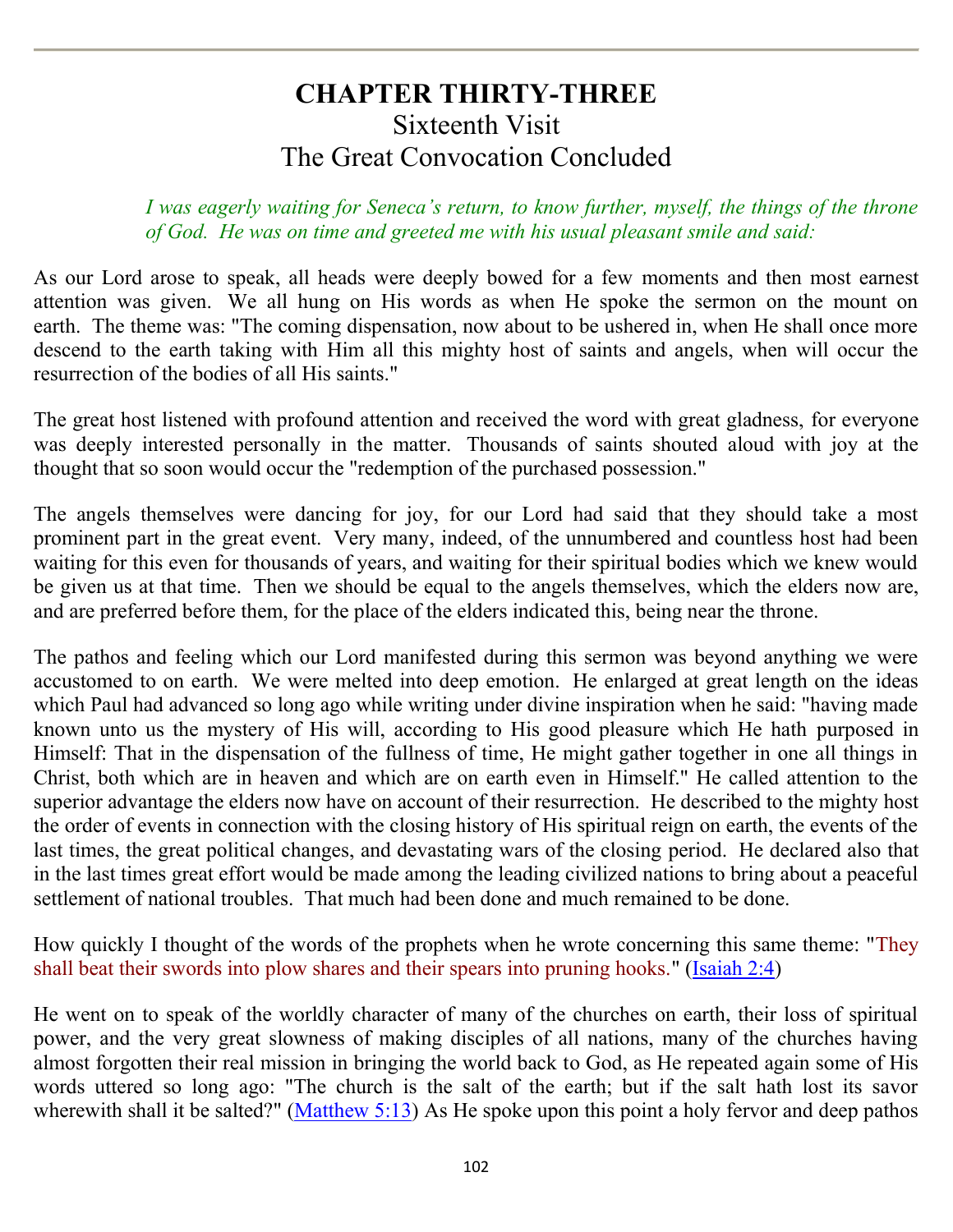clothed His words until the mighty throng most solemnly bowed their heads with the very impressive thought that His words had a deep meaning suited to many thousands of us only a little while ago.

Oh, how many of us whispered to ourselves and to those about us, "If I only could go back even for a brief time, how differently I would live and labor for the great end for which our Lord suffered and died."

He spoke also of the fearful formalities in so many of the Protestant and Catholic churches, of the corruptions and whoredoms so extant throughout the world. As He was speaking of the degeneracy of His church on earth, I most deeply felt the force of His words uttered nearly two thousand years ago, "When the son of man shall come, will He find faith on the earth?" [\(Luke 18:8\)](http://www.biblegateway.com/passage/?search=Luke%2018:8;&version=31) "But," said He, "there is a very great throng of blood-washed souls who are looking for His return and faithfully toiling while waiting for their adoption into this mighty host above." He hinted again that the time was drawing near when He, with all this great host, with millions in paradise and all parts of the celestial city, should again go back to celebrate the earth's great Sabbath.

Mighty angels with their trumpet voices should lead the hosts until the thousands of thousands of chariots should slacken their speed and slow to a halt in the regions of a terrestrial world. Then the great trump of God should be sounded, of which the blast of Sinai was but a little hint, and awaken all the dead saints who should instantly rise with spiritual bodies and each soul of us should have our own.

When He had thus spoken, all this mighty host led by the angels, shouted, "Hallelujah! the Lord omnipotent reigneth!" "And further," He said, "the living saints who have never died will never die. Death shall have no dominion over them, but from thenceforth is destroyed forever, and with them we shall be joined in one great united church, world without end." Again the great host said, "Hallelujah!"

But the most solemn and pathetic of all His utterances from the throne before the great assembly was His reference to a present condition of the church on earth. He referred to a new and most cunning device of Satan, the old enemy of man, to introduce into the church of all Christendom a most destructive criticism of the Holy Scriptures. "This," He declared, "is a revelation of the man of sin — the son of perdition, only in a new form in the last days. The mystery of iniquity was at work in the early days of the church in the various forms of the spirit of anti-Christ, but it was withheld until the Gentile world should have their opportunity of salvation. But now that wicked one is being revealed whose coming is after the working of Satan and with all deceivableness in them that perish because they received not the love of the truth that they might be saved. So they are denying much of the Holy Scriptures of God, nearly all the Old Testament saints and all that is miraculous, even assailing His own divine origin, miracles and atonement. And so God shall send them strong delusion that they should believe a lie. [\(II Thessalonians](http://www.biblegateway.com/passage/?search=II%20Thessalonians%202:11;&version=31)  [2:11\)](http://www.biblegateway.com/passage/?search=II%20Thessalonians%202:11;&version=31) "Oh, Satan," he cried, "thy doom will soon be sealed in the vortex of hell."

I can only repeat a tithe of His sermon. When He closed, a number of the elders followed Him with brief expositions of truth along some lines on which He had touched.

Many, like ourselves thought how clearly the blessed Book of God on earth has told us many of these things, and what comfort, as well as sorrow, to the saints to know the great things which are yet before us!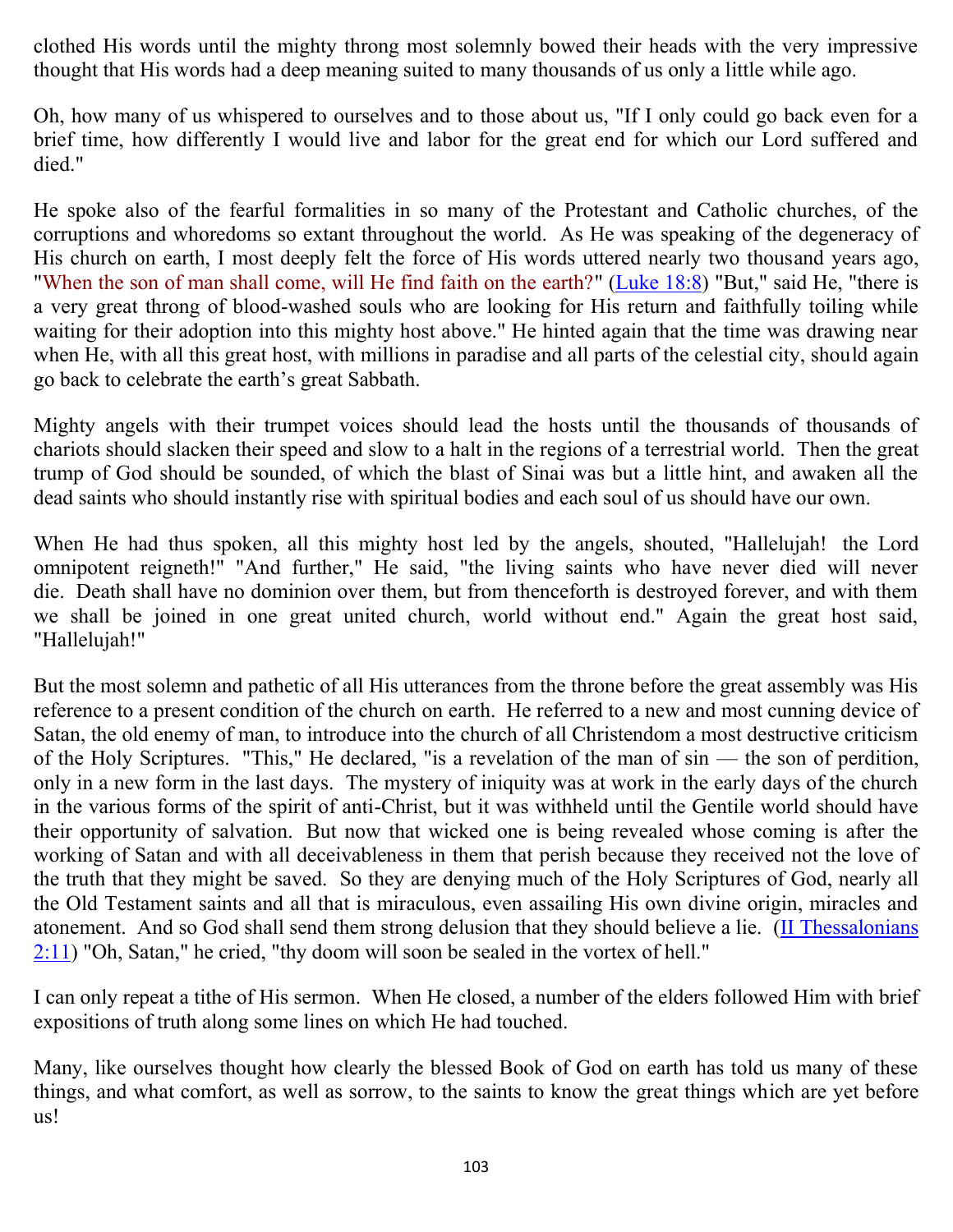Far in the distance as our eyes could reach we saw the seats glittering like the purest gold, raised amphitheater like, to a great elevation which entirely encircled the majestic throne.

Many responsive hymns were sung, those in the distance responding with choruses, which seemed like great waves of the sea that rolled in splendor over the great throngs of the redeemed. At last, the great convocation was drawing toward its close. Our Lord now arose and with a voice distinctly heard to the utmost bounds of the throne, invited us to a royal banquet given by Himself in honor of the last arrivals. The doxology of heaven was sung by the great host. Our Lord's benediction and dismissal followed. We all repaired to a great pleasure ground adjoining the throne on the east. Many hundreds of rows of tables, more than twenty-four furlongs in length, were spread before us. These were loaded with the richest viands that paradise ever knew. A hundred varieties of the tree of life grow everywhere in the city, but especially in the valleys and upon the hillside of paradise. Twelve kinds of fruit grow on each tree. From these the tables were most gorgeously furnished. The angels were waiters at the tables and surely we lacked for nothing.

As we were eating, Bohemond arose and said: "My brother, Seneca, look at what is before us." I arose and looked across the great sea of human spirits interspersed with many thousands of angels whose delight it was to serve these honored guests. Far toward the center of this great dining hall was a stupendous fountain, a fountain of fountains. It was indeed immense in its dimensions and the height of its spray. The royal gardens, fountains and palaces of the kings of the earth could in no wise be compared to it. From this fountain we were all refreshed and also from the river of life from which its multitude of branches have their source.

While eating and drinking with the saints of all ages, and in the presence of our King, we certainly thought of the words of the book and how truly the beloved disciple had written concerning these great occasions. "And the Lamb which is in the midst of the throne shall feed them and shall lead them unto living fountains of water, and God shall wipe away all tears from their eyes. [\(Revelation 7:17\)](http://www.biblegateway.com/passage/?search=Revelation%207:17;&version=31) Indeed I thought to myself, "and who can ever cry again but those of the lost ones who shall lift up their eyes, being in torment."

During the banquet the great chorister sang many new and beautiful hymns of praise. While our Lord gave everyone such a glad welcome, and especially those who had so recently entered the doorways of paradise and passed through the gates of the city and were now forever at home. Many of the ancient men and women also took part in short words of welcome.

David also tuned his harp and sang in meter the words of the beloved disciple, which nearly everybody in heaven knows. "And God shall wipe away all tears from their eyes, and there shall be no more death, neither sorrow nor crying, neither shall there be any more pain, for the former things are passed away. And He that sat upon the throne said: Behold I make all things new. And He said unto me write, for these words are true and faithful. I am Alpha and Omega, the beginning and the end. I will give unto him that is athirst, of the fountain of the water of life freely, and he that overcometh shall inherit all things and I will be his God and he shall be my son." (Revelation  $21:4-7$ ) Again the congregation shouted, "Hallelujah," and the chorister sang the dismissal.

We were now soon scattering for distant points of the city. A hundred thousand chariots were filled with the busy hosts of heaven. Salutations and momentary good-byes were heard everywhere. Smiling happy faces knew no limit to the joyful expressions and greetings with which every soul overflowed. Not one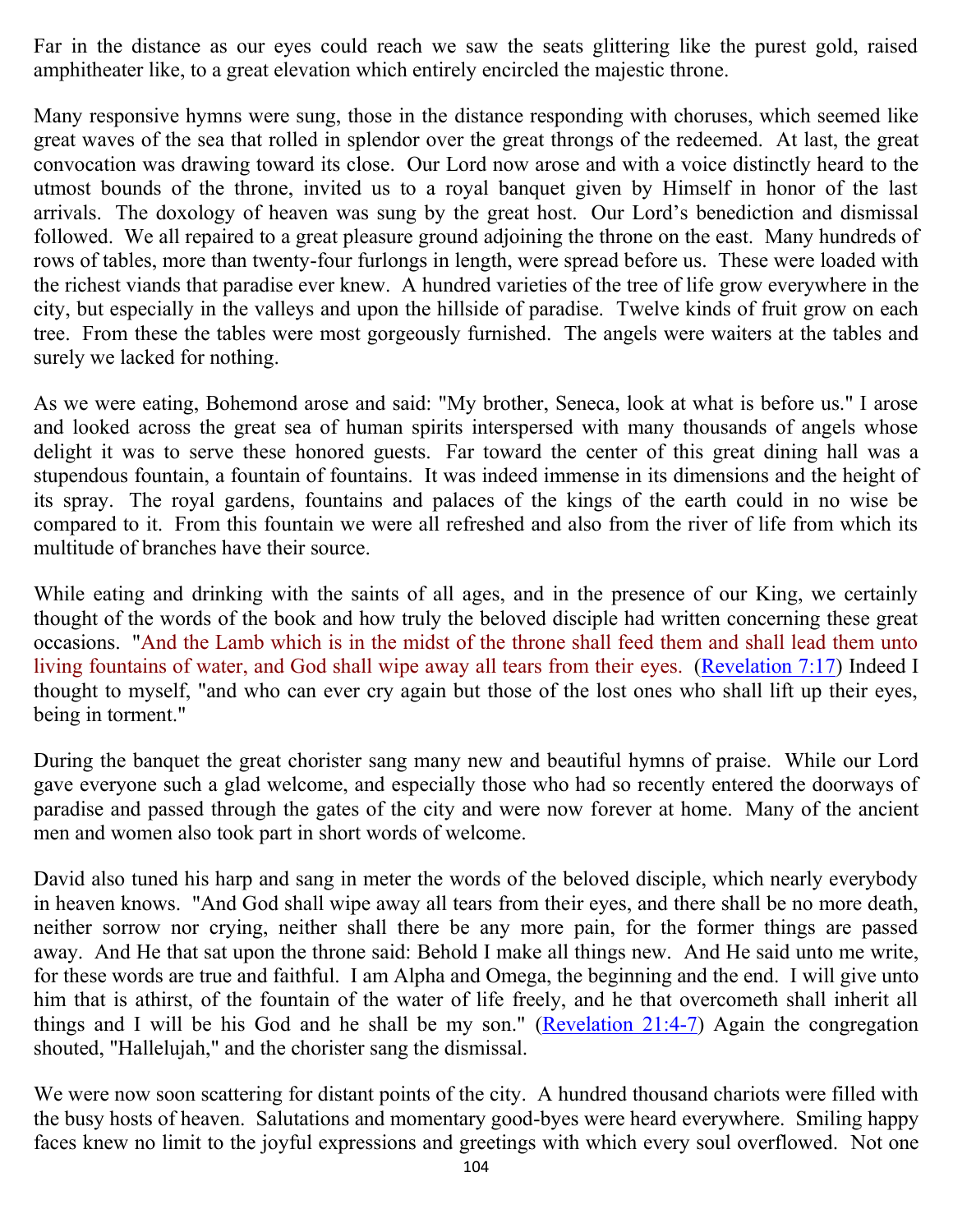jar or discord or ruffled feeling or disappointed look was to be seen anywhere. Oh, this was heaven indeed!

When the great concourse had somewhat disappeared, there still remained an innumerable company of saints and angels. The returning chariots were bringing multitudes of others in place of those who had gone. Those who led the music and sang their sweet solos had nearly all gone. The seats of the elders were vacant, but hosts of others were crowding in. As one of the elders passed near us, Bohemond and I called him to us for a conversation.

He said, "let us step on a chariot and go to a quiet place." In a few moments we were slowing up at one of the fountains just outside one of the gateways to the throne. After giving us a drink from the fountain he said: "We will now walk to yonder cluster of trees." From them we gathered some fruit and sat down to have him explain the mystery to us.

> *"The revelations he gave us, I will not describe tonight. I must leave you now," said Seneca, "you are tired and have need of rest," and he vanished from my presence.*

## **CHAPTER THIRTY-FOUR** Last Visit Visit with Daniel

*Seneca came bright and early His face was beaming with holy joy and light. He hastily looked over the manuscript and was pleased and said: "This part of your task is nearly done. Fully carry out all the further details and you will not be disappointed in your rewards.*

When I left you last we were eating some fruit nearby a fountain on the east side of the throne and the elder, which proved to be Daniel the prophet was by our side. He now said to us: "Well, dear brethren, I am glad to have this visit with you. I know you have lately arrived in the city and are eager to know of the wonders which are constantly crowding upon you.

He told us: "Jesus our Lord, who was conceived by the eternal spirit and born of the Virgin Mary, is Lord of earth and heaven. All power has been given to Him by His Father. While I was in the earth I knew Him long before His advent by the Virgin Mary, as the "Ancient of days, whose garment was white as snow and the hair of His head like pure wool."

"In the revelations which God then gave me I saw Him 'sitting on His throne in the last judgment and His throne was like a fiery flame. A fiery stream, or bands of flaming angels, issued and came forth from before Him; a thousand thousand ministered to Him and ten thousand times ten thousand stood before Him, the judgment was set and the books were opened." [\(Daniel 7:9,10\)](http://www.biblegateway.com/passage/?search=Daniel%207:9,10;&version=31)

At this Bohemond clasped his hands and said: "Oh, Daniel, greatly beloved, I remember the Scripture, part of which thou hast just quoted."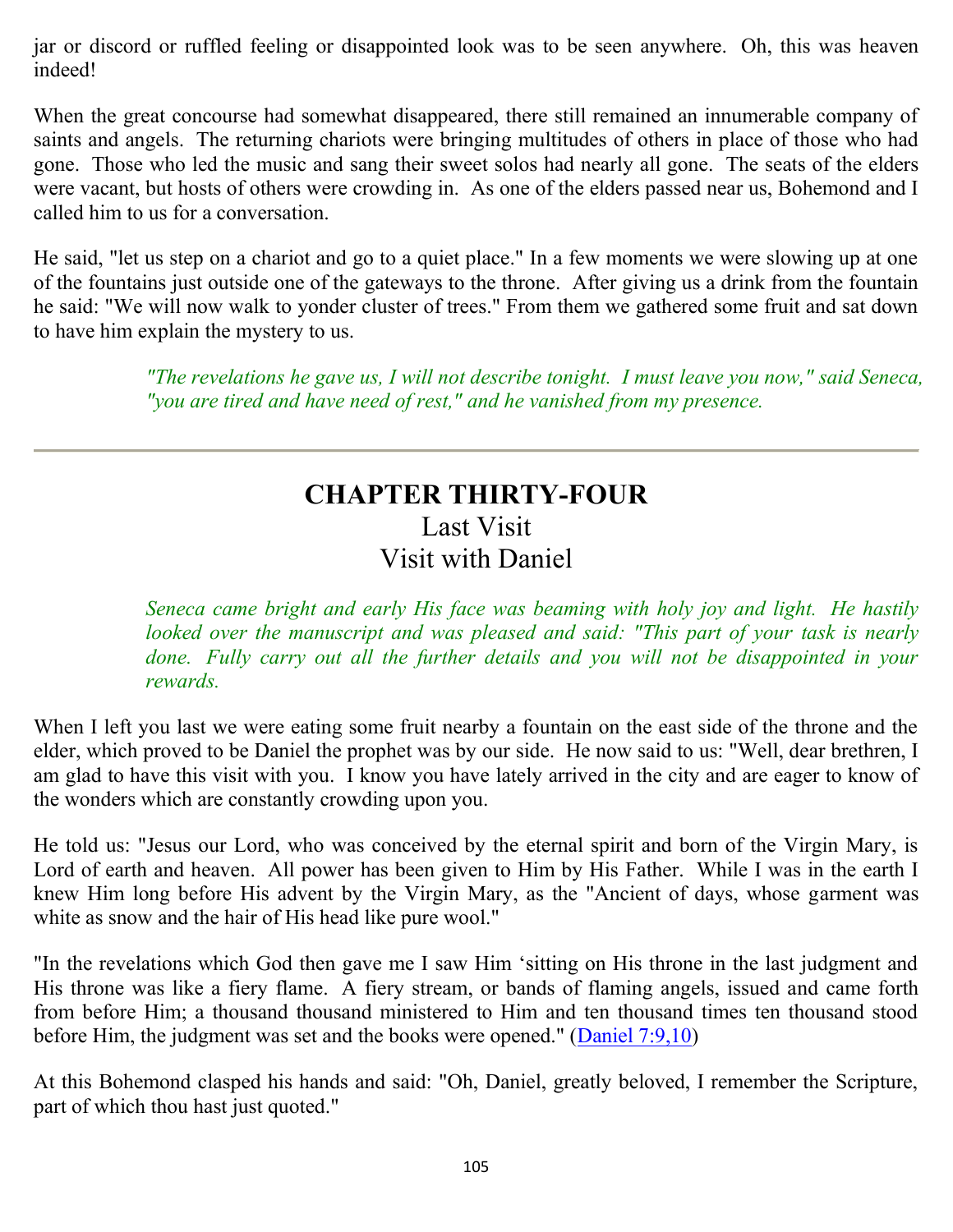"Indeed," said the elder, "and it will stand as my testimony from God till the time of the end.

He continued, "Man has been created in the likeness and image of the Triune God. In his creation he was lower than the angels, but in his redemption and glorification he is their equal and in some respects their superior. All these great hosts of the redeemed are the bride of our Lord and He is complete only in them; which is His fullness and very precious to Him. Have you not noticed how completely in His image we are?"

"Indeed," I replied, "and who could have believed when we were children playing in the dirt and dusk of the earth, that all this exaltation and glory was in store for us. We were taught about heaven, but how little we conceived of its glory and grandeur."

"Sure enough," said the elder, "you have seen but little of our Father's house and the many mansions it contains. Tell me where you have been. Maybe I can help you still further in the unfoldings and knowledge of this great kingdom of God."

"Oh," said Bohemond, "we first met each other far down the river in a remote portion of paradise. We came from the earth about the same time and have been much together since we spent some time about the river and met several ancient men and learned our first lessons and hymns on the river banks."

Abraham conducted our company to the Judean gate, where we first met our Lord and received His smiles of welcome. We have visited the children's praise service at the Polytechnic and also a great praise meeting on Fourth Avenue. We also visited the Shrine of Sacred Relics, and have attended a most interesting convention of the prophets and apostles and writers of the Bible, called to discuss the condition of the church on earth, their doctrinal disputes and errors which have crept in among them from time to time, and many scenes of the deepest interest have met us at every turn since entering the city. Our souls have been constantly tilled with wonder and admiration every moment of our time since leaving the earth in the angel's chariot."

"Well," said Daniel, "you have only seen the threshold of your inheritance when compared to the vastness and greatness of the provisions for you. But as to what is before you, eternity is short enough to show it all. But be assured that your enlarging cup of enjoyment will always be full. You have noticed how completely free you are from unrest and without aches or pains of any kind and that no distress or trouble burdens or haunts you here, such as we all experienced so much while in the earth, but these things are all passed away, and your appreciation of heaven is greatly increased by the bitter cups of your earthly life."

"You will have such needed employment here as will make life the most real. The government and business of your earthly life was but a preparation for and a little reflex of heaven. There is no toil here, like the sweat of our brow of which we used to know so much, but a joyful employment of all the powers of the soul to further the interest of all about us."

"Whatever you were most accustomed to do on earth will aid in your busy life in heaven. Were you in the agricultural departments of the earth, then you will often enjoy your visits to the plains, valleys, hills and mountains of paradise. These with their abounding fruitfulness and scenery will be of great delight to you and with the increasing multitudes gathering here from the earth, enlarged provisions are constantly being made for them in which you will delight to share."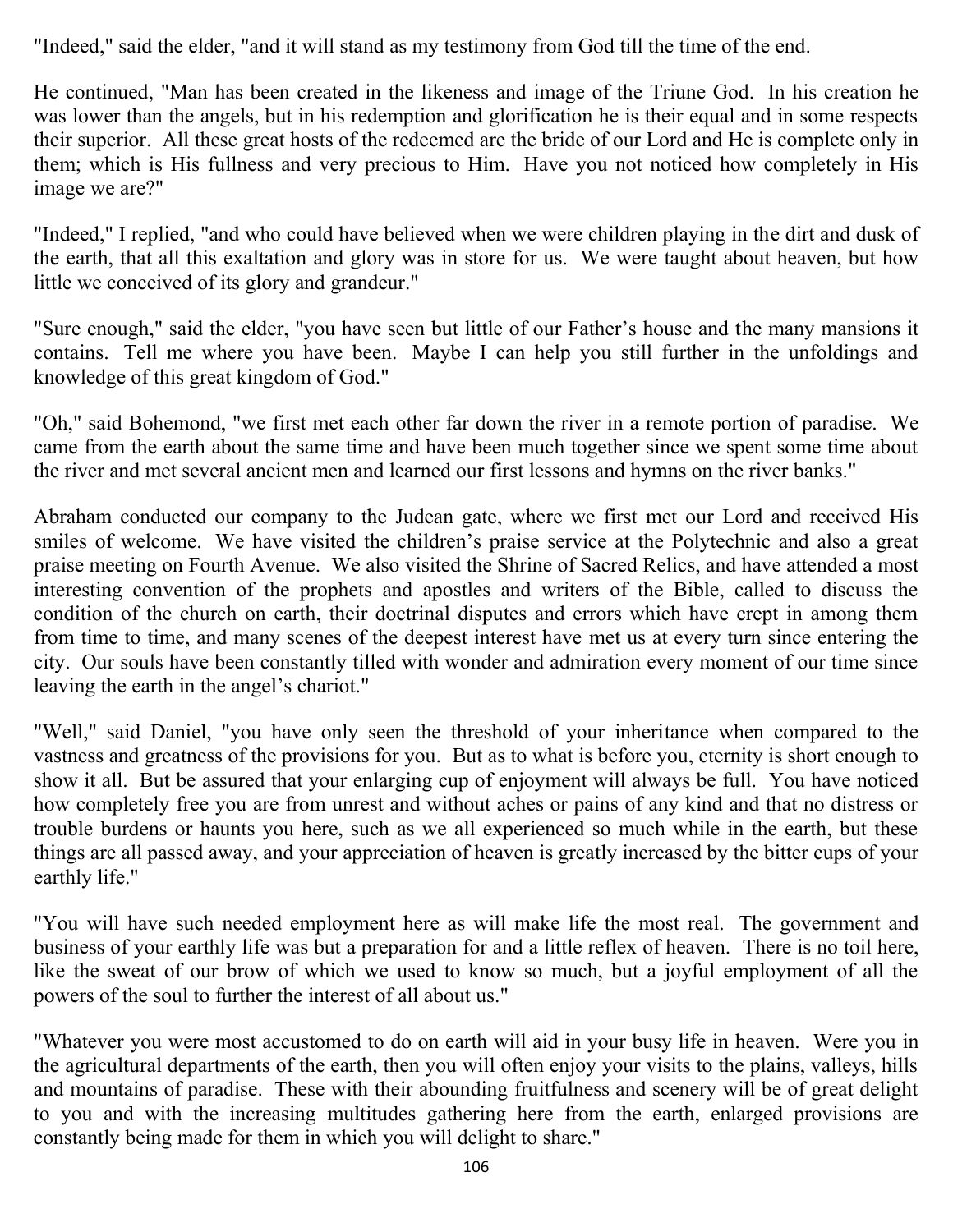"Have you been a teacher, then you will greatly relish the service of instructing those who have just come from terrestrial shores to this eternal kingdom. Those who were mechanics will find ample scope for that trait of mind in heaven. Our Lord has been preparing these mansions for us for thousands of years; but He employs the busy hands of millions of His saints in the most wonderful architecture of heaven.

"But now for you, dear brethren, all you see before you is for your enjoyment and comfort. The chariots are for your journeys. If you wish you can go at the speed of sound, go at your pleasure. Massive praise services of which we are all so fond here, are held in various sections of the city. If you wish to ascend to the higher or lower galleries or sections of the city, step into the elevator and press the number of the button and you may in a few moments be landed a thousand furlongs above or below as you desire. For you will remember that the city lieth four square, its length and breadth, its height and depth are equal, being like a solid cube, twelve thousand furlongs each side.

"Oh, how massive and great is our inheritance!" said Bohemond, "twelve thousand furlongs would be fifteen hundred miles of earthly measurement."

"Sure enough," said the elder, "and there are nearly four hundred thousand of these sections or stories of the city, beside all the vast illimitable regions of paradise. A thousand years of an earthly count will have passed before you have seen but a small portion of what is yours forever. Its vastness is beyond your ability to comprehend at present. So you see, you have ample room for the expansions of your wondering soul."

At this I clasped my hands and with great ecstatics of joy cried out: "Oh, Daniel, greatly beloved, is there no end to the provisions God has made for us?"

The elder replied: "The resources of heaven are inexhaustible, and as to the height and depth of the city, its length and breadth, you can never take it all in, but go where you will and you will find that the busy hosts of God know no fatigue and they will welcome you to any and all their banquets and feasts and services of song and praise as we have here.

"If you desire a trip to the beauties and scenery of any part of paradise, any one of the saints or angels will be glad to accompany you, for we all take pleasure in each other's comfort here. Let us now step to yon elevation at the four corners near us" We climbed the spacious stairway. "Now will you cast your eyes down this avenue toward the far distance yonder?"

We did so, and as we stood above the busy throngs and countless hosts, all who were once children of earth, and who, like ourselves, once shared in the toils and sweat of an earthly life, and with us had struggled against the fearful hosts of sin, but now exalted and glorified with our blessed Redeemer, the elder said, "Are you repaid for your faith and service for your Lord in the world?"

"Repaid," I said, "what did I ever do to merit this? No, no, it's all of grace. God is love. We were nothing; we did nothing, but cling to Jesus. He was our All in All."

"Will you now look to the north?" and he pointed with his finger the way, for we knew no north nor south, for no sun shone at noonday, nor any north star at midnight, for there is no noonday nor midnight in heaven. We needed not the light of sun, nor moon for the Lord God and the Lamb is our eternal light.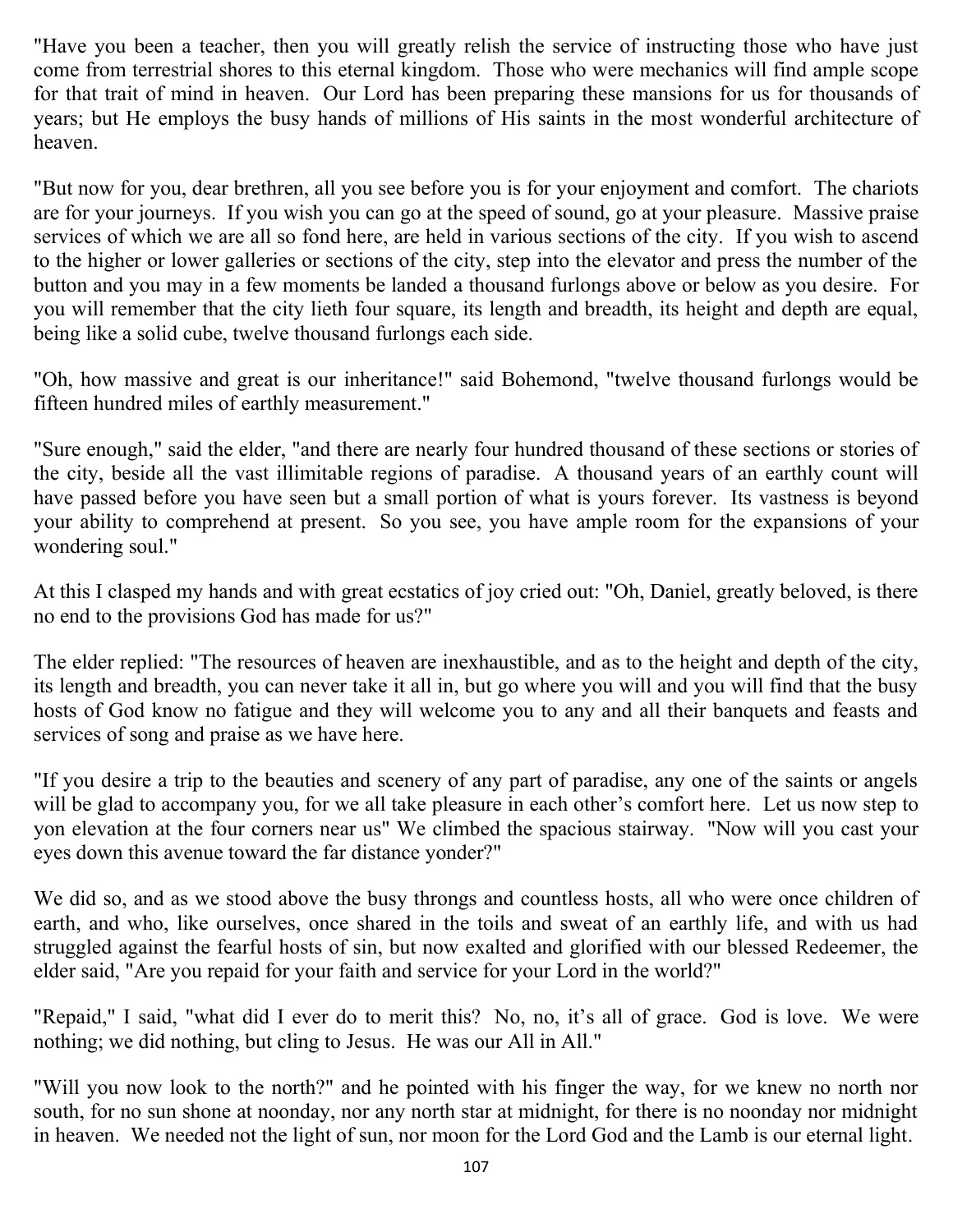As we looked in the directions suggested, we saw the avenue was broad and lovely and the mansions were of exquisite beauty. The golden streets were as warm with so many happy people. Thousands of children were playing in the streets. Lovely fountains were throwing up their spray which sparkled like beaded diamonds of light. We saw long tables of a thousand cubits each most beautifully adorned and ladened with most precious fruits and nuts of all varieties, and with such freedom everyone seemed to be eating and drinking at his ease and pleasure.

I thought in what a different sense could all this mighty throng say in the same words of many of the Jews of old, "We have eaten and drunk in Thy presence and Thou hast taught in our streets." [\(Luke](http://www.biblegateway.com/passage/?search=Luke%2013:26;&version=31)  [13:26\)](http://www.biblegateway.com/passage/?search=Luke%2013:26;&version=31)

"Many of these children," said the elder, "have but recently come, but you see how completely contented they are. No change of place nor surroundings could make them happier, unless it would be to see their parents, brothers, sisters or friends here: then their cup of happiness would be complete indeed, They have no desire to go back to the earth from whence they have so lately come, but they do greatly rejoice in the coming of their friends. Contentment of which we only knew the first rudiments in the world is written on every soul here."

"Will you now look upward," said the elder.

We cast our eyes above. To our greater wonder still, the arches and domes above us were ablaze with the sparkle of what seemed to be the most precious diamonds for beauty, and jasper stones clear as crystal.

"This," said the elder, "is but a reflection of the glory of God which shines out from the throne and through all His works."

"Now," said the elder, "I must leave you and bid you goodbye. The blessings of the eternal God are forever yours. Great things are in store for you; but I will see you again," and he disappeared among the countless throng.

## **CHAPTER THIRTY-FIVE** The Last Visit — Continued

We stood a moment almost bewildered at the great scenes before us in every direction. We now descended from this great platform or elevation, to find David's chariot was standing nearby. Mother, Mary and Genevive had just stepped from it. Oh, indeed, it was a glad surprise to see them again in the midst of the great moving hosts about us. We clasped hands and with a love-kiss, clean and pure as heaven itself, we all felt that the unions begun on earth were far sweeter here than any family ever knew while in the earthly life in the flesh. But no wifehood nor husband's place is desired or hardly thought of in heaven.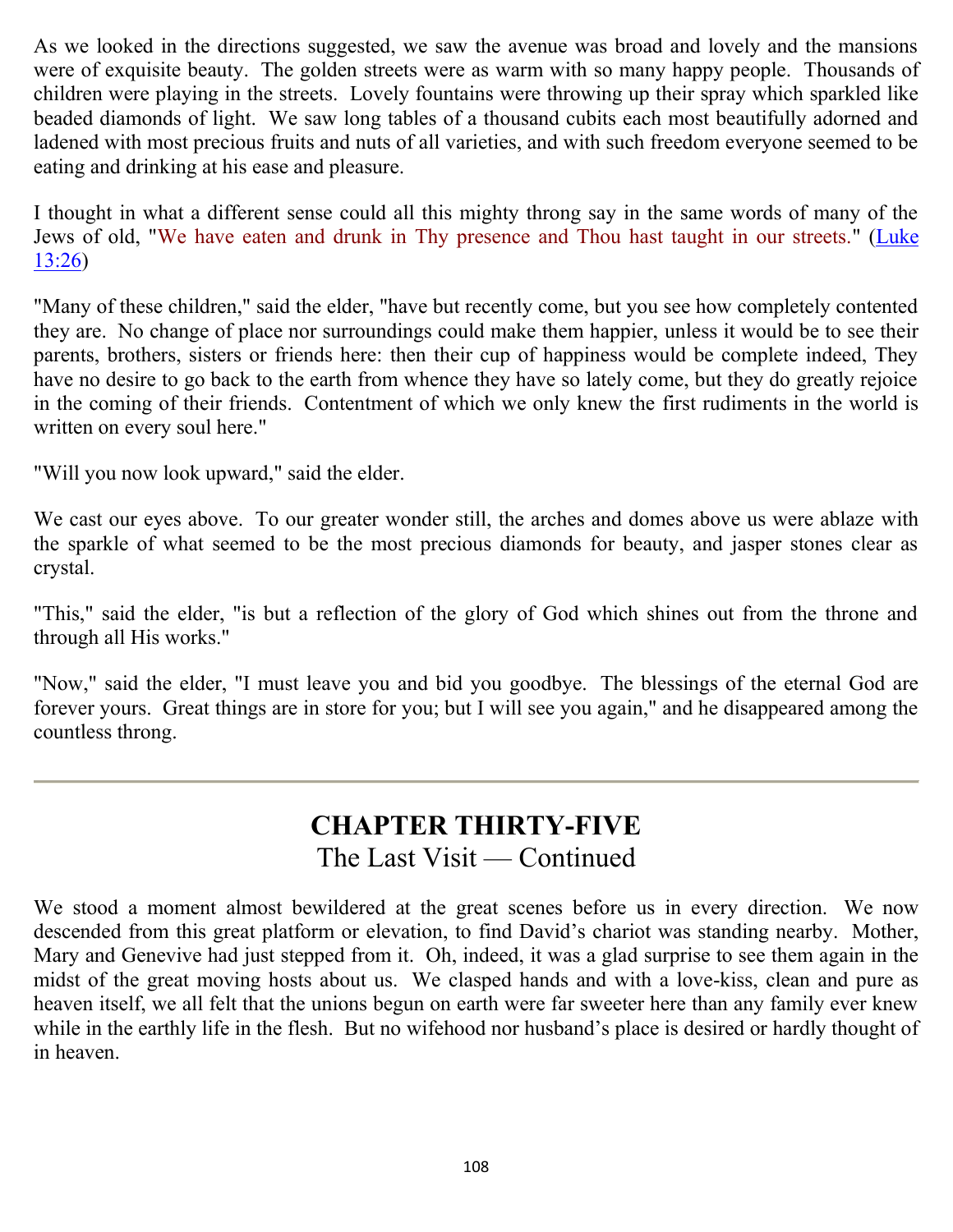David now said: "I must bid you good-bye. The visits and journeys with you have been most pleasant indeed; but I will see you all again. Gabriel with his chariot stands yonder for you. Before you go, shall we not join in one more service of thanksgiving and praise?"

Bohemond fairly shouted at this and we all took our harps and joined David in one more sweet hymn of praise. When we had finished, David waved his hand a pleasant farewell, and his chariot moved away and was lost from our gaze as we followed him with longing eyes, for we had learned to love him exceedingly.

Gabriel now came and addressed us most lovingly. Mother, Genevive and Mary all knew him well, but I had only seen him once since he bade me good-bye at my first entrance into paradise; but I found he was one of the chief angels of heaven, one of the archangels, yet he was Daniel's servant while yet in the world. I found he led the band who announced the birth of the Saviour and guarded the sepulcher at His death and rolled back the stone at His resurrection.

He now invited us to seats with him in the chariots. "For," said he, "I am sent into paradise." We accepted his invitation and were soon stepping into the first chariot of heaven, and one that has traversed the distance between heaven and earth multiplied thousands of times. In that chariot we were soon all seated.

The angel now said to mother and Genevive: "Have you any choice of routes for the journey through paradise? We have a command concerning Seneca, and you are more than welcome to journey with us to the gateway."

"Indeed," they both spoke at once, "we would be greatly pleased to go with you, and thou mayest choose the route for thou knowest best."

"Perhaps Seneca has a choice."

"Oh, Gabriel, thou blessed of God, choose thou for us, for thou hast knowledge of all places in the kingdom which we have not."

"Leaving it to me then we will go by way of the mountain regions which lie to the southeast, going out at Benjamin's gate."

"Good," said Genevive, "nothing could please Mr. Sodi better, for he always enjoyed the stupendous and romantic scenery of the earth. David, whose chariot has just gone, has very recently brought Seneca, mother and Mary with myself from the preparatory departments for children, which is far toward the southwest, to the children's amphitheater in the city where I have been for quite a time assisting the little ones in their first lessons in heaven. Seneca enjoyed the return trip through the mountain region splendidly; so I am sure thou hast chosen wisely."

"Now," said Gabriel, "when you are all ready we will be going, for we have to meet our Lord, with very many others, at the gate of Benjamin, which is toward the southeast. I wish for Seneca and Bohemond to sit with me."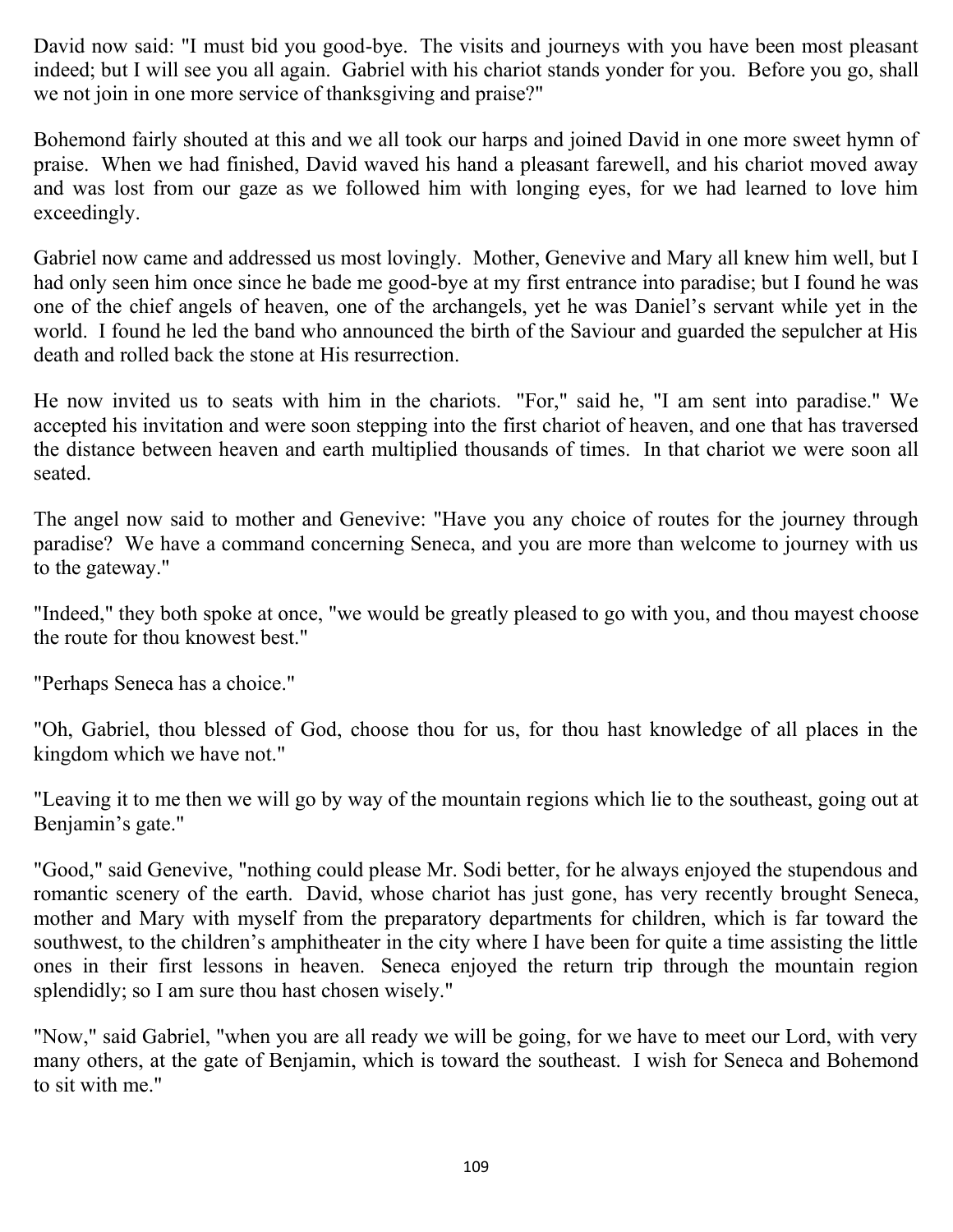We took our places beside the angel, while mother, Genevive and Mary sat together in the rear. In a moment more our chariot moved away.

"Oh, Seneca, thou blessed of God," said the angel, "thou art a chosen vessel, selected for a special errand by the Lord Himself."

"Oh, tell me, Gabriel, what is before me. Heaven has been one glad surprise at every turn since I stepped from the angel's chariot, at a distant portal of paradise when we first entered this kingdom of glory."

"Everything is before thee," said the angel, "almost nothing behind in comparison to what is yet beyond. But Seneca, thou art a favored saint of God and the unfoldings of His intentions toward thee will be made known in due time."

At this, mother, who was intensely interested in the conversation, spoke and said: "Oh, Gabriel, the man by thy side is my own son and was cared for by these hands from the day of his birth and I am deeply interested in all that is transpiring."

Genevive now stood to her feet in the chariot and leaning forward clasped her arms to my neck and said; "Oh, Gabriel, this man was my husband on earth and most sweetly were our earthly lives spent together. But here we are joined in an eternal union."

At this the angel laughed and said; "Are you married again?"

"Oh, no, we are not married, for saints do not marry in heaven, nor do they wish to; but these bonds of highest friendship will be eternal, will they not?"

"Sure," said the angel. "Your love and oneness will be far sweeter than ever it was on earth."

"But I would like to know," said Genevive, "and I know thou canst tell me, if the angels themselves were ever in love among themselves with a love similar to that of husband and wife?"

At that question, Gabriel slacked the speed of his chariot and turning his head to glance over his shoulder at Genevive, who stood with her arms still about my neck, he said; "Thou hast almost put me to blush for we are inferior to you, who have descendants and creations of your own. We have no bride neither bridegroom. But marriage was such a leading passion with the inhabitants of the earth that our Lord intends perpetuating it in eternity, only changed. He is now and ever will be the bridegroom and all the saints, you, not us, will be His bride. We were the working bees of the great family of man on earth and in heaven, neither drones nor queens, but we are all content with our sphere of action. We know no sorrow nor any unfulfilled desire which cannot be fully met here in heaven or on earth. We are your servants, and this trip to the gate of Benjamin and to paradise is my joyful service."

At this Mary stood up and said: "Oh, Gabriel, this man by thy side is my father, from whom I parted when only just an infant. I think it must have been thine own chariot which brought me to the care of dear grandmother as I learned to call her later."

At this the chariot stood still and the angel arose and turning himself about he laid his hands upon our heads with the blessings of the chief angel of God and said: "Oh, ye saints of the Most High, I was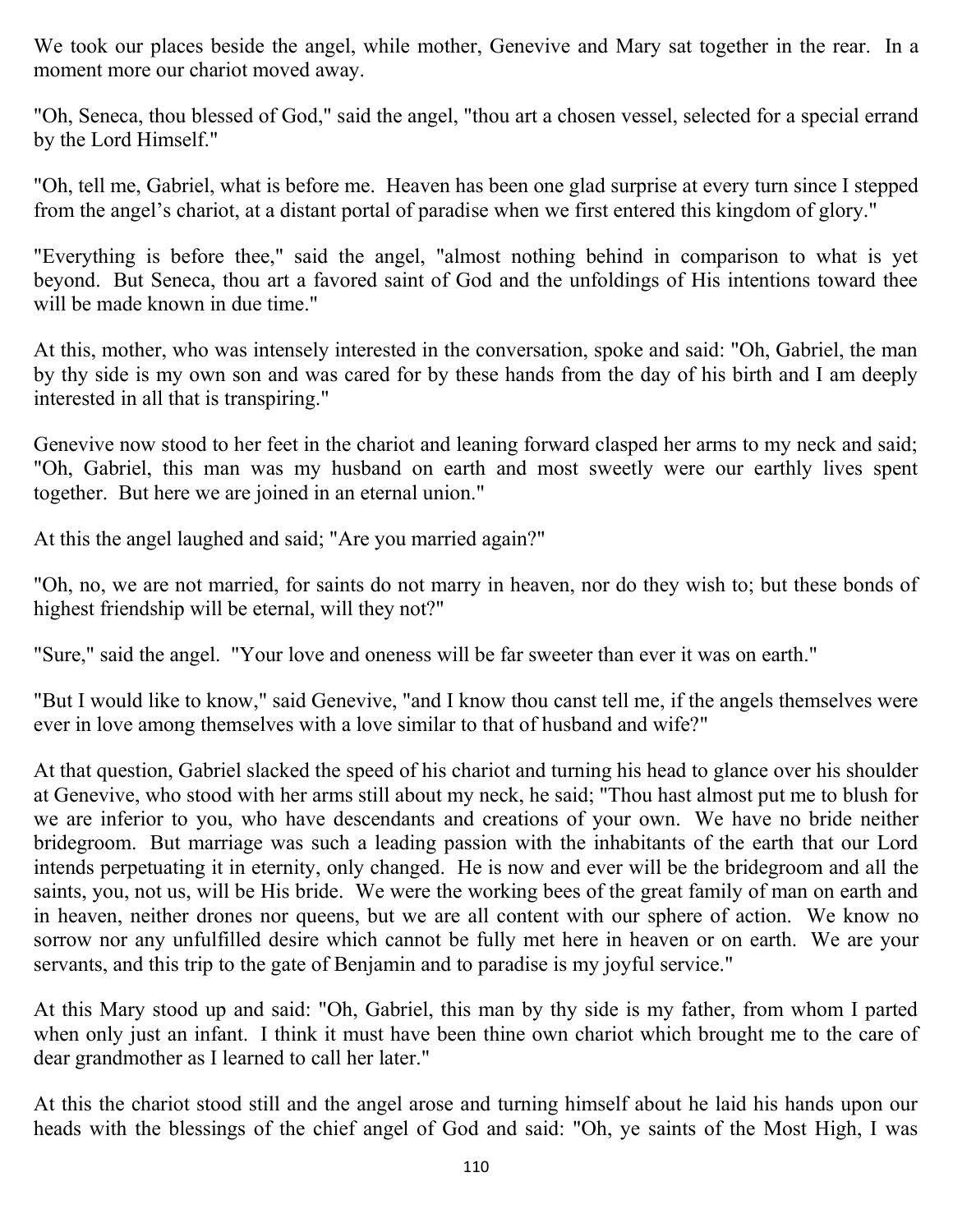present when the morning stars sang together and tuned my harp to that sacred melody of the skies. I am the same now as I was then. But before you is an endless progression, an eternal destiny, with exaltations, honors, and blessings of which you know but little now."

"Now," said Gabriel, "we must be going, for soon we must join others at Benjamin's gate."

The chariot moved on with great speed. The scenery was all new to Bohemond and myself, and Genevive said it was almost new to her. The mansions were beautiful with all the decorations that any soul in heaven could wish. Thousands of saints were coming and going, like a hive of busy bees.

"I see David's chariot," said the angel, "coming down that broad avenue yonder." In a little while we were side by side, with greetings and congratulations, for his chariot was now filled with ancient men and women; saints of renown.

On the chariots moved, side by side, we went, till at last the shining of the wall began to appear and the great gate of Benjamin loomed up before us and as we were slackening our speed, we noticed the most beautiful chariot we had yet seen standing just near the gate. It glittered with the gold of heaven, set with diamonds of beauty. Our Lord Himself was in that chariot. His twelve apostles also were with Him. Such a halo of light, almost with dazzling brightness, shown all about that chariot. In a few moments the three chariots stood side by side. We all bowed our heads, saints and angels together, before Him who had prepared this city for us.

David's harp was of great proportions. He stood before us all and announced a hymn. We all arose and sang again; while standing in the chariot, the praises of our Lord and Redeemer.

The angel, Gabriel, sang with loud hosannas an ancient solo. Daniel, who was in David's chariot, and who was a fast friend of the angel, said: "Sing it again," and surely the sweetest music to which we had ever listened rolled from his hallowed lips.

"Now," said the angel, "look through this gateway," and behold, there was an immense company of new arrivals standing just outside, and singing some new songs. This company had been escorted here from different places in paradise much the same as we had been only a short time ago. Stephen, the martyred saint, had led this company. While he was getting them ready to pass through the gateway into the presence of their Lord Jesus, who now beckons us all to a raised elevation close beside the gateway, He laid His hand gently on my head and said: "Son, be of good cheer, thy earthly mission is not yet completed, but as I once called Moses and Elias from these shining gates, so now I send thee to make known what thou hast seen and heard, which is but a tithe of what thou shalt yet see, but this is all they will receive at thy hand now. True unfeigned faith in many sections of the earth is waning. Thou wilt find a faithful helper, on whose head my blessings shall rest. When thou has completed thy journey to the earth, I shall confer the elder's blessing upon thee — an earlier inheritance of the "purchased possession." All heads were now bowed, while He prayed and committed me to the angel's care.

Bohemond and the women came close to my side and said: "Is it true we must part?"

"Only for a time, yes, only for a time." And with an exaltation, I cried: "I shall soon see you again."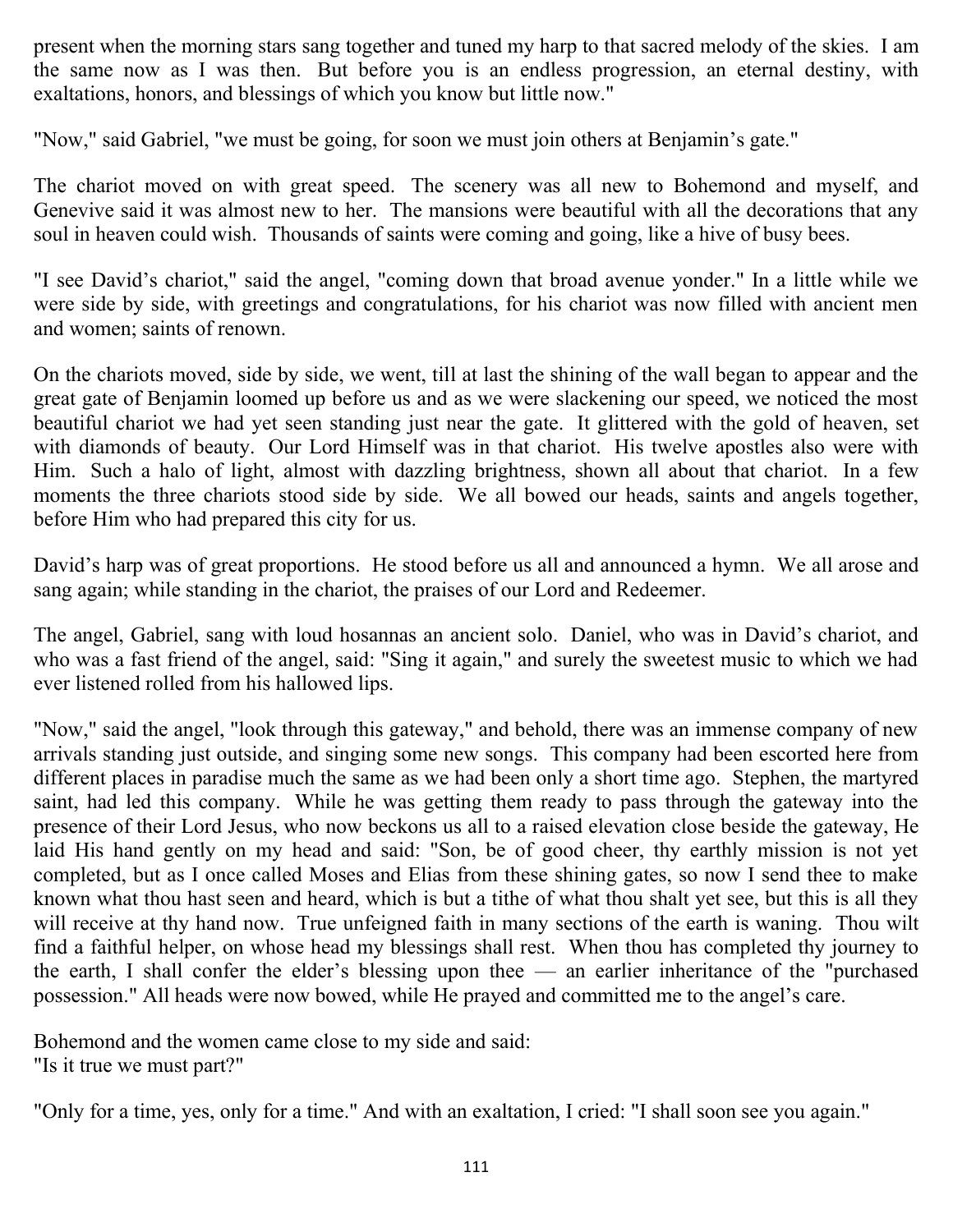The Lord said: "Hasten to thy mission, I must welcome these outside the gate, for I have redeemed them by my blood." So saying, He called Gabriel to His side and gave him a charge concerning me. I bade my kindred and all those who came to see me off good-bye, saying: "I will see you again," and I mounted the angel's chariot.

## **CHAPTER THIRTY-SIX** Seneca's Return to the Earth

The angel now was seated by my side and his chariot moved slowly away. As I looked backward while we were passing through the great arch of the gateway, I saw many of them waving with their hands a good-bye blessing.

We were soon passing beside the great company who were eager to enter the gateway. We gave them all a bow of recognition, saying, "We will see you all again." We were soon beyond the hearing of their voices. As the chariot vanished from their view, we were rapidly flying along an immense roadway, leading them from the gate of Benjamin to distant places of paradise. Great fruitful valleys spread out everywhere, and thousands of busy saints were gathering the ripening fruits.

"Now," said Gabriel, "yonder are the mountainous regions of paradise of which I spoke; shall we go past them?"

"Oh, angel, my cup of blessing seems full and will contain, no more. The burden with which I am charged, is absorbing all my thoughts, but if thou art willing, just a hasty flight by the foothills will please me much and suffice my curiosity."

He quickly turned his chariot to a side road leading up the mountain slopes. Rapidly we were mounting those stupendous heights, On a lovely plateau half way up the mountain summit, Gabriel brought his chariot to halt just to allow me to look abroad over the vast plains and valleys of paradise. Immense gardens of beauty, filled with all varieties of fruits and blooming shrubbery were spread out as far as the eye could reach. I could see at a glance multiplied thousands of busy saints and angels enjoying these luxuries of heaven. My soul was so filled with the ecstatics of glory and praise for these exalted privileges which our good Father had granted me, and the honors conferred upon a mortal man of earth, that I was simply lost in wonder and fell down at the feet of the angel with adoring praise to God. "Oh, Gabriel, stay thy hand of blessing, my cup runneth over."

"Now, Seneca, we must resume our journey." With great speed the chariot darted down the great hillsides and across the valleys, through lovely parks and pleasure grounds of paradise. Thousands of honored saints have their mansions in the various sections of this romantic scenery of heaven. I was so overcome with the grandeur of this section of paradise, that I fell down at the feet of the angel again and poured forth my praise to God with loud hosannas. I arose and the angel pointed toward a great paradisical arch in the far distance. Toward it he was steering his chariot. The trees of life were growing everywhere. The aroma of the leaves made the breath of heaven fragrant with their life-imparting virtue. No picture on earth could ever suggest such glory as this.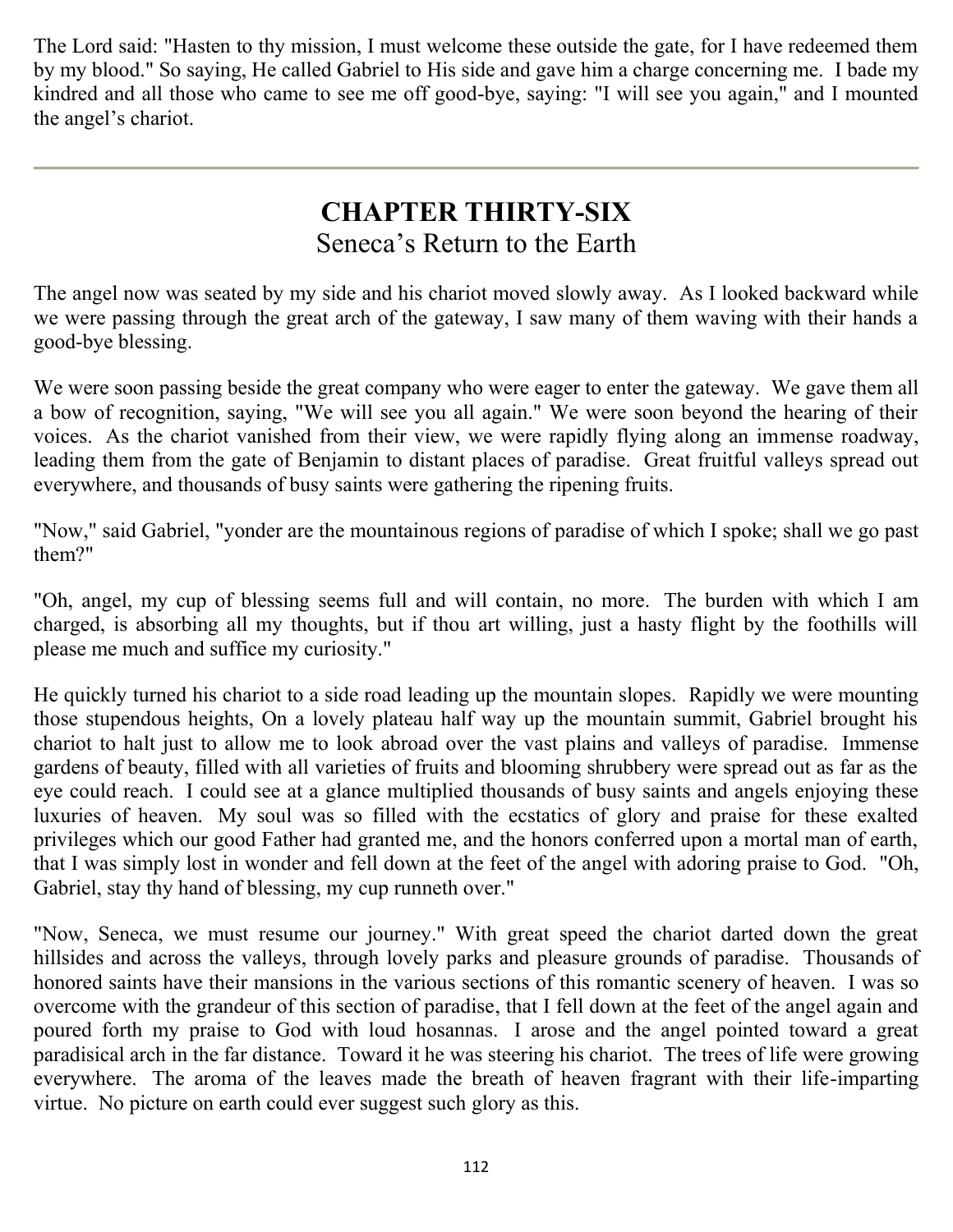The angel drove his chariot slowly amidst deep gorges and past sparkling fountains and where groups of men and women were going and coming, or refreshing themselves at the fountains and with the fruit of the trees of life. I said to the angel again:

"What a place to spend the leisure hours of eternity, in rest and recreation! Surely this is heaven!"

The angel now turned to me arid asked if I recognized him. "Oh, Gabriel, at the throne I saw thee."

He said: "Think again. When thou didst leave thy earthly habitation for this most favored tour of heaven."

"Oh, angel, thou broughtest me to the gates of the kingdom."

"Indeed," said the angel, "and I have a further mission for thee. Only a glimpse of the heavenly inheritance and the greatness of our Father's house hast thou yet seen, but eternity is yet before thee and it alone will suffice to satisfy thy wondering soul. But now a little quiet rest is needed before thy further mission begins and ere we pass through that great archway yonder."

Gabriel drove his chariot very slowly along. Hundreds of new arrivals were to be seen with their first rapture of delight in heaven. This I knew from their conduct, so much like my own had been. Some just stepping from the chariots were shouting as we had done.

On, the chariot went, toward the great archway of paradise.

I leaned my head on the shoulder of the angel and for the first time felt a kind of drowsiness come over me. I slept: how long, I do not know, but when I awoke, the chariot was standing still at the threshold of the old home at the foothills of the Cascades. I stepped out and was met by two angels who led me within. I said: "Is it true that I am back again to my earthly home?" Sure enough, for there lay my body which had been carefully guarded by my faithful servants, Sena and Serva, who had previous instructions for no burial for fifty days. More than forty had already passed and yet upon the body though cold and in the slumbers of death, no signs of decay were seen.

It was midnight and the watchers were sound asleep. Gabriel now joined us and laying his hand upon the faces of those who slept, there followed the deep sleep which came over Adam while Eve was being formed from his rib. So no one of the sleepers knew of our presence. Gabriel now passed his hand over the lifeless body and instantly it sprang into life with a mighty change from mortality to immortality. In a moment it was my own again. I shouted: "Oh, glorious body! Oh, redemption of the purchased possession! Mighty change — from death to immortality!" Oh, how quickly I thought of the words of Paul: "For our conversation is in heaven, from whence also we look for the Saviour, the Lord Jesus Christ, who shall change our vile body, that it may be fashioned like unto His glorious body." I stood a moment in wonder, not knowing what to say. I was so overcome with the glory of God, but body and soul became as one.

I now said to the angel: "Who will assist in this work committed to me?"